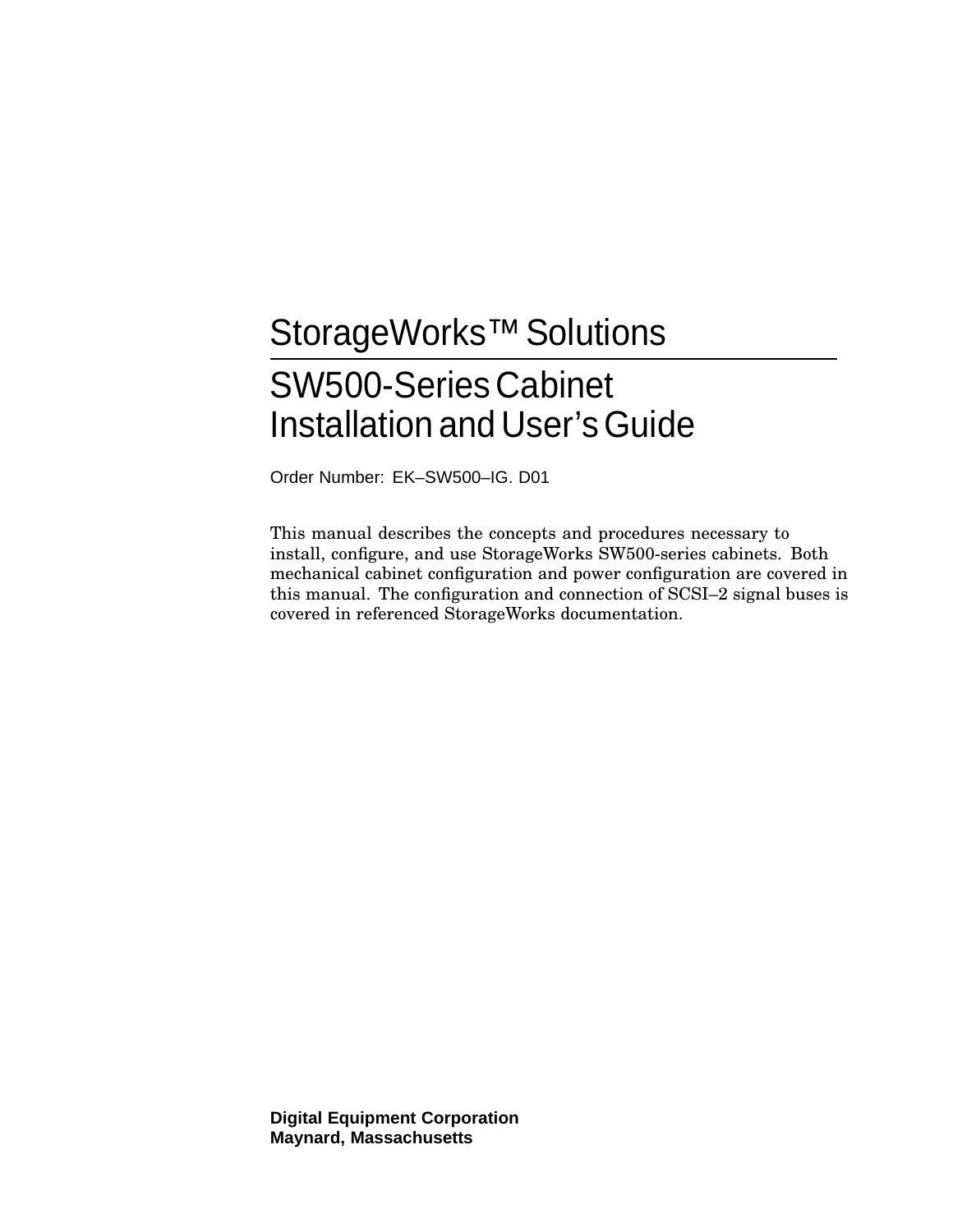#### **June 1994**

While Digital believes the information included in this publication is correct as of the date of publication, it is subject to change without notice.

Digital Equipment Corporation makes no representations that the interconnection of its products in the manner described in this document will not infringe existing or future patent rights, nor do the descriptions contained in this document imply the granting of licenses to make, use, or sell equipment or software in accordance with the description.

**NOTE:** This equipment generates, uses, and may emit radio frequency energy. The equipment has been type tested and found to comply with the limits for a Class A digital device persuant to Part 15 of the FCC rules. These limits are designed to provide reasonable protection against harmful interference in a residential installation.

Any changes or modifications made to this equipment may void the user's authority to operate the equipment.

Operation of this equipment in a residential area may cause interference in which case the user at his own expense will be required to take whatever measures may be required to correct the interference.

© Digital Equipment Corporation 1993, 1994. Printed in the United States of America. All rights reserved.

CI, Digital, HSJ, HSZ, StorageWorks, and the DIGITAL logo are trademarks of Digital Equipment Corporation.

This document was prepared using VAX DOCUMENT Version 2.1.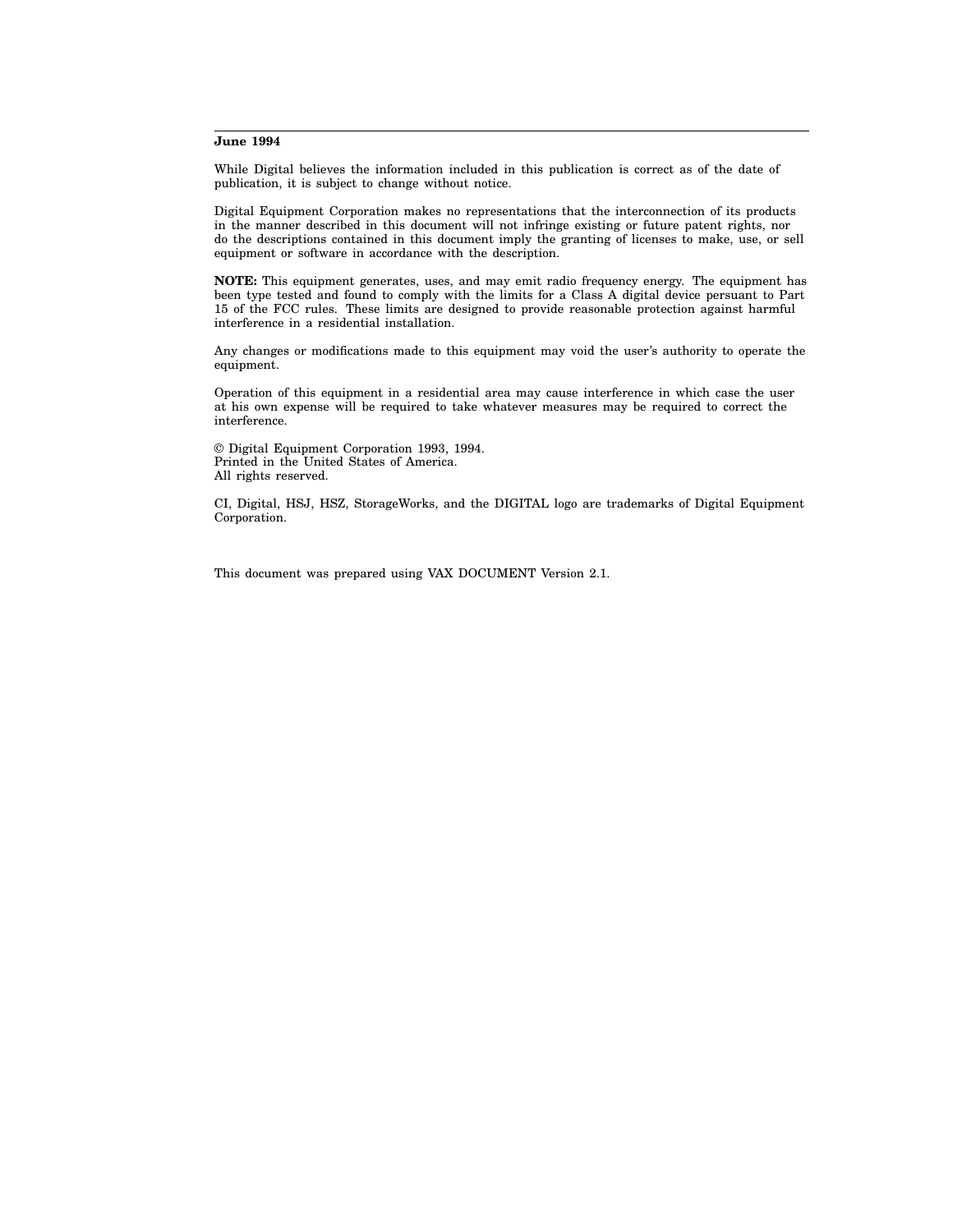# **Contents**

|              |                                                      |                                                                                                                    | vii                                                                                   |
|--------------|------------------------------------------------------|--------------------------------------------------------------------------------------------------------------------|---------------------------------------------------------------------------------------|
|              |                                                      |                                                                                                                    | xi                                                                                    |
| 1            |                                                      | <b>How to Use This Manual</b>                                                                                      |                                                                                       |
|              | 1.1<br>1.2                                           |                                                                                                                    | $1 - 1$<br>$1 - 1$                                                                    |
| $\mathbf{2}$ | <b>Introduction</b>                                  |                                                                                                                    |                                                                                       |
|              | 2.1<br>2.2<br>2.3<br>2.3.1<br>2.3.2<br>2.3.3<br>2.4  | Single-Cabinet Power Configuration<br>Dual Shelf Power Configuration<br>Dual-Cabinet Power Configuration           | $2 - 1$<br>$2 - 4$<br>$2 - 7$<br>$2 - 7$<br>$2 - 8$<br>$2 - 9$<br>$2 - 9$             |
| 3            |                                                      | <b>Site Preparation</b>                                                                                            |                                                                                       |
|              | 3.1<br>3.2                                           |                                                                                                                    | $3 - 1$<br>$3 - 2$                                                                    |
| 4            |                                                      | <b>Unpacking and Installation</b>                                                                                  |                                                                                       |
|              | 4.1<br>4.2<br>4.3<br>4.4<br>4.5<br>4.6<br>4.7<br>4.8 | Configuring the Cabinet Rack Space                                                                                 | $4 - 1$<br>$4 - 4$<br>$4 - 7$<br>$4 - 7$<br>$4 - 8$<br>$4 - 8$<br>$4 - 9$<br>$4 - 10$ |
| 5            |                                                      | <b>Configuring SW500 Storage-Only Cabinets</b>                                                                     |                                                                                       |
|              | 5.1<br>5.1.1<br>5.1.2<br>5.2<br>5.3<br>5.4           | Shelf Locations Without Tape Drives<br>TZ8x7-Series Tape Drive/Shelf Locations<br>Filler and Air Separation Panels | $5 - 1$<br>$5 - 2$<br>$5 - 2$<br>$5 - 3$<br>$5 - 4$<br>$5 - 4$                        |

5.4 Signal Cabling and Routing . . . . . . . . . . . . . . . . . . . . . . . . . . . . . . . . . . . . 5–4 5.4.1 Shelf SCSI–2 Cable Selection and Connection . . . . . . . . . . . . . . . . . . . 5–4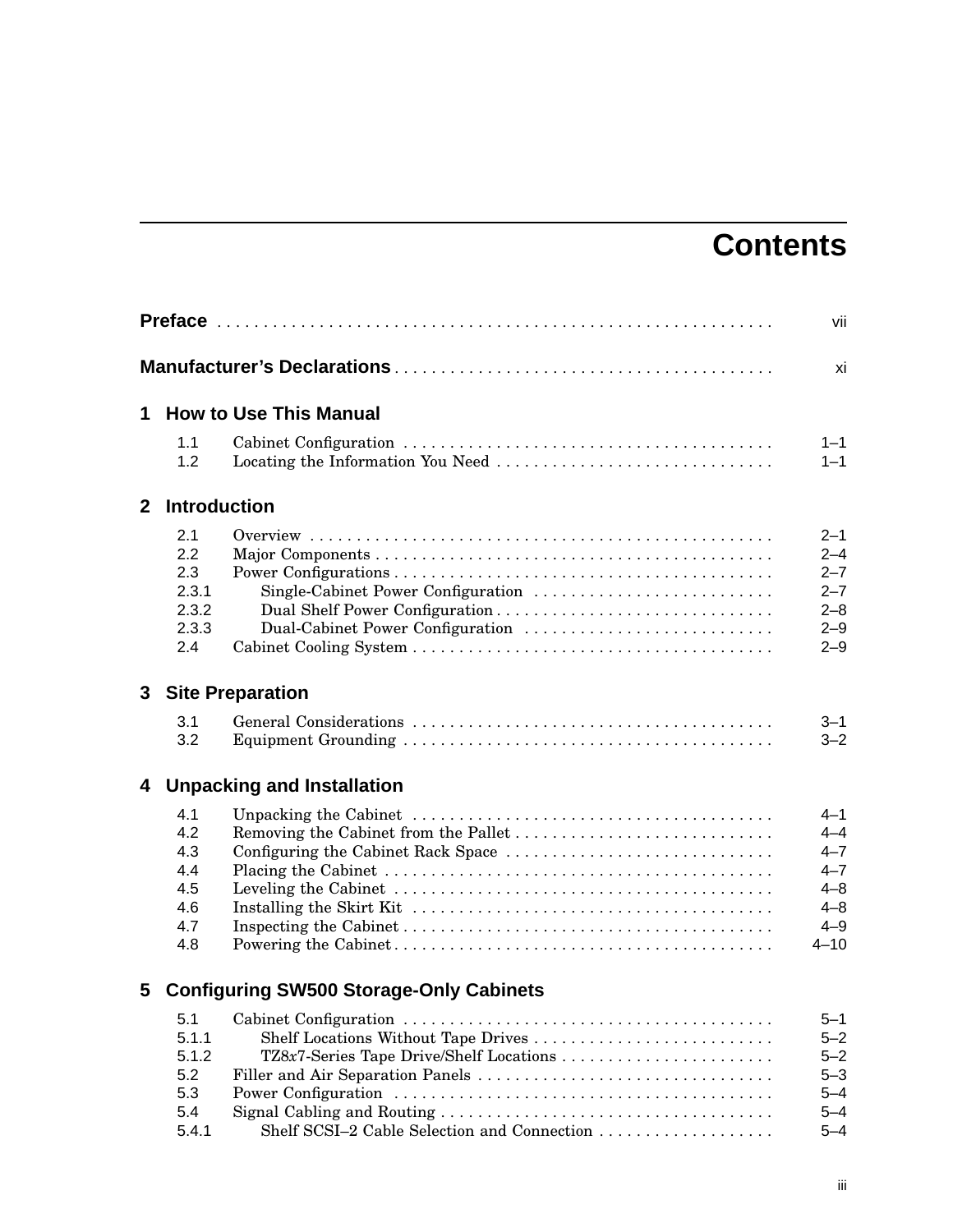| 5.4.2 | $5 - 4$ |
|-------|---------|
| 5.4.3 | 5-4     |

# **6 Configuring SW500 Controller/Storage Cabinets**

| 6.1   |                                         | $6 - 1$ |
|-------|-----------------------------------------|---------|
| 6.2   |                                         | $6 - 2$ |
| 6.2.1 | Shelf Locations Without Tape Drives     | $6 - 2$ |
| 6.2.2 | TZ8x7-Series Tape Drive/Shelf Locations | $6 - 3$ |
| 6.3   |                                         | $6 - 4$ |
| 6.4   |                                         | $6 - 5$ |
| 6.5   | Host CI Signal Cabling and Routing      | $6 - 5$ |
| 6.5.1 |                                         | $6 - 5$ |
| 6.5.2 |                                         | $6 - 5$ |
| 6.5.3 | Host-to-CI Bulkhead Cable Routing       | $6 - 7$ |
| 6.6   |                                         | $6 - 7$ |
| 6.7   |                                         | $6 - 8$ |
| 6.7.1 |                                         | $6 - 9$ |
| 6.7.2 |                                         | $6 - 9$ |
| 6.8   |                                         | $6 - 9$ |

# **7 Installing StorageWorks Shelves**

| 7.1     | General Shelf Mounting Considerations                    | $7 - 1$  |
|---------|----------------------------------------------------------|----------|
| 7.2     |                                                          | $7 - 2$  |
| 7.2.1   | Screw-Mounted Shelf Brackets                             | $7 - 2$  |
| 7.2.2   | Tab-Mounted Shelf Brackets                               | $7 - 2$  |
| 7.3     |                                                          | $7 - 2$  |
| 7.4     |                                                          | $7 - 3$  |
| 7.5     | Accessing the Cabinet Rack Space                         | $7 - 3$  |
| 7.5.1   | Removing the Exterior Cabinet Panels                     | $7 - 3$  |
| 7.6     |                                                          | $7 - 5$  |
| 7.6.1   | Installing Shelves With Screw Mounts                     | $7 - 5$  |
| 7.6.2   | Installing Shelves with Tab Mounts                       | $7 - 9$  |
| 7.7     |                                                          | $7 - 13$ |
| 7.7.1   | Installing the Front Air Separation Panel                | $7 - 13$ |
| 772     | Installing the Rear Air Separation Panel                 | $7 - 14$ |
| 7.7.2.1 | Rear Air Separation Panel Installation—Opening Above the |          |
|         |                                                          | $7 - 14$ |
| 7.7.2.2 | Rear Air Separation Panel Installation—CDU A Above the   |          |
|         |                                                          | $7 - 14$ |
| 7.8     |                                                          | $7 - 15$ |

# **8 Installing TZ8x7-Series Tape Drives**

| 8.1   |                                                   | $8 - 1$  |
|-------|---------------------------------------------------|----------|
| 8.2   |                                                   | $8 - 2$  |
| 8.3   |                                                   | $8 - 4$  |
| 8.3.1 |                                                   | $8 - 4$  |
| 8.3.2 | Right Position Chassis Rail Assembly Installation | $8 - 5$  |
| 8.3.3 |                                                   | $8 - 7$  |
| 8.4   | Mounting the TZ8x7-Series Tape Drive Enclosure    | $8 - 10$ |
| 8.5   |                                                   | $8 - 13$ |
| 8.6   |                                                   | $8 - 13$ |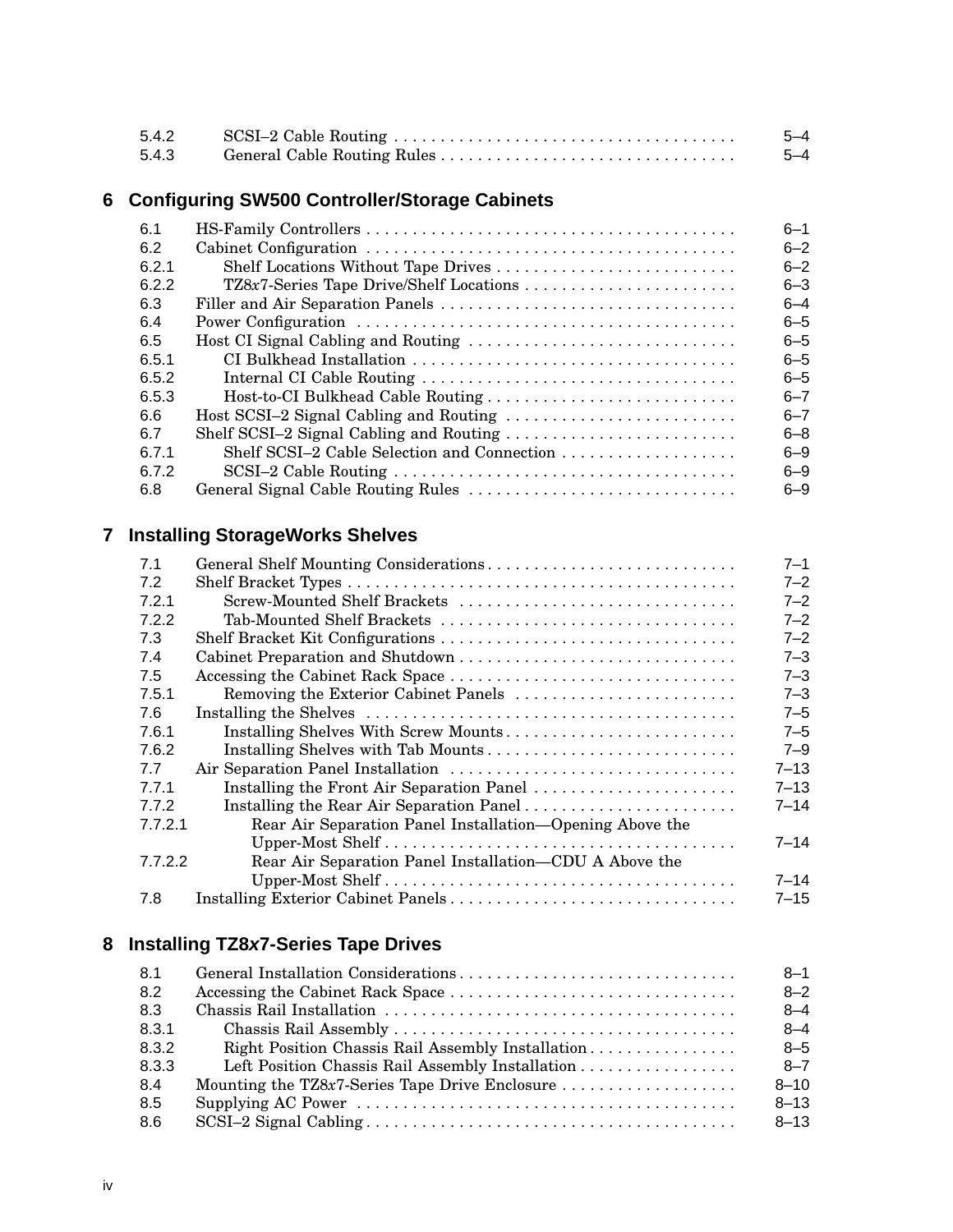| 8.7 | 8–13 |
|-----|------|
| 8.8 | 8–13 |

# **9 Power Configuration**

| 9.1   | $9 - 1$ |
|-------|---------|
| 9.2   | $9 - 1$ |
| 9.3   | $9 - 2$ |
| 9.4   | $9 - 2$ |
| 9.4.1 | $9 - 2$ |
| 9.4.2 | $9 - 2$ |
| 9.5   | $9 - 3$ |

# **StorageWorks Glossary**

## **Index**

# **Figures**

| $2 - 1$ |                                                                   | $2 - 2$  |
|---------|-------------------------------------------------------------------|----------|
| $2 - 2$ |                                                                   | $2 - 5$  |
| $2 - 3$ |                                                                   | $2 - 6$  |
| $2 - 4$ | Single-Cabinet Power Configuration                                | $2 - 7$  |
| $2 - 5$ | Dual-Shelf Power Configuration                                    | $2 - 8$  |
| $2 - 6$ | Dual-Cabinet Power Configuration                                  | $2 - 9$  |
| $3 - 1$ | Minimum Installation Clearances                                   | $3 - 2$  |
| $4 - 1$ |                                                                   | $4 - 3$  |
| $4 - 2$ |                                                                   | $4 - 5$  |
| $4 - 3$ | Shipping Bolts and Brackets                                       | $4 - 6$  |
| $4 - 4$ |                                                                   | $4 - 7$  |
| $4 - 5$ |                                                                   | $4 - 8$  |
| $4 - 6$ |                                                                   | $4 - 9$  |
| $5 - 1$ | SW500 Storage-only Cabinet Shelf Locations Without Tape Drives    | $5 - 2$  |
| $5 - 2$ | SW500 Storage-only Cabinet Shelf and Tape Drive Locations         | $5 - 3$  |
| $6 - 1$ | SW500 Controller/Storage Cabinet Shelf Locations Without Tape     |          |
|         |                                                                   | $6 - 3$  |
| $6 - 2$ | SW500 Controller/Storage Cabinet Shelf and Tape Drive Locations   | $6 - 4$  |
| $6 - 3$ | CI Bulkhead and Internal CI Cable Installation                    | $6 - 6$  |
| $7 - 1$ | Exterior Cabinet Panel Removal and Installation                   | $7 - 4$  |
| $7 - 2$ | Horizontal Shelf Bracket Installation                             | $7 - 7$  |
| $7 - 3$ | Rear Shelf Bracket Installation                                   | $7 - 8$  |
| $7 - 4$ | Front Shelf Bracket Installation                                  | $7 - 11$ |
| $7 - 5$ | Rear Shelf Bracket Installation                                   | $7 - 12$ |
| $7 - 6$ | Front Air Separation Panel Installation                           | $7 - 13$ |
| $7 - 7$ | Rear Air Separation Panel Installation-Empty Shelf Position Above |          |
|         |                                                                   | $7 - 14$ |
| $7 - 8$ | Rear Air Separation Panel Installation-CDU A Installed Above      |          |
|         |                                                                   | $7 - 15$ |
| $8 - 1$ |                                                                   | $8 - 2$  |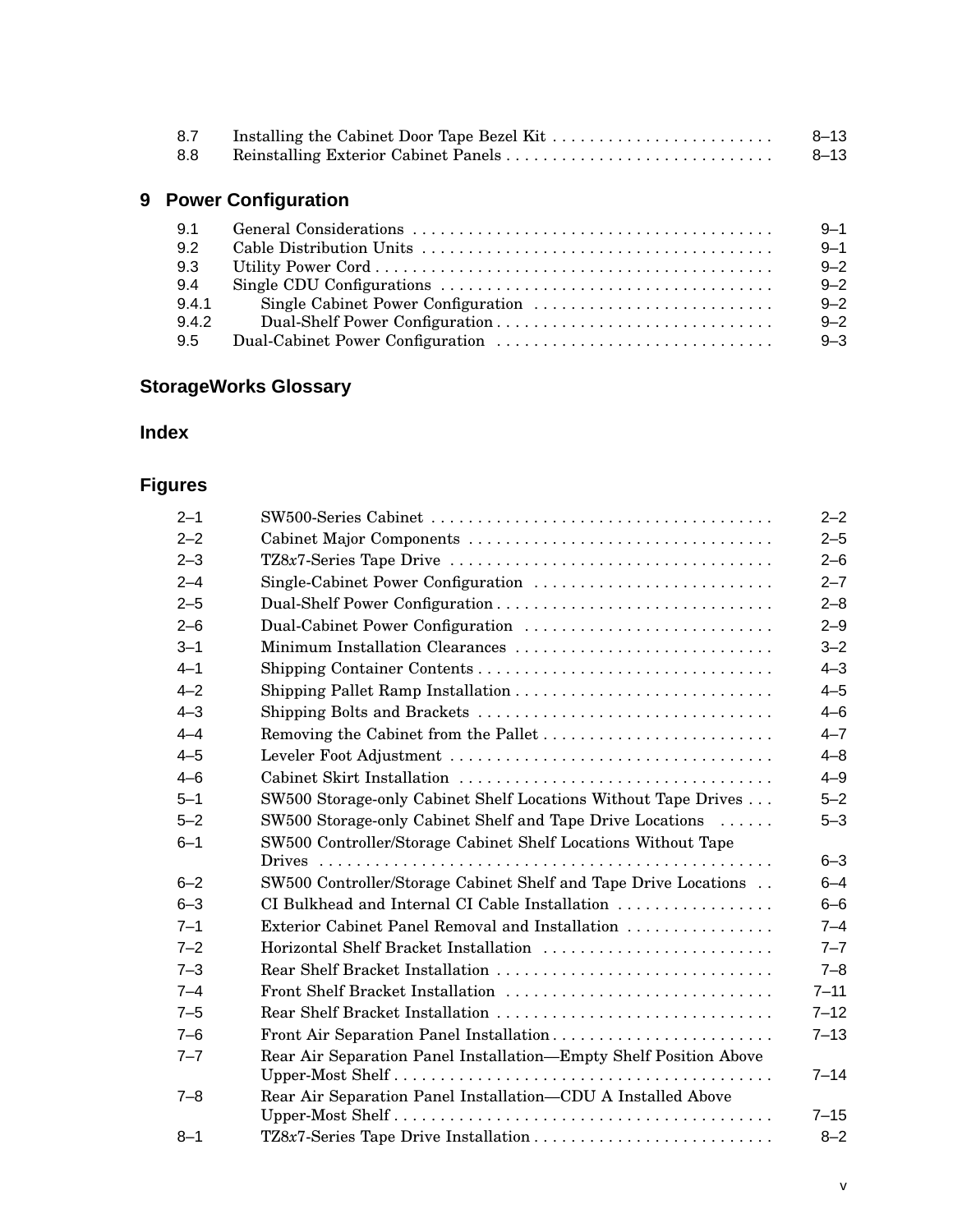| $8 - 2$ | Cabinet Side Panel Removal and Installation       | $8 - 3$  |
|---------|---------------------------------------------------|----------|
| $8 - 3$ |                                                   | $8 - 5$  |
| $8 - 4$ | Right Position Chassis Rail Assembly Installation | $8 - 6$  |
| $8 - 5$ |                                                   | $8 - 8$  |
| $8 - 6$ | Right Position Tape Drive Mounting                | $8 - 11$ |
| $8 - 7$ | Left Position Tape Drive Mounting                 | $8 - 12$ |
| $8 - 8$ |                                                   | $8 - 14$ |
| $9 - 1$ |                                                   | $9 - 4$  |

## **Tables**

| $\overline{1}$ | StorageWorks Related Documentation                             | viii     |
|----------------|----------------------------------------------------------------|----------|
| 2              | Acoustics-Preliminary Declared Values per ISO 9296 and ISO     | xii      |
| 3              | Schallemissionswerte-Vorläufige Werteangaben nach ISO 9296 und | xiii     |
| $1 - 1$        | Information and Procedure Locations                            | $1 - 2$  |
| $2 - 1$        | SW500-Series Cabinet Specifications                            | $2 - 3$  |
| $4 - 1$        |                                                                | $4 - 2$  |
| $6 - 1$        | SW500 Controller/Storage Cabinet SCSI-2 Cable Lengths          | $6 - 9$  |
| $7 - 1$        | SW500 Metric Shelf Screw-Mounted Bracket Kit Parts List        | $7 - 2$  |
| $7 - 2$        | SW500 Metric Shelf Tab-Mounted Bracket Kit Parts List          | $7 - 3$  |
| $7 - 3$        |                                                                | $7 - 6$  |
| $7 - 4$        | Shelf Locking Bracket Part Numbers                             | $7 - 6$  |
| $7 - 5$        | Horizontal Shelf Stop Bracket Positions                        | $7 - 9$  |
| $7 - 6$        | Horizontal Shelf Locking Bracket Part Numbers                  | $7 - 10$ |
| $9 - 1$        | CDU Power Cable Variations                                     | $9 - 2$  |
| $9 - 2$        | SW500 Cabinet Dual Power Option Kit Parts List                 | $9 - 3$  |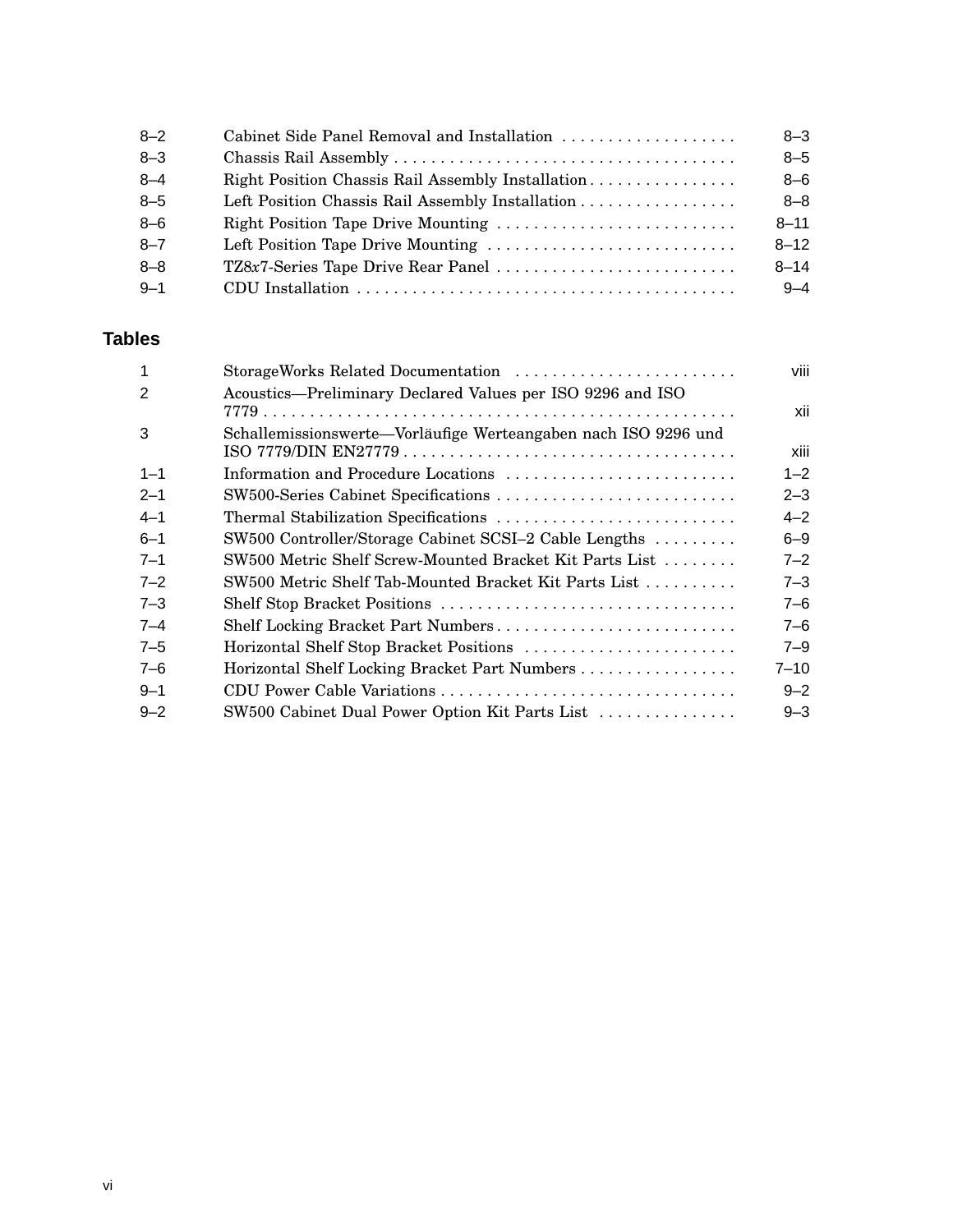# **Preface**

This document presents the concepts and procedures necessary to install, configure, and use **StorageWorks**™ SW500-series **cabinets**. Both mechanical cabinet configuration and power configuration are covered in this manual. Configuring and connecting SCSI–2 signal buses is covered in referenced StorageWorks documentation.

### **Intended Audience**

This manual is intended for use by customers and Digital Multivendor Customer Services engineers responsible for installing, configuring, and using StorageWorks SW500-series cabinets.

**Note**

The procedures described in this guide are to be performed only by qualified service personnel.

#### **Structure**

This manual is organized as follows:

| Chapter 1 | Discusses how to use this manual to configure an SW500-series cabinet<br>storage subsystem.                                                            |
|-----------|--------------------------------------------------------------------------------------------------------------------------------------------------------|
| Chapter 2 | Provides an overview of the SW500-series cabinet, a description of its<br>major components, and a discussion of the power options available for<br>it. |
| Chapter 3 | Contains site preparation information.                                                                                                                 |
| Chapter 4 | Describes the unpacking and installation of SW500-series cabinets.                                                                                     |
| Chapter 5 | Describes the configuration of SW500-series storage-only cabinets.                                                                                     |
| Chapter 6 | Describes the configuration of SW500 <b>controller</b> /storage cabinets.                                                                              |
| Chapter 7 | Describes the mounting of StorageWorks shelves within SW500-series<br>cabinets.                                                                        |
| Chapter 8 | Describes the mounting of $TZ8x7$ -series tape drives within SW500-<br>series cabinets.                                                                |
| Chapter 9 | Describes the configuration of power within SW500-series cabinets.                                                                                     |
| Glossary  | The Glossary defines the acronyms and specialized terms used in the<br>StorageWorks environment.                                                       |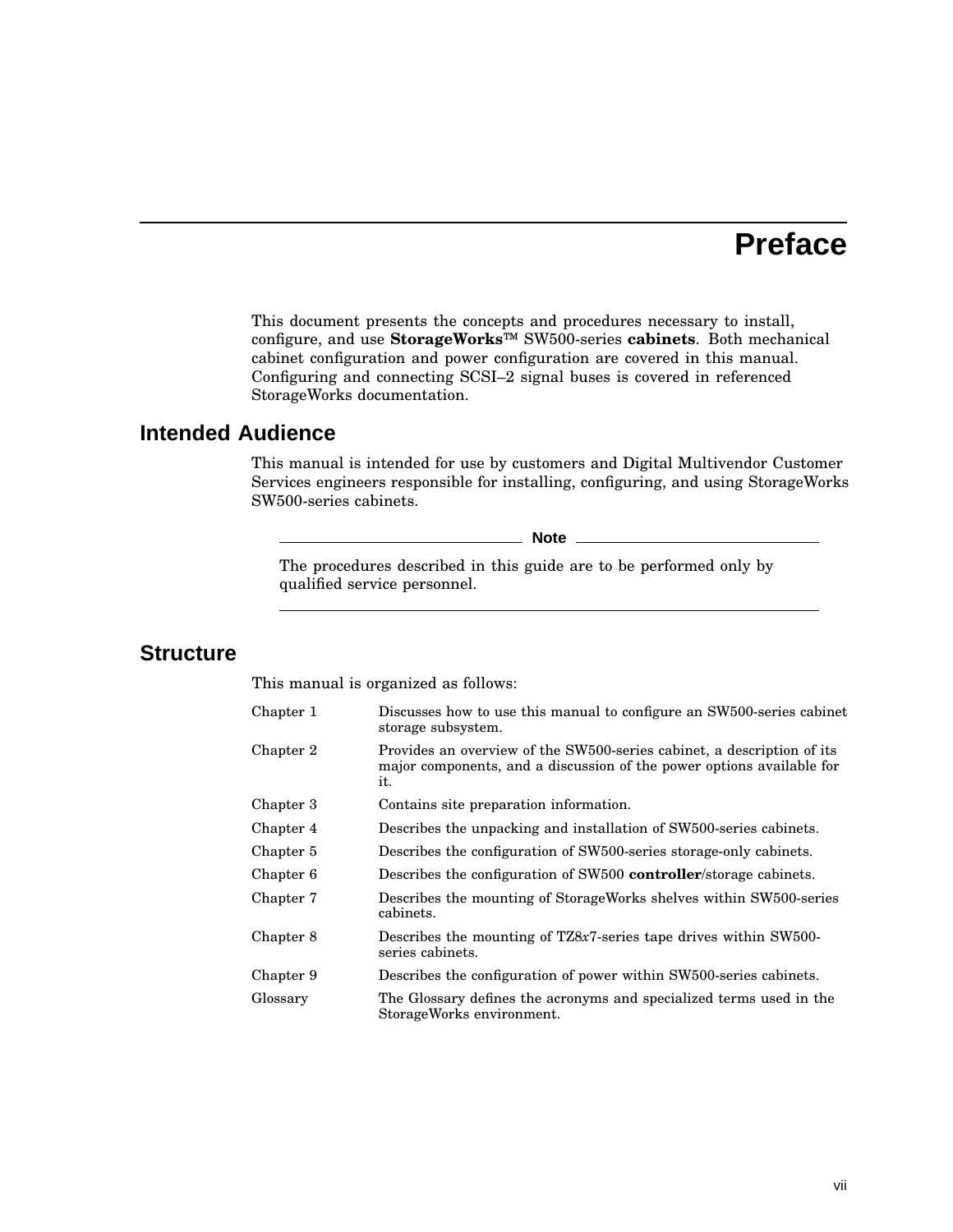# **Related Documents**

Table 1 lists the StorageWorks-related user documents organized by use, system, or product.

|  | Table 1 StorageWorks Related Documentation |
|--|--------------------------------------------|
|  |                                            |

| <b>Document Title</b>                                                     | <b>Order Number</b>      |
|---------------------------------------------------------------------------|--------------------------|
| <b>StorageWorks Primary Publications</b>                                  |                          |
| StorageWorks Solutions Configuration Guide                                | EK-BA350-CG              |
| StorageWorks Solutions Shelf and SBB User's Guide                         | EK-BA350-UG              |
| StorageWorks RAID Array 110 Subsystem                                     |                          |
| <b>DEC RAID Utilities User's Guide</b>                                    | EK-DECRA-UG              |
| HSZ10-AA Controller Site Preparation Guide                                | EK-HSZ10-IN              |
| StorageWorks Expansion Storage Pedestal User's Guide                      | EK-SMCPA-UG              |
| StorageWorks RAID Array 110 Subsystem User's Guide                        | EK-SM2CA-UG              |
| StorageWorks RAID Array 110 Utility for MS-DOS User's Guide               | AA-Q0N5A-TE              |
| StorageWorks RAID Array 110 Utility for Novell NetWare User's Guide       | AA-Q0N4A-TE              |
| StorageWorks RAID Array 110 Utility for SCO UNIX User's Guide             | AA-Q0N6A-TE              |
| <b>StorageWorks Array Controller 140-Series</b>                           |                          |
| StorageWorks Array Controller HS Family of Array Controllers User's Guide | EK-HSFAM-UG              |
| StorageWorks BA350–MA Controller Shelf User's Guide                       | EK-350MA-UG              |
| DECraid+ Rackmount Storage Subsystem and HSC Intelligent I/O Servers      |                          |
| <b>HSC</b> Controller User's Guide                                        | AA-PFSQA-TK              |
| <b>HSC</b> Controller Installation Manual                                 | EK-HSCMN-IN              |
|                                                                           | (continued on next page) |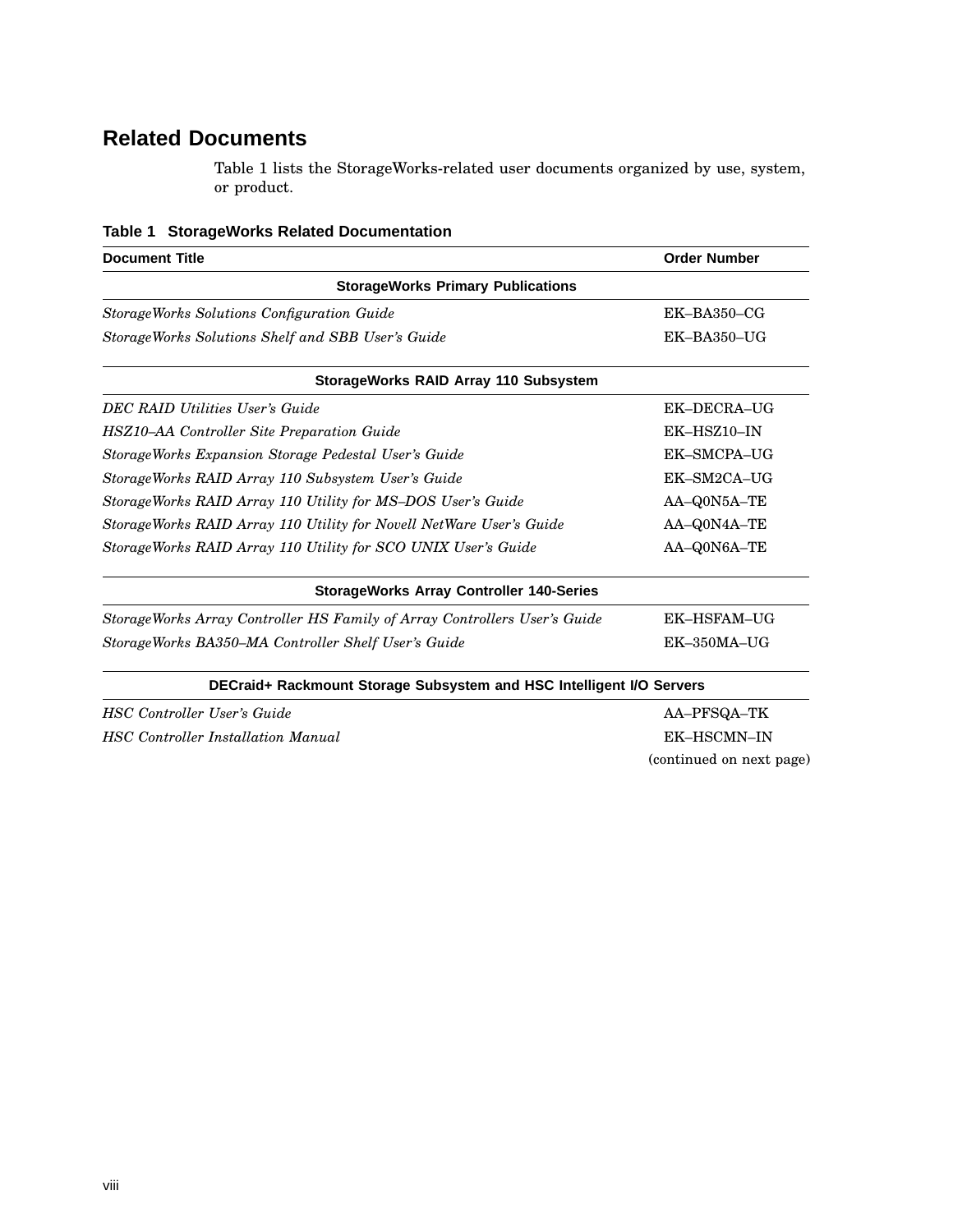| Table 1 (Cont.) StorageWorks Related Documentation |  |  |  |  |  |
|----------------------------------------------------|--|--|--|--|--|
|----------------------------------------------------|--|--|--|--|--|

| <b>Document Title</b>                                                                                 | <b>Order Number</b> |
|-------------------------------------------------------------------------------------------------------|---------------------|
| <b>StorageWorks Enclosures</b>                                                                        |                     |
| BA35X-VA Vertical Mounting Kit User's Guide                                                           | $EK-350SV-UG$       |
| InfoServer 1000 Installation and Owner's Guide                                                        | <b>EK-INFLC-OM</b>  |
| StorageWorks Solutions Desktop Expansion Unit User's Guide                                            | $EK-BA353-UG$       |
| StorageWorks Solutions SW500 and SW800 Cabinet Metric Shelf Bracket Kit<br>Installation Guide         | $EK-35XRD-IG$       |
| StorageWorks Solutions HSR95-Series Cabinet Metric Shelf Bracket Kit Installation<br>Guide            | $EK-35XRD-IG$       |
| StorageWorks RETMA Shelf Rail Kit Installation Guide                                                  | $EK-35XRB-IG$       |
| Storage Works Solutions SW500-Series Cabinet Installation and User's Guide                            | $EK$ -SW500-IG      |
| StorageWorks Solutions SW500-Series Cabinet Cable Distribution Unit Installation<br>Guide             | EK-SW5CU-IG         |
| StorageWorks Solutions SW800-Series Data Center Cabinet Cable Distribution Unit<br>Installation Guide | <b>EK-SWCDU-IS</b>  |
| StorageWorks Solutions SW800-Series Data Center Cabinet Installation and User's<br>Guide              | $EK$ -SW800-IG      |
| Instructions for Installation of the Tape Bezel Kit on SF400 Series Cabinets:                         | <b>EK-SFTBK-IS</b>  |

| <b>Storage Devices</b>                                                                          |               |  |  |
|-------------------------------------------------------------------------------------------------|---------------|--|--|
| <b>SCSI Signal Converter DWZZA-AA</b>                                                           | EK-DWZZA-SV   |  |  |
| SCSI Signal Converter DWZZA-MA                                                                  | EK-DWZZM-SV   |  |  |
| SCSI Signal Converter DWZZA-VA                                                                  | EK-DWZAA-SV   |  |  |
| StorageWorks Building Blocks User's Guide                                                       | EK-SBB35-UG   |  |  |
| StorageWorks Solutions 3 <sup>1</sup> /2-Inch Storage Device Installation Guide                 | $EK-MC350-IG$ |  |  |
| StorageWorks Solutions 5 <sup>1</sup> /4-Inch Storage Device Installation Guide                 | $EK-MC525-IG$ |  |  |
| TZ86–VA Cartridge Tape Drive Device Addresses                                                   | EK-TZ86A-UG   |  |  |
| TZ87–VA Cartridge Tape Drive Device Addresses                                                   | EK-TZ87A-DA   |  |  |
| Storageworks Solutions TZ8x7-Series Tape Drive SCSI Bus Configuration and<br>Installation Guide | $EK-TZ8X7-IG$ |  |  |
| <b>General Reference Publications</b>                                                           |               |  |  |

| Digital Systems and Options Catalog                  |             |
|------------------------------------------------------|-------------|
| Small Computer System Interface, An Overview         | EK-SCSIS-OV |
| Small Computer System Interface, A Developer's Guide | EK-SCSIS-DK |

† Available from your Digital account representative.

‡ Also applies to StorageWorks cabinets.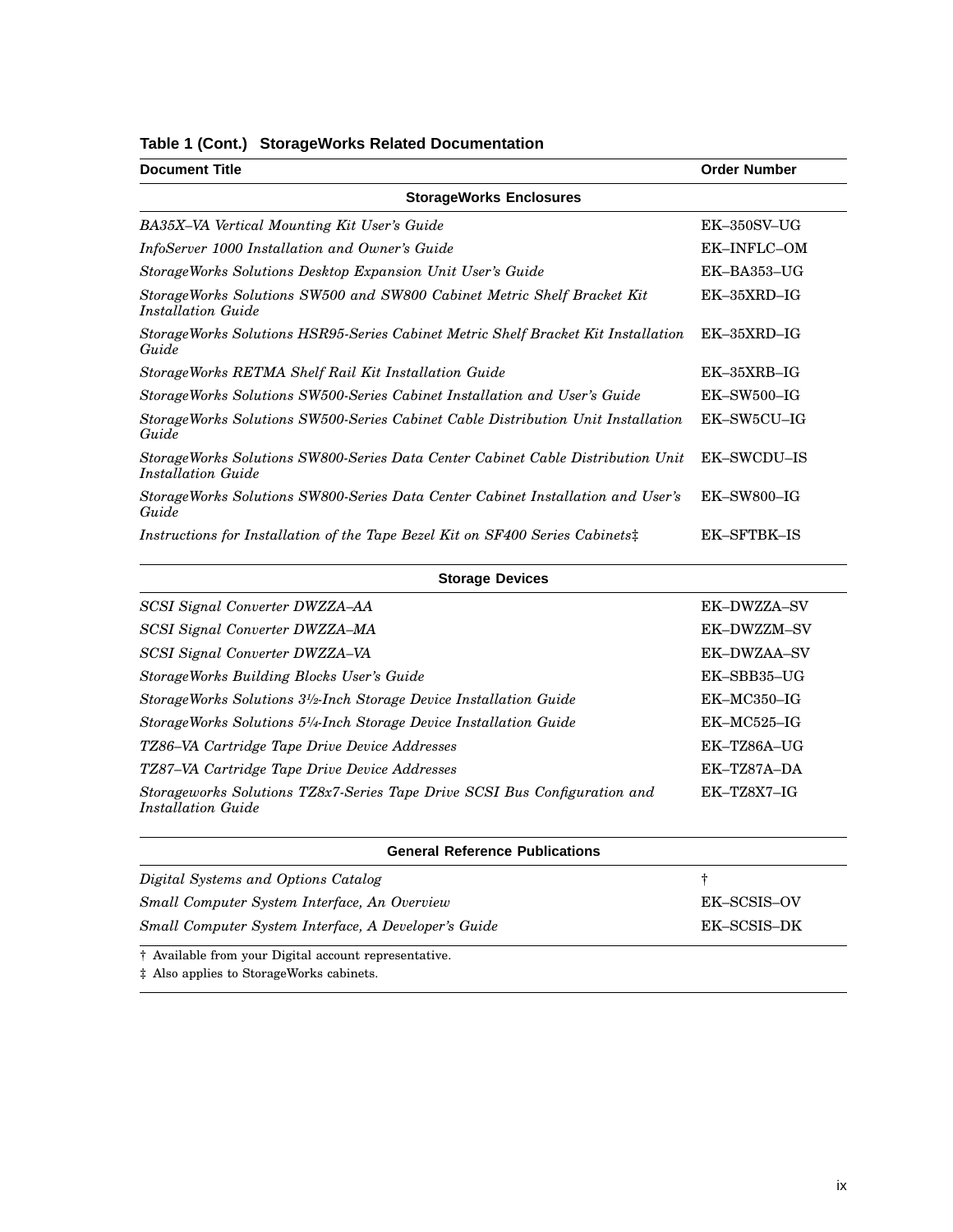## **Documentation Conventions**

The following conventions are used in this manual:

- **boldface type** Boldface type indicates the first instance of terms being defined in text, in the glossary, or both.
- *italic type* Italic type indicates emphasis and complete manual titles. In the glossary, italic type also is used to indicate cross-references.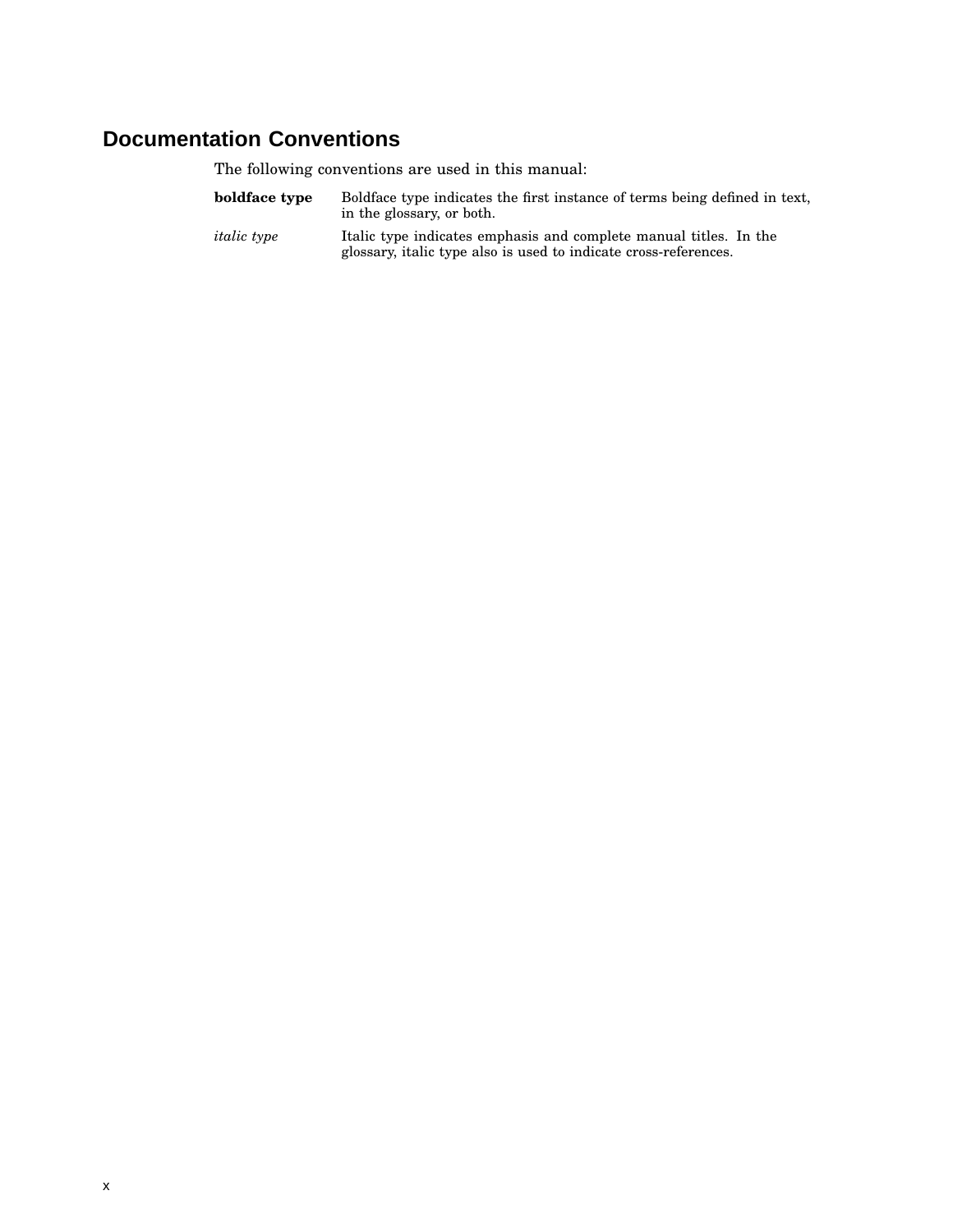# **Manufacturer's Declarations**

Following are manufacturer's declarations applicable to StorageWorks SW500-series cabinets:

#### **CAUTION**

This is a class A product. In a domestic environment, this product may cause radio interference, in which case the user may be required to take adequate measures.

**ACHTUNG !**

Dieses ist ein Gerät der Funkstörgrenzwertklasse A. In Wohnbereichen können bei Betrieb dieses Gerätes Rundfunkstörungen auftreten, in welchen Fällen die Benutzer für entsprechende Gegenmaßnahmen verantwortlich sind.

#### **ATTENTION !**

Ceci est un produit de Classe A. Dans un environment domestique, ce produit risque de créer des interférences radiélectriques, il appartiendra alors à l´utilisateur de prendre les mesures spécifiques appropriées.

#### **Note**

The equipment described in this manual is listed by the Underwriters Laboratories Incorporated and bears the UL Listing mark. SW500-series cabinets are also certified by the Canadian Standards Association and TÜV Product Service GmbH and bear both the CSA certification and TÜV GS marks. The equipment also complies with the requirements for CE-mark Class A.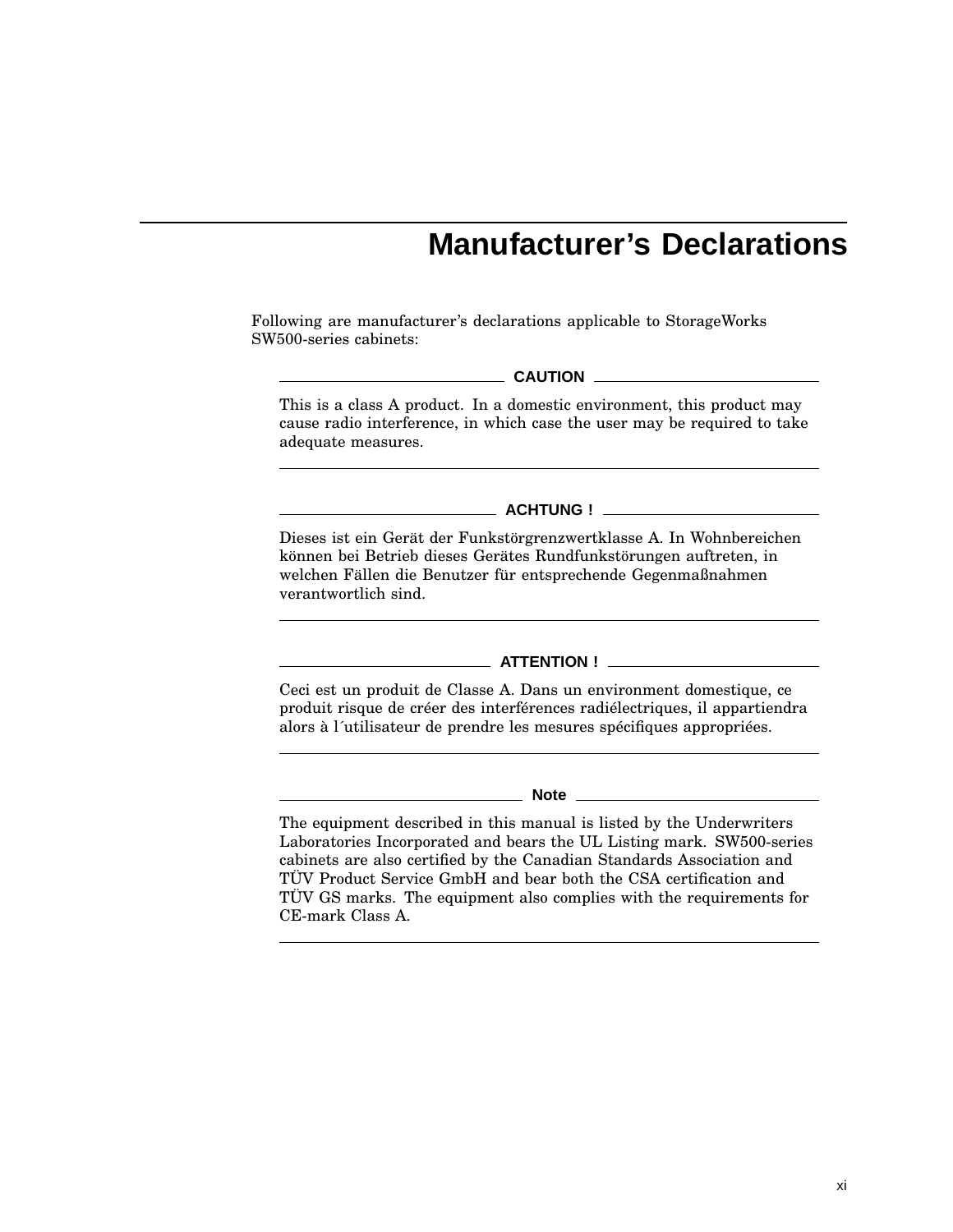| I<br>I<br>w<br>۰.<br>۰. |  |
|-------------------------|--|
|-------------------------|--|

Das in diesem Manual beschriebene Gerät wurde von TÜV Produkt Service GmbH auf Sicherheit geprüft and trägt das GS Zeichen. Bitte beachten Sie, daß Eingriffe in das Gerät, Reparaturen oder der Einbau von Erweiterungen nur von Digital Personal erfolgen darf, da sonst die GS Zulassung ungültig wird. Die Zulassung wird auch ungültig, wenn nicht von Digital qualifizierte Speichererweiterungen eingebaut werden.

Das Gerät muß so aufgestellt werden, daß die Steckdose frei zugänglich ist.

|                                                                                                                                            | <b>Sound Power Level</b><br>$L_{W\,Ad}$ , B‡ |         | <b>Sound Pressure Level</b><br>$L_{\nu Am}$ , dBA<br>(Bystander Positions) |         |
|--------------------------------------------------------------------------------------------------------------------------------------------|----------------------------------------------|---------|----------------------------------------------------------------------------|---------|
| Product <sup>+</sup>                                                                                                                       | Idle                                         | Operate | Idle                                                                       | Operate |
| SW500 cabinet only                                                                                                                         | 0.0                                          | 0.0     | 0.0                                                                        | 0.0     |
| SW500 with 2 BA350-MA shelves,<br>each containing 2 HSJ40™ controllers<br>and 8 BA350-SA shelves, each<br>containing 6 RZ26–VA disk drives | 7.0                                          | 7.0     | 50.0                                                                       | 51.0    |
| Per device when installed in SW500                                                                                                         |                                              |         |                                                                            |         |
| BA350–SA shelf containing<br>6 RZ26-VA disk drives                                                                                         | 5.7                                          | 5.7     | 39                                                                         | 39      |
| BA350–MA shelf with 2 HSJ40 controllers                                                                                                    | 5.6                                          | 5.6     | 39                                                                         | 39      |
|                                                                                                                                            | <b>Sound Power Level</b><br>$L_{WAd}$ , B‡   |         | <b>Sound Pressure Level</b><br>$L_{p,Am}$ , dBA<br>(Operator Positions)    |         |
| <b>Productt</b>                                                                                                                            | Idle                                         | Operate | Idle                                                                       | Operate |
| SW500 cabinet only                                                                                                                         | 0.0                                          | 0.0     | 0.0                                                                        | 0.0     |
| SW500 with 2 BA350–MA shelves,<br>each containing 2 HSJ40 controllers<br>and 8 BA350-SA shelves, each<br>containing 6 RZ26–VA disk drives  | 7.0                                          | 7.0     | 50.0                                                                       | 51.0    |
| Per device when installed in SW500                                                                                                         |                                              |         |                                                                            |         |
| BA350–SA shelf containing<br>6 RZ26–VA disk drives                                                                                         | 5.8                                          | 5.8     | 46                                                                         | 46      |
| BA350–MA shelf with 2 HSJ40 controllers                                                                                                    | 5.7                                          | 5.7     | 46                                                                         | 46      |
| † Current values for specific configurations are available from Digital representatives.                                                   |                                              |         |                                                                            |         |

#### **Table 2 Acoustics—Preliminary Declared Values per ISO 9296 and ISO 7779**

 $\ddagger$  1 B = 10 dBA.

#### **Note**

Table 3 is a translation of the English language specifications in Table 2 into the German language.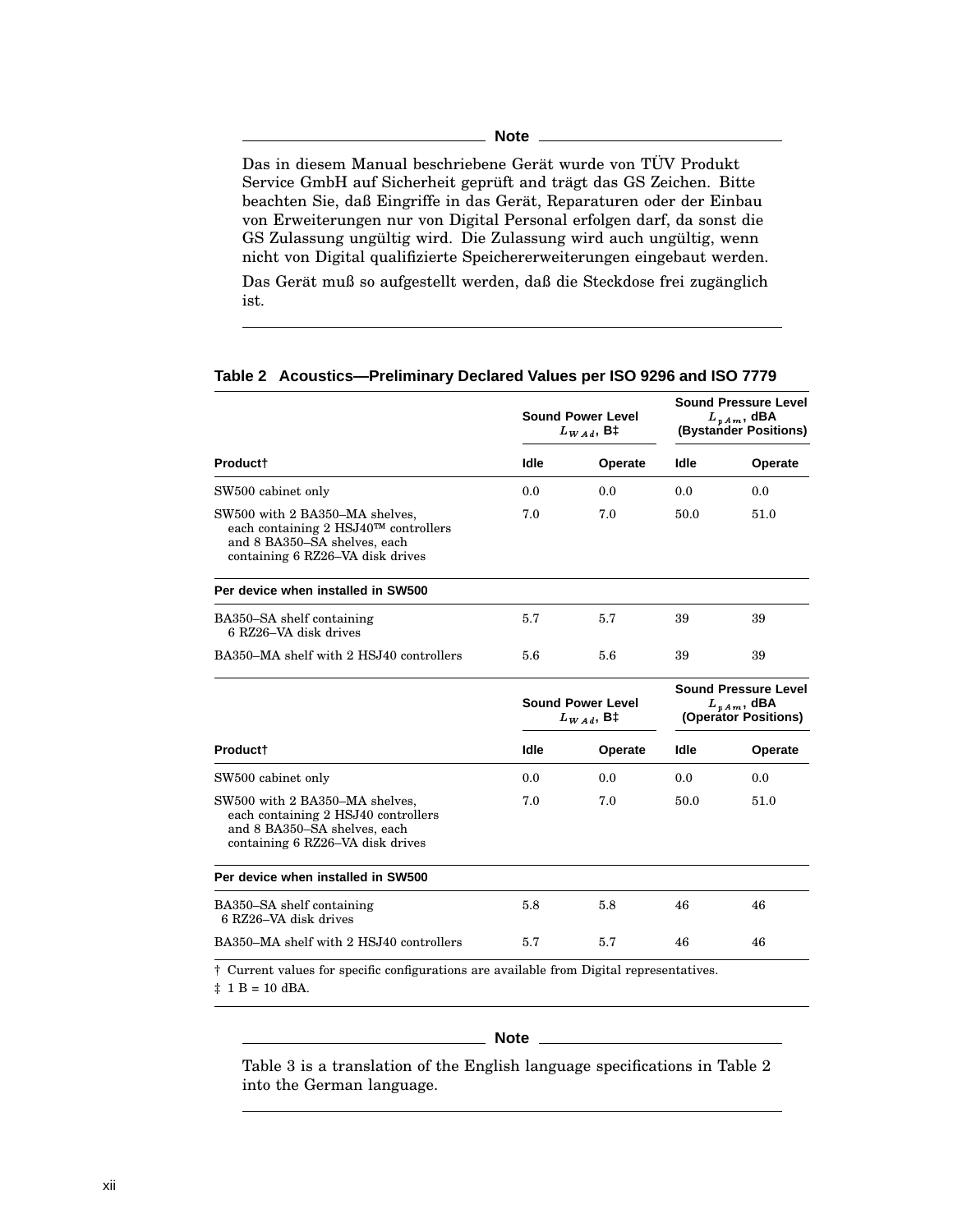|                                                                                                                                                |          | Schalleistungspegel<br>$L_{WAd}$ , B‡ |          | Schalldruckpegel<br>$L_{p,Am}$ , dBA<br>(Beistehende Position) |  |
|------------------------------------------------------------------------------------------------------------------------------------------------|----------|---------------------------------------|----------|----------------------------------------------------------------|--|
| Gerät†                                                                                                                                         | Leerlauf | <b>Betrieb</b>                        | Leerlauf | <b>Betrieb</b>                                                 |  |
| nur SW500 Kabinett                                                                                                                             | 0,0      | 0,0                                   | 0,0      | 0,0                                                            |  |
| SW500 mit 2 BA350-MA shelves,<br>jedes bestückt mit 2 HSJ40 controllers<br>und 8 BA350–SA shelves, jedes<br>bestückt mit 6 RZ26–VA disk drives | 7,0      | 7,0                                   | 50,0     | 51,0                                                           |  |
| Pro Gerät installiert im SW500                                                                                                                 |          |                                       |          |                                                                |  |
| BA350-SA shelf mit<br>6 RZ26-VA disk drives                                                                                                    | 5,7      | 5,7                                   | 39       | 39                                                             |  |
| BA350–MA shelf mit 2 HSJ40 controllers                                                                                                         | 5,6      | 5,6                                   | 39       | 39                                                             |  |
|                                                                                                                                                |          | Schalleistungspegel<br>$L_{WAd}$ , B‡ |          | Schalldruckpegel<br>$L_{p,Am}$ , dBA<br>(Bediener Position)    |  |
| Gerät†                                                                                                                                         | Leerlauf | <b>Betrieb</b>                        | Leerlauf | <b>Betrieb</b>                                                 |  |
| nur SW500 Kabinett                                                                                                                             | 0,0      | 0,0                                   | 0,0      | 0,0                                                            |  |
| SW500 mit 2 BA350-MA shelves,<br>jedes bestükt mit 2 HSJ40 controllers<br>und 8 BA350–SA shelves, jedes<br>bestükt mit 6 RZ26-VA disk drives   | 7,0      | 7,0                                   | 50,0     | 51,0                                                           |  |
| Pro Gerät installiert im SW500                                                                                                                 |          |                                       |          |                                                                |  |
| BA350–SA shelf mit<br>6 RZ26-VA disk drives                                                                                                    | 5,8      | 5,8                                   | 46       | 46                                                             |  |
| BA350–MA shelf mit 2 HSJ40 controllers                                                                                                         | 5,7      | 5,7                                   | 46       | 46                                                             |  |
| † Aktuelle Werte für spezielle Ausrüstungsstufen sind über die Digital Equipment Vertretungen<br>erhältlich.                                   |          |                                       |          |                                                                |  |

#### **Table 3 Schallemissionswerte—Vorläufige Werteangaben nach ISO 9296 und ISO 7779/DIN EN27779**

 $\ddagger$  1 B = 10 dBA.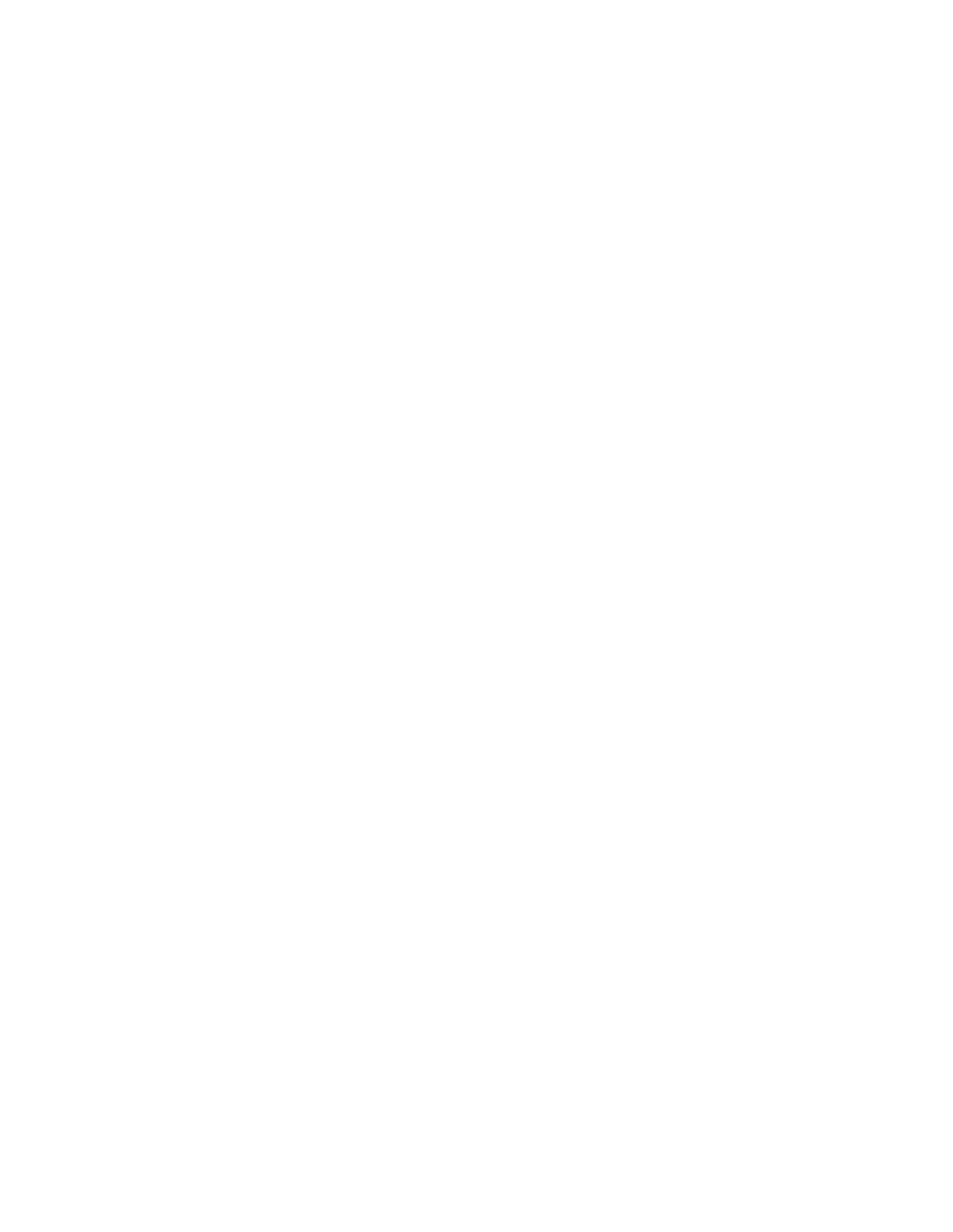# **How to Use This Manual**

This chapter shows you how to use the information in this manual to configure an SW500-series cabinet storage subsystem.

### **1.1 Cabinet Configuration**

Following is the sequence of steps that you must follow to set up a storage subsystem in an SW500-series cabinet:

- 1. Understanding cabinet concepts—To follow the procedures in this manual, you should be familiar with the components and nomenclature used with the SW500-series cabinet family.
- 2. Site preparation—You must ready the site for the installation of the cabinet.
- 3. Unpacking—You must unpack the cabinet and set it in place at the site.
- 4. Cabinet layout—You must determine the layout of the cabinet's shelves, tape units, and power cabling.
- 5. Component installation—You must install the cabinet's shelves and tape units in accordance with the layout.
- 6. Power cabling routing and installation—You must install and route the cabinet's power cabling in accordance with the layout.
- 7. SCSI bus design and connection—You must design and connect the cabinet's SCSI bus signal cabling.
- 8. SCSI bus cable routing—You must properly route the cabinet's SCSI bus signal cabling, as it is installed.

### **1.2 Locating the Information You Need**

This manual contains the information and procedures to support the cabinet configuration process. The design and connection of SCSI signal buses, however, is covered in referenced documentation. Table 1–1 shows each configuration step, where you can find the information, and procedures you need to complete the step.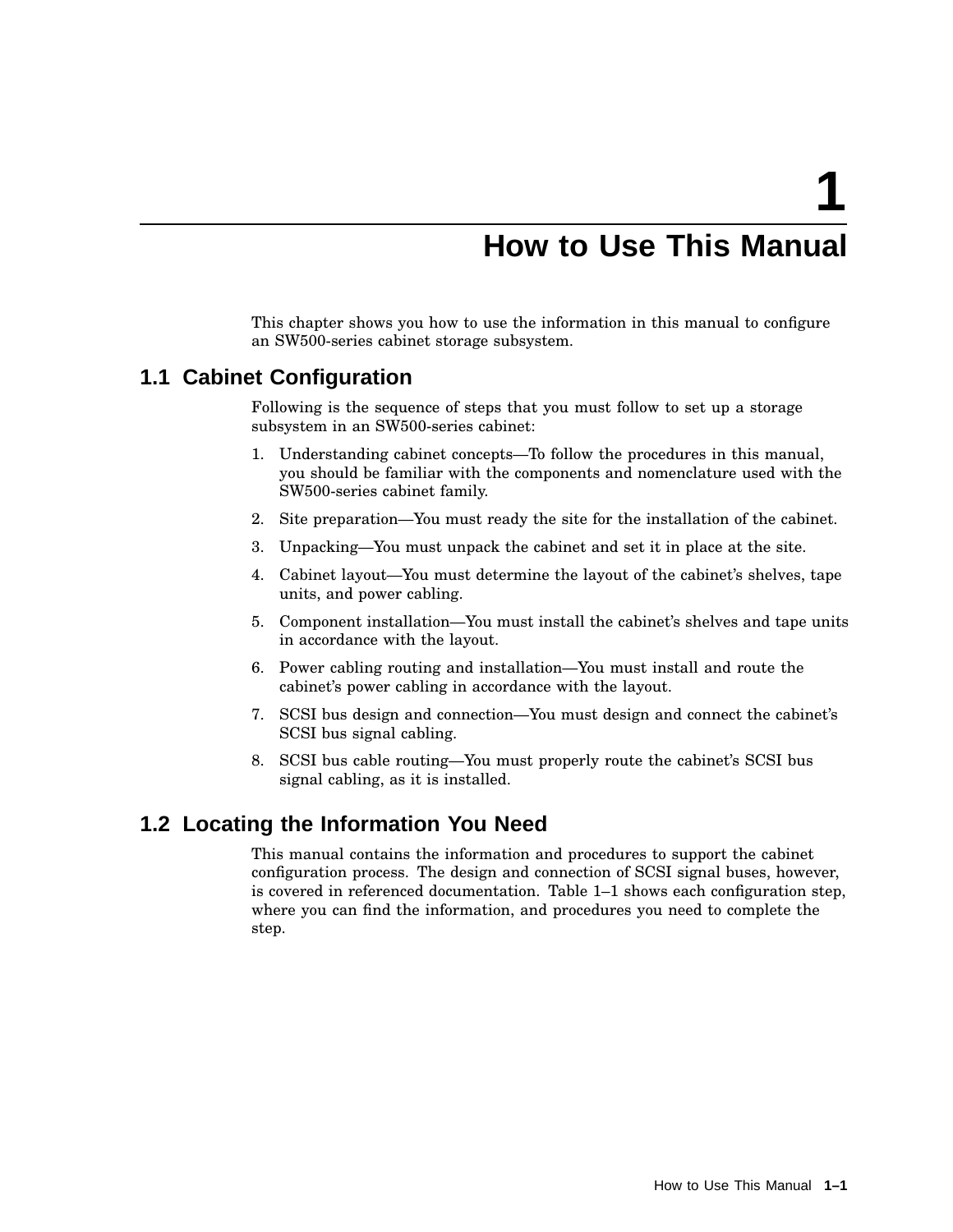| <b>Configuration Step</b>                      | <b>Location of Supporting Information</b>                                                                                                        | <b>Comments</b>                                                                                 |
|------------------------------------------------|--------------------------------------------------------------------------------------------------------------------------------------------------|-------------------------------------------------------------------------------------------------|
| Understanding<br>cabinet concepts              | Chapter 2, Introduction                                                                                                                          |                                                                                                 |
| Site preparation                               | Chapter 3, Site Preparation                                                                                                                      |                                                                                                 |
| Unpacking                                      | Chapter 4, Unpacking and Installation                                                                                                            |                                                                                                 |
| Cabinet layout                                 | Chapter 5, Configuring SW500 Storage-<br>Only Cabinets                                                                                           | To lay out storage-only cabinets                                                                |
|                                                | Chapter 6, Configuring SW500<br>Controller/Storage Cabinets                                                                                      | To lay out cabinets containing both<br>controllers and storage                                  |
| Component<br>installation                      |                                                                                                                                                  |                                                                                                 |
| StorageWorks<br>shelves                        | Chapter 7, Installing StorageWorks<br>Shelves                                                                                                    |                                                                                                 |
| $TZ8x7$ tape<br>drives                         | Chapter 8, Installing TZ8x7-Series<br><b>Tape Drives</b>                                                                                         |                                                                                                 |
| Power cabling<br>routing and<br>installation   | Chapter 5, Configuring SW500 Storage-<br>Only Cabinets                                                                                           | For storage-only cabinets                                                                       |
|                                                | Chapter 6, Configuring SW500<br>Controller/Storage Cabinets                                                                                      | For cabinets containing both controllers<br>and storage                                         |
| SCSI bus design<br>and connection <sup>†</sup> | StorageWorks Solutions Family<br><b>Configuration Guide</b><br>StorageWorks Solutions SBB and Shelf<br>User's Guide                              | For BA350–Sx storage shelves                                                                    |
|                                                | StorageWorks Array Controller HS<br>Family of Array Controllers User's<br>Guide<br>StorageWorks BA350–MA Controller<br><b>Shelf User's Guide</b> | For BA350–Mx controller/storage shelves                                                         |
|                                                | StorageWorks RAID Array 110<br>Subsystems User's Guide                                                                                           | For BA350-Ex controller/storage shelves<br>(major component of the RAID Array 110<br>subsystem) |
|                                                | Storage Solutions TZ8x7-Series Tape<br>Drive SCSI Bus Configuration and<br>Installation Guide                                                    | For TZ8x7-series tape drives                                                                    |
| SCSI bus cable<br>routing                      | Chapter 5, Configuring SW500 Storage-<br>Only Cabinets                                                                                           | Routing for storage-only cabinets                                                               |
|                                                | Chapter 6, Configuring SW500<br>Controller/Storage Cabinets                                                                                      | For cabinets containing both controllers<br>and storage                                         |

**Table 1–1 Information and Procedure Locations**

†The procedures involved in SCSI bus design and connection are specific to the components being bused together. See the referenced documentation for detailed information on SCSI bus design and connection.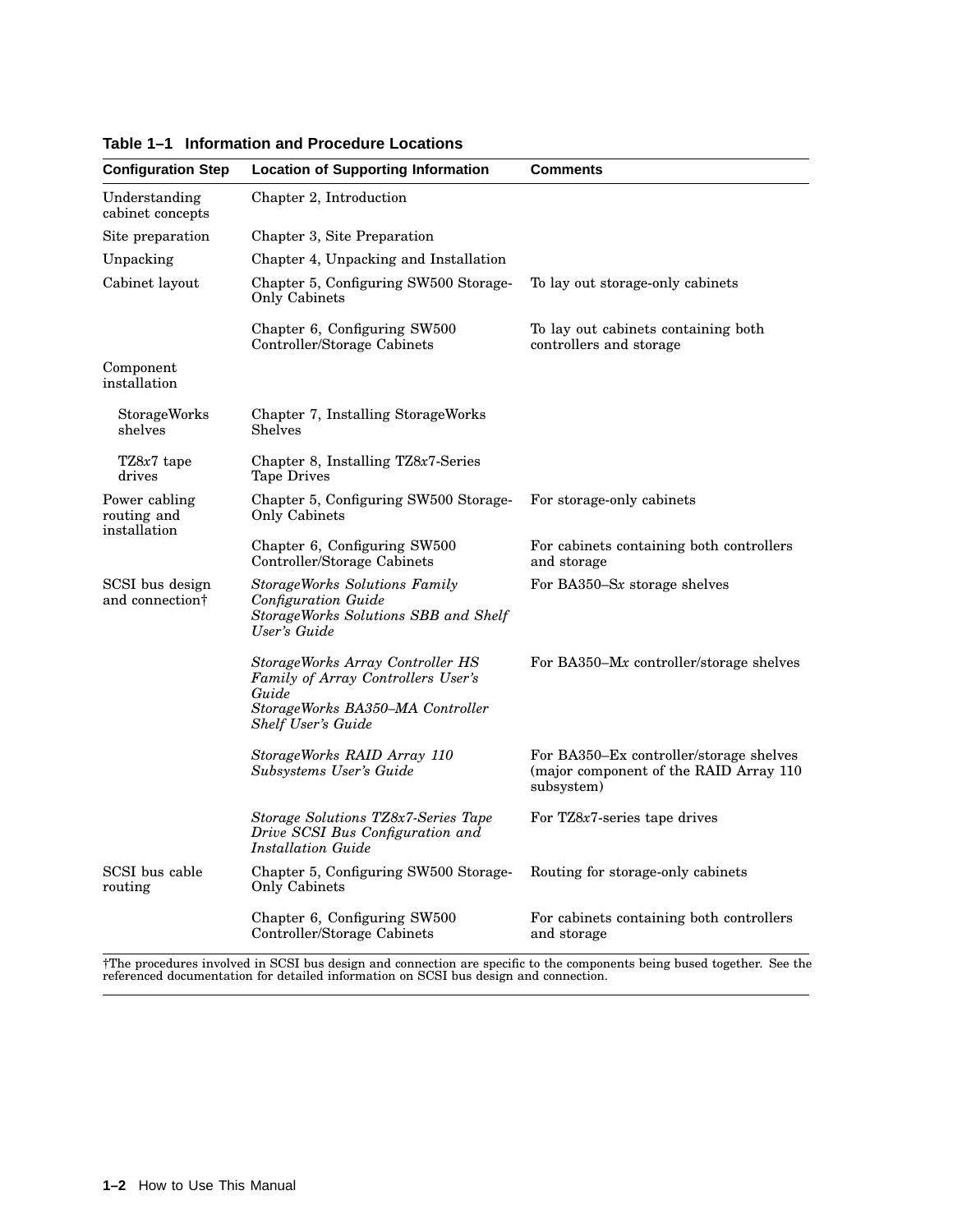# **2 Introduction**

This chapter presents an overview, a description of major components, and a discussion of power options for StorageWorks SW500-series cabinets.

## **2.1 Overview**

The SW500-series cabinet, shown in Figure 2–1, is a member of Digital's StorageWorks family of modular enclosures. The 600 mm-wide cabinet provides an attractive enclosure with rackmount space and primary power for up to 10 StorageWorks shelves of different types. Up to six StorageWorks shelves can be used in conjunction with two TZ8*x*7-series tape drives. The cabinet can accommodate both data storage and controller/data storage combinations. The cabinet and its StorageWorks shelves can be configured with dual ac power capability to provide redundant power supplies.

SW500-series cabinets offer a versatile, modular solution to array storage problems. You may use them in both open-office and data center applications. You may order the cabinet in a variety of preconfigured subsystem versions with such options as mixed storage device types and storage, controller, or power redundancy. You also can order custom configurations to meet your specific needs. The modularity of the cabinet and its components offers efficient and cost-effective upgrade paths.

Specifications for SW500-series cabinets are shown in Table 2–1.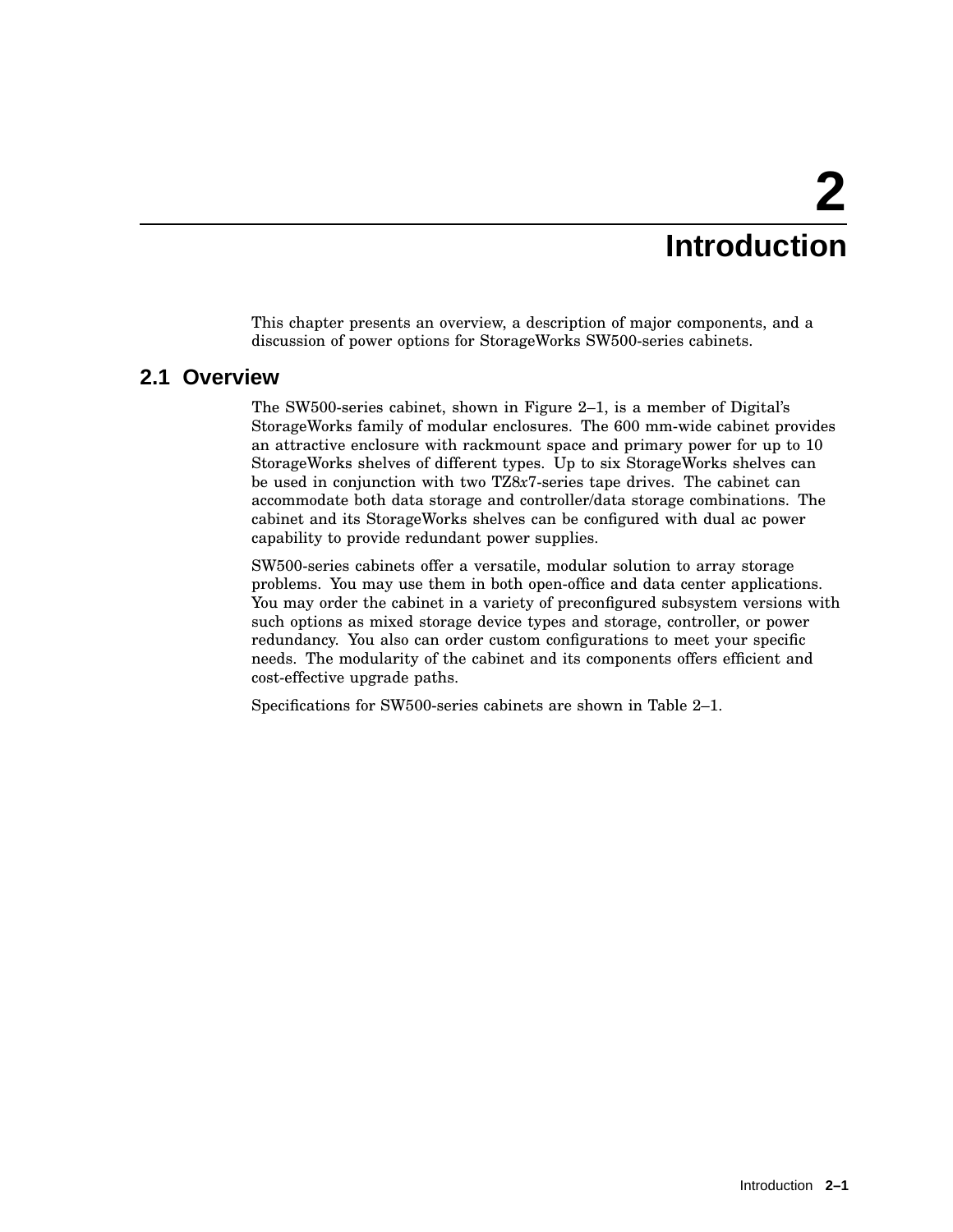



CXO-3897A-MC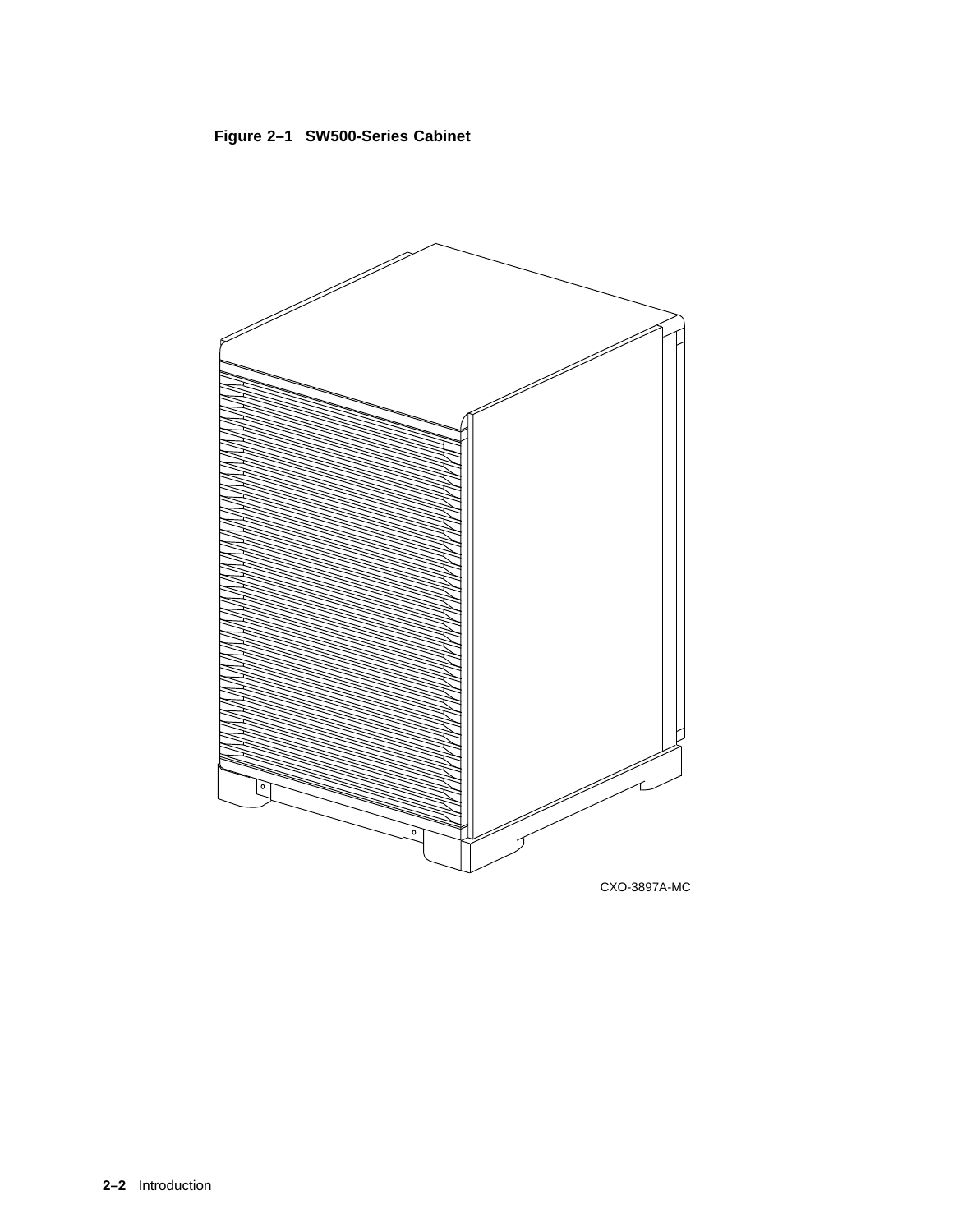| <b>Characteristic</b>                                                                                              | <b>Specification</b>                                                                                                                        |
|--------------------------------------------------------------------------------------------------------------------|---------------------------------------------------------------------------------------------------------------------------------------------|
| Dimensions (nominal)                                                                                               | 110.00 cm (43.31 in) height, 60.00 cm (23.62<br>in) width, $87.25 \text{ cm}$ $(34.35 \text{ in}) \text{ depth}$                            |
| Weight                                                                                                             |                                                                                                                                             |
| Empty cabinet (only 1 CDU installed)<br>Empty cabinet with shipping                                                | 140 kg $(309$ lb)                                                                                                                           |
| packaging<br>Maximum configuration (2 BA350–<br>MA shelves, 8 BA350-SA shelves<br>with 6 RZ26 disk drives in each, | 160 kg $(353 \text{ lb})$                                                                                                                   |
| 2 CDU <sub>s</sub> )                                                                                               | $290 \text{ kg} (639 \text{ lb})$                                                                                                           |
| Agency compliance                                                                                                  | FCC, UL, CSA, TÜV, and CE-mark                                                                                                              |
| Electrical rating                                                                                                  |                                                                                                                                             |
| $SW5xx-AC$                                                                                                         | $100-120$ volts, 60 Hz, single phase, 20<br>amperes                                                                                         |
| $SW5xx-AD$                                                                                                         | $100-120/200-240$ volts, $50/60$ Hz, single<br>phase, $20/16$ amperes                                                                       |
| Temperature                                                                                                        | +10°C to +40°C (+50°F to +95°F)<br>Reduce rating by $1.8^{\circ}$ C for each 1000 m<br>altitude $(1.0^{\circ}F)$ for each 1000 ft altitude) |
| Humidity                                                                                                           | 10 to 85% at maximum wet bulb temperature<br>of $+32^{\circ}$ C ( $+90^{\circ}$ F) and minimum dew point of<br>$+2$ °C (+36°F)              |

#### **Table 2–1 SW500-Series Cabinet Specifications**

| <b>Recommended Environmental Limitst</b> |                                                                                                                                                   |  |  |  |
|------------------------------------------|---------------------------------------------------------------------------------------------------------------------------------------------------|--|--|--|
| <b>Operating environment</b>             |                                                                                                                                                   |  |  |  |
| Temperature                              | 18 °C to 24 °C (64.4 °F to 75.2 °F) with an<br>average rate of change of $3^{\circ}$ C/hour maximum<br>and a step change of $3^{\circ}$ C or less |  |  |  |
| Relative humidity                        | 40 to 60% (noncondensing) with a step change<br>of $10\%$ or less (noncondensing)                                                                 |  |  |  |
| Altitude                                 | Up to $2400 \text{ m}$ (8000 ft)                                                                                                                  |  |  |  |
| Air quality<br>(maximum particle count)  | Not to exceed 500,000 particles per cubic foot<br>of air at a size of 0.5 micron or larger                                                        |  |  |  |
| Nonoperating environment                 |                                                                                                                                                   |  |  |  |
| Temperature                              | $-40^{\circ}$ C to +66 $^{\circ}$ C (-40 $^{\circ}$ F to +151 $^{\circ}$ F)                                                                       |  |  |  |
| Relative humidity                        | 10 to 80% noncondensing                                                                                                                           |  |  |  |
| Altitude                                 | $4900 \text{ m}$ (16,000 ft)                                                                                                                      |  |  |  |

†These limits are for optimum equipment performance and reliability.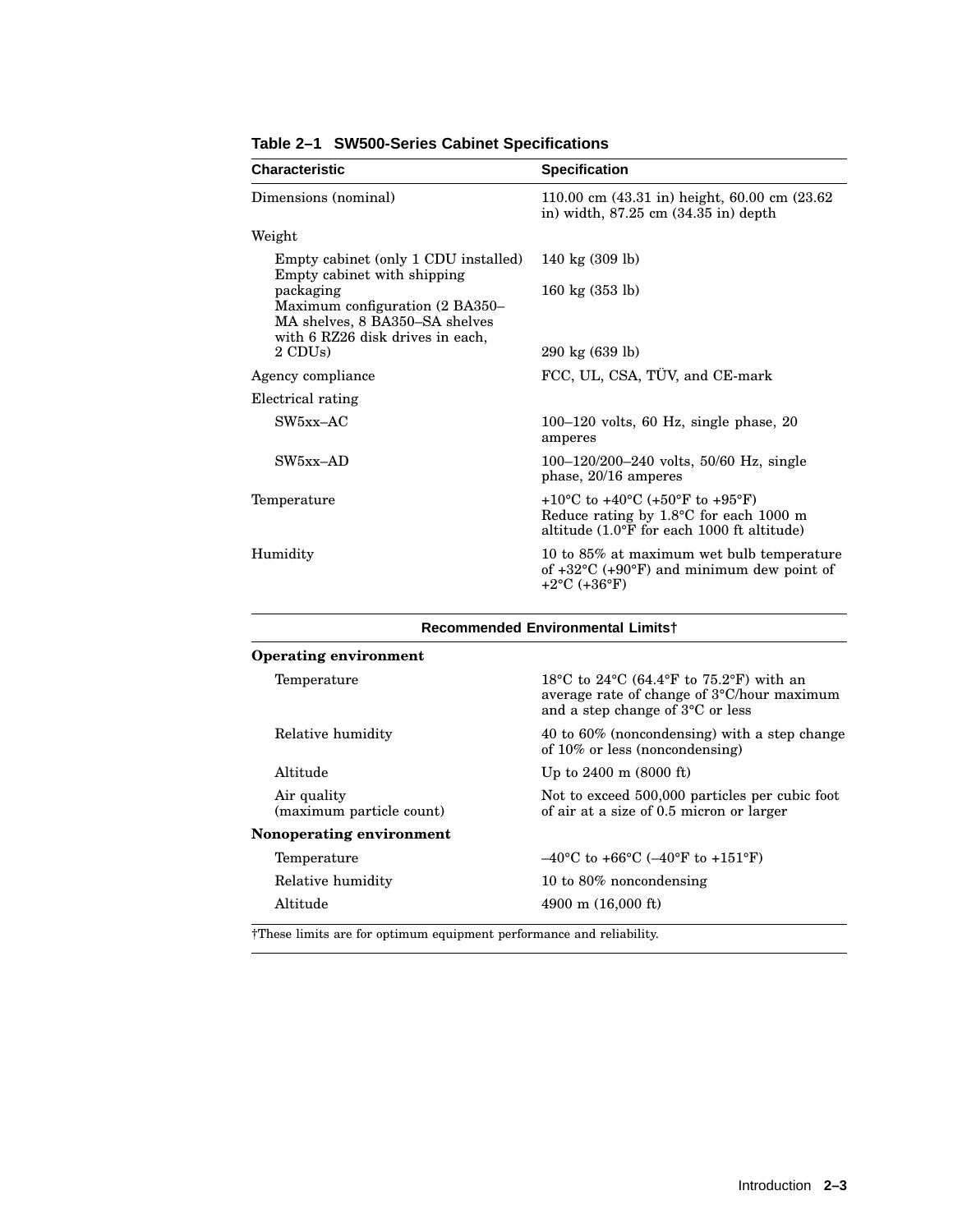## **2.2 Major Components**

The major components of the SW500-series cabinet are shown in Figures 2–2 and 2–3 and are as follows:

• Cabinet—The cabinet is a general-purpose enclosure that provides rackmount capability for standard 44.5 cm (17.5 inch) wide components. The cabinet uses a standard metric rackmount bolt pattern with holes on 25-mm (.98-inch) centers. Hinged front and rear doors and removable side panels allow easy access to the cabinet interior. Casters and leveler feet are provided to facilitate placement of the cabinet, and base trim **skirts** are provided to enhance its appearance.

The cabinet provides six storage shelf positions in the front and four storage shelf positions in the rear. Storage shelves may generally be installed in any of the usable shelf positions, although some limitations may be imposed by either weight or cable length restrictions. One shelf position in the rear of the cabinet is reserved for power **cable distribution unit (CDU)** installation, and one is left open for proper air flow.

- Shelf brackets—Movable **shelf brackets** within the cabinet can be configured to hold any of the StorageWorks shelf types. Shelf brackets must be procured separately from the cabinet or may come packaged with cabinet options.
- SBB shelves—**StorageWorks building block (SBB) shelves** are designed to house any of the SBBs in the StorageWorks family. The shelves can accept one or two power supply SBBs as well as a number of peripheral device SBBs. SBB shelves provide the mechanical mounting, power, and signal interfaces for the SBBs they house. The shelves are 445 mm (17.5 inch) in width and are designed to slide into the shelf brackets.
- SBBs—StorageWorks building blocks (SBBs) are modular computer peripheral devices or power units from the StorageWorks family. SBBs may be disk drives, tape drives, shelf power supplies, battery backup units, or other types of peripherals conforming to the **Small System Computer Interface 2 (SCSI–2)** specification. They are housed in both 3½-inch and 5¼-inch wide modular carriers designed to plug into slots in SBB shelves. Connectors on the rear of each SBB mate with connectors in the SBB shelf to provide the electrical interface between the two units.
- Controller shelves—Controller shelves are StorageWorks shelves designed specifically to house SCSI–2 peripheral controller and cache memory modules. These shelves may also accept one or two power supply SBBs. Controller shelves provide the mechanical mounting, power, and signal interfaces for the units they house. The cabinet allows for the mounting of one controller shelf in the front and one in the rear.
- CDUs—Cable distribution units (CDUs) provide the connections necessary to distribute ac power to the shelves in the SW500 cabinet. CDUs also provide surge and spike protection, along with a circuit breaker to control the incoming ac power. As an option, two CDUs can be configured with an auxiliary ac power source to provide redundant primary power within the cabinet.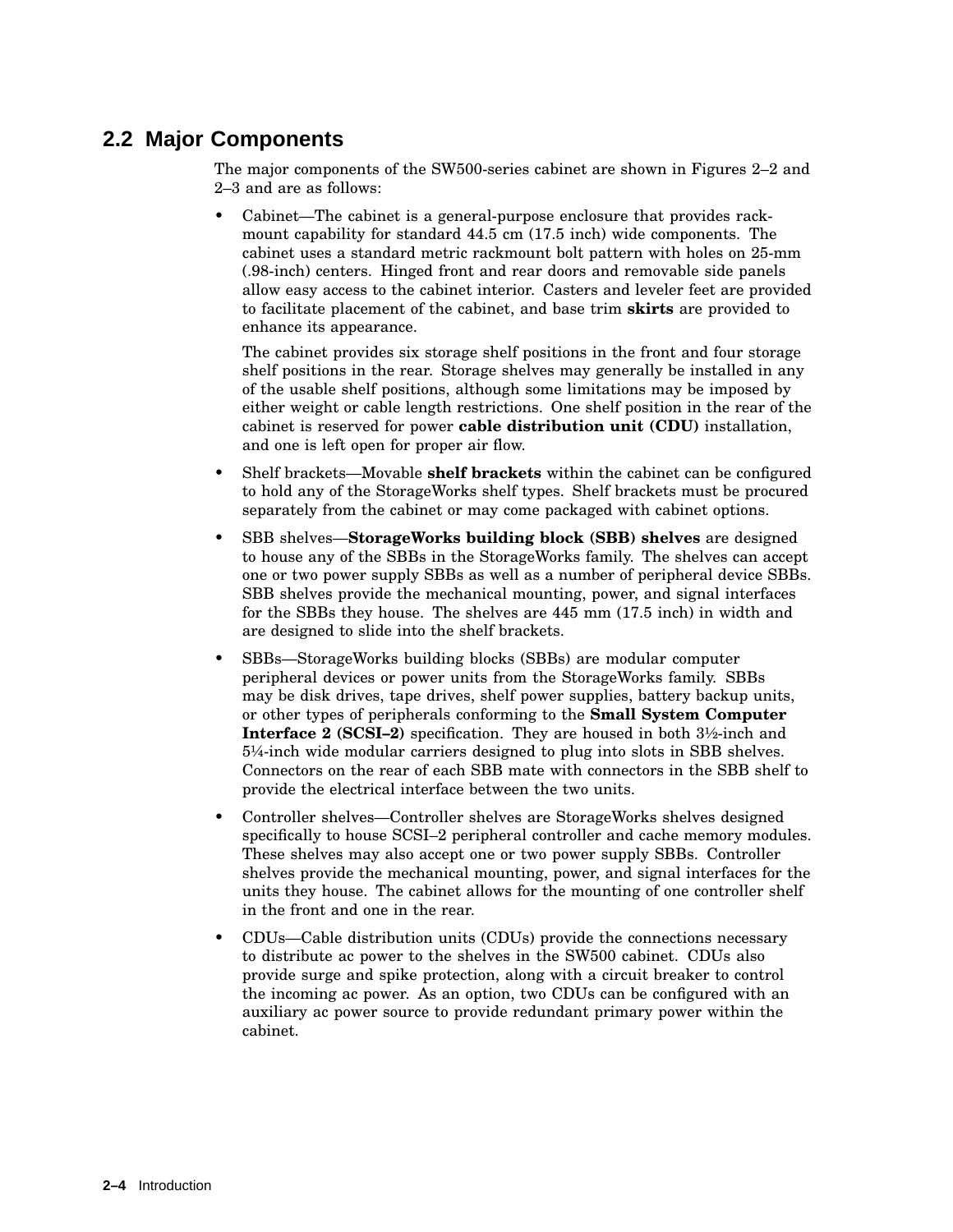

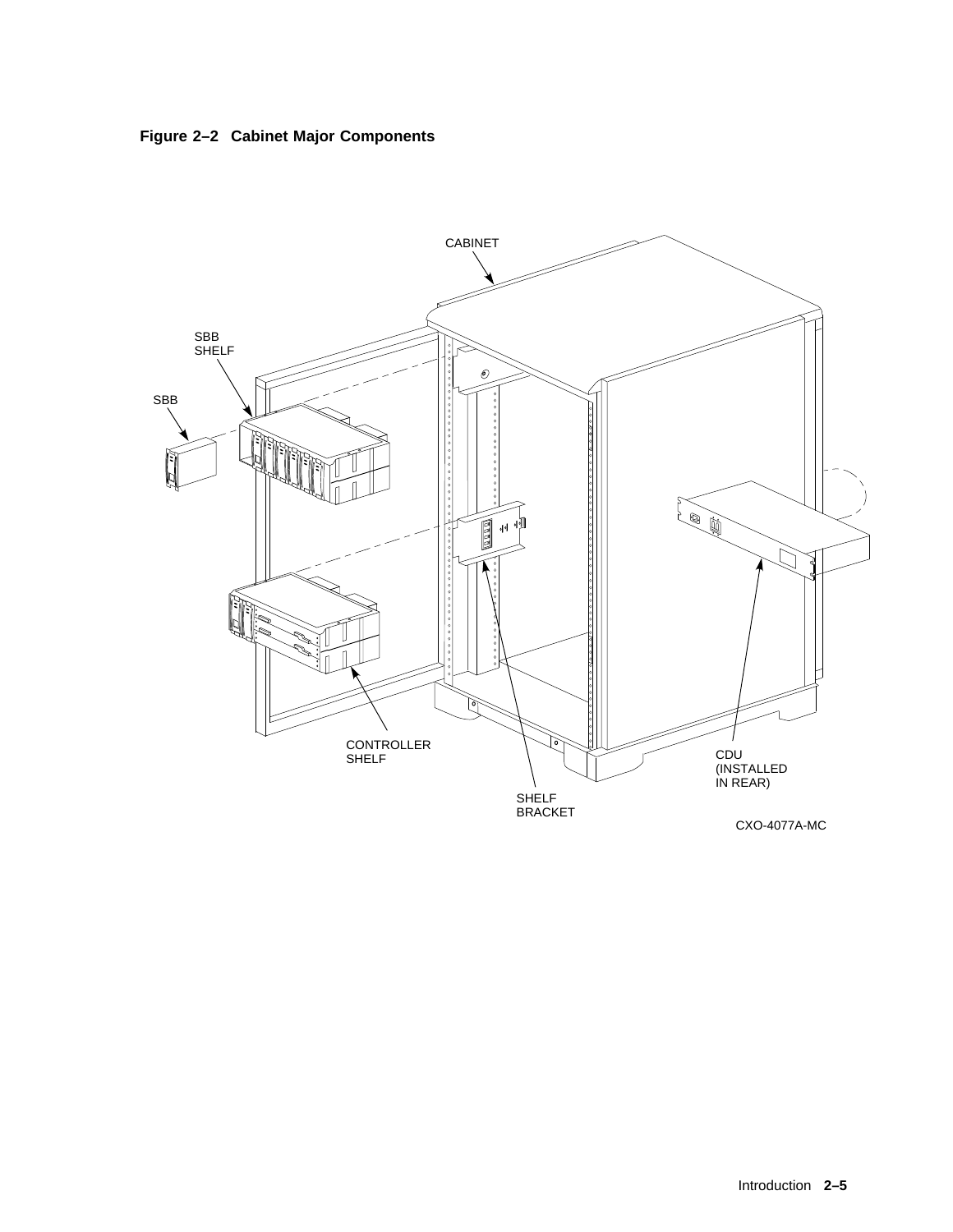• TZ8*x*7-Series Tape Drives–Up to two TZ8*x*7-series tape drives can be installed in the upper area of the cabinet, as shown in Figure 2–3. A **chassis rail** is used to support the tape drive from one side.

**Figure 2–3 TZ8x7-Series Tape Drive**

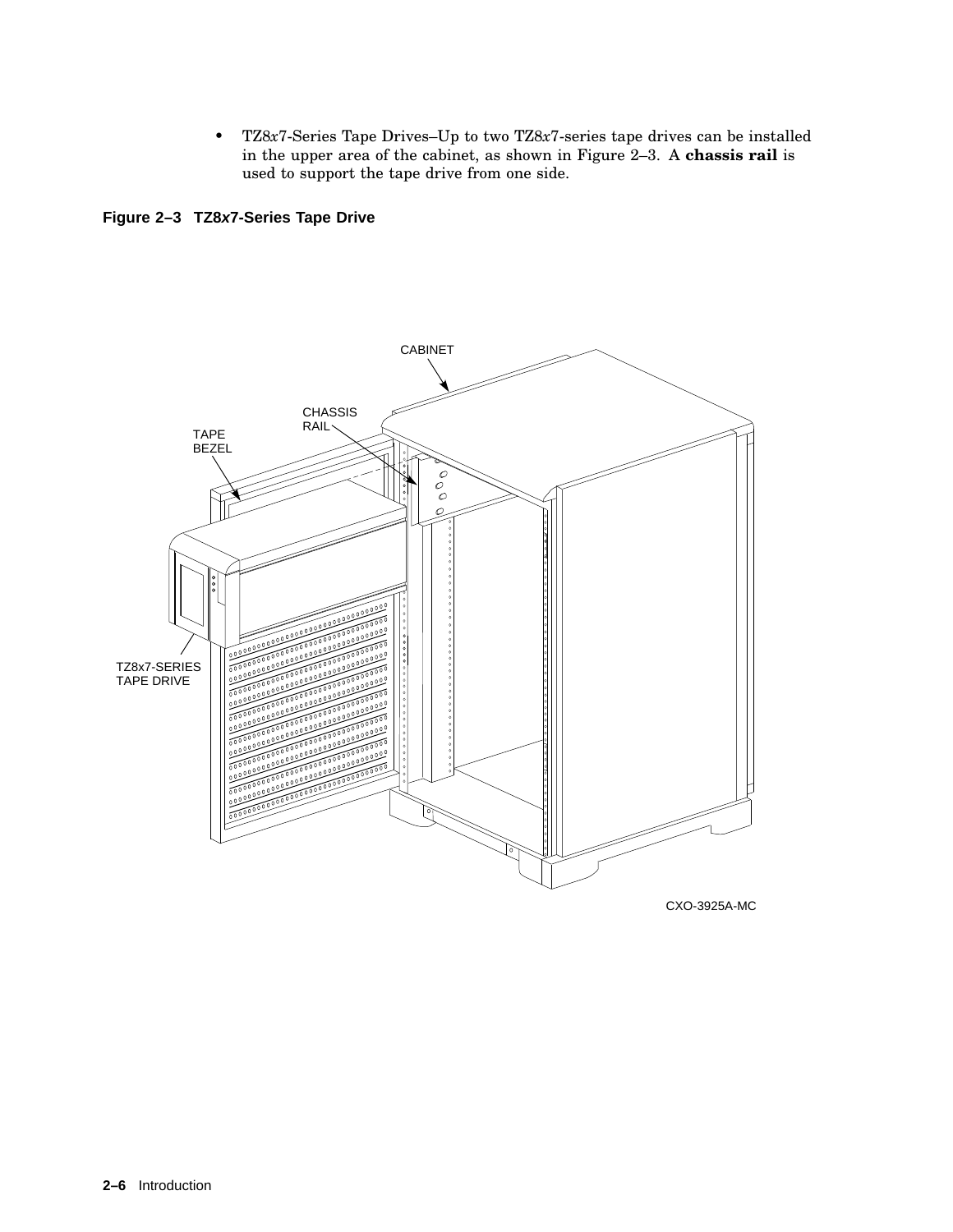## **2.3 Power Configurations**

The ac power distribution within the SW500-series cabinet can be configured in one of the following three ways to provide the desired level of power redundancy to the cabinet's shelf-mounted peripheral devices:

- **Single-cabinet power configuration**
- **Dual-shelf power configuration**
- **Dual-cabinet power configuration**

A description of each configuration option is presented in the following sections.

#### **2.3.1 Single-Cabinet Power Configuration**

In the single-cabinet power configuration, shown in Figure 2–4, a single ac power source and CDU (A) are used to supply ac power to a single **ac power supply** (A) in each shelf. This is the normal configuration for the cabinet, and it provides no power redundancy to shelf peripheral devices.

#### **Figure 2–4 Single-Cabinet Power Configuration**



CXO-3937A-MC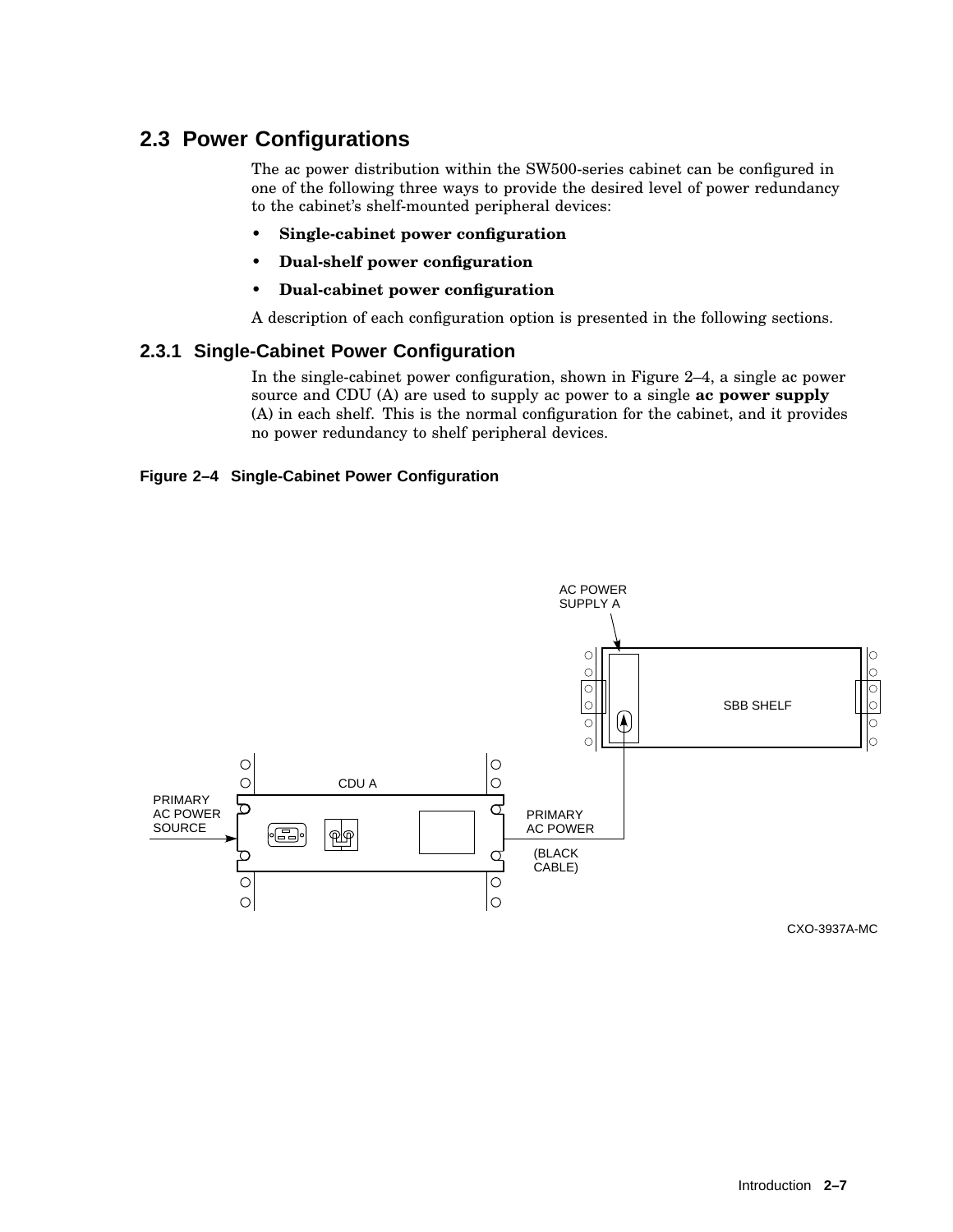#### **2.3.2 Dual Shelf Power Configuration**

In the dual-shelf power configuration, shown in Figure 2–5, a single primary power source and CDU (A) are used to supply ac power to two ac power supplies (A and B) in each shelf. If either power supply fails, the shelf remains powered by the other supply. This configuration provides shelf power supply redundancy to the shelf's peripheral devices. The cabinet supports a maximum of six shelves in the dual-shelf power configuration. An additional CDU, powered also from the primary ac power source, can be installed to accommodate up to 10 shelves with this power configuration.

**Figure 2–5 Dual-Shelf Power Configuration**



CXO-3938A-MC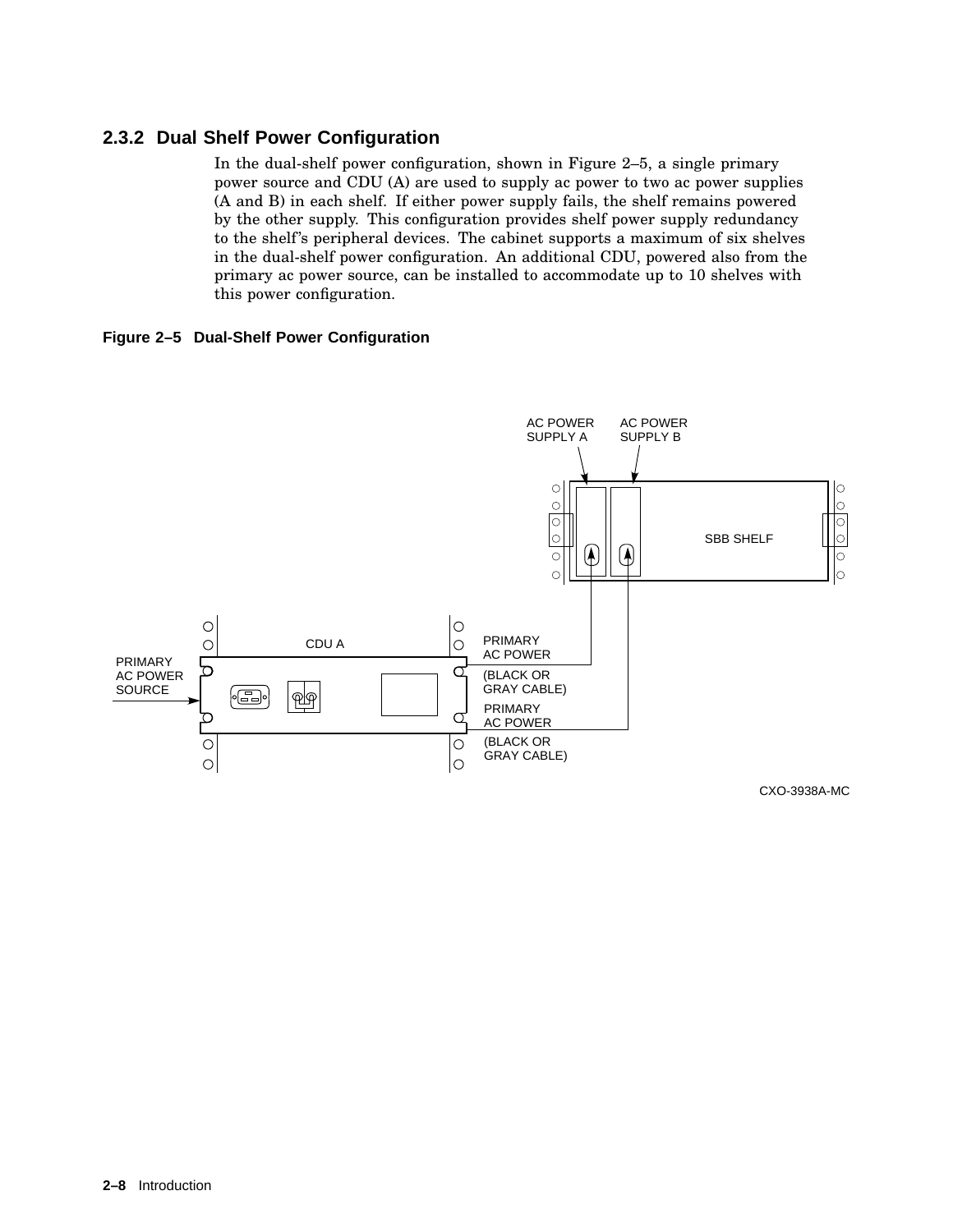#### **2.3.3 Dual-Cabinet Power Configuration**

In the dual-cabinet power configuration, shown in Figure 2–6, an auxiliary power source and a second CDU (B) are used to supply ac power to a second ac power supply (B) in each shelf. If the primary power source, CDU A, or ac power supply A, fails, the shelf remains powered by ac power supply B. This configuration provides complete power redundancy to the shelf's peripheral devices.





CXO-3936A-MC

## **2.4 Cabinet Cooling System**

Each StorageWorks shelf contains two rear-mounted **blowers** that move heat from the shelf into the cabinet interior. The cabinet structure is such that heated air moves from the cabinet interior up and out through the unused shelf positions in the rear. It is then exhausted through the rear door. Logic signals allow the status of the shelf blowers to be monitored by the host system.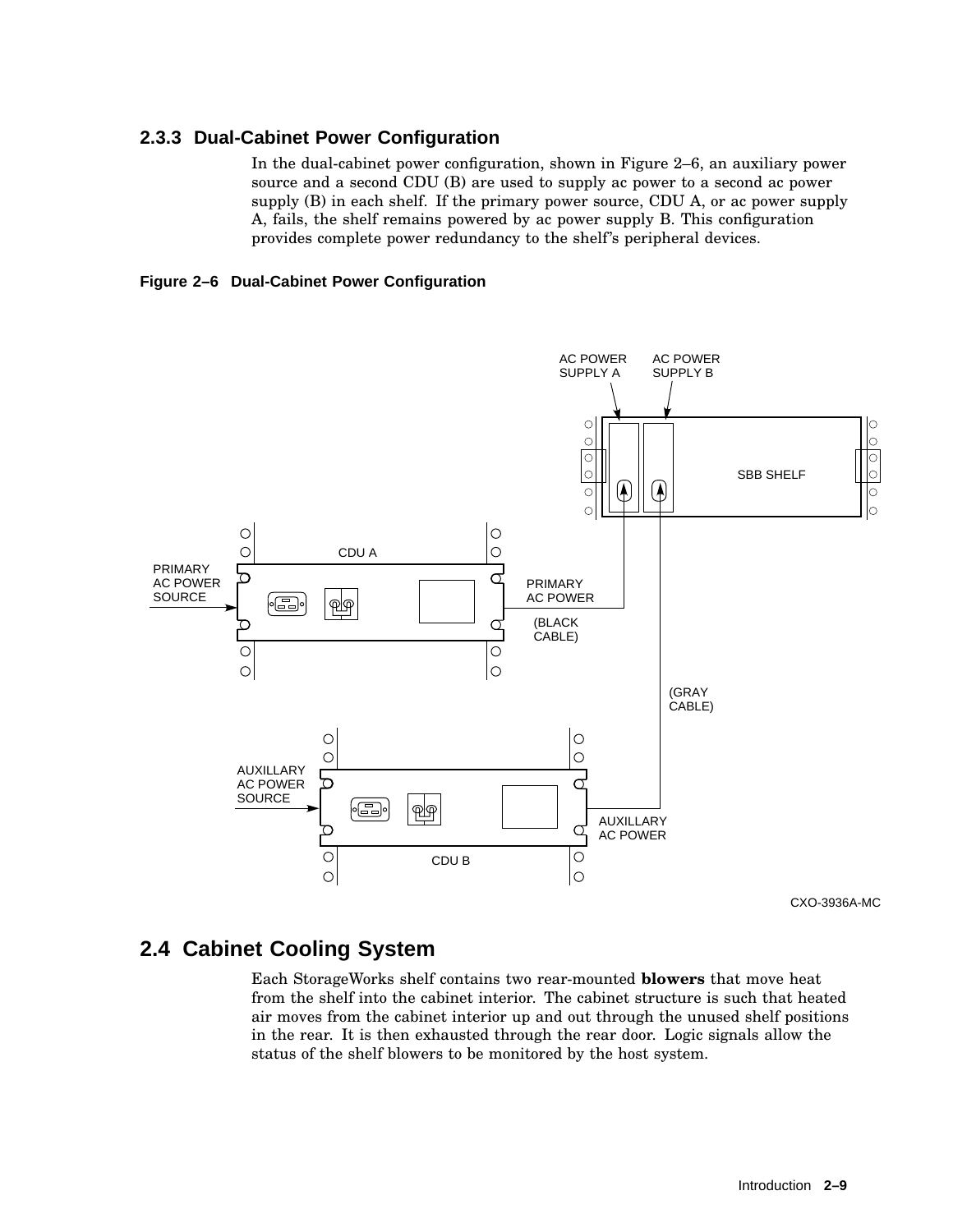**Filler panels** and **air separation panels** are used to properly route heated air through the cabinet. Filler panels are flat plates that serve as covers for unused shelf positions. Air separation panels are small baffles that mount just above and outside the upper-most shelf in each side of the cabinet to prevent heated air from being drawn down between the cabinet door and the shelf. Heated air would be drawn back into the shelf and would interfere with proper cooling.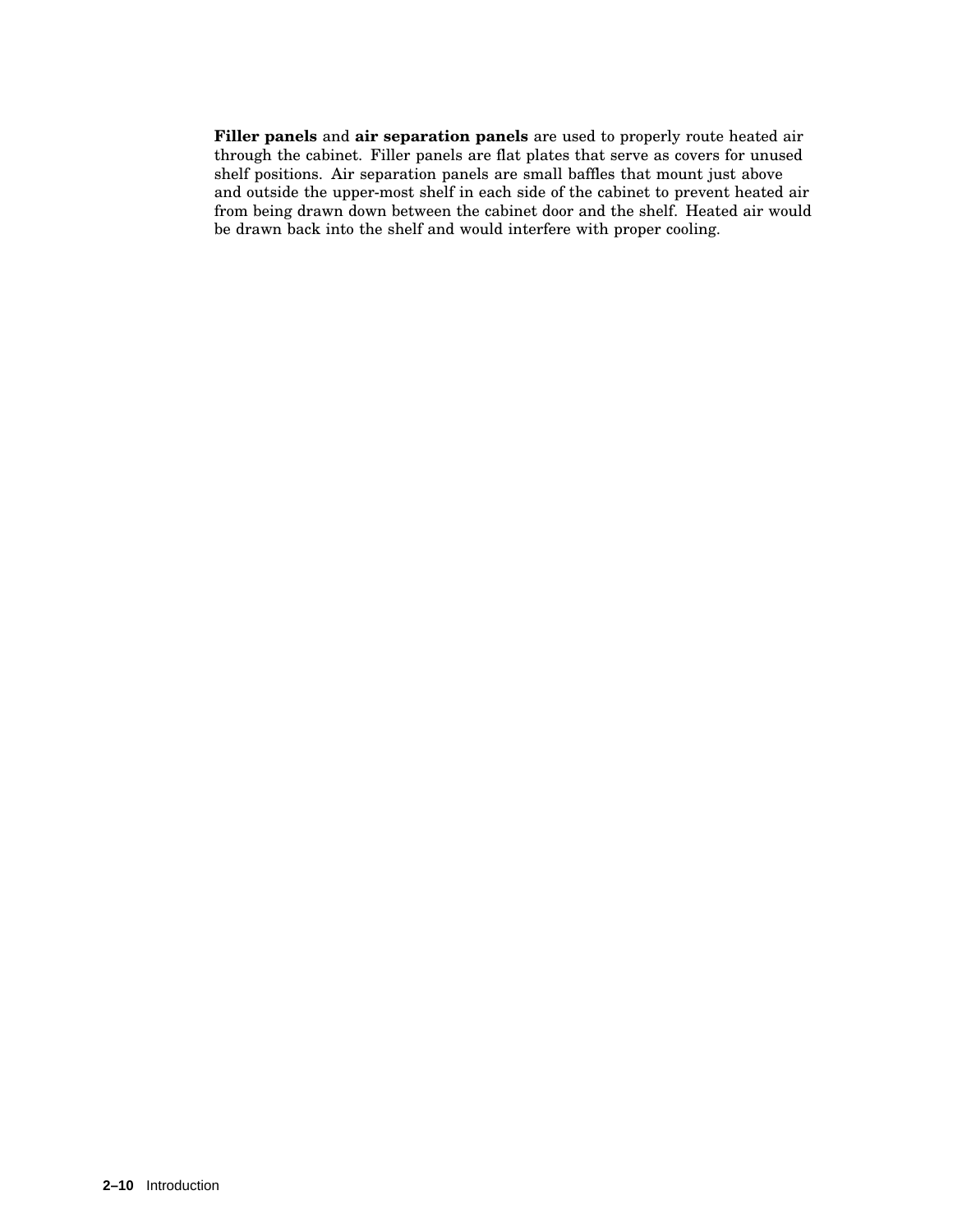# **3 Site Preparation**

This chapter presents the information necessary to prepare a site for the installation of the StorageWorks SW500-series cabinet.

## **3.1 General Considerations**

SW500-series cabinets are intended for installation in Class A computer room environments. Before installing the cabinet, make sure that the following conditions have been met:

- The primary power source can supply the required amount of ac power, as specified in Table 2–1.
- The site's primary power receptacles are the correct versions for the power plugs provided with the cabinet. (The SW5*xx*–AC cabinet is supplied with a power cable that has a NEMA 5-20P twist-lock plug. The SW5*xx*–AD cabinet is supplied with a power cable that has an IEC 309 plug.)
- The site floor can safely bear the weight of the cabinet, as specified in Table 2–1. Keep in mind that the entire weight of the cabinet is borne by the small surface area of the four leveler feet when the cabinet is installed in its final position.
- Adequate space is provided around the cabinet for opening the front and rear doors, for accessing cables, and for adequate airflow. SW500-series cabinets are not designed to be fastened to adjacent cabinets. See Figure 3–1 for specific space requirements.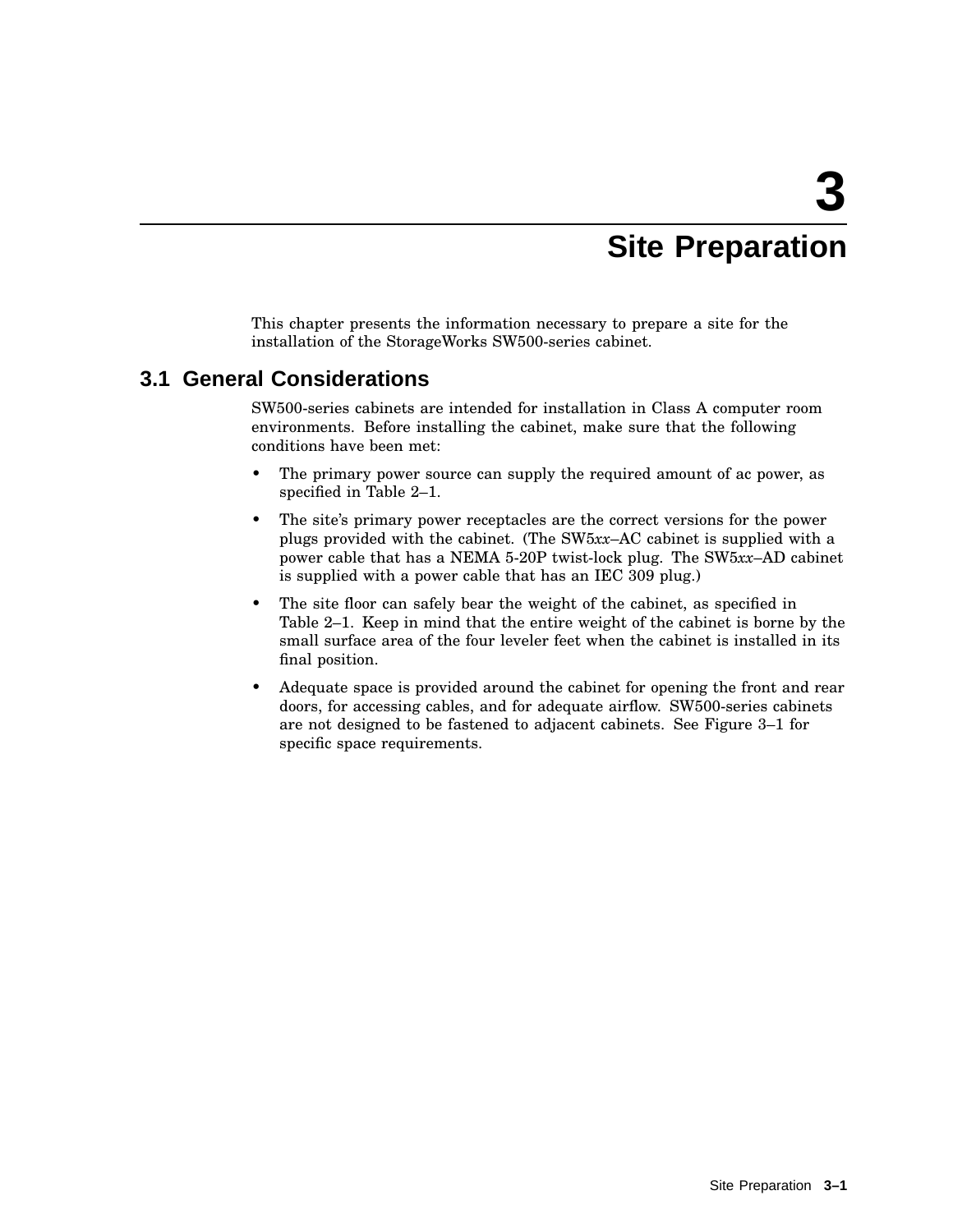**Figure 3–1 Minimum Installation Clearances**



- The cabinet is positioned to allow external interface cables to reach to the appropriate system units.
- If the cabinet is to be positioned next to other enclosures, there is sufficient service loop in any connecting cables to allow the cabinet to be moved out for access.

## **3.2 Equipment Grounding**

SW500-series cabinets are normally connected to other equipment by one or more interface buses. For both safety and reliable operation, proper grounding is required between the cabinet and other equipment.

**WARNING**

If enclosures are not connected to a common ground, there is a potential for personal injury as a result of electric shock.

#### **WARNING**

When connecting a terminal to a controller within the cabinet, proper grounding is required to prevent personal injury and equipment damage. For optimum safety and performance, it is recommended that the terminal be powered by one of the two utility IEC outlets on the back of each cable distribution unit (CDU). A spare power cord is furnished with each cabinet for this purpose.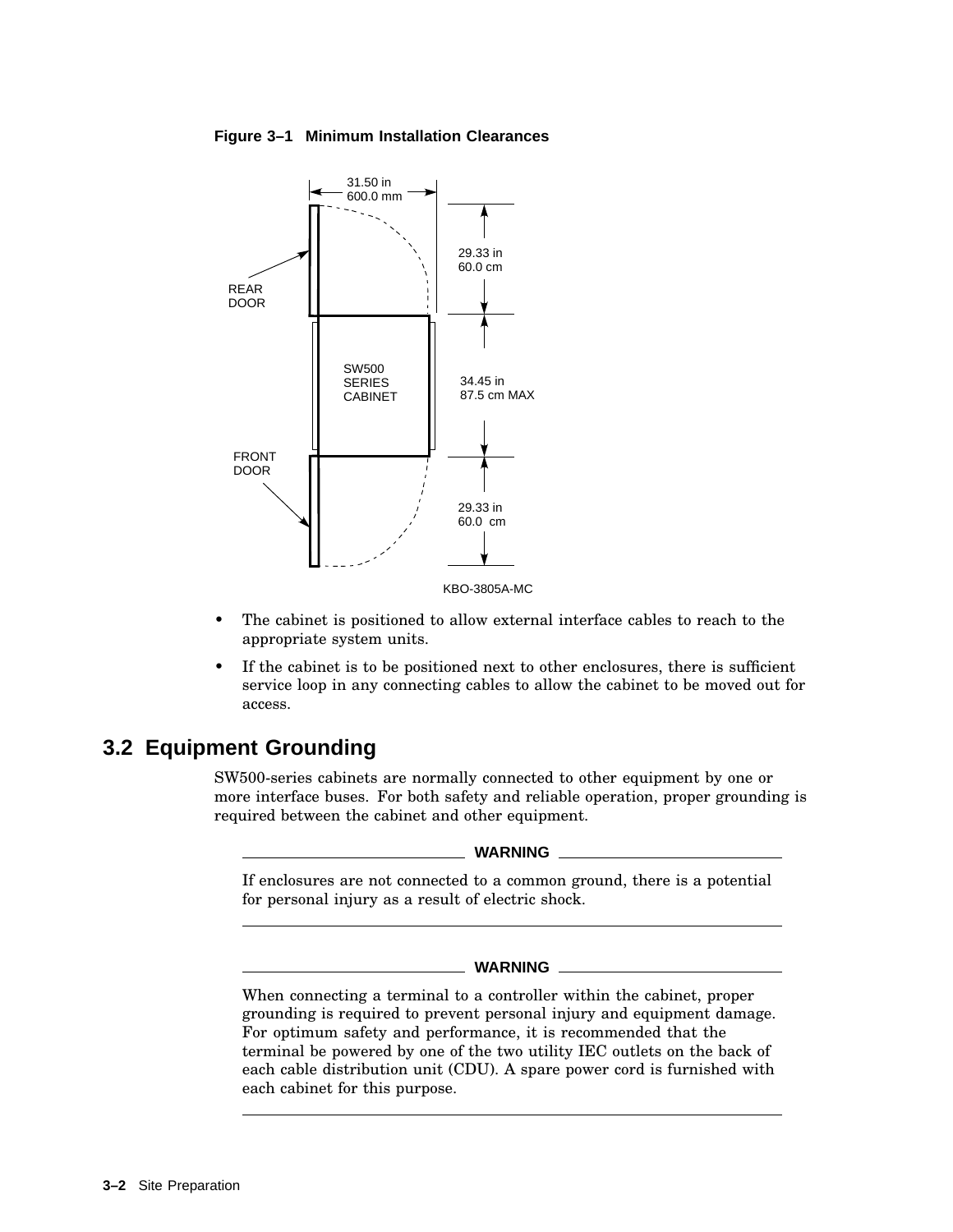If ground offset voltages generated in the power distribution system are excessive, data transmission across interface buses can be affected. Significant performance degradation or possible data corruption could result. SW500-series cabinets are shipped with a ground strap (Digital part number 12–13756–A8) that is connected to the rear of the unit. For optimum safety and performance, Digital recommends that the ground strap be connected to the chassis of the **host** system.

Make sure that site power distribution systems meet local electrical codes prior to the installation of SW500-series cabinets.

To make sure that the power distribution system will perform satisfactorily, a power system survey should be done before installation. The following areas should be investigated:

- Do all outlets have power ground connections?
- Do the power cables on all equipment at the site have grounding prongs?
- Are all power outlet neutral connections isolated from ground?
- Are the grounds for all outlets connected to the same power distribution panel?
- Are all devices that are connected to the same breaker as the SW500 cabinet Underwriter's Laboratories (UL) or International Electrotechnical Commission (IEC) approved?

#### **CAUTION**

If there is a deficiency found in any area during the power survey, a qualified electrician must correct it before installation may begin. Failure to resolve power survey deficiencies before installing the equipment may result in personal injury as a result of electric shock.

If no problems are found during the survey, the site grounding system may be considered to be adequate for personnel safety and reliable SW500-series cabinet operation.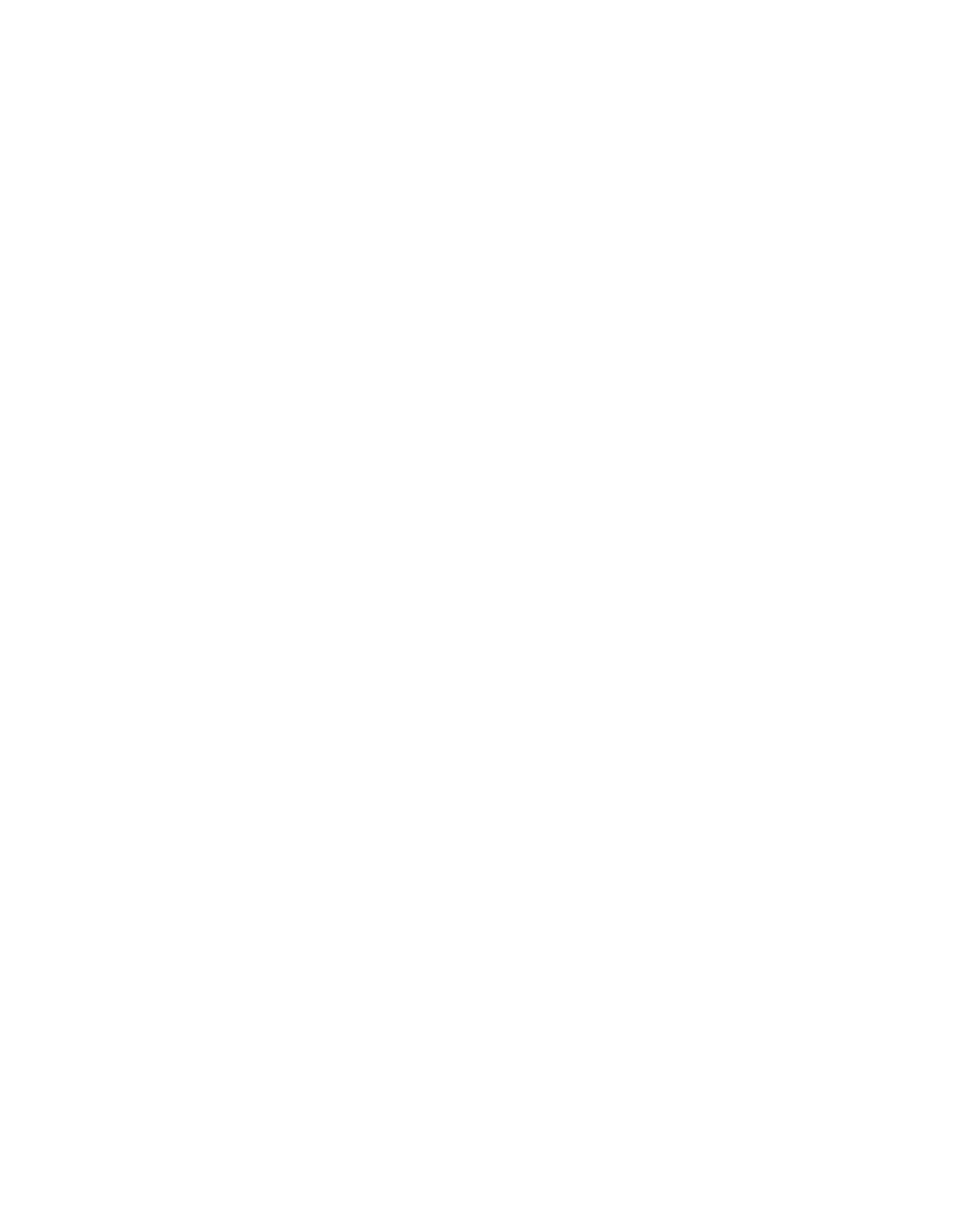# **Unpacking and Installation**

This chapter describes the unpacking, installation, inspection, and powering of StorageWorks SW500-series cabinets.

### **4.1 Unpacking the Cabinet**

SW500-series cabinets are packed in a corrugated carton attached to a wooden shipping pallet, as shown in Figure 4–1. Unpack the cabinet as follows:

**Note**

Before unpacking the equipment, inspect the shipping carton for signs of external damage. Report any damage to the local carrier and to Multivendor Customer Services or your local Digital sales office.

**CAUTION**

Failure to thermally stabilize preconfigured storage subsystems may damage drive media or associated electronics when the unit is turned on. Environmental stabilization begins when the equipment is placed in the room in which it is to be installed.

- 1. Remove the cover, the fasteners, and the corrugated board from the pallet.
- 2. Remove the cartons containing the ramp set and skirt kit and set them aside.
- 3. Cut the shipping straps. Some cabinets are packaged in a plastic or barrier bag. If the cabinet arrives in a plastic bag, leave the bag in place until the cabinet has adjusted to the local temperature and humidity, as follows:
	- To ensure proper operation of Digital storage devices, the StorageWorks building block (SBB) temperature must be within 18–29°C (65–85°F). Table 4–1 specifies the time required to thermally stabilize SBBs based on the ambient shipping temperature.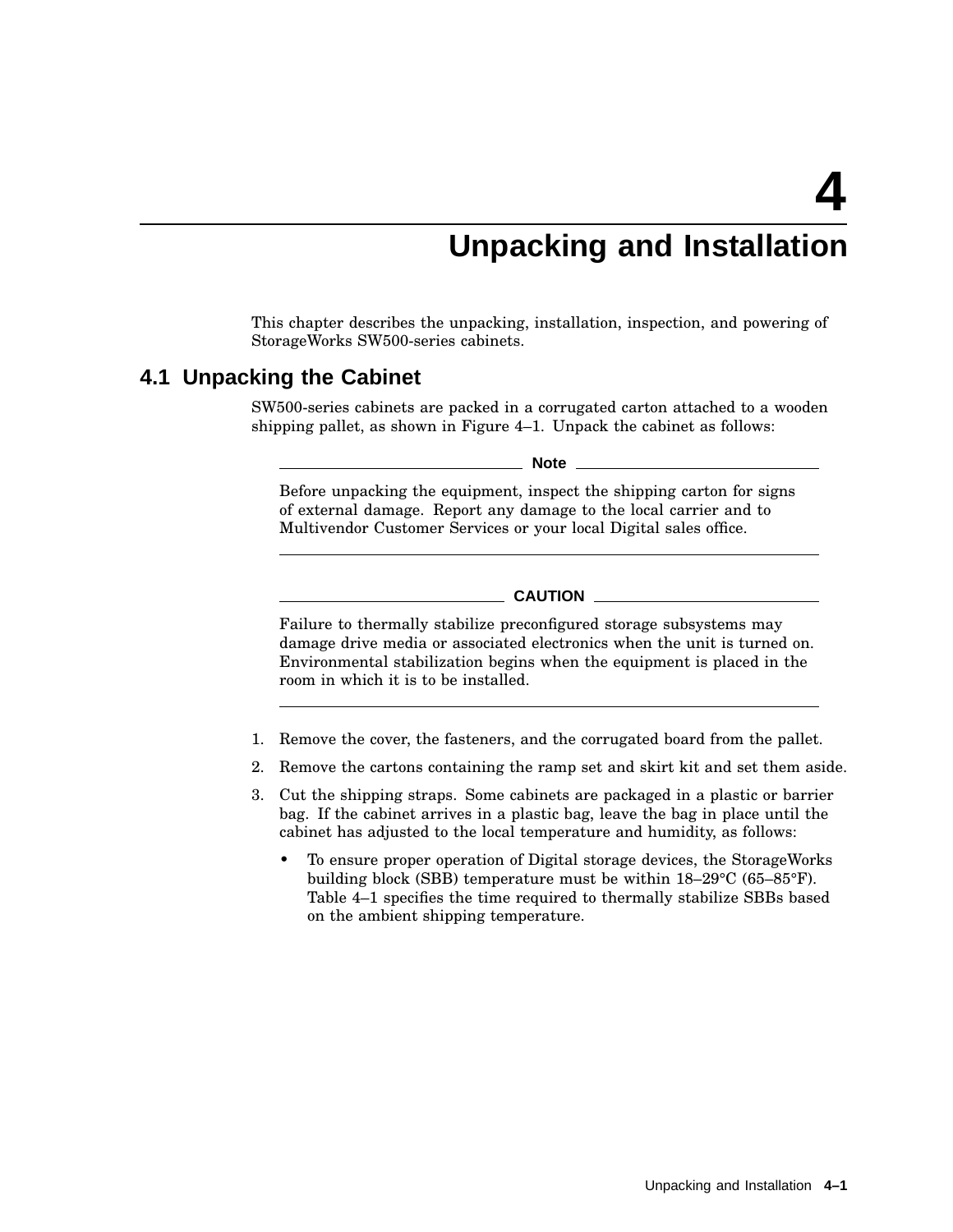| <b>Ambient</b><br><b>Temperature</b><br>Range °C | <b>Ambient</b><br>Temperature<br>Range °F | <b>Minimum</b><br><b>Stabilization</b><br>Time |  |
|--------------------------------------------------|-------------------------------------------|------------------------------------------------|--|
| $60$ to<br>-66                                   | 140 to 151                                | 3 hours                                        |  |
| 50 to 59                                         | 122 to 139                                | 2 hours                                        |  |
| 40 to 49                                         | 104 to 121                                | 1 hour                                         |  |
| 30 to 39                                         | 86 to 103                                 | 30 minutes                                     |  |
| 18 to 29                                         | 65 to 85                                  | None                                           |  |
| 10 to 17                                         | $50 \text{ to } 64$                       | 30 minutes                                     |  |
| 9<br>0 to                                        | 32 to 49                                  | 1 hour                                         |  |
| $-10$ to $-1$                                    | 14 to 31                                  | 2 hours                                        |  |
| $-20$ to $-11$                                   | $-4$ to 13                                | 3 hours                                        |  |
| $-30$ to $-21$                                   | $-22$ to $-5$                             | 4 hours                                        |  |
| $-40$ to $-31$                                   | $-40$ to $-21$                            | 5 hours                                        |  |

**Table 4–1 Thermal Stabilization Specifications**

- If condensation *is visible* on the outside of the storage device, stabilize the device and the SBB in the operating environment for 6 hours or until the condensation is no longer visible, whichever is longer. Do not insert the storage device into the shelf until it is fully stabilized.
- If condensation *is not visible* on the outside of the storage device, thermally stabilize the device for the amount of time specified in Table 4–1.
- 4. Once the cabinet is unpacked, examine the front and rear doors, right and left side panels, top panel, and undercarriage for any apparent damage. Report such problems immediately.
- 5. Retain the shipping container and all packing materials.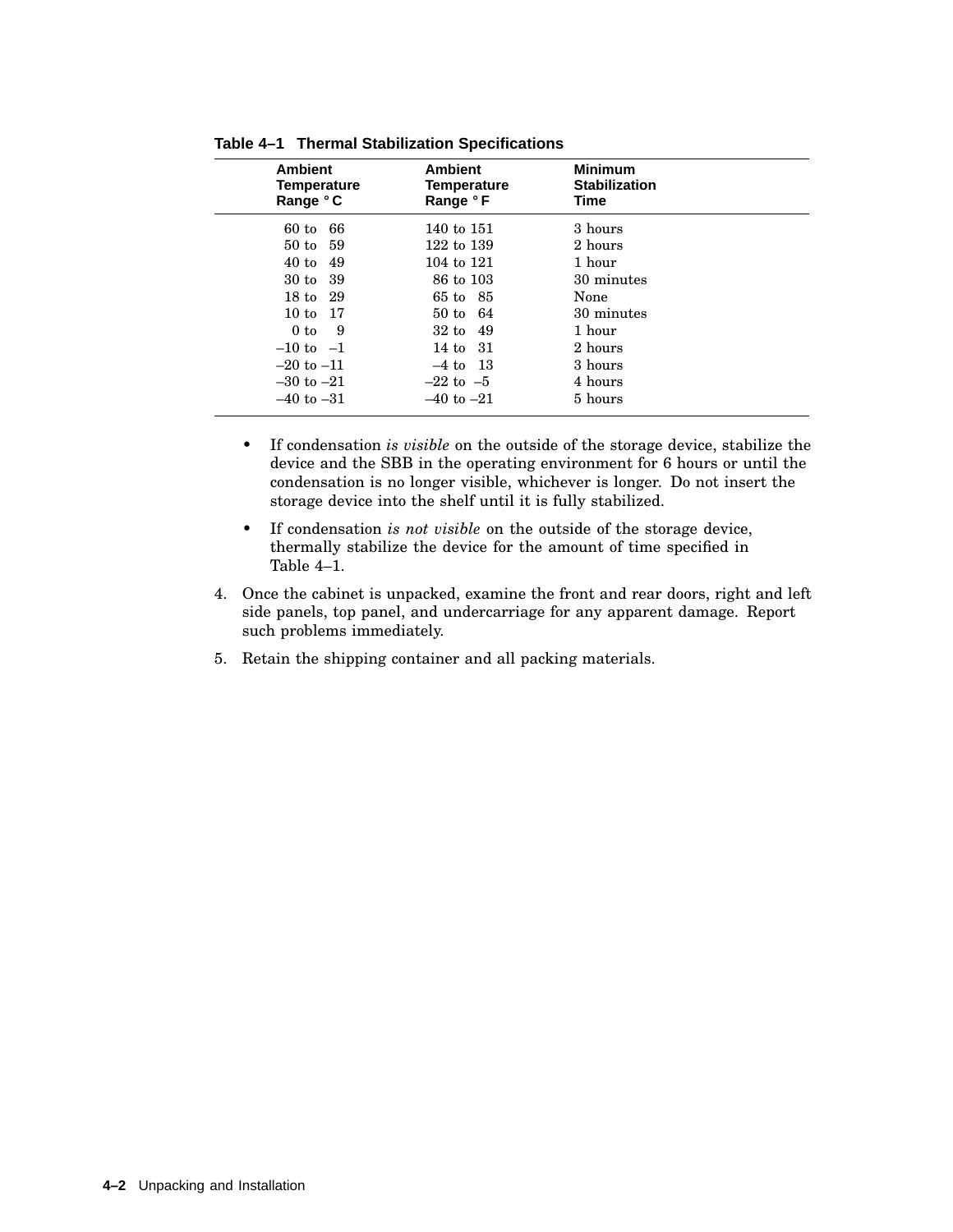



CXO-3533A-TI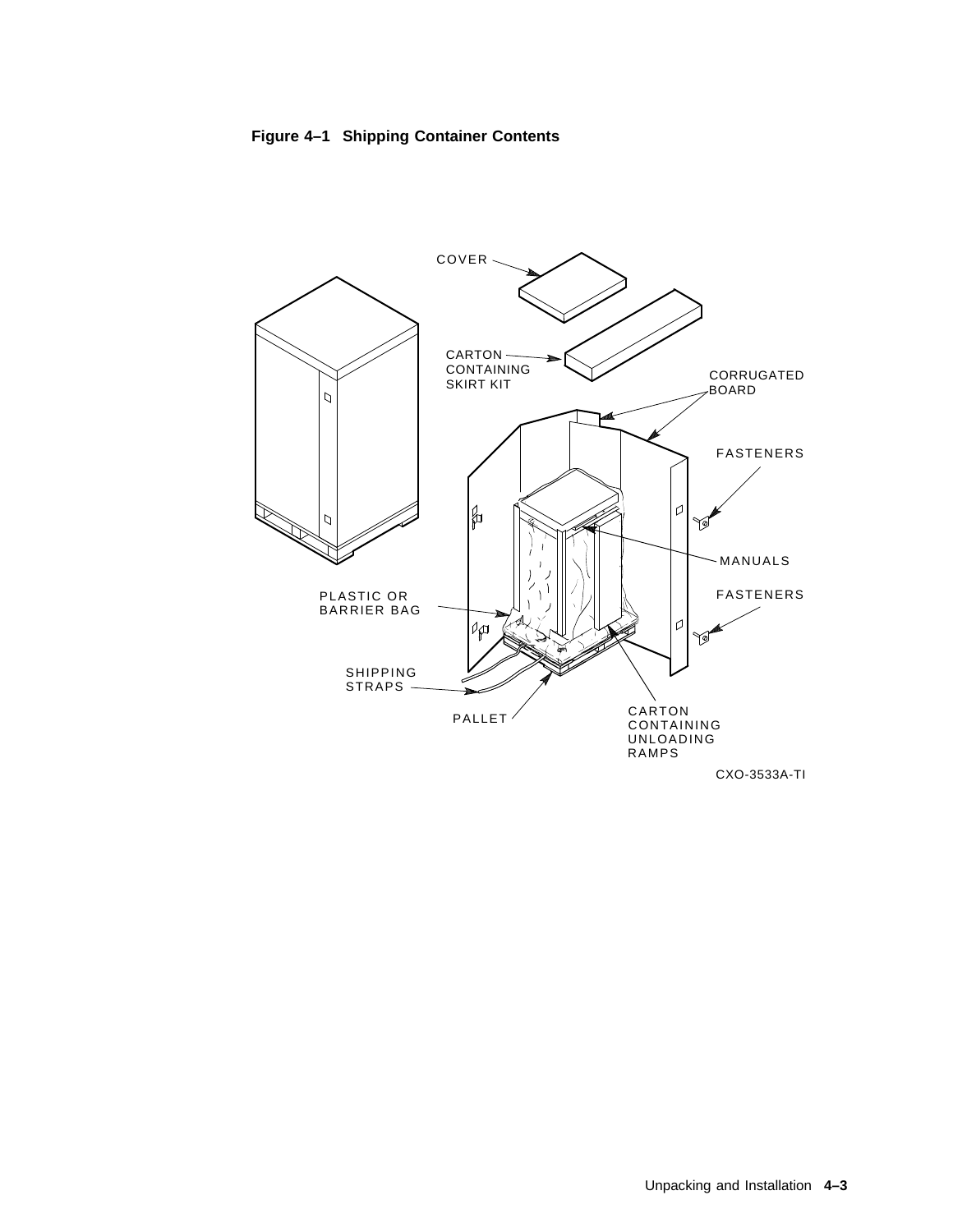## **4.2 Removing the Cabinet from the Pallet**

This section describes how to remove the cabinet from the pallet.

Use the following procedure to remove the cabinet from the shipping pallet:

1. Remove any packing material remaining on the pallet.

#### **WARNING**

Serious personal injury may result if correct safety precautions are not taken during the unpacking procedure. All personnel should wear safety glasses. The ramps, ramp side rails, and metal hardware should be inspected for the following defects:

- Cracks more than 25 percent of the ramp depth, either across or lengthwise on the ramp
- Knots or knotholes going through the thickness of the ramp and greater than 50 percent of the ramp width
- Loose, missing, or broken ramp side rails
- Loose, missing, or bent metal hardware

If any of these defects exist, do not use the ramp. Investigate alternate means of removing the cabinet or order a new ramp. (The part number for the ramp set is 99–08897–05.)

- 2. Remove the two unloading ramps from the carton and inspect them.
- 3. Attach the ramps by fitting the metal prongs into the holes on the pallet, as shown in Figure 4–2. Make sure that the arrows on the ramps match up with the arrows on the pallet.
- 4. Extend the ramps to their full length.
- 5. See Figure 4–3 for the location of the shipping bolts. Remove the bolts.
- 6. Remove the shipping brackets, shown in Figure 4–3, from the cabinet levelers and set them aside.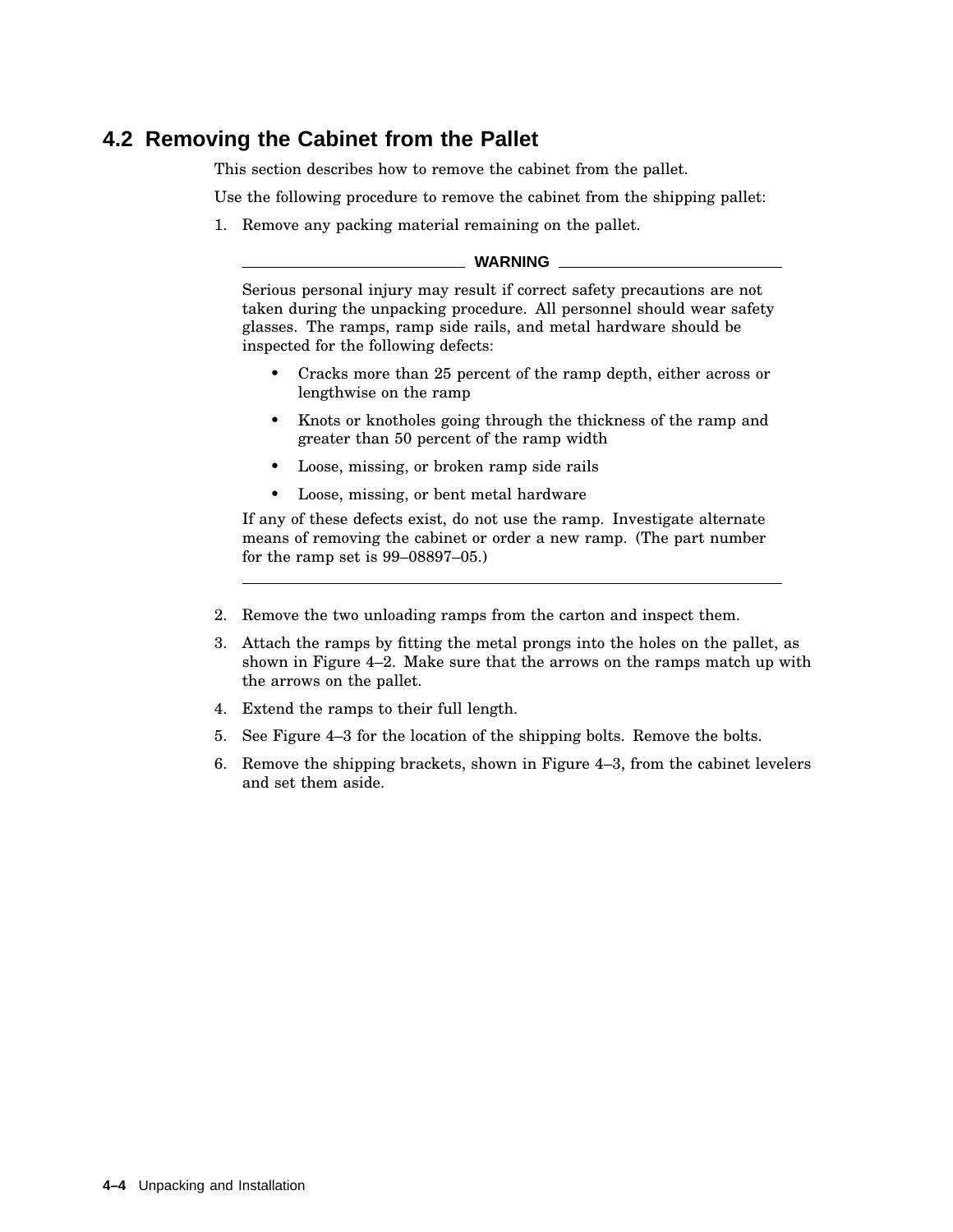

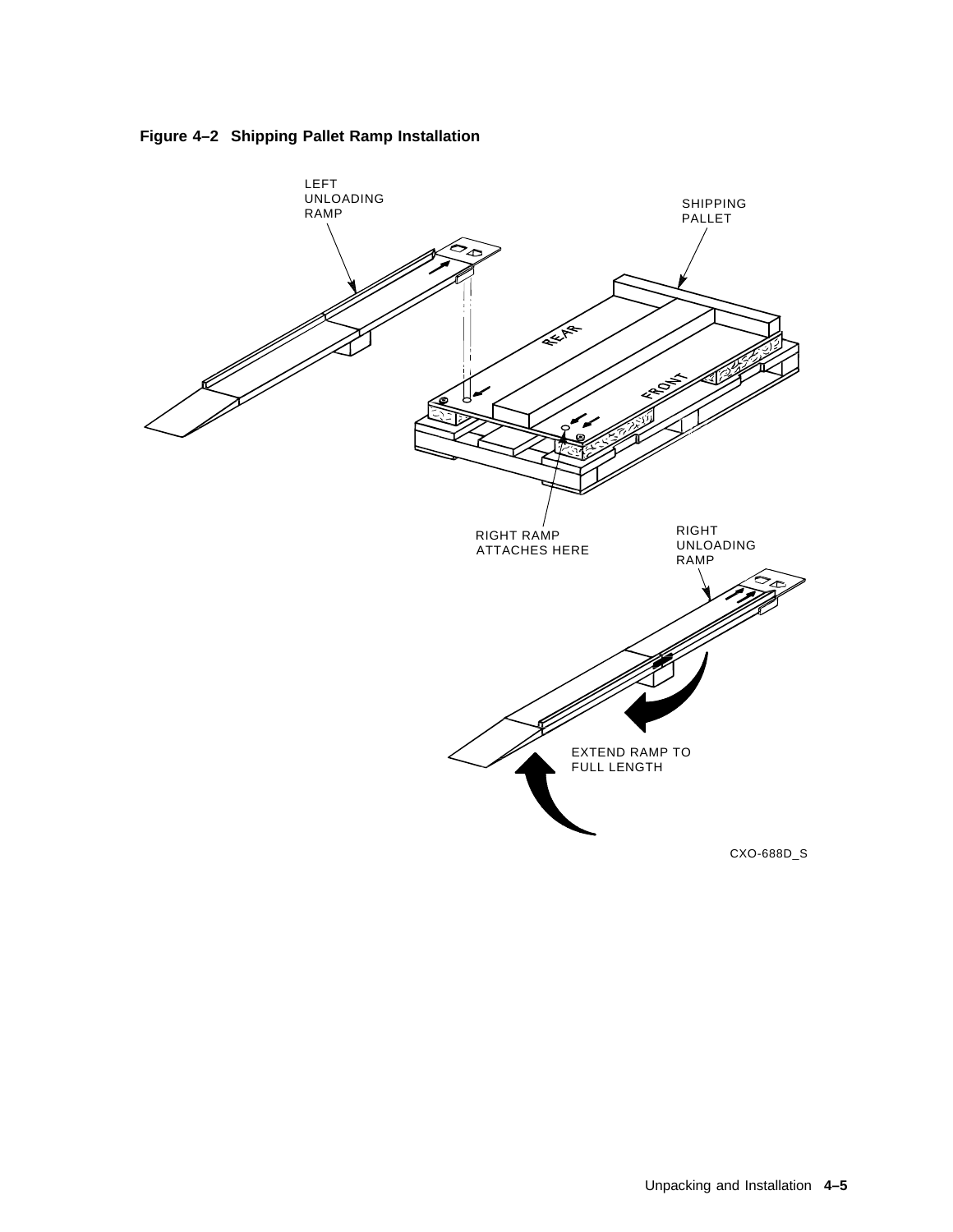#### **Figure 4–3 Shipping Bolts and Brackets**



#### **WARNING**

The levelers must be raised fully for the cabinet to roll easily down the unloading ramps. Failure to do so may result in personnel injury as a result of the cabinet tipping off the pallet or ramp.

7. Loosen the leveler locking nuts and screw the four cabinet levelers all the way up into the cabinet.

**WARNING**

Three people are required to unload the cabinet from the shipping pallet. Failure to use sufficient personnel may result in injury and equipment damage.

8. Carefully roll the cabinet off the pallet and down the ramps to the floor as shown in Figure 4–4.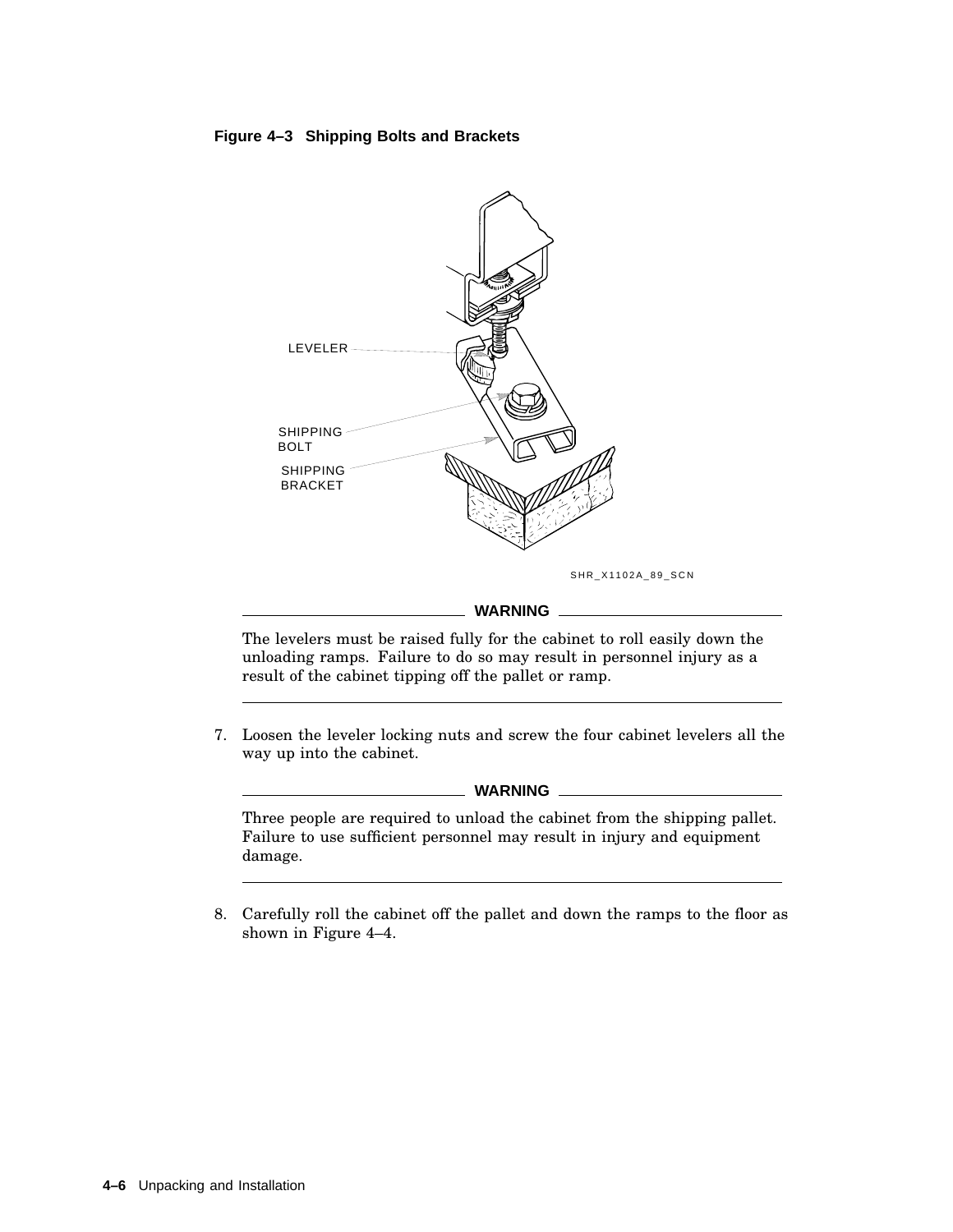



CXO-3808A

# **4.3 Configuring the Cabinet Rack Space**

Any shelves to be added to the cabinet should be installed before it is placed in its permanent position. See Chapter 5 or 6 for the proper location of shelves. See Chapter 7 for detailed information and procedures regarding shelf bracket and shelf installation.

# **4.4 Placing the Cabinet**

#### **WARNING**

Use extreme caution when rolling the cabinet across the floor. Failure to raise all leveler feet and to provide a clear path for the cabinet's casters may result in the cabinet tipping over and injury to personnel.

Once the cabinet rack space is configured as desired, the cabinet may be rolled to its final installation position. Secure loose cabinet cables up and out of the way when rolling the cabinet.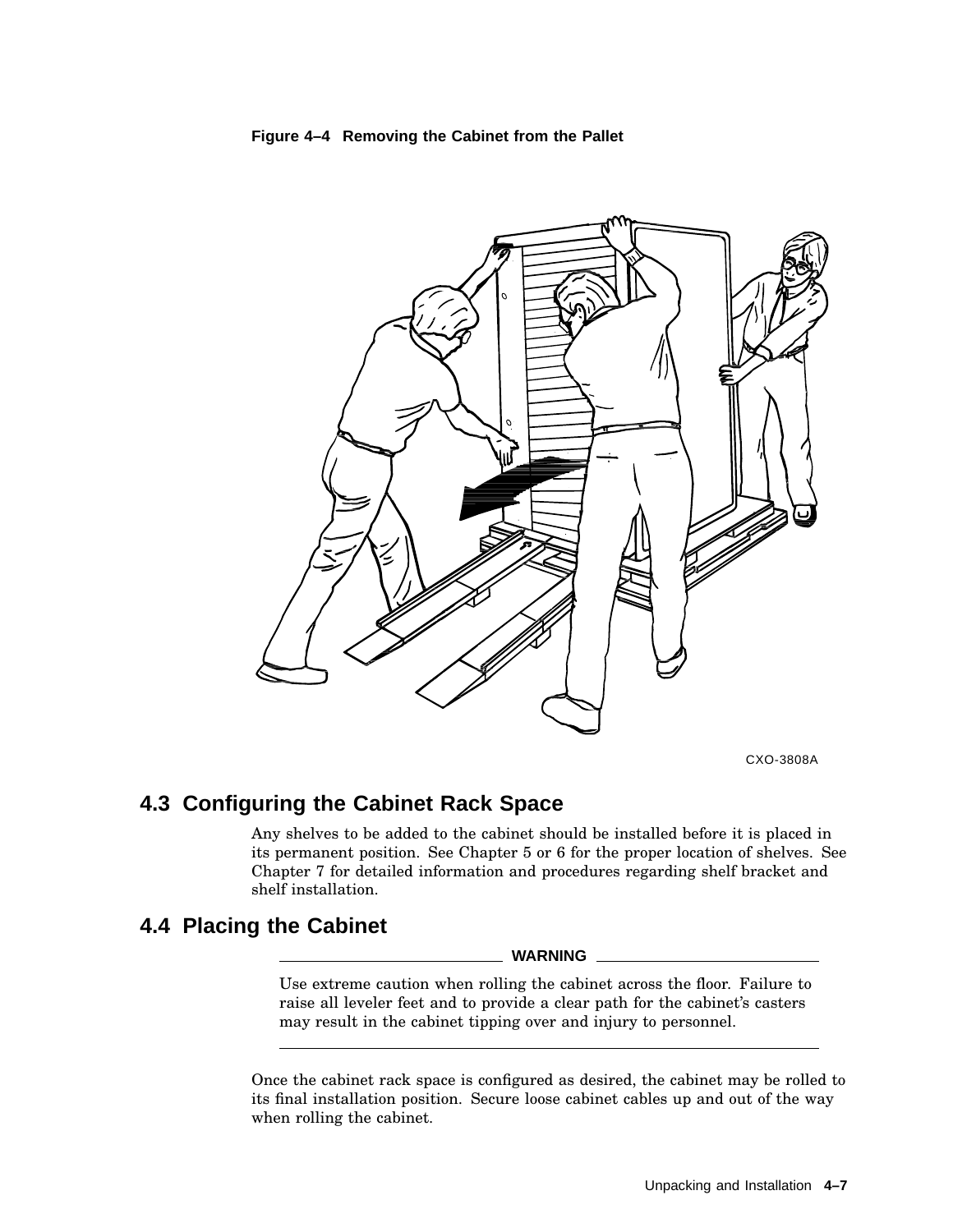# **4.5 Leveling the Cabinet**

Level the cabinet in its final position as follows:

- 1. Loosen the locknuts on all four leveler feet as shown in Figure 4–5.
- 2. Turn each leveler hex nut clockwise until the leveler foot contacts the floor.
- 3. Adjust all four leveler feet until the cabinet is level and the load is removed from all casters. Verify that the casters spin freely.
- 4. Tighten the locknuts on all four leveler feet.

**Figure 4–5 Leveler Foot Adjustment**



# **4.6 Installing the Skirt Kit**

The skirt kit is packaged separately inside the corrugated carton with the cabinet. Installation of the skirt kit is optional. Install the skirt kit around the base of the cabinet as follows:

- 1. Unpack the skirt kit carton and use Figure 4–6 to identify the right, left, front, and rear skirts.
- 2. Position the skirts next to the cabinet, as shown in Figure 4–6.
- 3. The skirt fasteners are quarter-turn fasteners. Position each skirt against the cabinet such that the fasteners mate with the receptacles on the cabinet's base.
- 4. Using a screwdriver, push each fastener into its mating receptacle on the cabinet base and turn it one quarter-turn clockwise.

(Once the skirts are installed, there is a small amount of play that allows them to be adjusted slightly up or down for proper alignment.)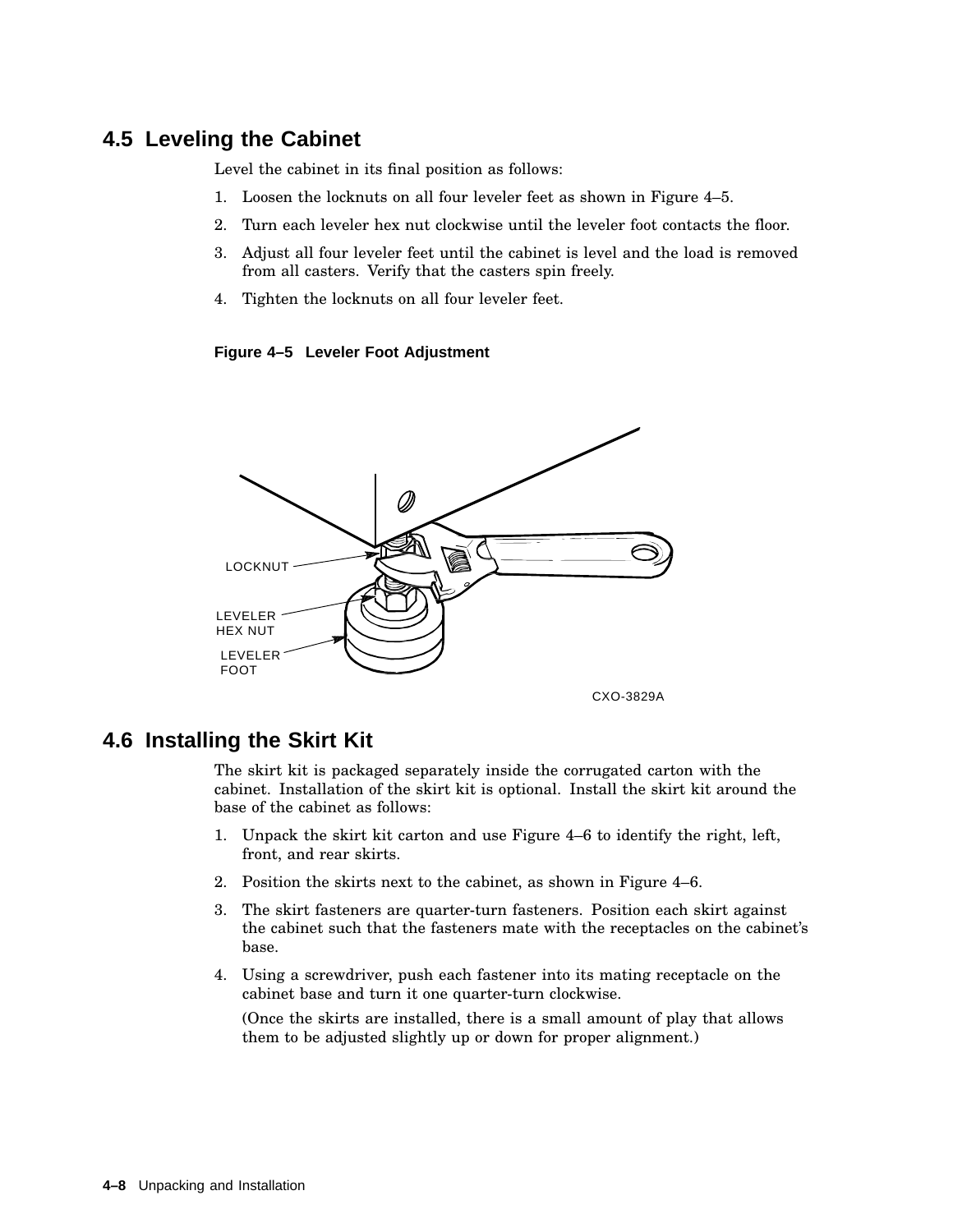

#### **Figure 4–6 Cabinet Skirt Installation**

# **4.7 Inspecting the Cabinet**

Inspect the cabinet installation as follows:

- 1. Make sure that all hardware within the cabinet is fastened securely, and that there are no loose pieces present in the cabinet interior.
- 2. Make sure that all four leveler feet are lowered to support the full weight of the cabinet, and that the cabinet is level.
- 3. Make sure that there are no obstructions to the airflow from the shelf blowers. (The side panels may need to be removed to check the shelf blowers.)
- 4. Check the identification label on the rear of the cabinet to verify that the cabinet is configured to accept the power available at the site.
- 5. Make sure that all ac power cords connected from the shelves and cabinet fans to the CDUs are firmly seated in their connectors at both ends.
- 6. Make sure that all signal cables internal to the cabinet are firmly seated in their connectors at both ends.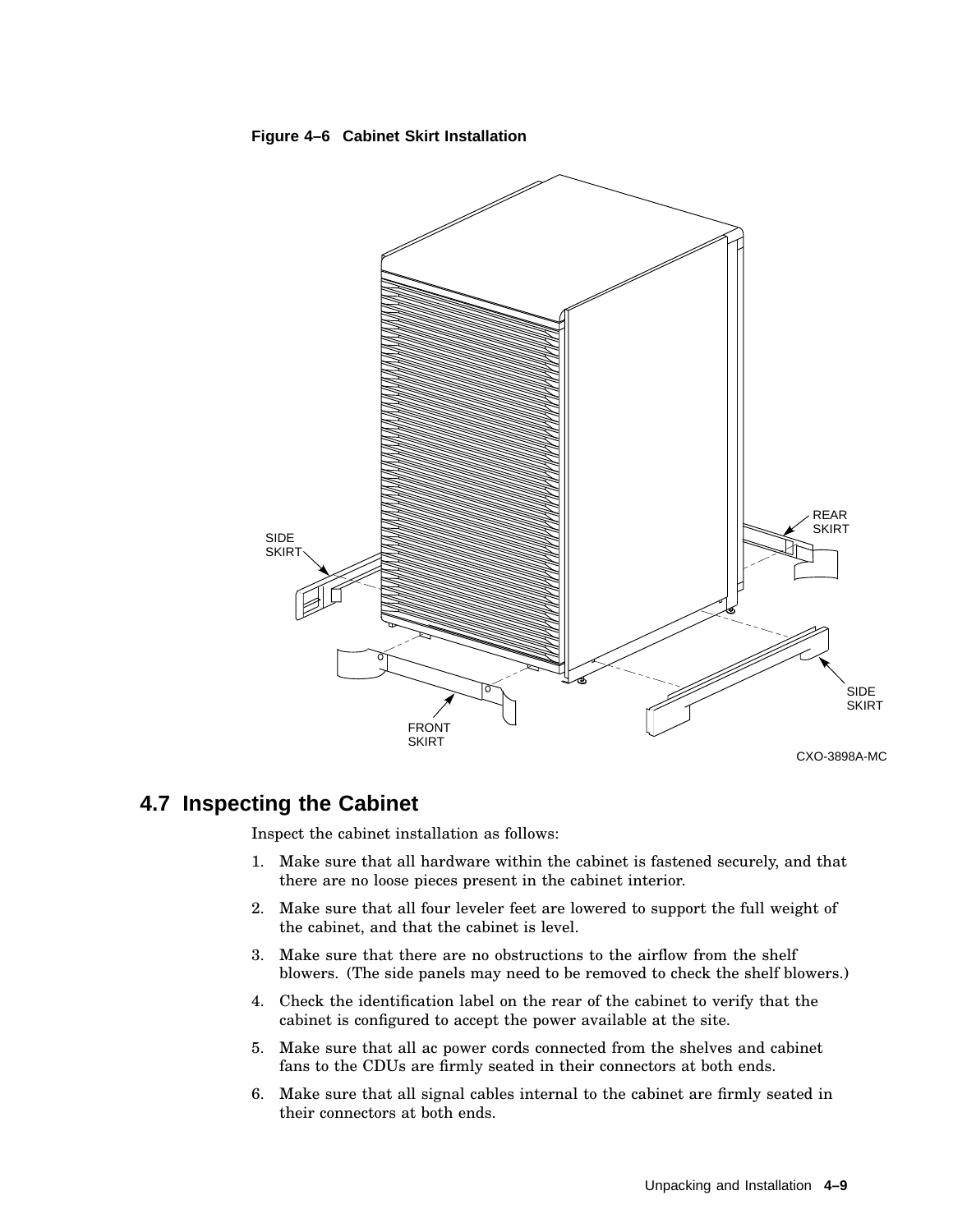- 7. Make sure that all SBBs are seated firmly in their shelves.
- 8. Make sure that any necessary external interface cables are installed and firmly seated in their connectors.
- 9. Make sure that the circuit breaker on each CDU is in the  $\bigcirc$  (OFF) position.

# **4.8 Powering the Cabinet**

Once the cabinet has been inspected, power may be applied as follows:

- 1. Plug the primary power cables from each CDU into the appropriate site power receptacles.
- 2. Switch the circuit breaker on each CDU to the  $(ON)$  position.
- 3. Verify that all shelf blowers are operating and that both status indicators on each shelf power supply SBB are illuminated. Refer to the *StorageWorks Solutions SBB and Shelf User's Guide* for further information on shelf status indicators.

Failure to reduce the leakage current can result in equipment performance degradation and personal injury due to electric shock.

- 4. Measure the cabinet's leakage current. If the leakage current exceeds 3.5 mA after installation, Digital recommends that power cables with industrial type B, IEC 950 connectors be installed.
- 5. Initialize the storage subsystem. Procedures for initializing the cabinet's controller and storage devices are specific to the host system to which it is connected. Refer to the appropriate system documentation for initialization procedures.

**WARNING**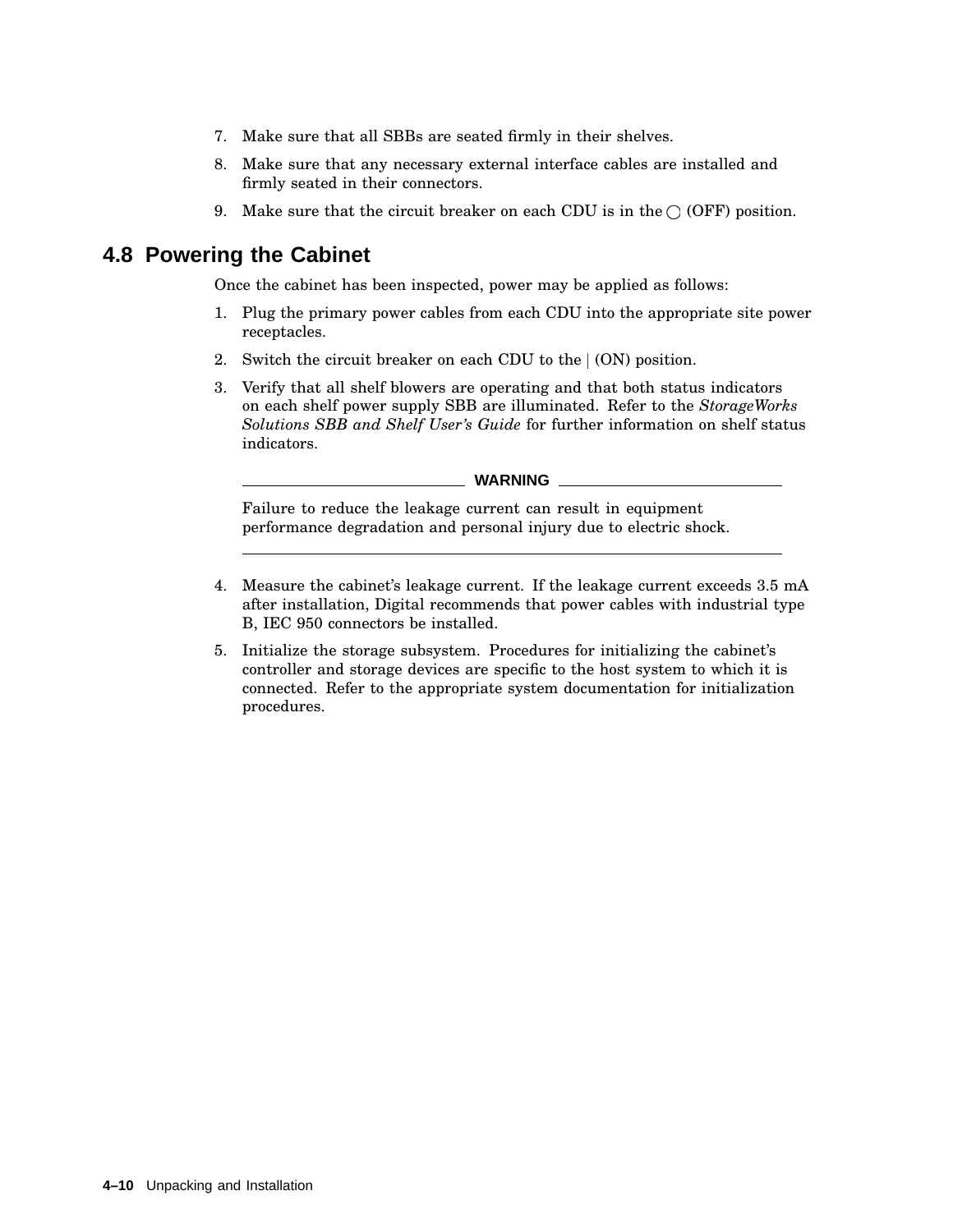# **Configuring SW500 Storage-Only Cabinets**

This chapter describes the configuration of the SW500 storage-only cabinet. This storage subsystem uses only the StorageWorks BA350–S*x* shelf type. The Small Computer Systems Interface 2 (SCSI–2) is used as the communications path between the cabinet's storage devices and their external controllers. SW500 storage-only cabinets can be configured with up to 10 storage shelves.

#### **WARNING**

While working in the cabinet interior, ac power must be removed from cabinet components. Failure to do so may result in personal injury as a result of electric shock.

Prior to performing any of the procedures in this chapter, remove ac power from the cabinet components. If the cabinet is operating, spin down all disk drives and halt all tape drives in the cabinet. Switch the circuit breaker on the front panel of the cabinet's cable distribution units (CDUs) to the  $\bigcirc$  (OFF) position.

# **5.1 Cabinet Configuration**

**WARNING**

Failure to install cabinet components in the proper order could result in cabinet instability, injury to personnel, and damage to equipment.

**Note**

To maintain FCC compliance and proper airflow, filler panels and air separation panels must be installed as specified for your particular cabinet configuration. See Section 5.2 for further information.

The order of shelf installation in SW500 storage-only cabinets is predetermined to allow for cabinet loading and cable length factors. Figures 5–1 and 5–2 show the layout of both the front and rear of the storage-only cabinet. To prevent cabinet instability, shelves must be installed in the order shown by the position numbers in the illustrations.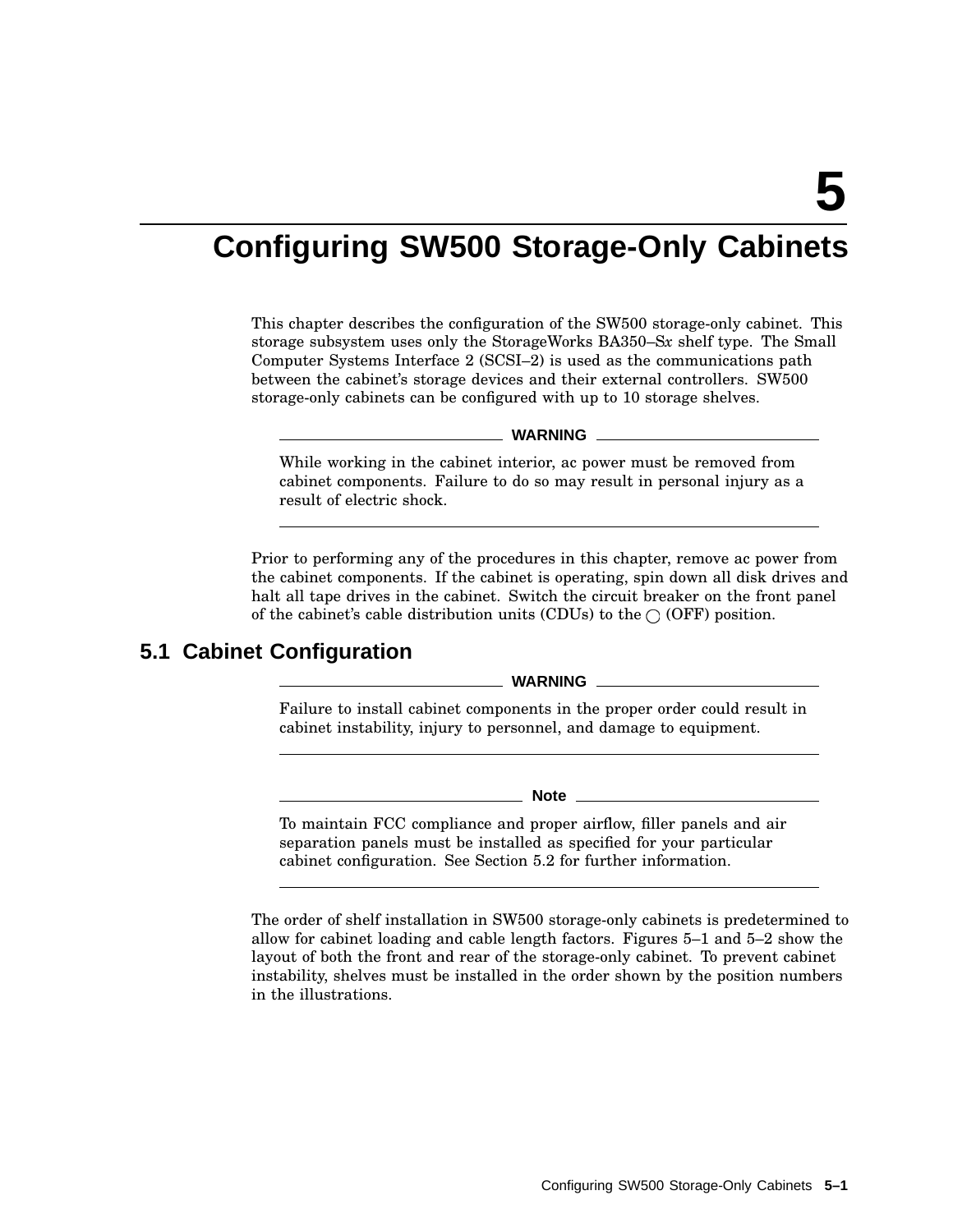### **5.1.1 Shelf Locations Without Tape Drives**

Figure 5–1 shows the proper cabinet rail mounting holes for each shelf location when TZ8*x*7-series tape drives are not installed. Shelf mounting hole numbers are counted from the top of each rail. The hole number assignments shown in the figure identify the mounting holes for each shelf bracket's *top* mounting stud. See Chapter 7 for detailed procedures pertaining to the mounting of StorageWorks shelves.





### **5.1.2 TZ8x7-Series Tape Drive/Shelf Locations**

Figure 5–2 shows the proper cabinet rail mounting holes for each shelf location when TZ8*x*7-series tape drives are installed. Mounting hole numbers are counted from the top of each rail. The hole number assignments shown in the figure identify the mounting holes for each shelf bracket's *top* mounting stud and for the tape drive chassis rail *round standoff* locating hole. See Chapter 7 for detailed procedures pertaining to the mounting of StorageWorks shelves. See Chapter 8 for detailed procedures pertaining to the mounting of the tape drive. Note that the TZ8*x*7-series tape drive extends completely through the cabinet and uses the upper two shelf mounting positions in the front and the rear.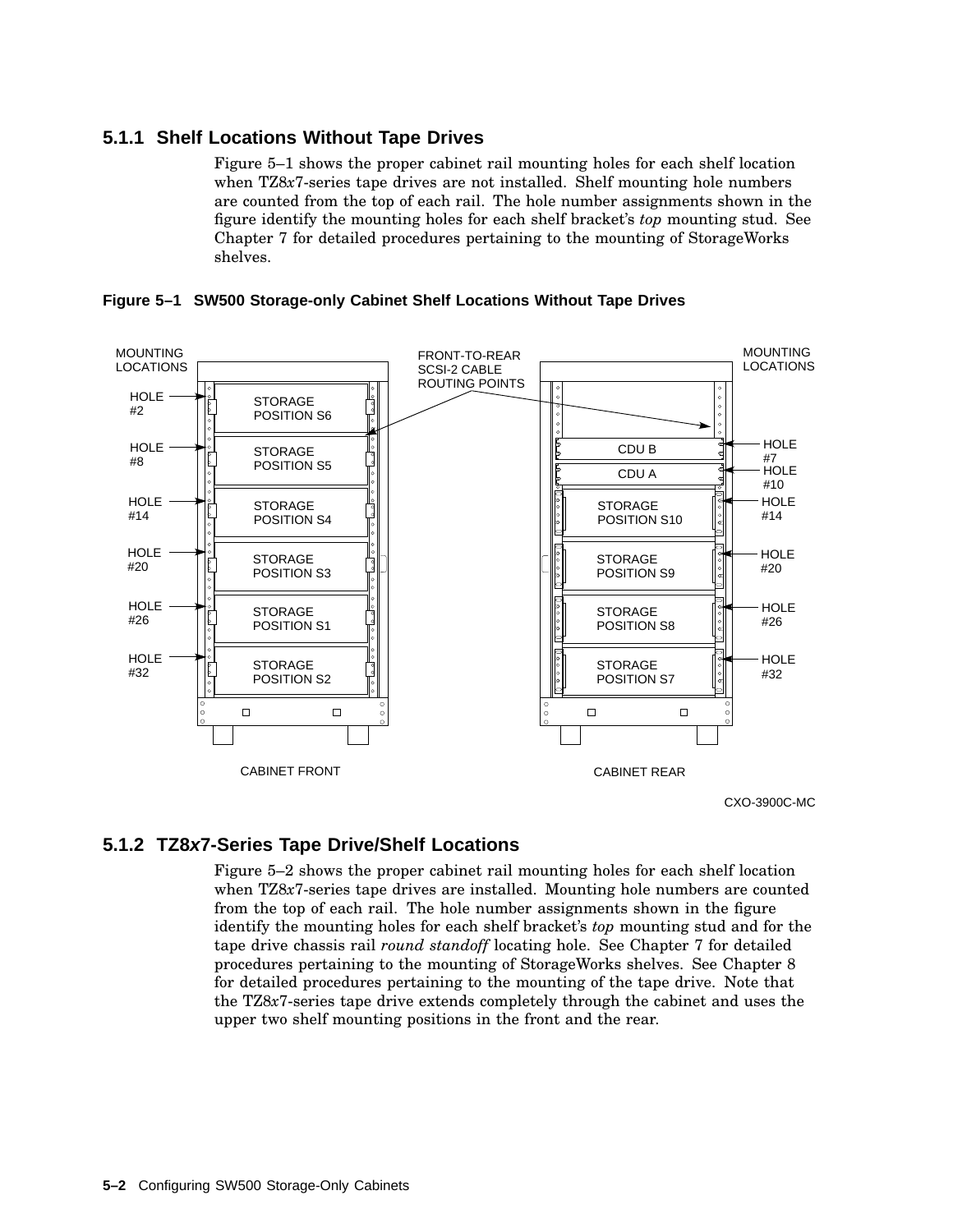

**Figure 5–2 SW500 Storage-only Cabinet Shelf and Tape Drive Locations**

# **5.2 Filler and Air Separation Panels**

**Note**

To maintain FCC/VDE compliance and proper airflow, filler panels and air separation panels must be installed as specified for your particular cabinet configuration and in accordance with the following guidelines.

Filler panels can be installed in empty shelf positions to control air flow and electromagnetic emissions, and for the purpose of cosmetics. Filler panels are normally supplied and installed based on the specific configuration of the SW500 storage-only cabinet ordered. At least two filler panels are shipped with each cabinet. Install filler panels using the following guidelines:

- If your cabinet has a particular filler panel configuration that was factoryinstalled, do not remove the panels unless you are reconfiguring the cabinet.
- If you are adding shelves or reconfiguring your cabinet, use filler panels in all open slots *below* the highest shelf installed. This applies in the front and the rear of the cabinet.
- To ensure proper cooling air flow, never install filler panels *above* the highest shelf installed in the cabinet.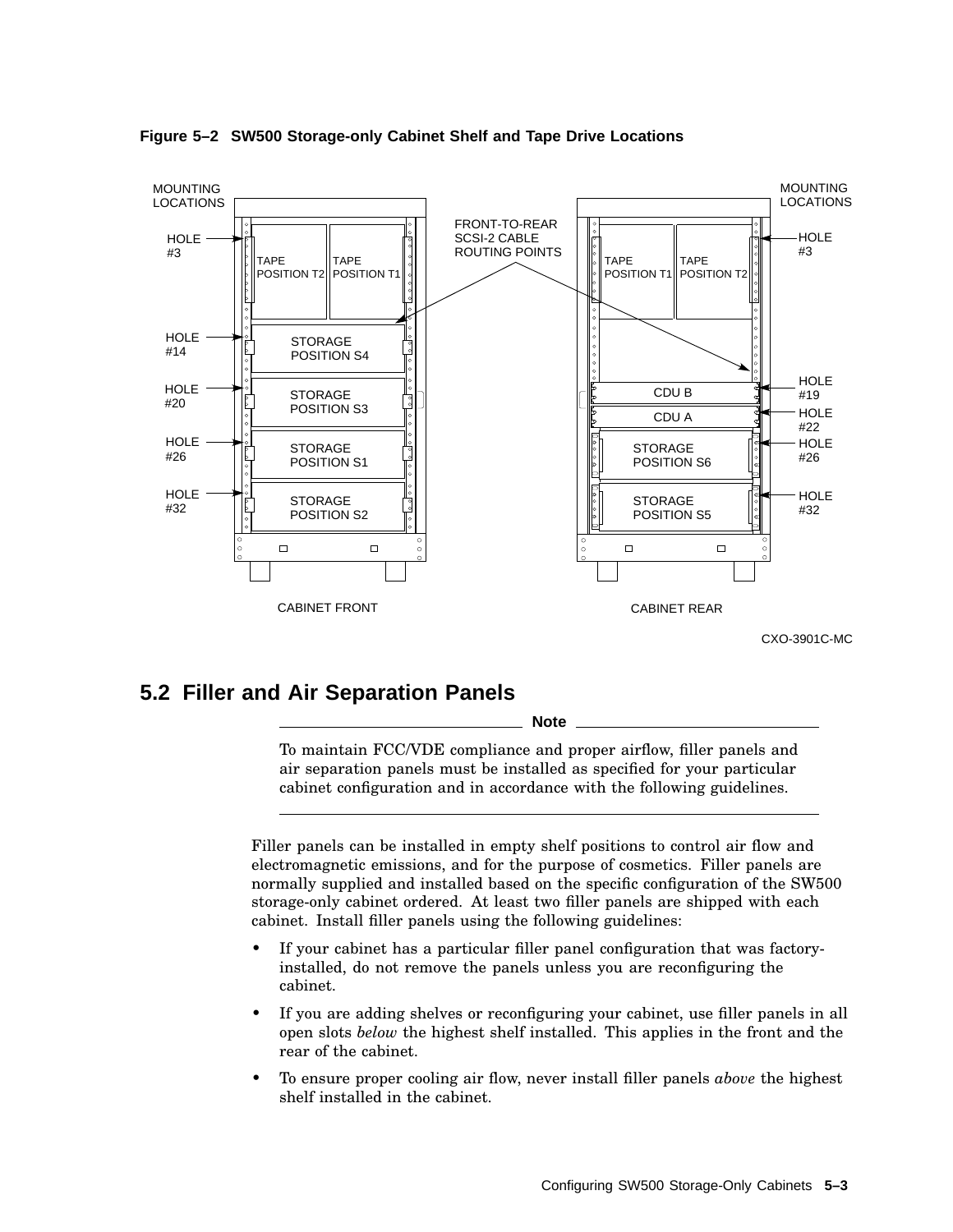Two air separation panels are supplied with each cabinet. Install an air separation panel just above the upper-most shelf in the front and the rear of the cabinet. Air separation panels are not required above TZ8*x*7-series tape drives, or above storage position S4 when one or two tape drives are installed. See Chapter 7 for complete details on the installation of air separation panels.

# **5.3 Power Configuration**

The power in SW500 storage-only cabinets can be configured in any of the forms described in Section 2.3. See Chapter 9 for detailed procedures on configuring power within the cabinet.

# **5.4 Signal Cabling and Routing**

Signal cabling in the SW500 storage-only cabinet consists of intershelf SCSI–2 cabling and shelf-to-host SCSI–2 controller cabling.

## **5.4.1 Shelf SCSI–2 Cable Selection and Connection**

The procedures involved in SCSI bus design and connection are specific to the components being bused together. Refer to the following publications for details on the selection of SCSI–2 cables and their connection to the cabinet's shelves:

- *StorageWorks Solutions Family Configuration Guide*
- *StorageWorks Solutions SBB and Shelf User's Guide*

## **5.4.2 SCSI–2 Cable Routing**

SCSI–2 signal cables enter SW500 storage-only cabinets through openings in the rear edges of the base pan of the cabinet. Cables destined for rear shelves are normally routed along the base pan to the right-most vertical cabinet rail. They are then routed to the the right-hand side of each rear shelf along the rail.

SCSI–2 cables destined for front shelves are routed along the base pan and up the right-hand vertical cabinet rail to a point just above the CDUs (refer to Figures 5–1 and 5–2). The cables then pass into the interior of the cabinet and across to an opening in the vertical chassis rail behind the two right-hand shelf brackets of positions S1 and S2. They pass through the opening and out to the front of the cabinet through the space between the S1/S2 shelf brackets. On the front of the cabinet, cables are normally routed along the right vertical cabinet rail to the right-hand side of each shelf along the rail.

Half-meter, SCSI–2 cables are normally used to link adjacent shelves to each other.

When TZ8*x*7-series tape drives are installed, there is a space between the bottom of the drives and shelf position S1 (refer to Figure 5–2). This space is normally used for the routing of SCSI–2 cables from the rear to the front of the cabinet.

## **5.4.3 General Cable Routing Rules**

Cables should be routed and installed with the following rules in mind:

**WARNING**

Cabinet rail edges may be sharp and can slice or abrade skin or cable insulation.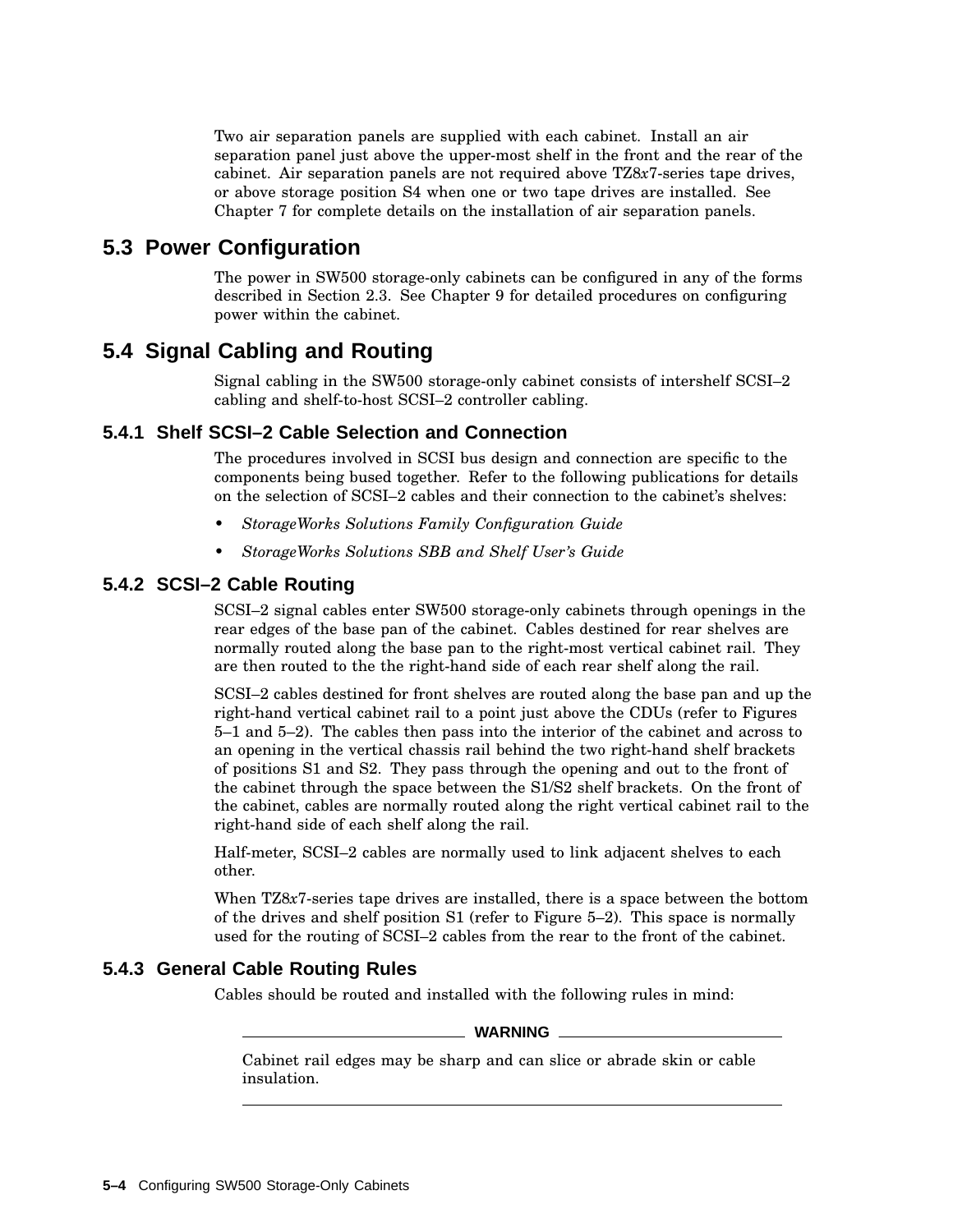- Cables should be routed in a manner that allows the shortest overall cable length.
- Signal cables should be kept away from power cables.
- Care should be taken to avoid sharp cable bends.
- Cables should be routed to allow StorageWorks building blocks (SBBs) and controller modules to be freely inserted and removed from their shelves.
- Cables should not be routed tightly against the metal edges of the cabinet.
- Signal cable bundling along the outside of the cabinet rails should be done to allow the doors to easily close.
- Cables should be fastened along cabinet rails using cable ties or nylon cable clamps, U-nuts, and screws. Added cables should be included in existing cable clamps where possible.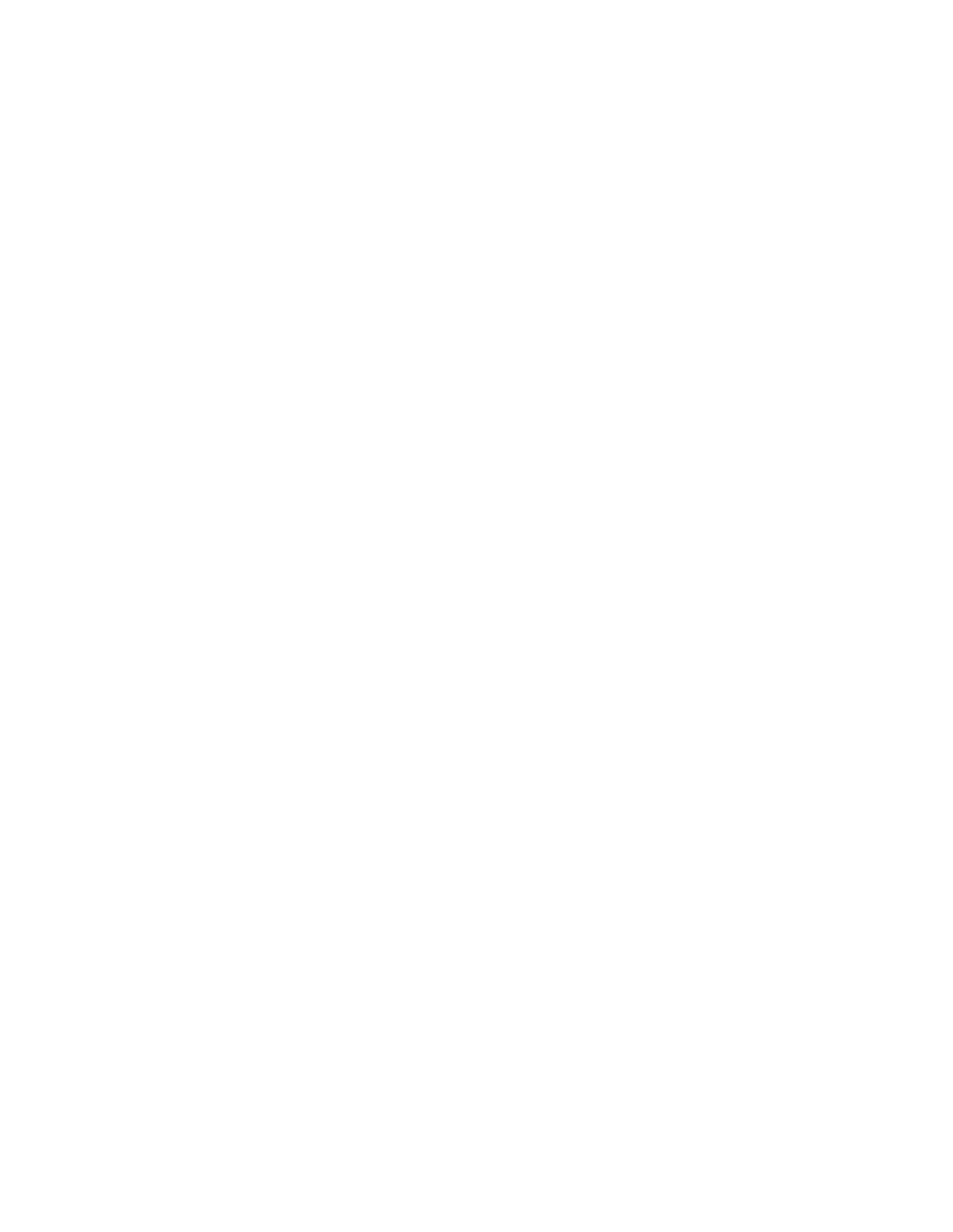**6**

# **Configuring SW500 Controller/Storage Cabinets**

This chapter describes the configuration of SW500 controller/storage cabinets. These storage subsystems use StorageWorks HSZ10™, HSZ15, HSJ40™, or HSZ40 controllers mounted in BA350–E*x* or BA350–M*x* shelves. Storage devices are housed in BA350–S*x* shelves.

# **6.1 HS-Family Controllers**

The SW500-series cabinet is qualified for use with the following HS-family controllers:

- HSJ40 controller—The HSJ40 Controller uses Digital's **CI™** interface as the communication path with the **host** computer and uses the Small Computer System Interface 2 (SCSI–2) as the storage device bus. Two HSJ40 controllers can be housed in a single StorageWorks BA350–M*x* controller shelf. Factory preconfigured cabinets set up to use the HSJ40 controller are designated by the model number SW51x.
- HSZ10 and HSZ15 controllers—HSZ10 and HSZ15 controllers use the SCSI–2 interface as the communication path with the host computer, as well as for the storage device bus. Two HSZ10 or HSZ15 controllers can be installed in a single StorageWorks BA350–E*x* shelf. The StorageWorks BA350–E*x* shelf is a controller/storage shelf combination with an integral backplane. It takes up two adjacent shelf positions in the cabinet.
- HSZ40 controller—The HSZ40 controller uses the SCSI–2 interface as the communication path with the host computer, as well as for the storage device bus. Two HSZ40 controllers can be installed in a single StorageWorks BA350–M*x* shelf.

SW500 controller/storage cabinets can be configured with up to four controllers in redundant pairs and with up to nine storage shelves. The configuration of HSJ40, HSZ10, HSZ15, and HSZ40 cabinets is very similar. The differences lie in the host interface cable configuration used and the fact that a StorageWorks DWZZA SCSI signal converter may be used with the HSZ*xx* controllers.

Refer to the *StorageWorks Array Controller HS Family of Array Controllers User's Guide* and the *StorageWorks BA350–MA Controller Shelf User's Guide* for further information on the installation and configuration of the BA350–M*x* shelf. The BA350–E*x* shelf is a major component of the StorageWorks RAID Array 110 subsystem. Refer to the *StorageWorks RAID Array 110 Subsystem User's Guide* for further information on the installation and configuration of the BA350–E*x* shelf.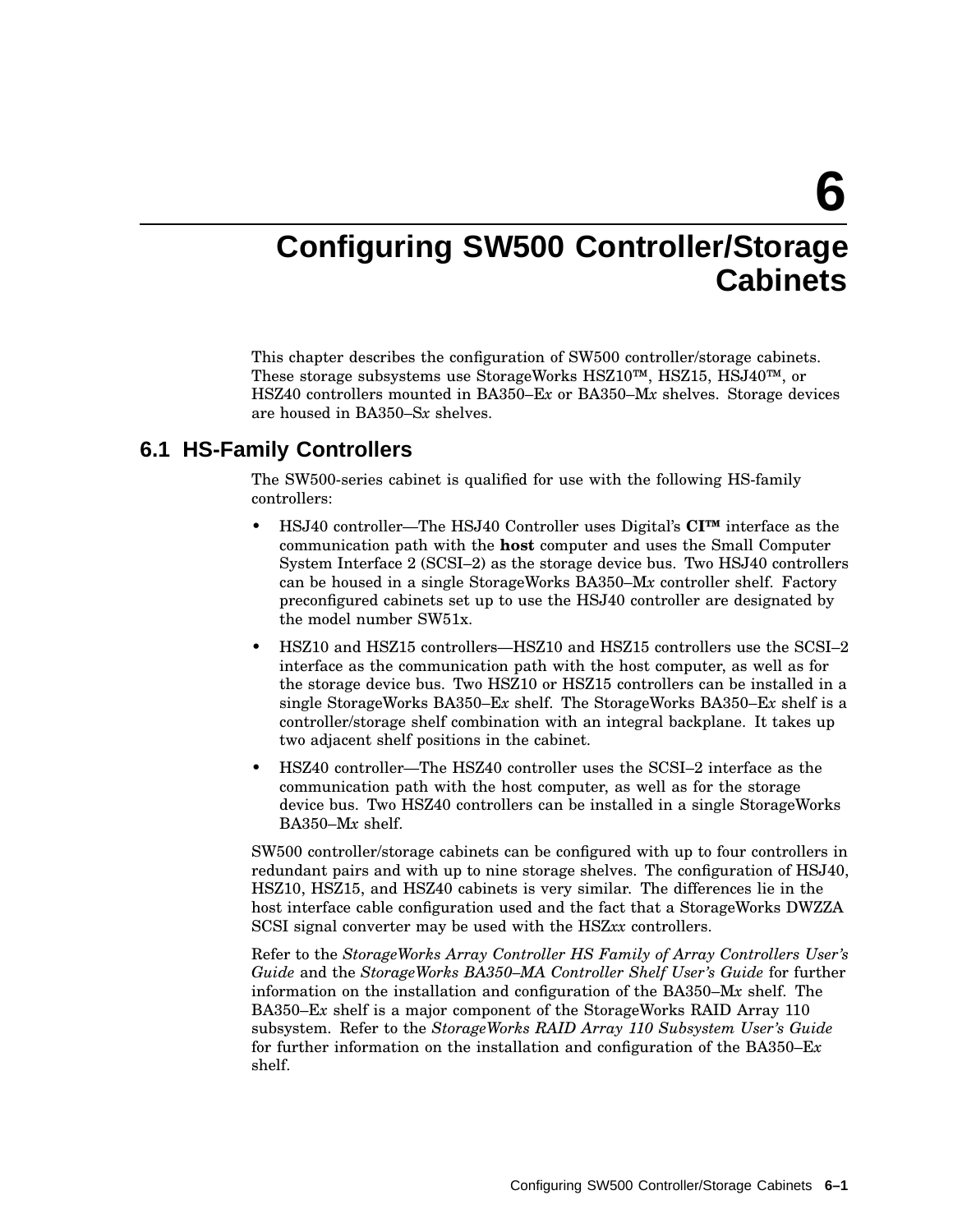# **6.2 Cabinet Configuration**

**WARNING**

While working in the cabinet interior, ac power must be removed from the cabinet components. Failure to do so may result in personal injury as a result of electric shock.

Prior to performing any of the procedures in this chapter, remove ac power from the cabinet components. If the cabinet is operating, spin down all disk drives and halt all tape drives in the cabinet. Switch the circuit breaker on the front panel of the cabinet's CDUs to the  $\bigcirc$  (OFF) position.

**WARNING**

Failure to install cabinet components in the proper order could result in cabinet instability, injury to personnel, and damage to equipment.

**Note**

To maintain FCC compliance and proper airflow, filler panels and air separation panels must be installed as specified for your particular cabinet configuration. See Section 6.3 for further information.

The order of shelf installation in SW500 controller/storage cabinets is predetermined to allow for cabinet loading and cable length factors. Figures 6–1 and 6–2 show the layout of both the front and rear of the controller/storage cabinet. To prevent cabinet instability, shelves must be installed in the order shown by the position numbers in the illustrations.

## **6.2.1 Shelf Locations Without Tape Drives**

Figure 6–1 shows the proper cabinet rail mounting holes for each shelf location when TZ8*x*7-series tape drives are not installed. Note that storage position S7 may be used for the installation of a second controller shelf. Shelf mounting hole numbers are counted from the top of each rail. The hole number assignments shown in the figure identify the mounting holes for each shelf bracket's *top* mounting stud. See Chapter 7 for detailed procedures pertaining to the mounting of StorageWorks shelves.

**Note**

The BA350–E*x* modular storage shelf consists of a controller shelf with an attached storage shelf. In systems using BA350–E*x* shelves, the storage shelf directly below each controller shelf is physically attached to and functionally dedicated to its respective controller.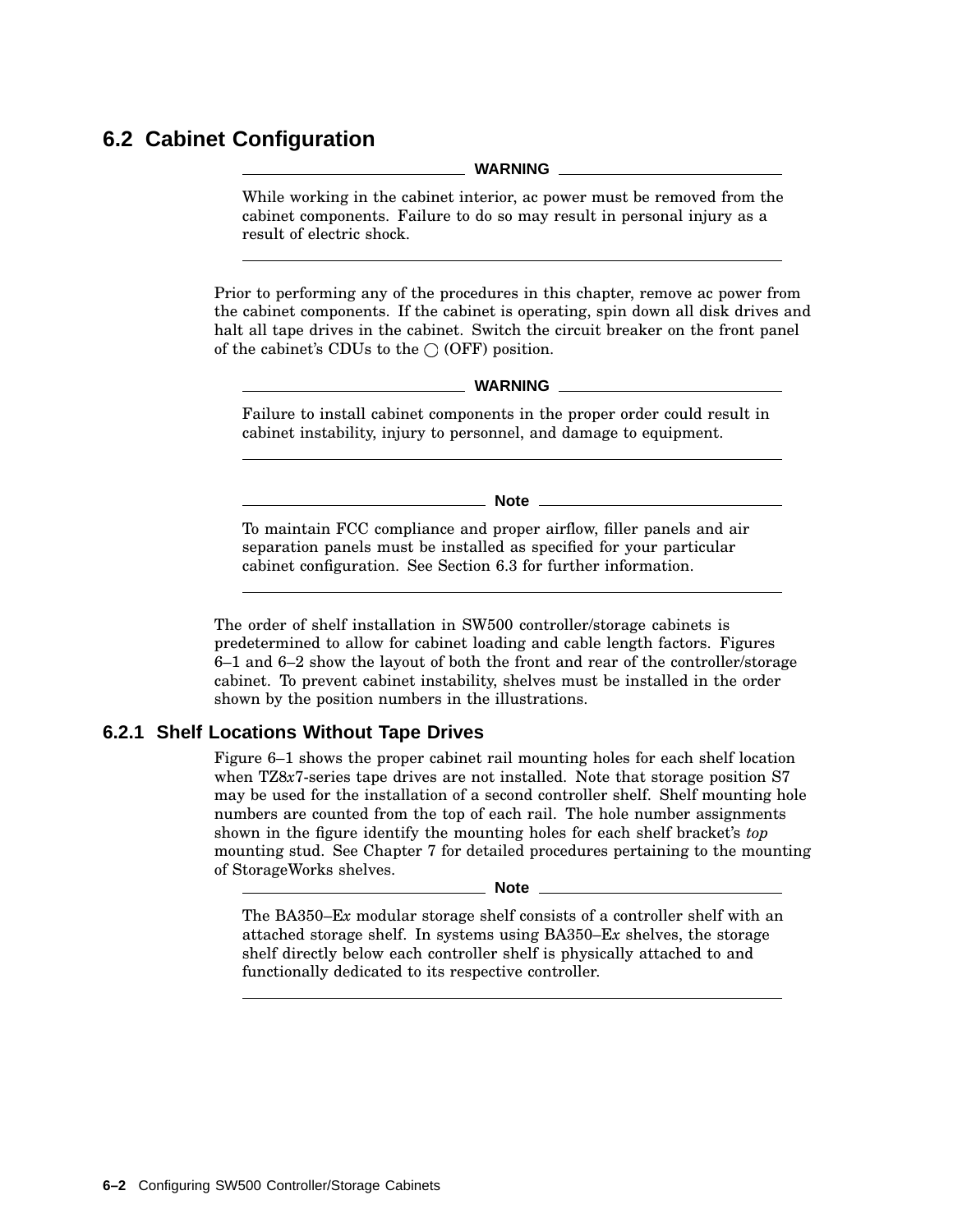

**Figure 6–1 SW500 Controller/Storage Cabinet Shelf Locations Without Tape Drives**

CXO-3902B-MC

#### **6.2.2 TZ8x7-Series Tape Drive/Shelf Locations**

Figure 6–2 shows the proper cabinet rail mounting holes for each shelf location when TZ8*x*7-series tape drives are installed. Mounting hole numbers are counted from the top of each rail. The hole number assignments shown in the figure identify the mounting holes for each shelf bracket's *top* mounting stud and for the tape drive chassis rail *round standoff* locating hole. See Chapter 7 for detailed procedures pertaining to the mounting of StorageWorks shelves. See Chapter 8 for detailed procedures pertaining to the mounting of TZ8*x*7-series tape drives. Note that the TZ8*x*7-series tape drive extends completely through the SW500 cabinet and utilizes the upper two shelf mounting positions in the front and the rear.

**Note**

The BA350–E*x* modular storage shelf consists of a controller shelf with an attached storage shelf. In systems using BA350–E*x* shelves, the storage shelf directly below each controller shelf is physically attached to and functionally dedicated to its respective controller.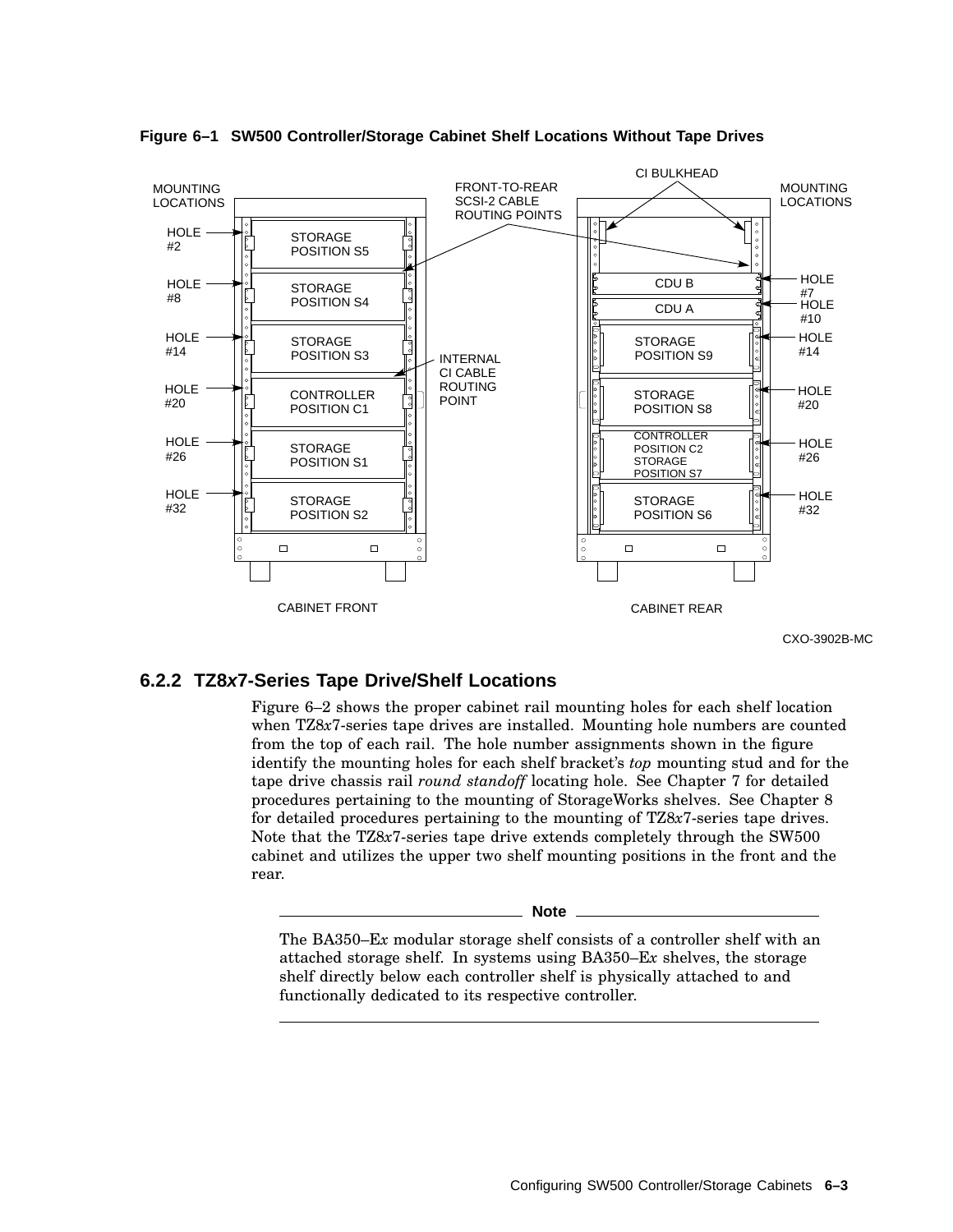

#### **Figure 6–2 SW500 Controller/Storage Cabinet Shelf and Tape Drive Locations**

# **6.3 Filler and Air Separation Panels**

**Note**

To maintain FCC compliance and proper airflow, filler panels and air separation panels must be installed as specified for your particular cabinet configuration and in accordance with the following guidelines.

Filler panels can be installed in empty shelf positions to control air flow and electromagnetic emissions and for the purpose of cosmetics. Filler panels are normally supplied and installed based on the specific configuration of the SW500 controller/storage cabinet ordered. At least two filler panels are shipped with each cabinet. Install filler panels using the following guidelines:

- If your cabinet has a particular filler panel configuration that was factoryinstalled, do not remove the panels unless you are reconfiguring the cabinet.
- If you are adding shelves or reconfiguring your cabinet, use filler panels in all open slots *below* the highest shelf installed. This applies in the front and the rear of the cabinet.
- To ensure proper cooling air flow, never install filler panels *above* the highest shelf installed in the cabinet.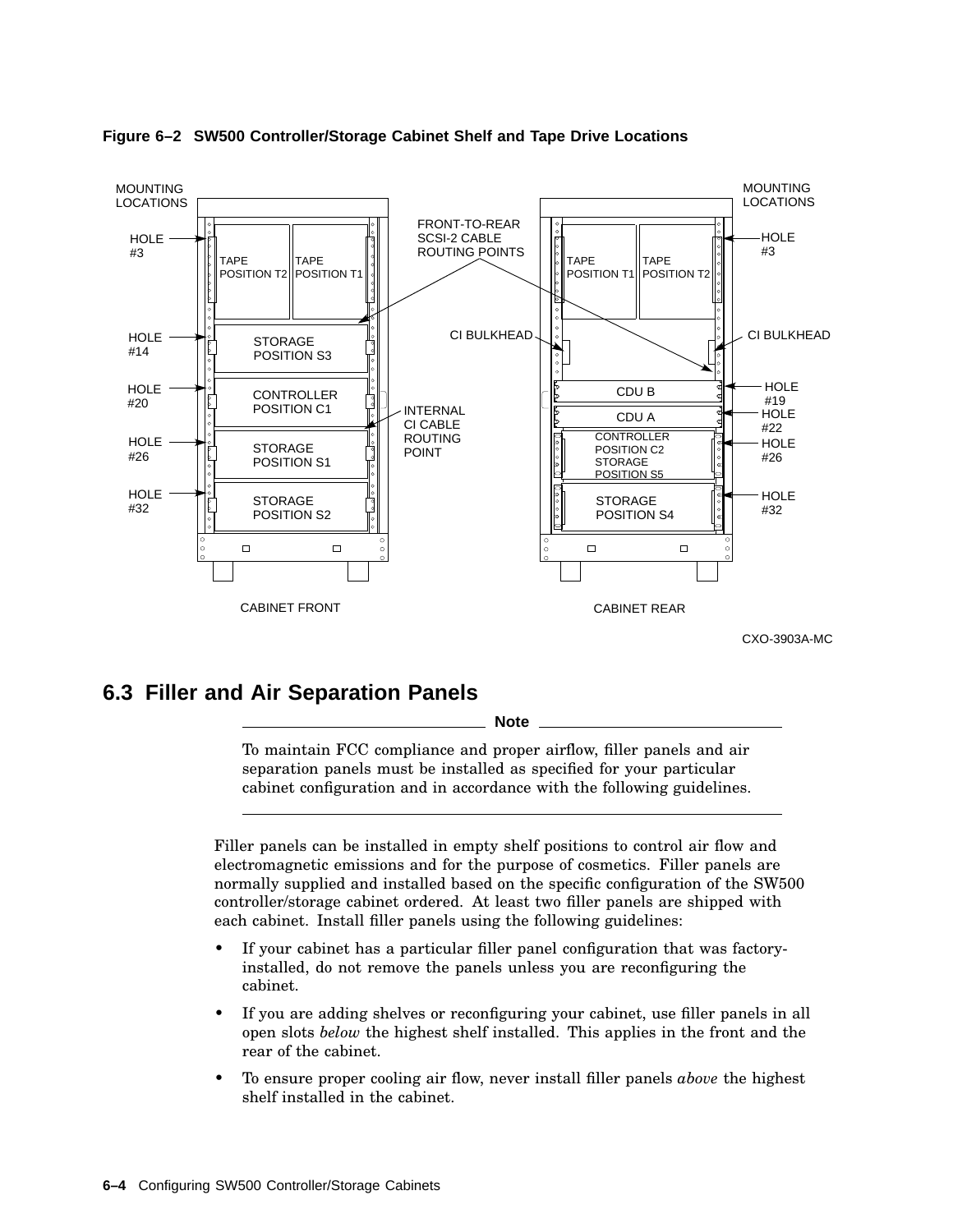Two air separation panels are supplied with each cabinet. Install an air separation panel just above the upper-most shelf in the front and the rear of the cabinet. Air separation panels are not required above TZ8*x*7-series tape drives, or above storage position S3 when one or two tape drives are installed. See Chapter 7 for details on the installation of air separation panels.

## **6.4 Power Configuration**

The power in SW500 controller/storage cabinets can be configured in any of the forms described in Section 2.3. See Chapter 9 for detailed procedures on configuring power within SW500 controller/storage cabinets.

# **6.5 Host CI Signal Cabling and Routing**

In installations using HSJ40 controllers, the interface signal cabling for each controller consists of two parts:

- An internal CI cable connected to the host port on the controller. The cable terminates at the other end with a cable connector block.
- Four host CI cables, connecting the cable connector block to the host.

A CI bulkhead is used to mount the cable connector block to the cabinet. CI bulkheads are small brackets mounted in the unused shelf position above the CDUs (refer to Figures 6–1 and Figure 6–2). The connector block on the end of each internal CI cable is mounted to the CI bulkhead, and the host CI cables are connected to the connector block, as shown in Figure 6–3.

Each CI bulkhead can accept two internal CI cables, enough for one controller shelf containing two controllers. Two CI bulkheads are supplied with each cabinet.

## **6.5.1 CI Bulkhead Installation**

Install the CI bulkheads as follows (see Figure 6–3):

- 1. Choose a mounting position on the inner flange of the right rear vertical chassis rail above the upper-most CDU in the cabinet, as shown in the illustration. Choose a position as close to the top of the cabinet as possible.
- 2. Position a CI bulkhead against the vertical chassis rail, as shown.
- 3. Fasten the CI bulkhead to the chassis rail with two screws and KEP nuts, as shown.
- 4. Repeat steps 1–3 for the left-hand CI bulkhead, choosing a mounting position on the inner flange of the left rear vertical chassis rail directly across from the right-hand CI bulkhead.

#### **6.5.2 Internal CI Cable Routing**

Route the internal CI cables as follows (refer to Figure 6–3):

- **For rear-mounted controllers:**
	- 1. Remove the four connector block retaining nuts and flat washers from the internal CI cable connector block. (Discard the flat washers.)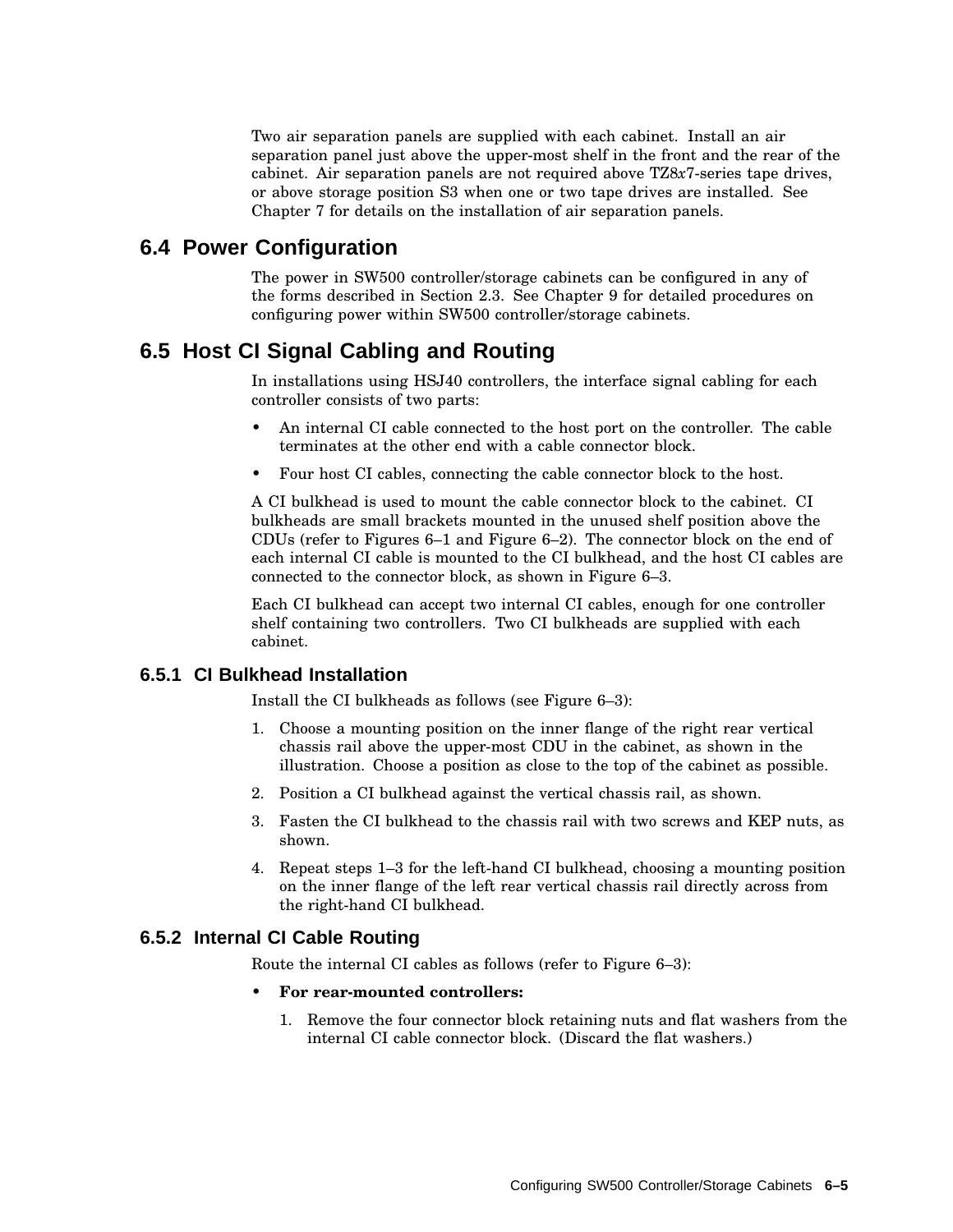

#### **Figure 6–3 CI Bulkhead and Internal CI Cable Installation**

CXO-3931A-MC

- 2. Insert the connectors on the internal CI cable connector block into one of the free positions on the CI bulkhead, as shown. Fasten the connector block to the bulkhead with the four retaining nuts, as shown.
- 3. Route the cable from the CI bulkhead down along the right-hand vertical cabinet rail to the rear-mounted controller shelf.
- 4. Repeat for each internal CI cable to be connected to the rear-mount controller.

#### • **For front-mounted controllers:**

- 1. Remove the four connector block retaining nuts and flat washers from the internal CI cable connector block. (Discard the flat washers.)
- 2. Insert the connectors on the internal CI cable connector block into one of the free positions on the CI bulkhead, as shown. Fasten the connector block to the bulkhead with the four retaining nuts, as shown.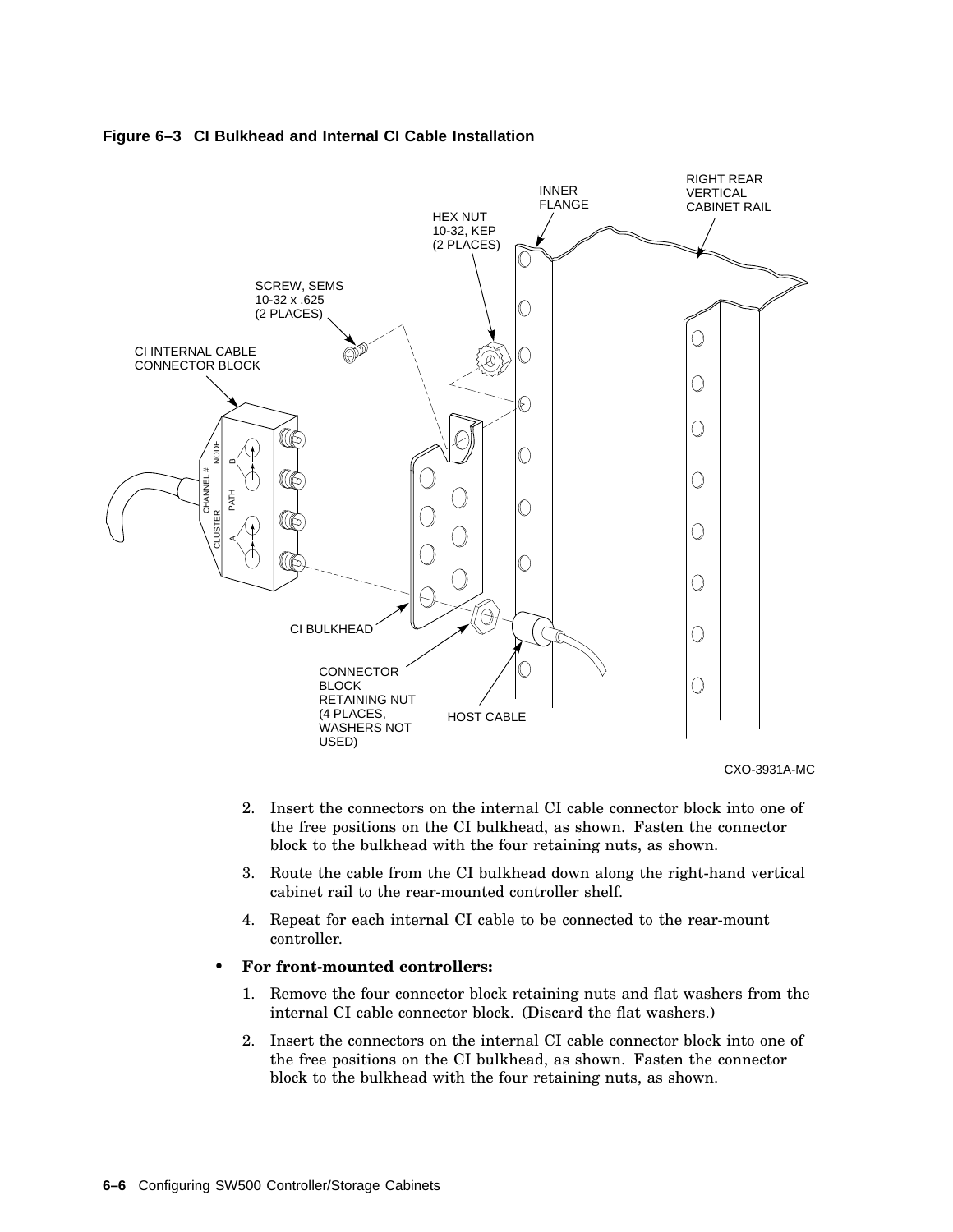- 3. Pass the cable across the interior of the cabinet to the opening in the front vertical cabinet rail behind the two right-hand shelf brackets of positions C1 and S3 (refer to Figures 6–1 and 6–2).
- 4. Pass the cable through the opening and out to the front of the cabinet through the opening next to the C1/S3 shelf brackets.
- 5. Route the cable to the front controller in position C1.
- 6. Repeat for each internal CI cable to be connected to the front-mounted controller.

#### **6.5.3 Host-to-CI Bulkhead Cable Routing**

Route the CI cables from each host to the appropriate CI bulkhead as follows:

- 1. Pass the host CI cables into the cabinet through the openings in the rear edges of the base pan of the cabinet.
- 2. Bundle and route the four host CI cables along the base pan to the rear righthand vertical rail and upward to the open shelf position above the upper-most CDU.
- 3. Once at the open shelf position, route the host CI cables to the appropriate internal CI cable connector block, already installed on either the right or left CI bulkhead.
- 4. Screw the connector on each host CI cable onto its correct connector on the internal CI cable connector block. (Refer to the *StorageWorks Array Controller HS Family of Array Controllers User's Guide* for information regarding the connections to the CI cable connector block.) If your cabinet contains multiple controllers, make sure that you connect the host CI cables to the correct internal CI cable.
- 5. Repeat steps 1–4 for each set of four host CI cables from the host.

## **6.6 Host SCSI–2 Signal Cabling and Routing**

In installations where the controllers use the SCSI–2 interface to communicate with the host, the interface cables are routed directly from the controller to the host. A bulkhead is not used.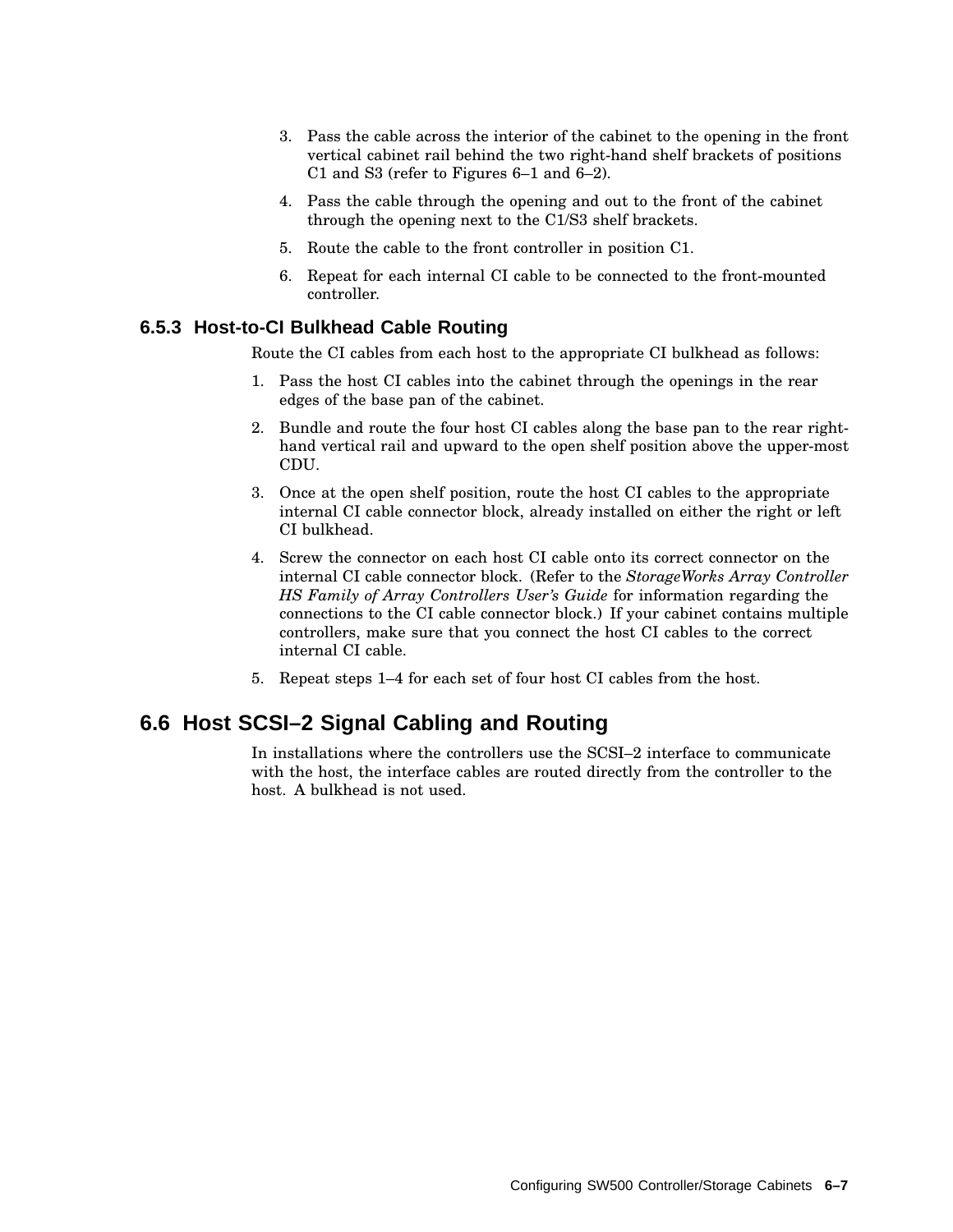If a StorageWorks DWZZA–AA SCSI signal converter is being used on the host interface, it may be desirable to house the converter in the SW500 cabinet. If either the front or rear lower shelf position is unused, the converter may be placed in the base pan of the cabinet. In this case, the host interface cable is routed through openings in the rear edges of the base pan of the cabinet and directly to the single-ended side of the signal converter. The cable connecting to the differential side of the converter is then routed as described in the following paragraphs.

#### **Host SCSI–2 Signal Cable Routing**

Route the host SCSI–2 interface cables to rear or front-mounted controllers as follows:

- For rear-mounted controllers:
	- 1. Route the cable into the SW500 controller/storage cabinet through the openings in the rear edges of the base pan of the cabinet.
	- 2. Route the cable along the base pan to the rear right-hand vertical cabinet rail.
	- 3. Route the cable upward along the right-hand vertical cabinet rail to the rear-mounted controller shelf.
	- 4. Repeat for each host SCSI–2 cable to be connected to a rear-mounted controller.
- For front-mounted controllers:
	- 1. Route the cable into the SW500 controller/storage cabinet through the openings in the rear edges of the base pan of the cabinet.
	- 2. Route the cable along the base pan to the rear right-hand vertical cabinet rail.
	- 3. Route the cable upward along the right rear vertical cabinet rail to the open shelf position just above the upper-most CDU.
	- 4. Pass the cable across the interior of the cabinet to the opening in the front vertical cabinet rail behind the two right-hand shelf brackets of positions C1 and S3 (refer to Figures 6–1 and 6–2).
	- 5. Pass the cable through the opening and out to the front of the cabinet through the opening next to the C1/S3 shelf brackets.
	- 6. Route the cable to the front controller shelf in position C1.
	- 7. Repeat for each host SCSI–2 cable to be connected to a front-mounted controller.

## **6.7 Shelf SCSI–2 Signal Cabling and Routing**

The following sections describe the routing of SCSI–2 signal cabling from the cabinet's controllers to its shelves.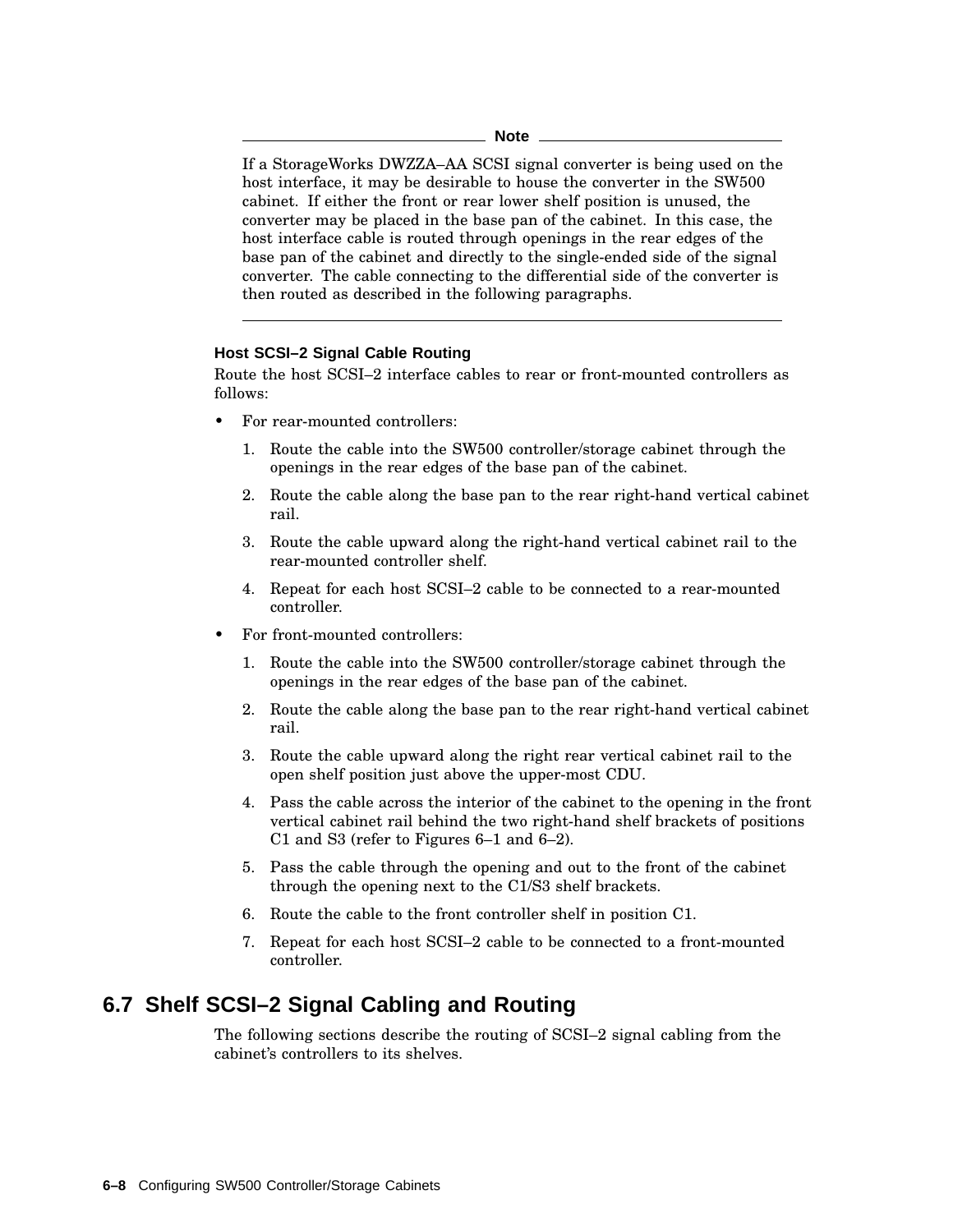## **6.7.1 Shelf SCSI–2 Cable Selection and Connection**

The procedures involved in SCSI bus design and connection are specific to the components being bused together. Refer to the following publications for details on the selection of SCSI–2 cables and their connection to the cabinet's shelves:

- *StorageWorks Solutions Family Configuration Guide*
- *StorageWorks Solutions SBB and Shelf User's Guide*
- *StorageWorks Array Controller HS Family of Array Controllers User's Guide*
- *StorageWorks BA350-MA Controller Shelf User's Guide*
- *StorageWorks RAID Array 110 Subsystem User's Guide*

#### **6.7.2 SCSI–2 Cable Routing**

SCSI–2 cables from the front controller to the controller's associated front storage shelves are normally routed along the right-hand vertical cabinet rail to the right-hand side of each shelf. Half-meter, SCSI–2 cables are normally used to link adjacent shelves or tape drives to each other.

SCSI–2 cables connecting front shelves to rear shelves pass to the rear of the cabinet via the opening between the right-hand shelf brackets at positions S4 and S5 (refer to Figure 6–1). The cables pass through this opening and into the interior of the cabinet through the opening in the vertical cabinet rail behind the S4/S5 brackets. They then pass across the interior of the cabinet to the unused shelf position above the CDUs. They pass through the right-hand side of the unused shelf position and down along the right-hand cabinet rail to the appropriate rear shelves.

When TZ8*x*7-series tape drives are installed, there is a space between the bottom of the drives and shelf position S3 (refer to Figure 6–2). This space is normally used for the routing of SCSI–2 cables from the rear to the front of the cabinet.

Table 6–1 specifies the SCSI–2 cable length required to connect each controller position with its companion shelves in SW500 controller/storage cabinets.

| <b>Controller Position</b> | <b>Storage Shelf/Tape Position</b> | <b>Cable Length</b><br><b>Required</b> |
|----------------------------|------------------------------------|----------------------------------------|
| C <sub>1</sub>             | Front shelves                      | $1.00 \text{ m}$ (3.28 ft)             |
| C <sub>1</sub>             | Rear shelves                       | $2.00 \text{ m}$ (6.56 ft)             |
| C <sub>1</sub>             | T1. T2                             | $2.00 \text{ m}$ (6.56 ft)             |
| C2                         | Rear shelves                       | $1.00 \text{ m}$ (3.28 ft)             |
|                            |                                    |                                        |

**Table 6–1 SW500 Controller/Storage Cabinet SCSI–2 Cable Lengths**

# **6.8 General Signal Cable Routing Rules**

Cables should be routed and installed with the following rules in mind:

#### **WARNING**

Cabinet rail edges may be sharp and can slice or abrade skin or cable insulation.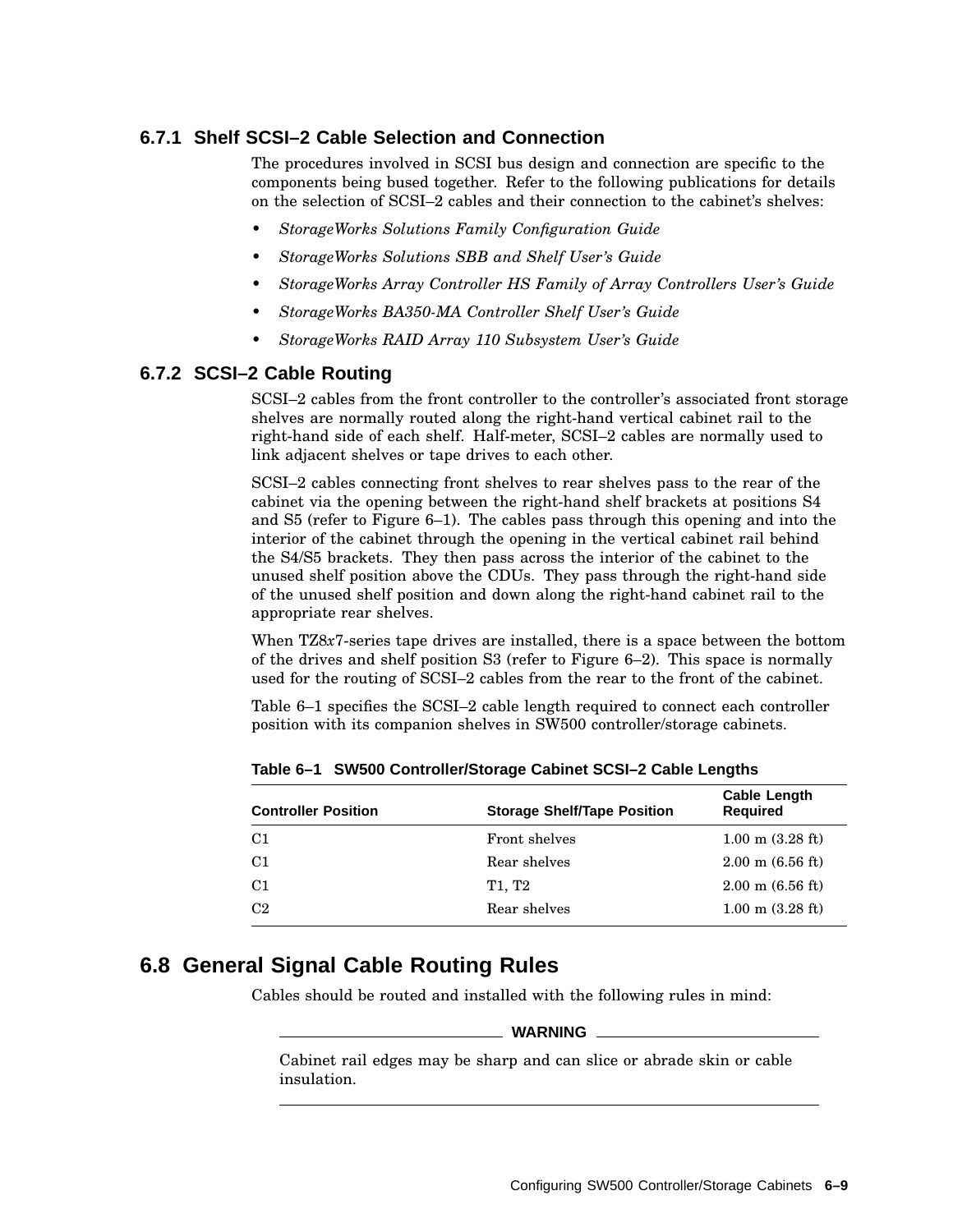- Cables should be routed in a manner that allows the shortest overall cable length.
- Signal cables should be kept away from power cables.
- Care should be taken to avoid sharp cable bends.
- Cables should be routed to allow SBBs and controller modules to be freely inserted and removed from their shelves.
- Cables should not be routed tightly against the metal edges of the cabinet.
- Signal cable bundling along the outside of the cabinet rails should be done to allow the doors to easily close.
- Cables should be fastened along cabinet rails using cable ties or nylon cable clamps, U-nuts, and screws. Added cables should be included in existing cable clamps where possible.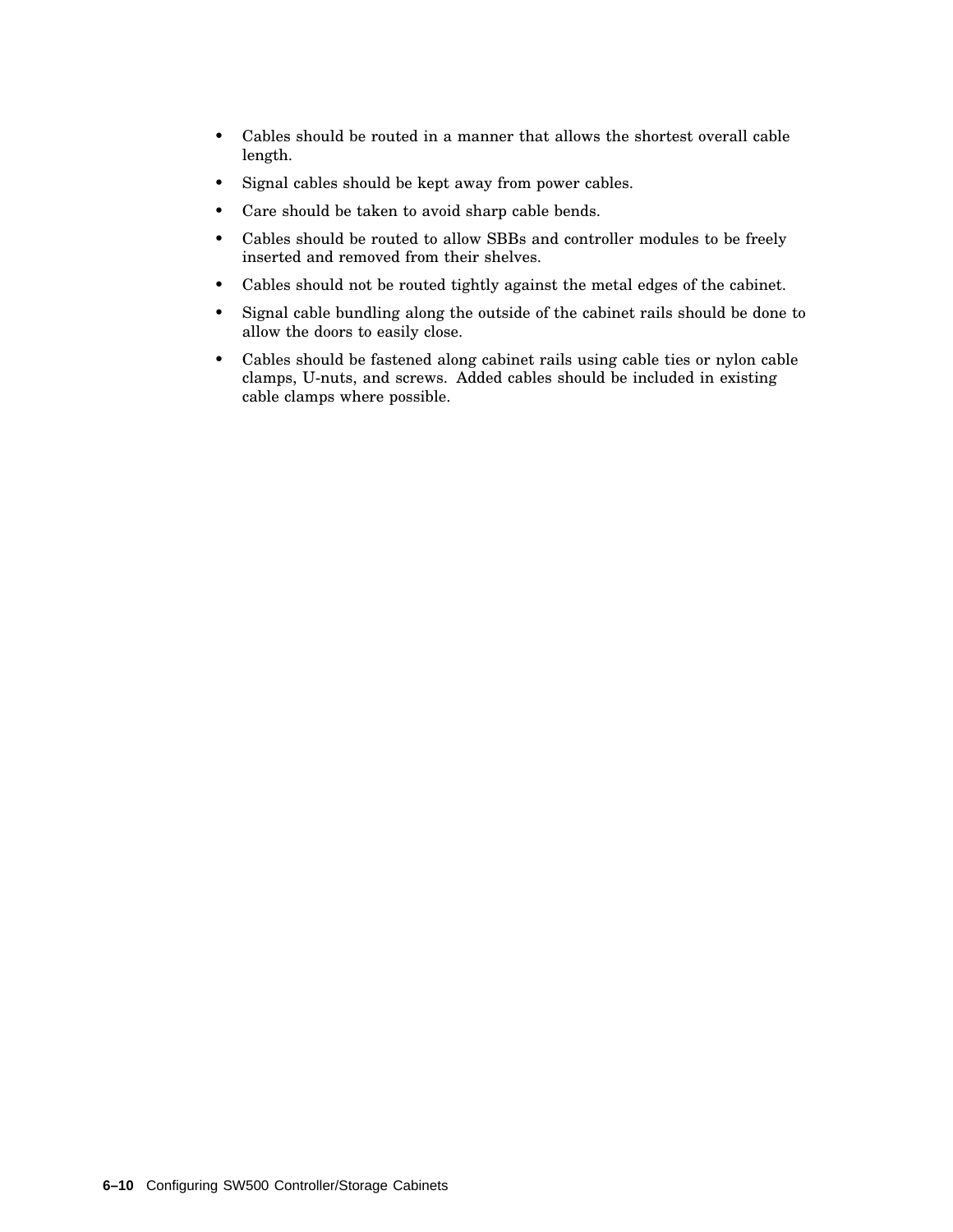**7**

# **Installing StorageWorks Shelves**

This chapter describes the installation of StorageWorks shelves into SW500-series data center cabinets. Procedures for horizontal front and rear shelf installation are presented.

There are two types of shelf brackets: shelf brackets with screw mounts and shelf brackets with tab mounts.

Installing air separation panels in both the front and rear of the cabinet also are covered.

## **7.1 General Shelf Mounting Considerations**

**Note**

In the following descriptions and procedures, the terms *front* and *rear* refer to locations in the cabinet. The terms *inner* and *outer* refer to positions on the shelf brackets.

Each metric bracket set consists of a pair of shelf brackets, stop brackets, and locking brackets. See Figure 7–2 for examples of these components.

There are two types of shelf brackets: shelf brackets with screw mounts and shelf brackets with tab mounts.

The stop brackets are attached to the inner portion of the shelf brackets to position the shelf within the brackets. The locking brackets fix the shelf in place. Various combinations of stop positions and locking bracket size are necessary to situate a particular shelf for proper clearance from the cabinet doors.

The shelf bracket and stop bracket parts are used to mount all types of StorageWorks shelves in all locations. The bracket set for shelves mounted in various positions in the cabinet differs only in that the locking brackets are unique parts sized for specific cabinet positions.

An air separation panel is required in both the front and rear of the cabinet to prevent the recirculation of heated air to the cabinet's shelves. The air separation panels are mounted just above the upper-most shelf in each side of the cabinet. Air separation panels normally are installed after shelf installation.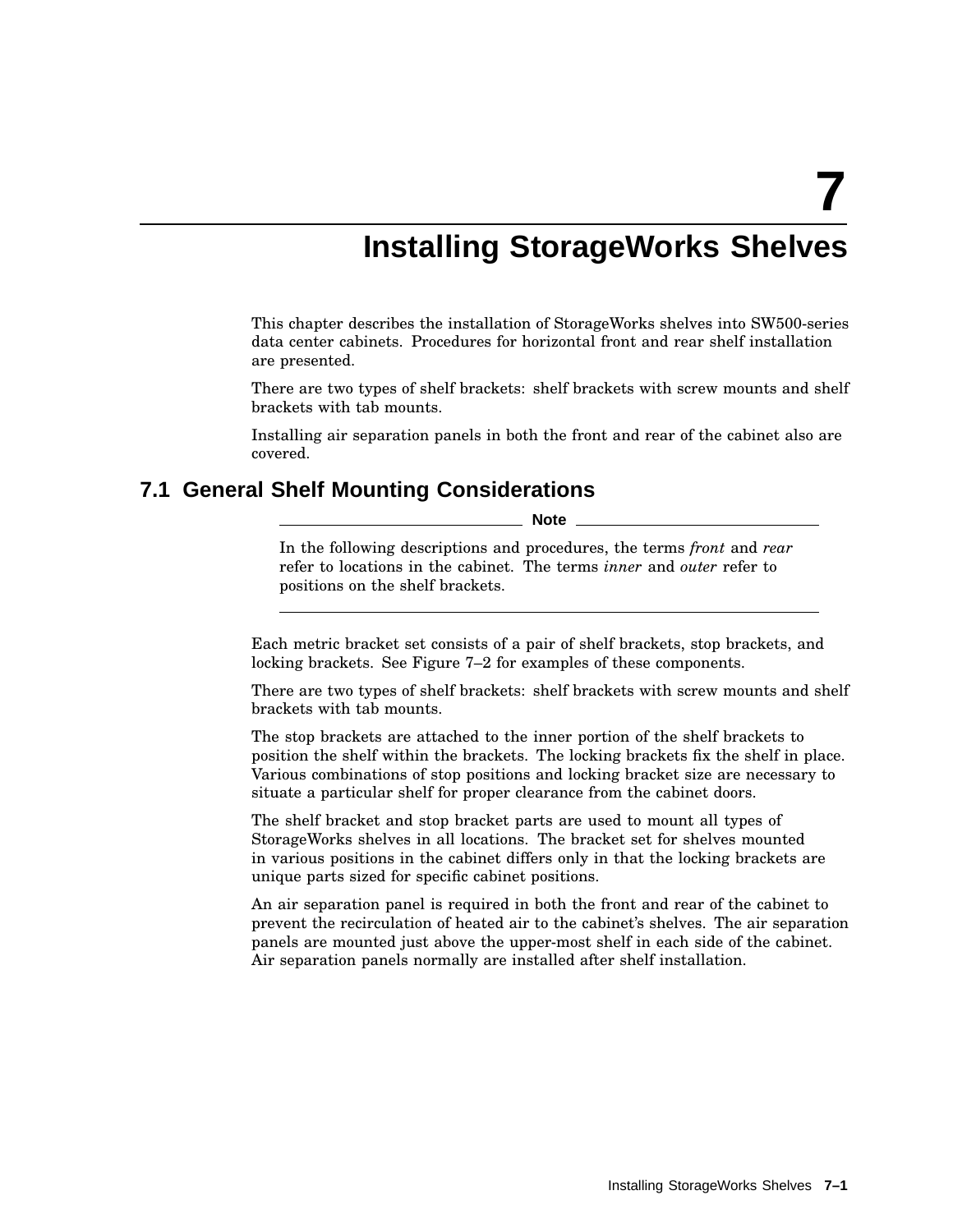# **7.2 Shelf Bracket Types**

SW500 cabinets can come preconfigured with screw-mounted or tab-mounted shelf brackets. Cabinets that have been field modified can contain both types of shelf brackets. See the following descriptions to determine your cabinet configuration.

## **7.2.1 Screw-Mounted Shelf Brackets**

A typical screw-mounted bracket set is shown in Figure 7–2. The shelf bracket used in this set can be identified by the two screw holes between the front of the bracket and the stop bracket screw holes.

In the horizontal position, the screw-mounted brackets are attached to the vertical cabinet rails with six screws.

#### **7.2.2 Tab-Mounted Shelf Brackets**

A typical tab-mounted bracket set is shown in Figure 7–4. The shelf bracket used in this set can be identified by the formed metal slot with four mounting tabs between the front of the bracket and the stop bracket screw holes.

In the horizontal position, the tab-mounted brackets are attached to the vertical cabinet rails with four M5 KEP nuts and four mounting tabs.

# **7.3 Shelf Bracket Kit Configurations**

Before mounting the metric shelf bracket kit, check the contents of the bracket kit against the parts list. See Table 7–1 for the SW500 Metric Shelf Screw-Mounted Bracket Kit Parts List. See Table 7–2 for the SW500 Metric Shelf Tab-Mounted Bracket Kit Parts List.

| Kit Part Number 70-30092-05 |                                        |                |
|-----------------------------|----------------------------------------|----------------|
| <b>Digital Part Number</b>  | <b>Description</b>                     | Quantity       |
| 74-46442-01                 | Shelf mounting bracket                 | $\overline{2}$ |
| 74-46441-01                 | Front shelf locking bracket            | $\overline{2}$ |
| 74–46441–02                 | Front shelf locking bracket            | $\overline{2}$ |
| 74-46441-03                 | Front shelf locking bracket (not used) | $\overline{2}$ |
| 74–46439–01                 | Rear shelf locking bracket             | $\overline{2}$ |
| 74–46439–02                 | Rear shelf locking bracket             | $\overline{2}$ |
| 74-46440-01                 | Stop bracket                           | $\overline{2}$ |
| $90 - 00063 - 39$           | Screw, THRL 10-32 TRS .500 ARCS        | 14             |
| $90 - 07786 - 00$           | U-nuts, $10-32$                        | 4              |

**Table 7–1 SW500 Metric Shelf Screw-Mounted Bracket Kit Parts List**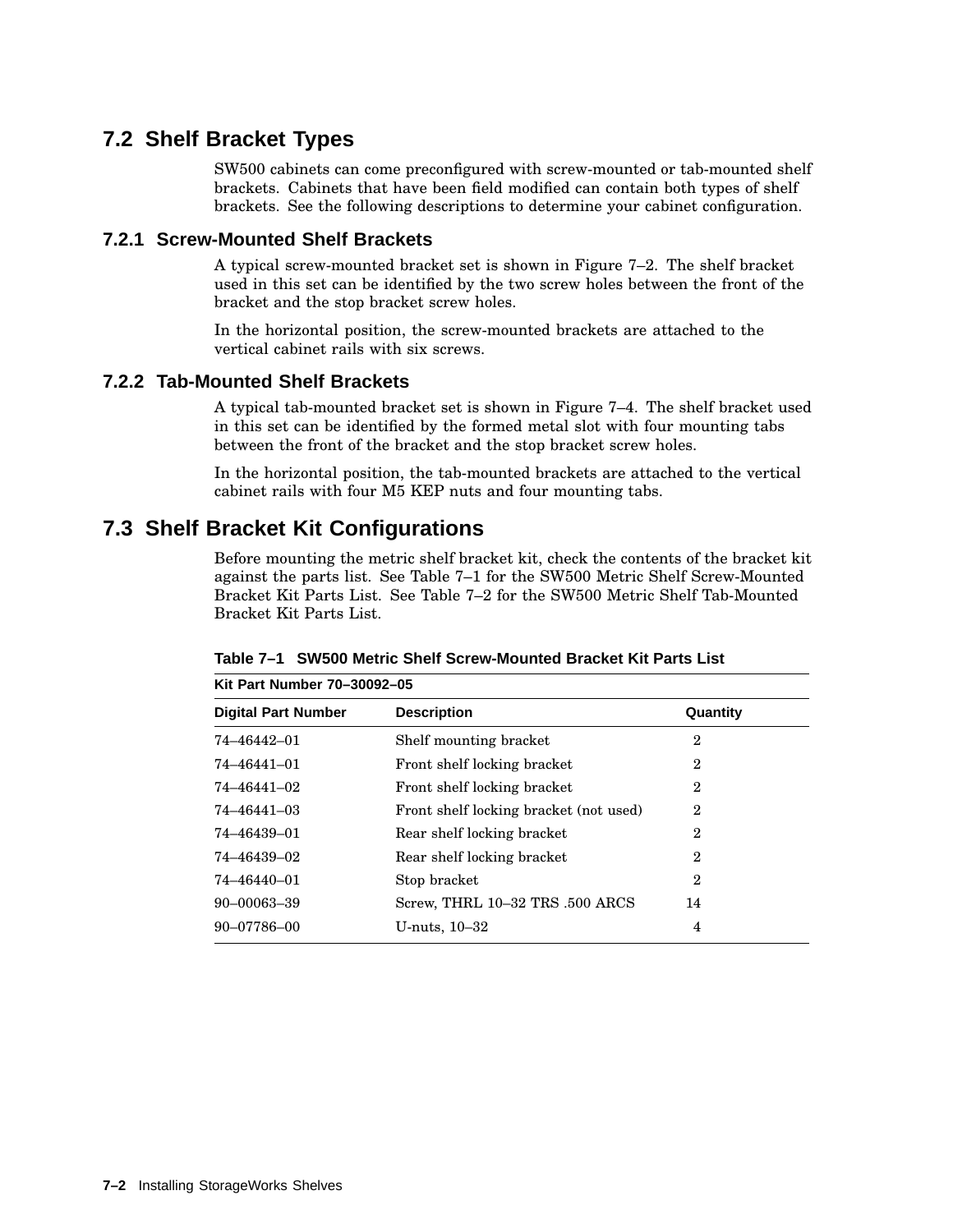| Kit Part Number 70-30092-01 |                                        |                |
|-----------------------------|----------------------------------------|----------------|
| <b>Digital Part Number</b>  | <b>Description</b>                     | Quantity       |
| 74-47506-01                 | Shelf mounting bracket                 | 2              |
| 74-46441-01                 | Front shelf locking bracket            | $\overline{2}$ |
| 74–46441–02                 | Front shelf locking bracket            | $\mathbf 2$    |
| 74–46441–03                 | Front shelf locking bracket (not used) | $\mathbf 2$    |
| 74–46439–01                 | Rear shelf locking bracket             | 2              |
| 74–46439–02                 | Rear shelf locking bracket             | 2              |
| 74-46440-01                 | Stop bracket                           | $\overline{2}$ |
| $90 - 00063 - 39$           | Screw, THRL 10-32 TRS .500 ARCS        | 2              |
| $90 - 40148 - 02$           | Nut, KEP, M5, 8 MMAF, CSZ              | 8              |

**Table 7–2 SW500 Metric Shelf Tab-Mounted Bracket Kit Parts List**

## **7.4 Cabinet Preparation and Shutdown**

Before mounting the metric shelf bracket kit, perform the following actions:

#### **WARNING**

While working in the cabinet interior, ac power must be removed from cabinet components. Failure to do so can result in personnel injury as a result of electric shock.

- 1. If the cabinet is installed and operating, spin down all disk drives and halt all tape drives in the cabinet.
- 2. Remove ac power from cabinet components by switching the circuit breaker on the front panel of the cabinet's power controllers or cable distribution units to the OFF or  $\bigcirc$  position.

After you have made sure that all the parts are present and that ac power has been removed from the cabinet components, you can begin shelf installation.

# **7.5 Accessing the Cabinet Rack Space**

In maximum configurations when access to the interior of the cabinet is limited, external cabinet panels might need to be removed before shelves can be installed or reconfigured. Section 7.5.1 presents procedures for removing exterior cabinet panels.

The front and rear cabinet doors are held closed by door locks mounted on the smooth vertical panel of each door. The locks are released by turning counterclockwise with a 5/32-inch hex wrench.

#### **7.5.1 Removing the Exterior Cabinet Panels**

As shown in Figure 7–1, there are three side panel hanger clips on each side of the cabinet. A matching set of hanger clips are attached to each side panel. Remove the side panels as follows: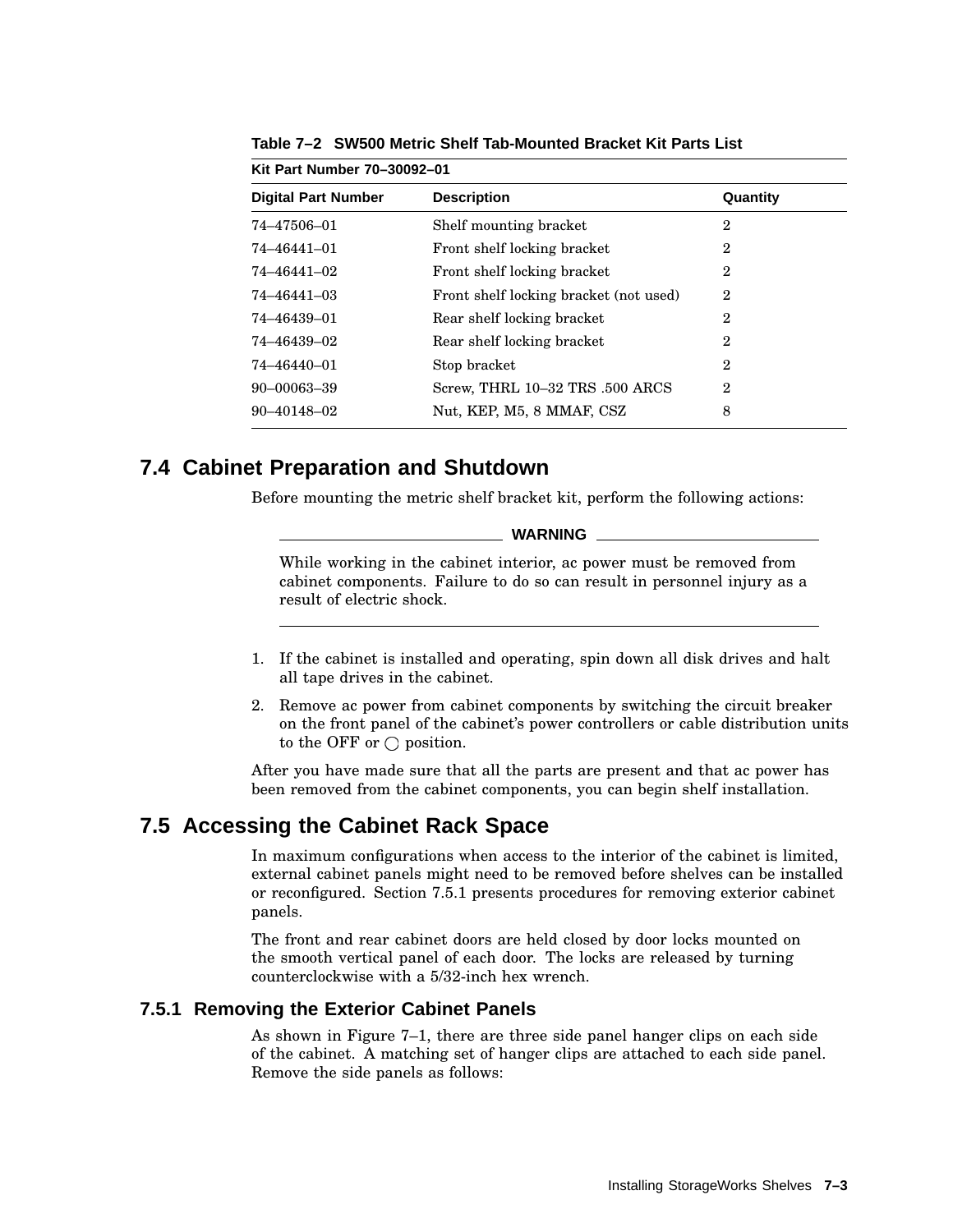

**Figure 7–1 Exterior Cabinet Panel Removal and Installation**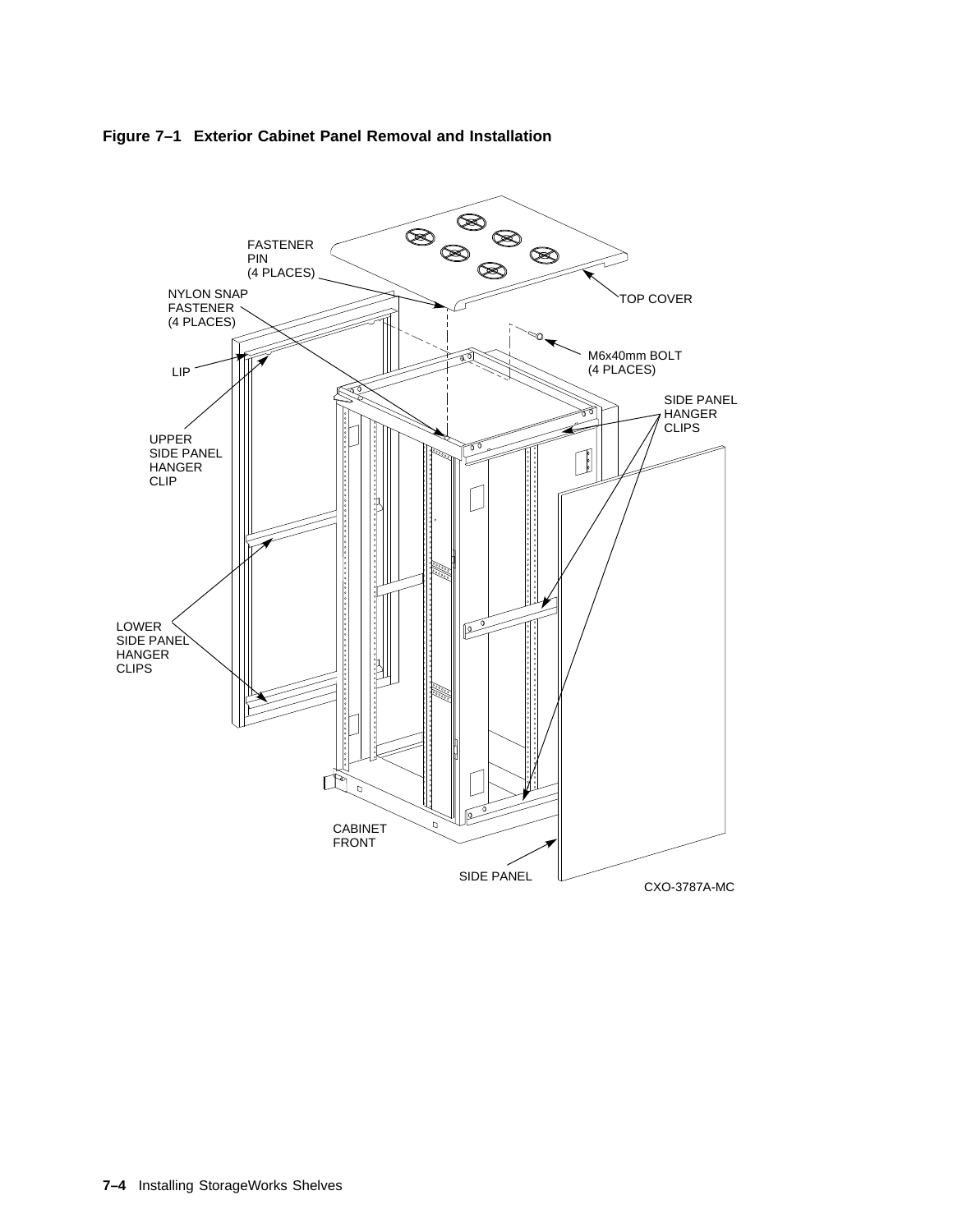- 1. Move the cabinet away from adjacent enclosures as necessary.
- 2. Loosen the top cover by pushing up on its front and rear edges until it snaps free of its fasteners.

#### **WARNING**

The top cover is heavy and awkward to lift. Removing it requires two people. Failure to use sufficient personnel can result in personnel injury or equipment damage.

- 3. Using two people, lift the top cover from the cabinet and set it aside.
- 4. Remove the bolts attaching the side panels to the top side rails of the cabinet.
- 5. Grasp a panel along its front and rear edges and lift up until the hanger clips disengage. Lift the panel away from the cabinet.
- 6. Repeat the previous step to remove the other panel.
- 7. Install the horizontal shelf brackets using the following procedures.

## **7.6 Installing the Shelves**

There are two types of shelf brackets: shelf brackets with screw mounts and shelf brackets with tab mounts. See Section 7.6.1 for shelf brackets with screw mounts. See Section 7.6.2 for shelf brackets with tab mounts and mounting studs.

### **7.6.1 Installing Shelves With Screw Mounts**

Shelf bracket installations for front and rear shelves using screw mounts are shown in Figures 7–2 and 7–3. Using the illustrations as a guide, install the shelf brackets as follows:

**WARNING**

Cabinet rail edges can be sharp and can slice or abrade skin or cable insulation.

**Note**

Two small ESD grounding posts are provided with the cabinet. One is located on a front vertical cabinet rail, and one on a rear rail. Should an ESD grounding post interfere with the installation of a shelf, move the post out of the way to any free hole on the cabinet.

- 1. Switch off the cabinet power as described in Section 7.1.
- 2. Determine the correct shelf mounting locations and corresponding cabinet rail mounting holes for the shelf bracket. Refer to Chapter 5 or 6 for this information.
- 3. Position the shelf bracket at the correct mounting holes just behind the outer flange of the vertical cabinet rail, as shown.
- 4. Using the shelf bracket as a template, mark the two U-nut mounting holes on the inner flange of the cabinet rail.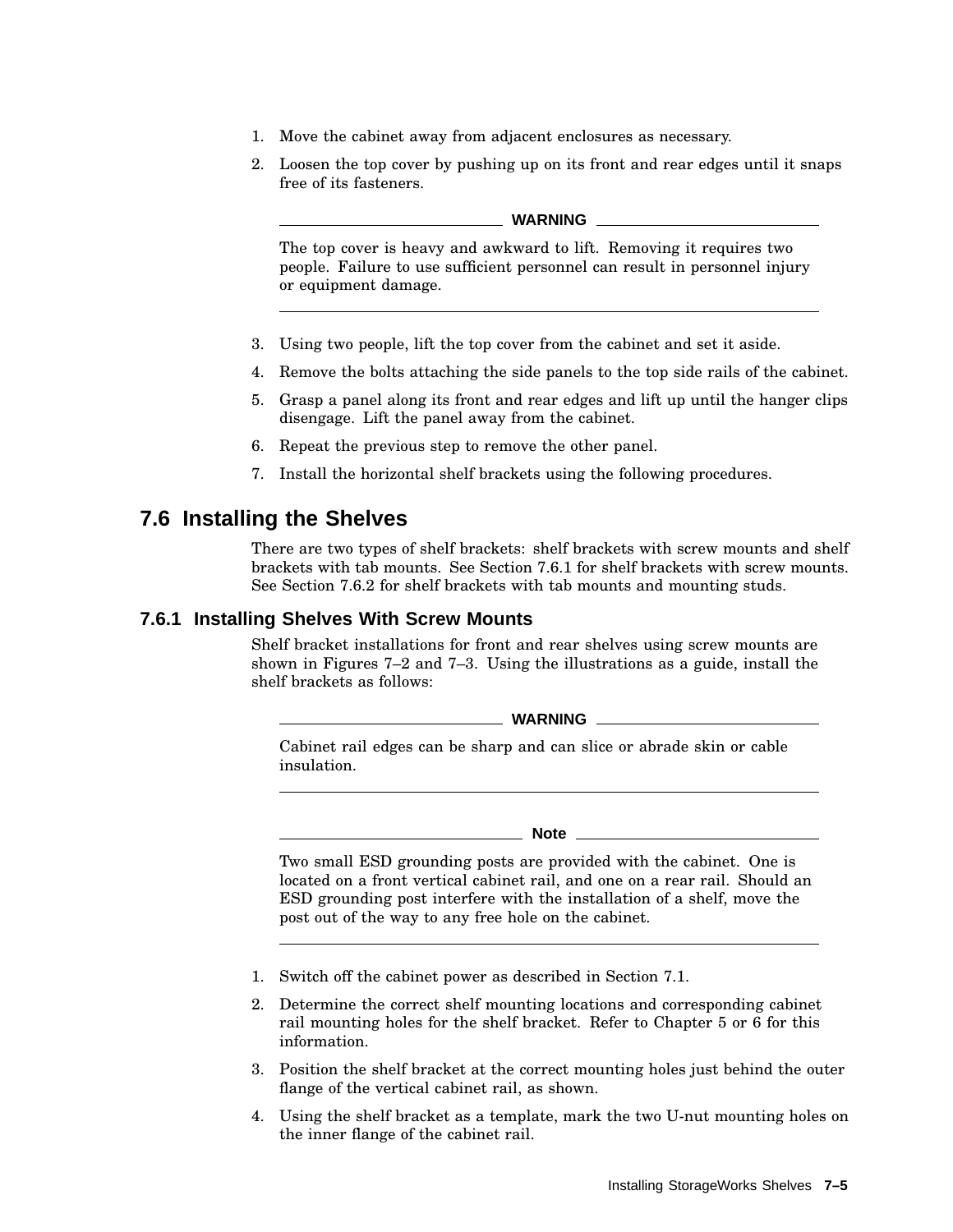- 5. Remove the shelf bracket and install two U-nuts along the inner flange of the cabinet rail at the holes marked in step 4.
- 6. Position and fasten the shelf bracket to the outer flange of the cabinet rail with two screws, as shown.
- 7. Fasten the bracket to the U-nuts with two screws.
- 8. Using Table 7–3, determine the correct stop bracket position for the shelf type being installed.

**StorageWorks Shelf Type Front Shelf Stop Bracket Position Rear Shelf Stop Bracket Position** BA350–Sx 4 1 BA350–M*x* 5 2

**Table 7–3 Shelf Stop Bracket Positions**

- 9. Insert the tab on the stop bracket into the slot at the correct stop position on the shelf bracket. Fasten the stop bracket to the shelf bracket, as shown.
- 10. Repeat steps 2 through 9 to mount the companion shelf bracket on the opposite cabinet rail. To be sure of proper alignment of the brackets, use care to mount the bracket to the correct rail mounting holes.
- 11. With the power supply end of the shelf to the left and the blowers facing the cabinet, slide the shelf into the shelf brackets until it contacts the inner stop brackets. The shelf should slide smoothly into the brackets. If it binds, remove it and check the alignment of the shelf brackets. The shelf bracket mounting screws might need to be loosened slightly to allow the brackets to align with the shelf. Retighten the screws when the shelf brackets are properly aligned.
- 12. Using Table 7–4, verify that you have the correct locking bracket part number for the shelf type and position (front or rear) being installed.

| <b>StorageWorks Shelf Type</b> | <b>Front Shelf Locking Bracket</b><br>Part No. | <b>Rear Shelf Locking</b><br><b>Bracket Part No.</b> |
|--------------------------------|------------------------------------------------|------------------------------------------------------|
| $BA350-Sx$                     | $74 - 46441 - 01$                              | 74–46439–01                                          |
| $BA350-Mx$                     | 74–46441–02                                    | 74–46439–02                                          |

**Table 7–4 Shelf Locking Bracket Part Numbers**

13. Once the shelf is positioned within the shelf brackets, install the shelf's locking brackets to both shelf brackets with screws, as shown. Push the locking bracket against the shelf to seat it before tightening the screws.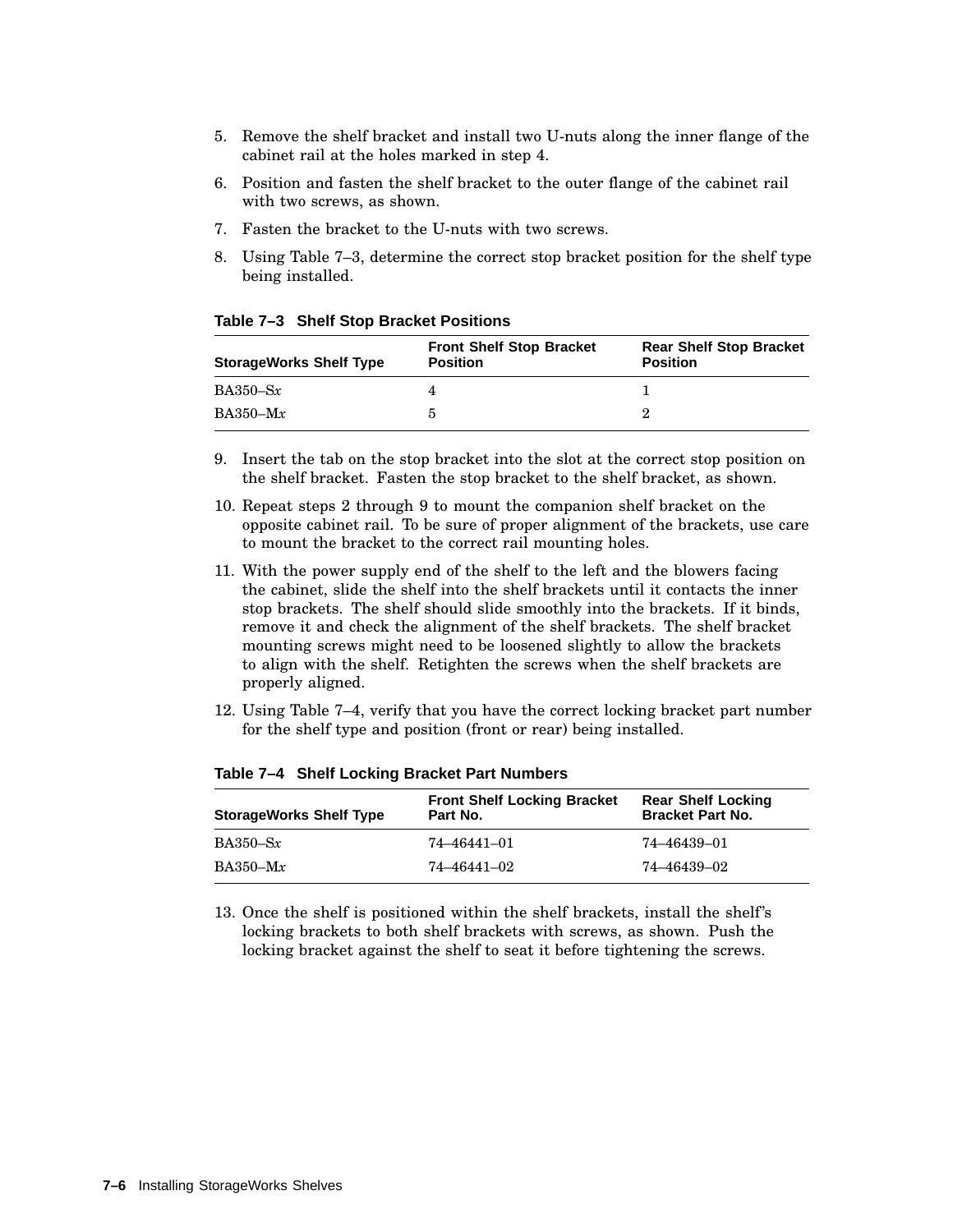

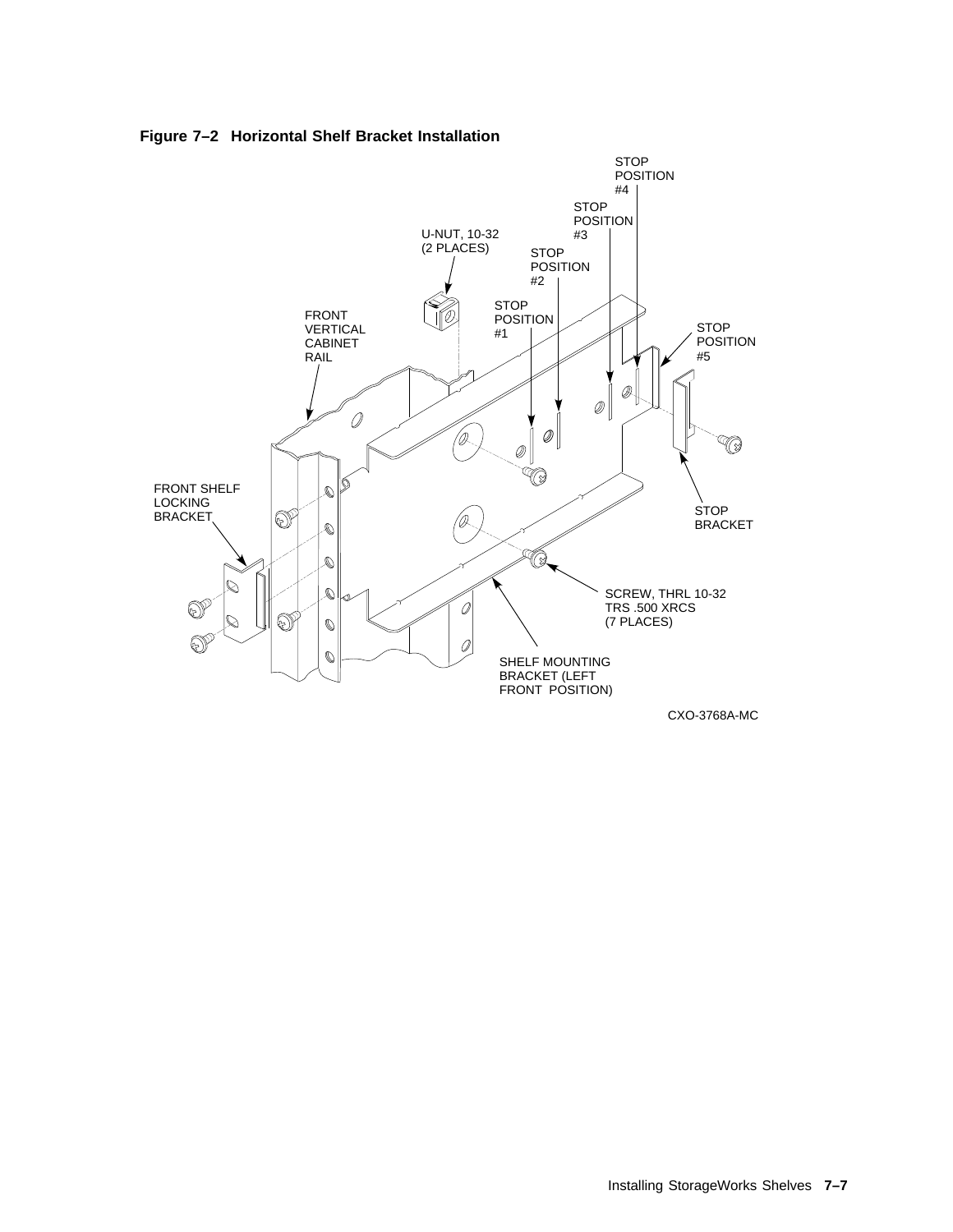

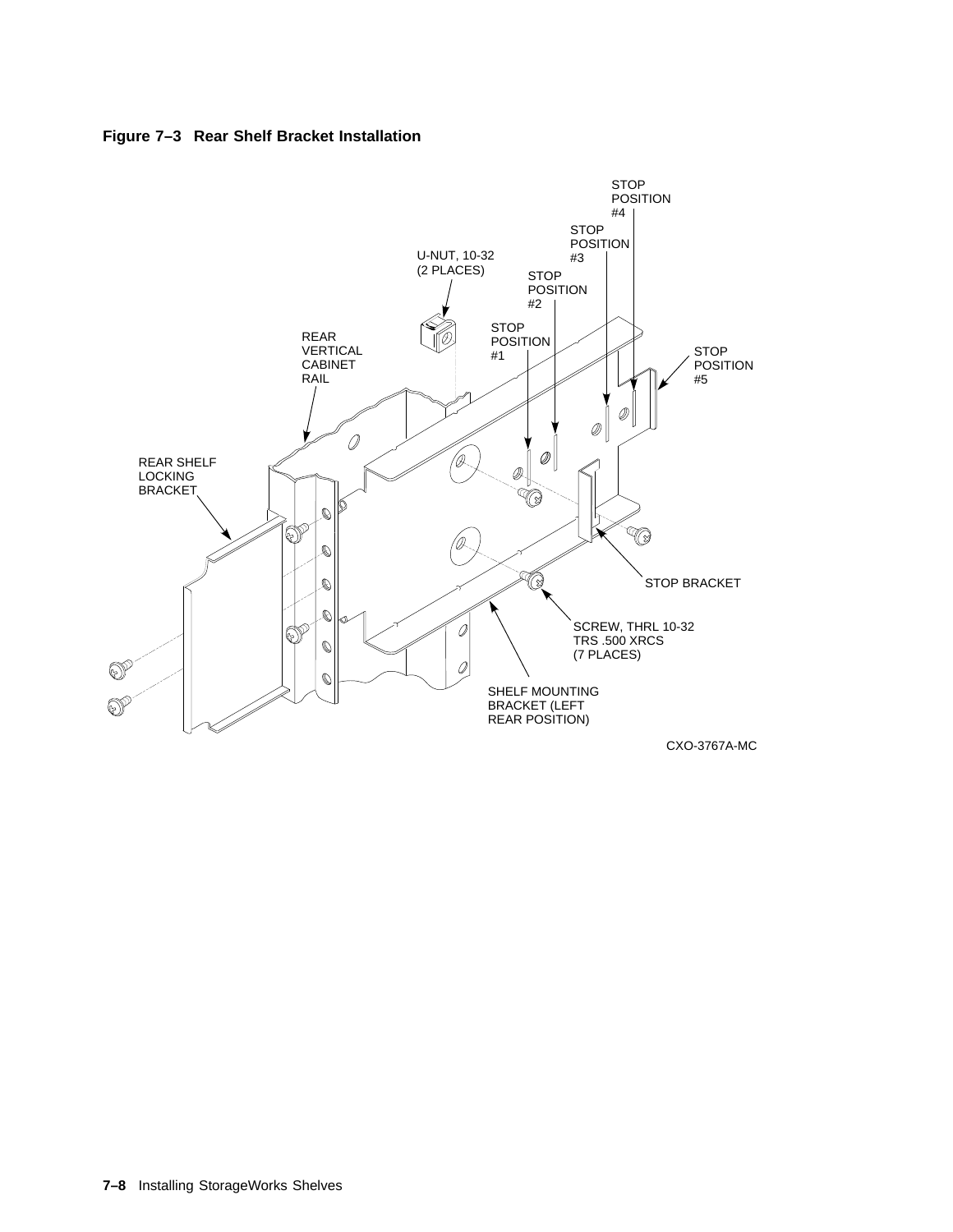### **7.6.2 Installing Shelves with Tab Mounts**

Shelf bracket installations for front and rear shelves using tab mounts are shown in Figures 7–4 and 7–5. Using the illustrations as a guide, install the shelf brackets as follows:

#### **WARNING**

Cabinet rail edges can be sharp and can slice or abrade skin or cable insulation.

**Note**

Two small ESD grounding posts are provided with the cabinet. One is located on a front vertical cabinet rail, and one on a rear vertical cabinet rail. Should an ESD grounding post interfere with the installation of a shelf, move the post out of the way to any free hole on the cabinet.

- 1. Switch off the cabinet power as described in Section 7.1.
- 2. Determine the correct shelf mounting locations and corresponding cabinet rail mounting holes for the shelf bracket. Refer to Chapter 5 or 6 for this information.
- 3. Position the shelf bracket at the correct mounting holes just behind the outer flange of the vertical cabinet rail, as shown.
- 4. Align the bracket mounting studs and mounting tabs with the appropriate holes in the front vertical cabinet rail and seat the studs and tabs in the holes.
- 5. Fasten the bracket to the cabinet rail by installing KEP nuts on the uppermost and lower-most mounting studs, as shown. Do not install KEP nuts on the two middle studs at this time.
- 6. Using Table 7–5, determine the correct stop bracket position for the shelf type being installed.

| <b>StorageWorks</b><br><b>Shelf Type</b> | <b>Front Shelf</b><br><b>Stop Bracket Position</b> | <b>Rear Shelf</b><br><b>Stop Bracket Position</b> |
|------------------------------------------|----------------------------------------------------|---------------------------------------------------|
| $BA350-Sx$                               |                                                    |                                                   |
| $BA350-Mx$                               | 5 (Stop bracket not used)                          |                                                   |
| $BA350 - Ex$                             | З                                                  |                                                   |

#### **Table 7–5 Horizontal Shelf Stop Bracket Positions**

- 7. Insert the tab on the stop bracket into the slot at the correct stop position on the shelf bracket. Fasten the stop bracket to the shelf bracket, as shown. For front-mounted BA350–M*x* shelves, the inner lip on the mounting bracket serves as the stop bracket.
- 8. Repeat steps 2 through 7 to mount the companion shelf bracket on the opposite cabinet rail. To be sure of proper alignment of the brackets, use care to mount the bracket to the correct rail mounting holes.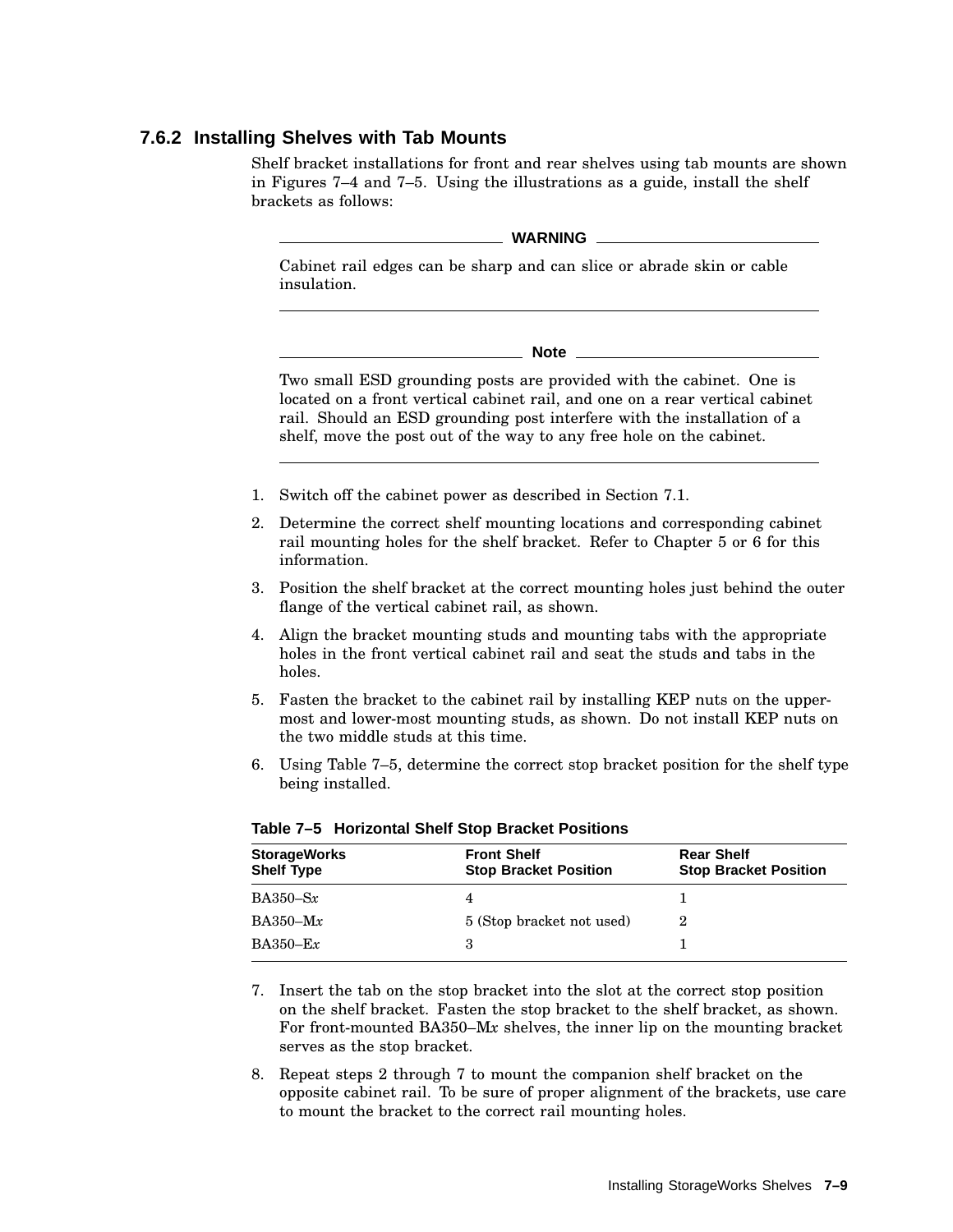- 9. With the power supply end of the shelf to the left and the blowers facing the cabinet, slide the shelf into the shelf brackets until it contacts the inner stop brackets. The shelf should slide smoothly into the brackets. If it binds, remove it and check the alignment of the shelf brackets. The shelf bracket mounting nuts might need to be loosened slightly to allow the brackets to align with the shelf. Retighten the nuts when the shelf brackets are properly aligned.
- 10. Using Table 7–6, verify that you have the correct locking bracket part number for the shelf type and position (front or rear) being installed.
- 11. Once the shelf is positioned within the shelf brackets, install both shelf locking brackets with KEP nuts on the middle mounting studs, as shown. Push each locking bracket against the shelf to seat it before tightening the nuts.

| <b>StorageWorks</b><br><b>Shelf Type</b> | <b>Front Shelf</b><br>Locking Bracket Part No. | <b>Rear Shelf</b><br><b>Locking Bracket Part</b><br>No. |
|------------------------------------------|------------------------------------------------|---------------------------------------------------------|
| $BA350-Sx$                               | 74–46441–01                                    | 74–46439–01                                             |
| $BA350-Mx$                               | 74–46441–02                                    | 74–46439–02                                             |
| $BA350-Ex$                               | 74-46441-03                                    | 74–46439–01                                             |

#### **Table 7–6 Horizontal Shelf Locking Bracket Part Numbers**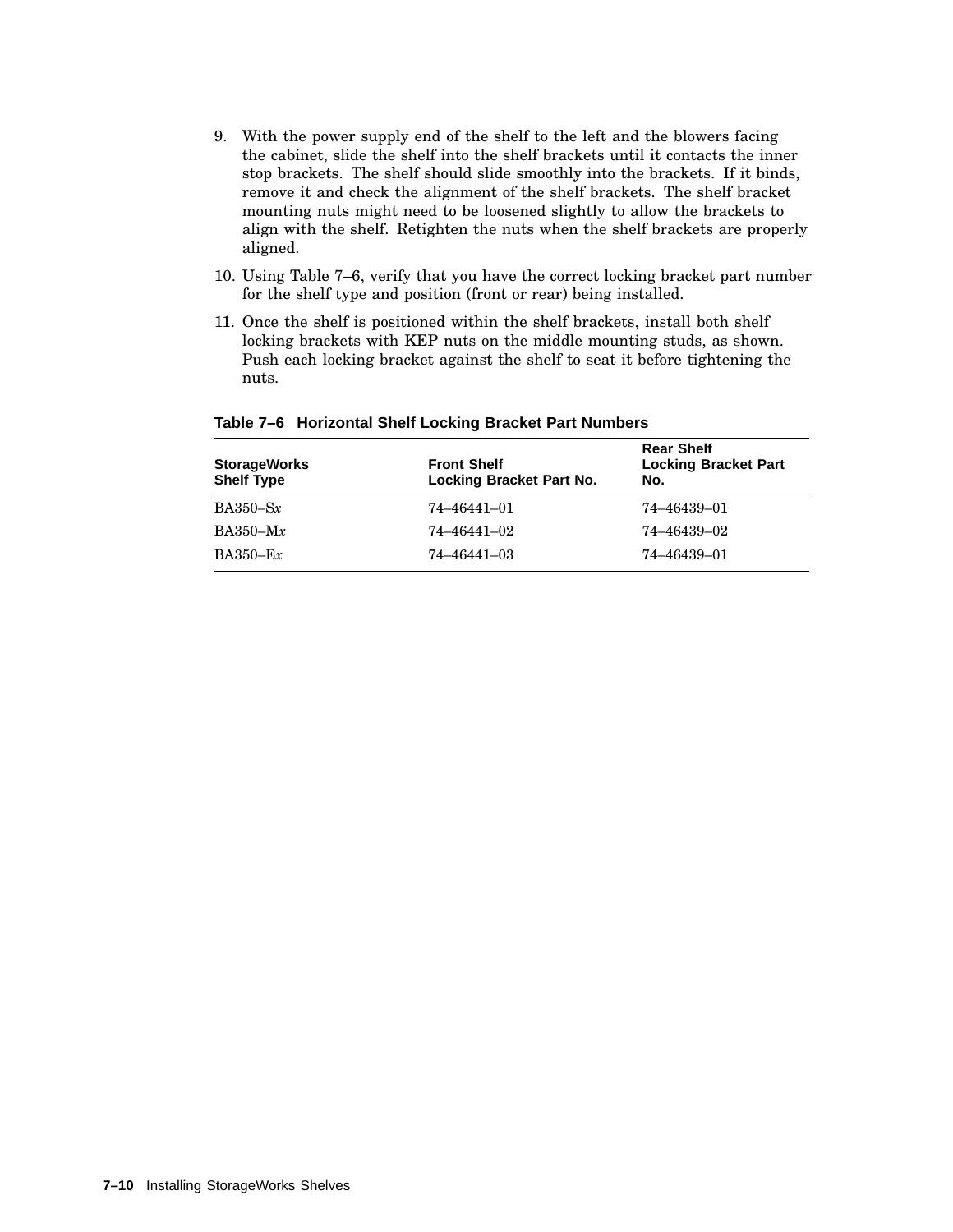**Figure 7–4 Front Shelf Bracket Installation**

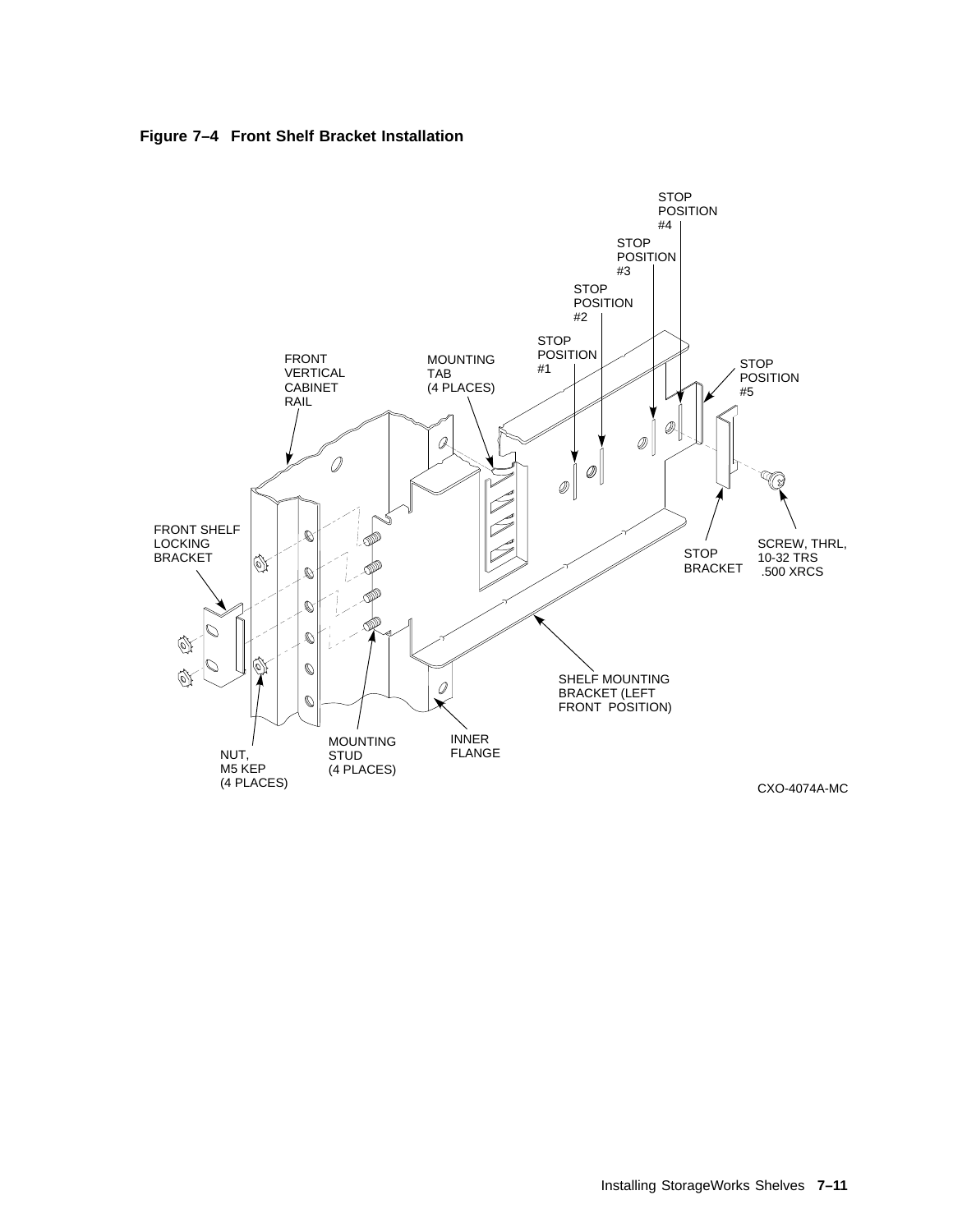



**7–12** Installing StorageWorks Shelves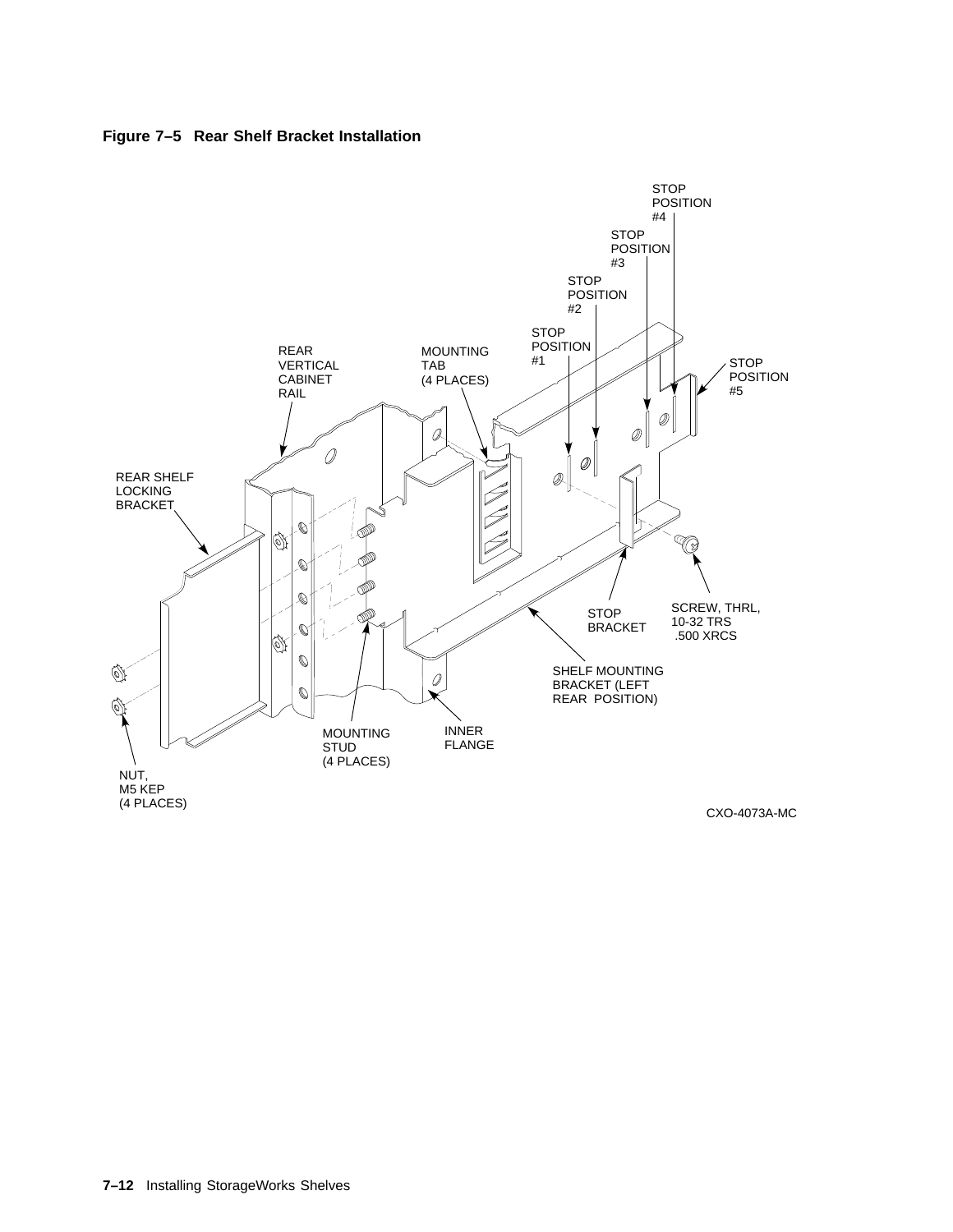# **7.7 Air Separation Panel Installation**

Once the cabinet's shelves are configured, the air separation panels must be installed. The front and rear air separation panels are identical parts, but they are positioned in different ways depending upon where in the cabinet they are installed. Install the air separation panels in both the front and rear of the cabinet as described in Sections 7.7.1 and 7.7.2.

## **7.7.1 Installing the Front Air Separation Panel**

The front air separation panel is required only if there is an open storage position above the upper-most shelf in the front of the cabinet. Install the front air separation panel as follows:

- 1. Install four U-nuts on the air separation panel, as shown in Figure 7–6.
- 2. Position the air separation panel just behind the front vertical cabinet rails. Position the panel as closely as possible to the top of the upper-most front cabinet shelf.
- 3. Fasten the air separation panel to the front vertical cabinet rails with four screws.





CXO-3930A-MC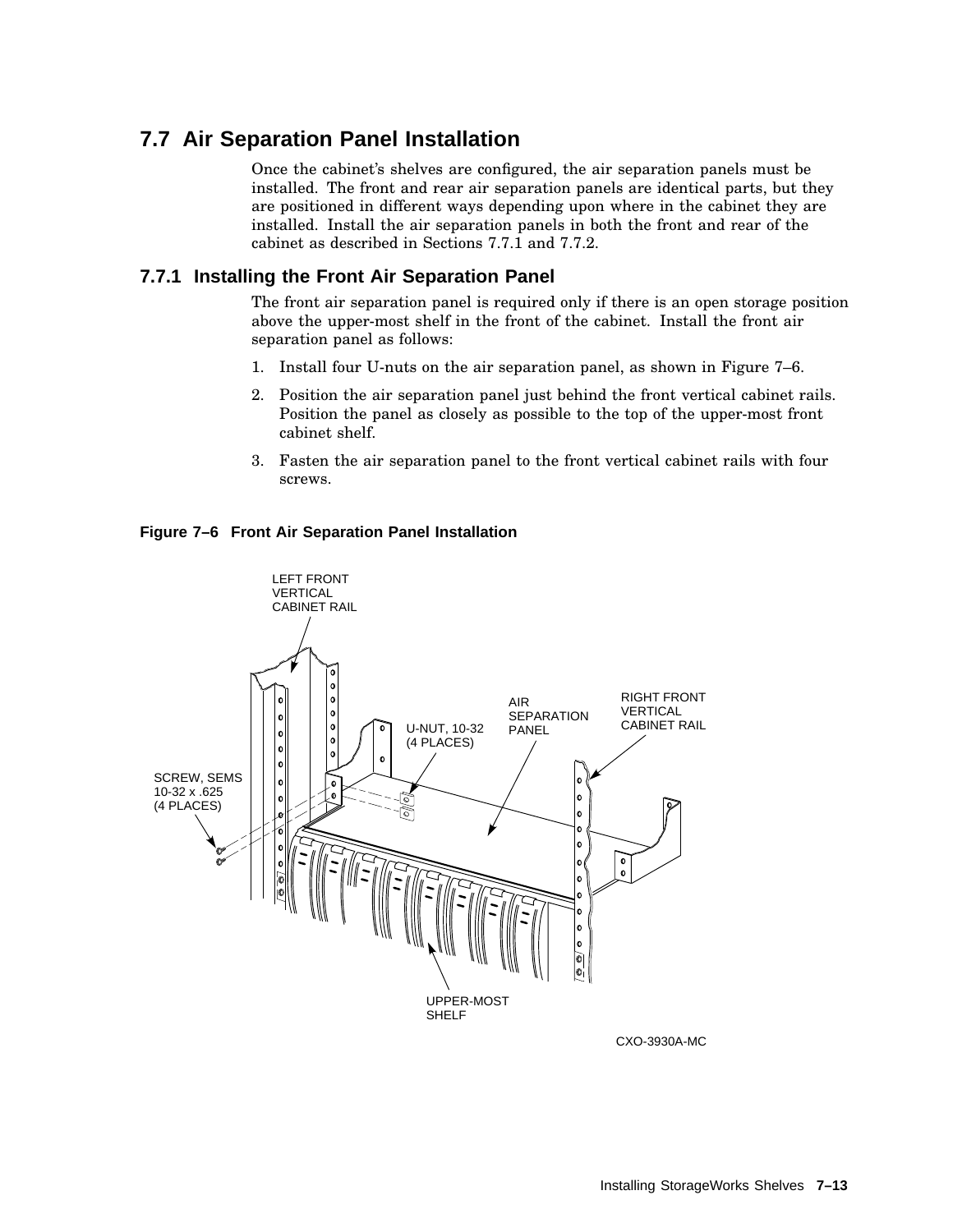## **7.7.2 Installing the Rear Air Separation Panel**

The rear air separation panel is installed just above the upper-most shelf in the rear of the cabinet. If cable distribution unit (CDU) A is installed in this position, the air separation panel is installed against the front panel of CDU A.

**7.7.2.1 Rear Air Separation Panel Installation—Opening Above the Upper-Most Shelf** If the position just above the upper-most shelf is open, install the rear air separation panel as follows:

1. Install four U-nuts on the vertical cabinet rails, as shown in Figure 7–7.

#### **Figure 7–7 Rear Air Separation Panel Installation—Empty Shelf Position Above Upper-Most Shelf**



- 2. Position the air separation panel against the four U-nuts.
- 3. Fasten the air separation panel to the rear vertical cabinet rails with four screws.

#### **7.7.2.2 Rear Air Separation Panel Installation—CDU A Above the Upper-Most Shelf**

If CDU A is installed above the upper-most rear shelf, the rear air separation panel is installed against its front panel. If a redundant CDU is installed above CDU A, the air separation panel is still installed against the front panel of CDU A. Install the rear air separation panel as follows:

1. Support CDU A in position against the rear vertical cabinet rails while removing its mounting screws, as shown in Figure 7–8.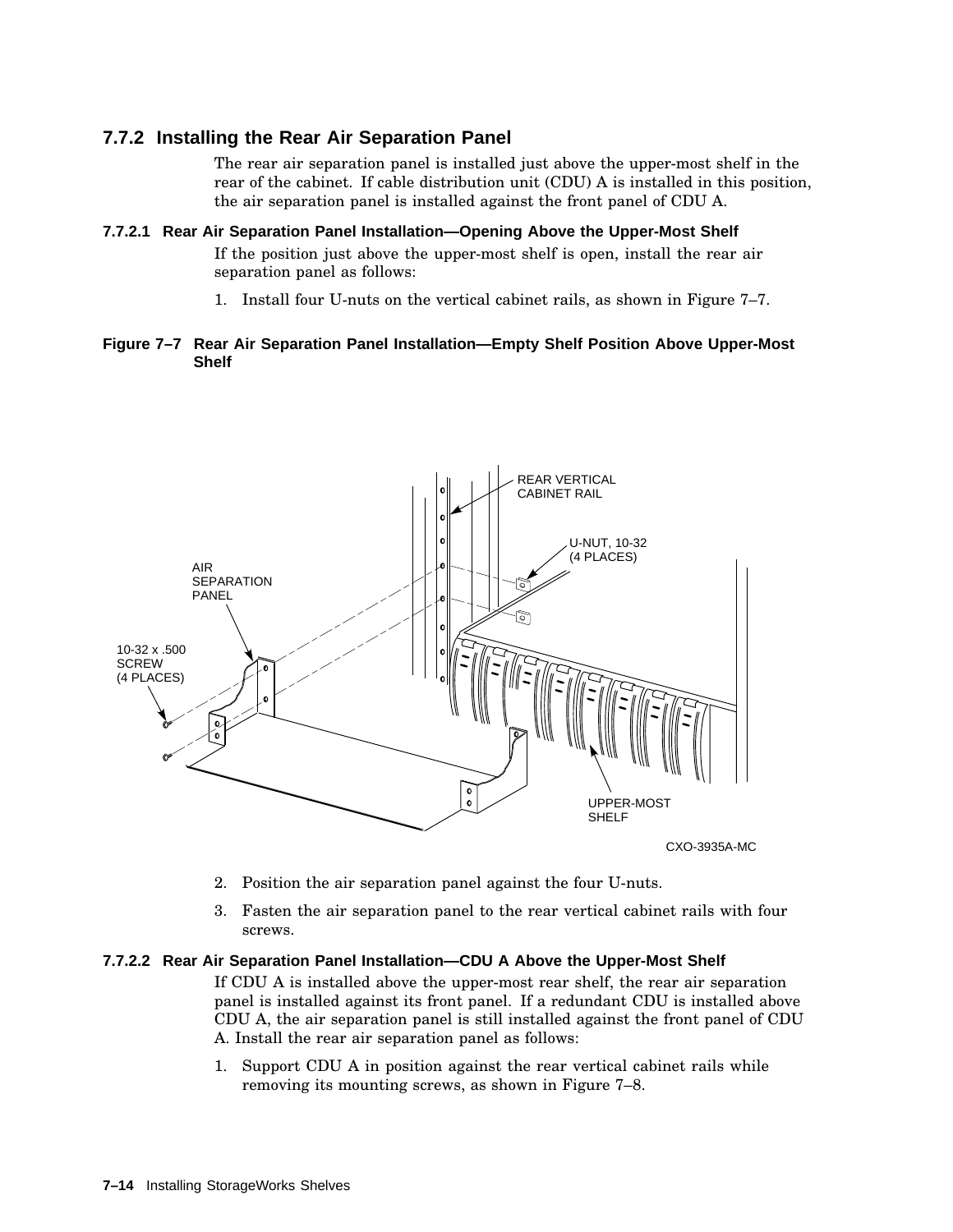



CXO-3929A-MC

- 2. Position the air separation panel against the front panel of CDU A.
- 3. Fasten the air separation panel, along with CDU A, to the rear vertical cabinet rails with four screws.
- 4. Route the CDU's power cord up and over the air separation panel to the left.

## **7.8 Installing Exterior Cabinet Panels**

Once the cabinet rack space is configured as desired, the exterior cabinet panels can be installed. Refer to Figure 7–1 and reinstall the exterior cabinet panels as follows:

- 1. Position a side panel against the cabinet with the lip above the upper hanger clips just over the upper edge of the side of the cabinet.
- 2. Make sure that the entire surface of the side panel rests firmly against the side of the cabinet.
- 3. Allow the panel to slide downward, catching the two hanger clips as it moves.
- 4. Install the side panel bolts into the side panel through the holes in the top side rails of the cabinet.
- 5. Repeat steps 1 through 4 to install the other side panel.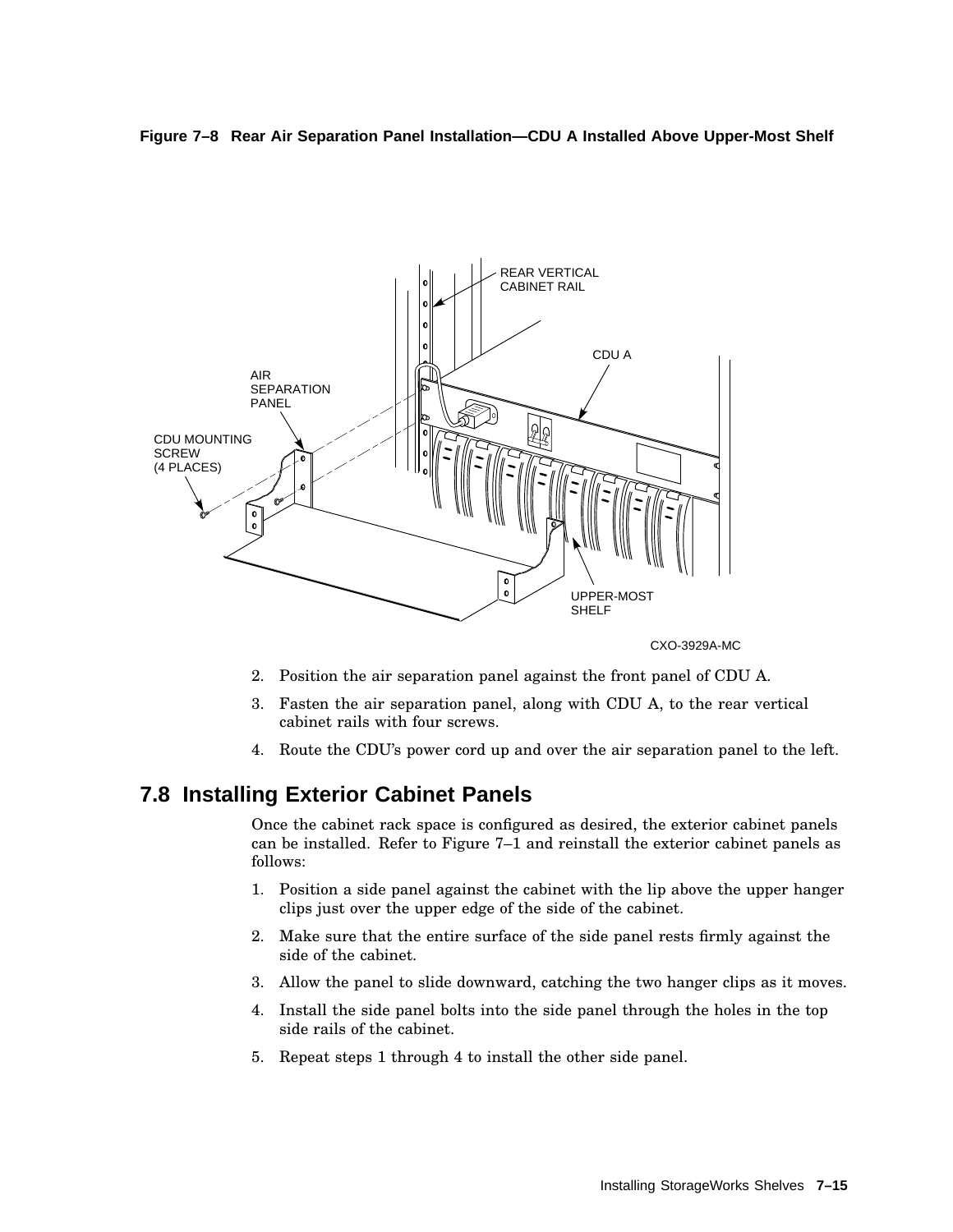6. Locate the four inset nylon snap fasteners on the top cabinet rails.

#### **WARNING**

The top cover is heavy and awkward to lift. Installing it requires two people. Failure to use sufficient personnel can result in personnel injury or equipment damage.

- 7. Position the top cover over the cabinet. Position the cover as shown in Figure 7–1 such that the front end of the panel with the shorter overhang is oriented toward the rear of the cabinet.
- 8. Align the pins on the underside of the top cover with the inset nylon fasteners on the top cabinet rails.

#### **WARNING**

Be careful not to catch your fingers between the cabinet and the top panel when snapping the panel to the cabinet.

- 9. Lower the cover onto the cabinet and press it down, making sure the pins snap into the top panel fasteners.
- 10. If the cabinet was moved to access the side panels, place it in its original position.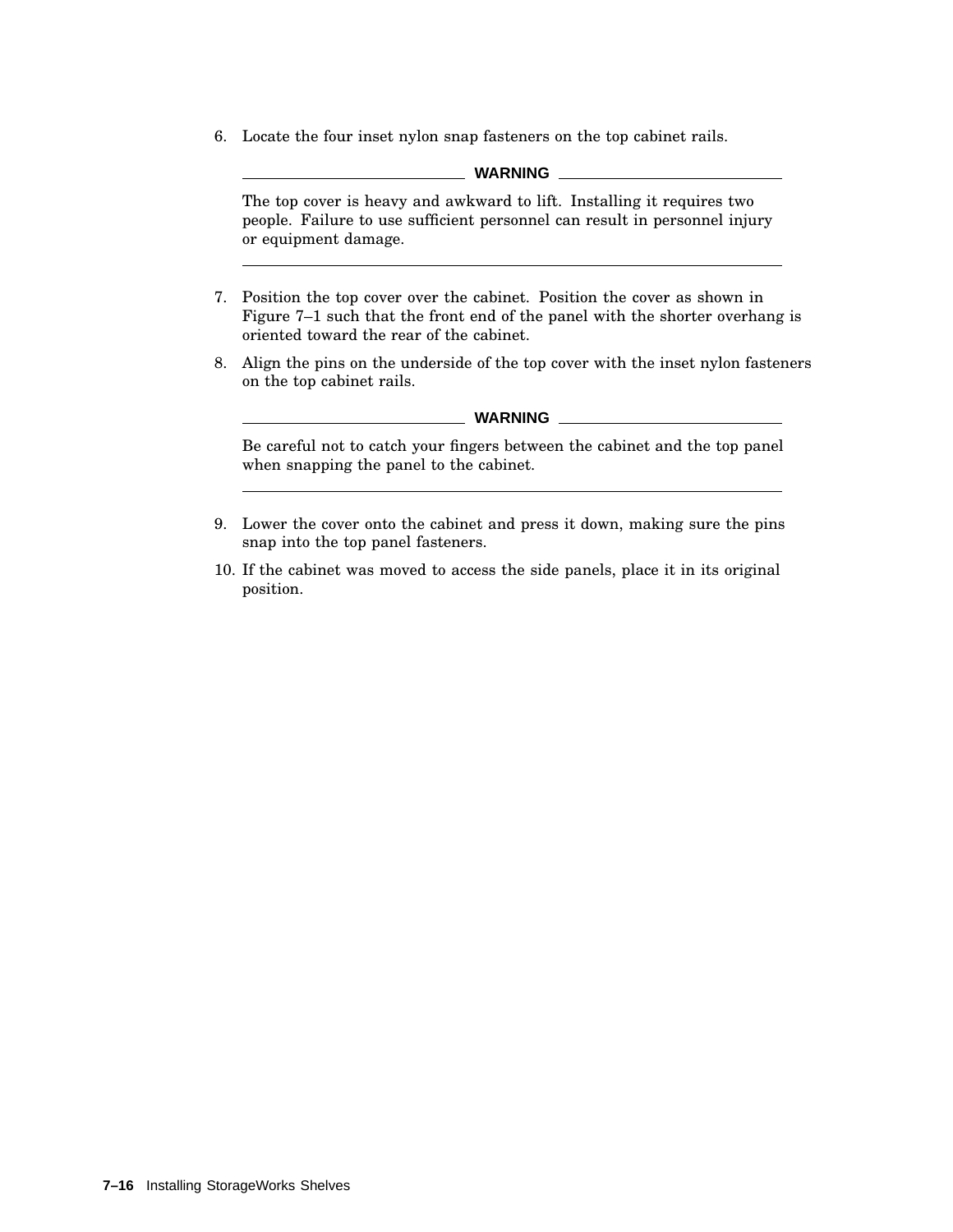**8**

# **Installing TZ8x7-Series Tape Drives**

This chapter describes the mounting and power cabling of TZ8*x*7-series tape drives in SW500-series cabinets.

## **8.1 General Installation Considerations**

The TZ8*x*7-series tape drive is mounted in the SW500 cabinet with one chassis rail, as shown in Figure 8–1. The chassis rail is attached to the cabinet's internal vertical rails, and it supports the TZ8*x*7-series tape drive from one side. Grooves machined into the side of the tape drive enclosure mate with flanges along the sides of the chassis rail, allowing the tape drive to be slid onto the chassis rail from the front of the cabinet. Once installed, the tape drive enclosure extends from the front to the rear of the SW500 cabinet.

Two TZ8*x*7-series tape drives can be mounted side-by-side at a given vertical position in the cabinet. The chassis rail hardware is the same for both the left and right mounting positions. Only the orientation of the hardware differs between the two mounting positions. There is no mechanical connection between two tape drives mounted side-by-side in the cabinet.

In situations where only one TZ8*x*7-series tape drive is being installed at a given vertical position in the cabinet, the tape drive must be installed in the right mounting position. This will ensure that the front panel of the tape drive mates with the correct opening in the tape bezel in the cabinet door. A filler panel in the tape bezel covers the left mounting position in this case.

#### **WARNING**

While working in the cabinet interior, ac power must be removed from cabinet components. Failure to do so may result in personal injury as a result of electric shock.

Prior to performing any of the procedures in this chapter, remove ac power from cabinet components. If the cabinet is installed and operating, spin down all disk drives and halt all tape drives in the cabinet. Switch the circuit breaker on the front panel of the cabinet's CDU(s) to the  $\bigcirc$  (OFF) position.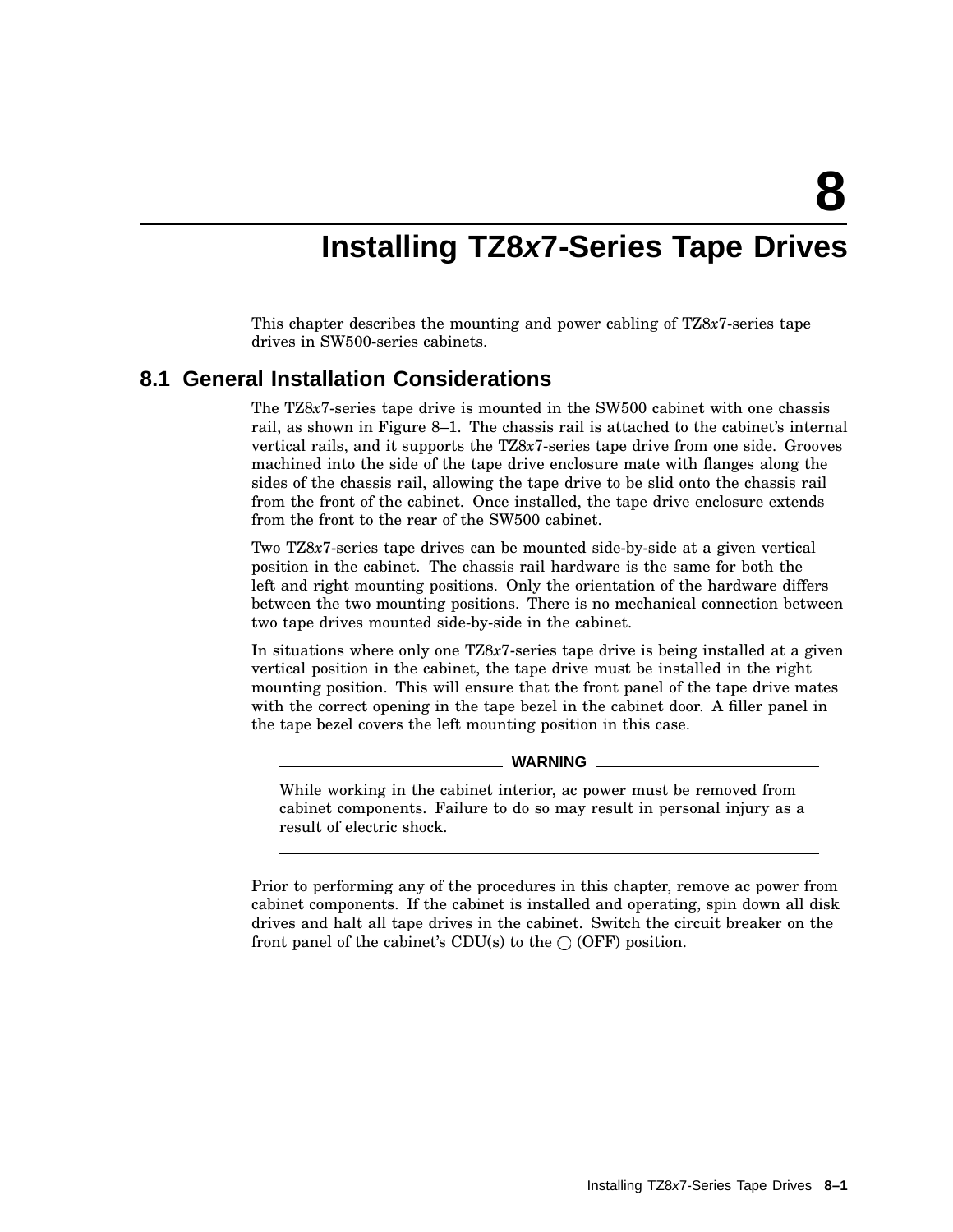



CXO-3926A-MC

## **8.2 Accessing the Cabinet Rack Space**

TZ8*x*7-series tape drives can normally be installed without removing cabinet side panels. To route the cabling in configurations where access to the interior of the cabinet is limited, however, cabinet side panels may need to be removed. Sections and 8.8 present procedures for removing and replacing exterior cabinet panels.

The front and rear cabinet doors are held closed by door locks mounted on each door. The locks are released by turning counterclockwise with a 5/32-inch hex wrench.

### **Removing the Cabinet Side Panels**

As shown in Figure 8–2, there are three side panel hanger clips on each side of the cabinet. A matching set of hanger clips are attached to each side panel. Remove the side panels as follows: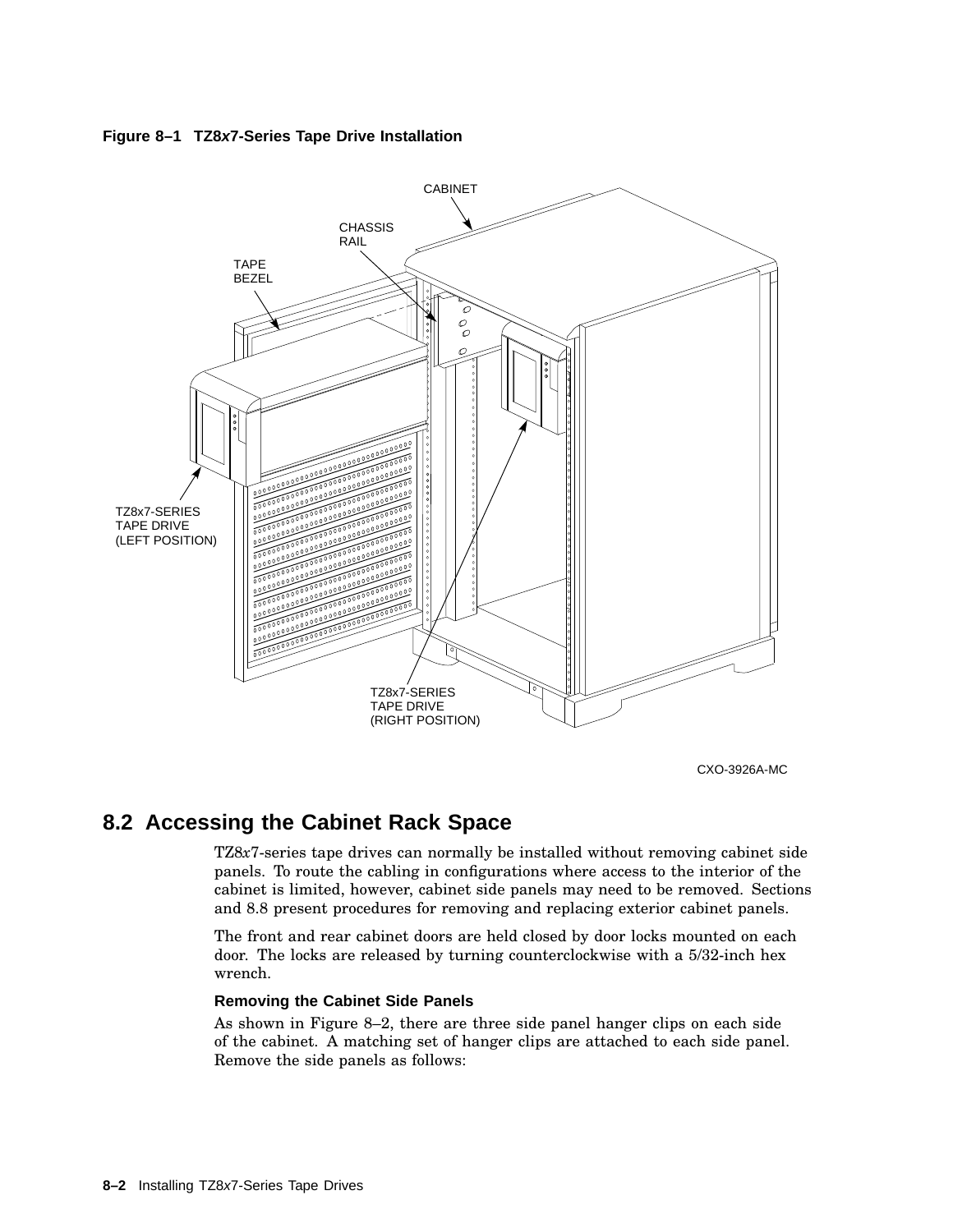



NOTE: FRONT AND REAR DOORS NOT SHOWN FOR CLARITY

CXO-3899A-MC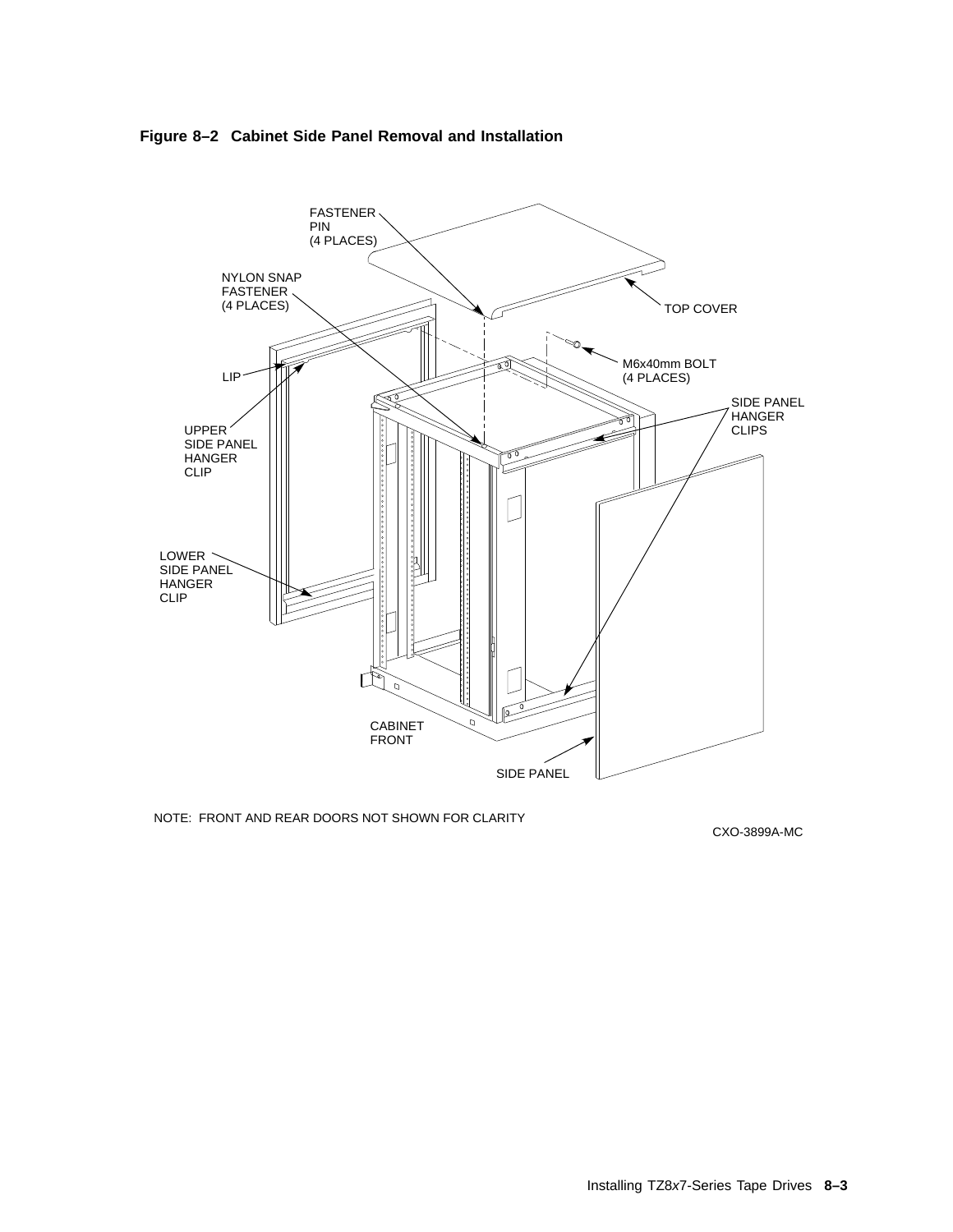- 1. Move the cabinet away from adjacent enclosures as necessary.
- 2. Loosen the top cover by pushing up on its front and rear edges until it snaps free of its fasteners.

#### **WARNING**

The top cover is heavy and awkward to lift. Removing it requires two people. Failure to use sufficient personnel may result in injury or equipment damage.

- 3. Using two people, lift the top cover from the cabinet and set it aside.
- 4. Remove the bolts attaching the side panels to the top side rails of the cabinet.
- 5. Grasp a panel along its front and rear edges and lift up until the hanger clips disengage. Lift the panel away from the cabinet.
- 6. Repeat the previous step to remove the other panel.

## **8.3 Chassis Rail Installation**

As shown in Figure 8–3, one end of the tape drive chassis rail is extendible using a sliding rail bracket, to allow the length of the chassis rail to be adjusted to fit the cabinet. Two round standoffs are used to locate the chassis rail along the vertical cabinet rails. The round standoffs are inserted into front and rear chassis rail locating holes to position the chassis rail while it is fastened to the cabinet.

Chassis rail component assembly and installation procedures for both left and right tape drive mounting positions are presented in Sections 8.3.1, 8.3.2, and 8.3.3.

**Note**

Two small ESD grounding posts are provided with the cabinet. One is located on a front vertical cabinet rail, and one on a rear rail. Should an ESD grounding post interfere with the installation of the chassis rail, move the post out of the way to any free hole on the cabinet.

## **8.3.1 Chassis Rail Assembly**

Before the chassis rail components can be mounted in the cabinet, they must be assembled. Assemble the chassis rail components as follows (see Figure 8–3):

- 1. Position the rail bracket against the chassis rail, as shown in the illustration.
- 2. Fasten the rail bracket to the chassis rail with the unbeveled nut bar and four screws, as shown. Leave the screws loose enough to allow the rail bracket to be moved along the chassis rail.
- 3. Install a U-nut in the groove near the end of each of the beveled nut bars. The flat side of the U-nuts must be installed on the *beveled* side of the nut bar.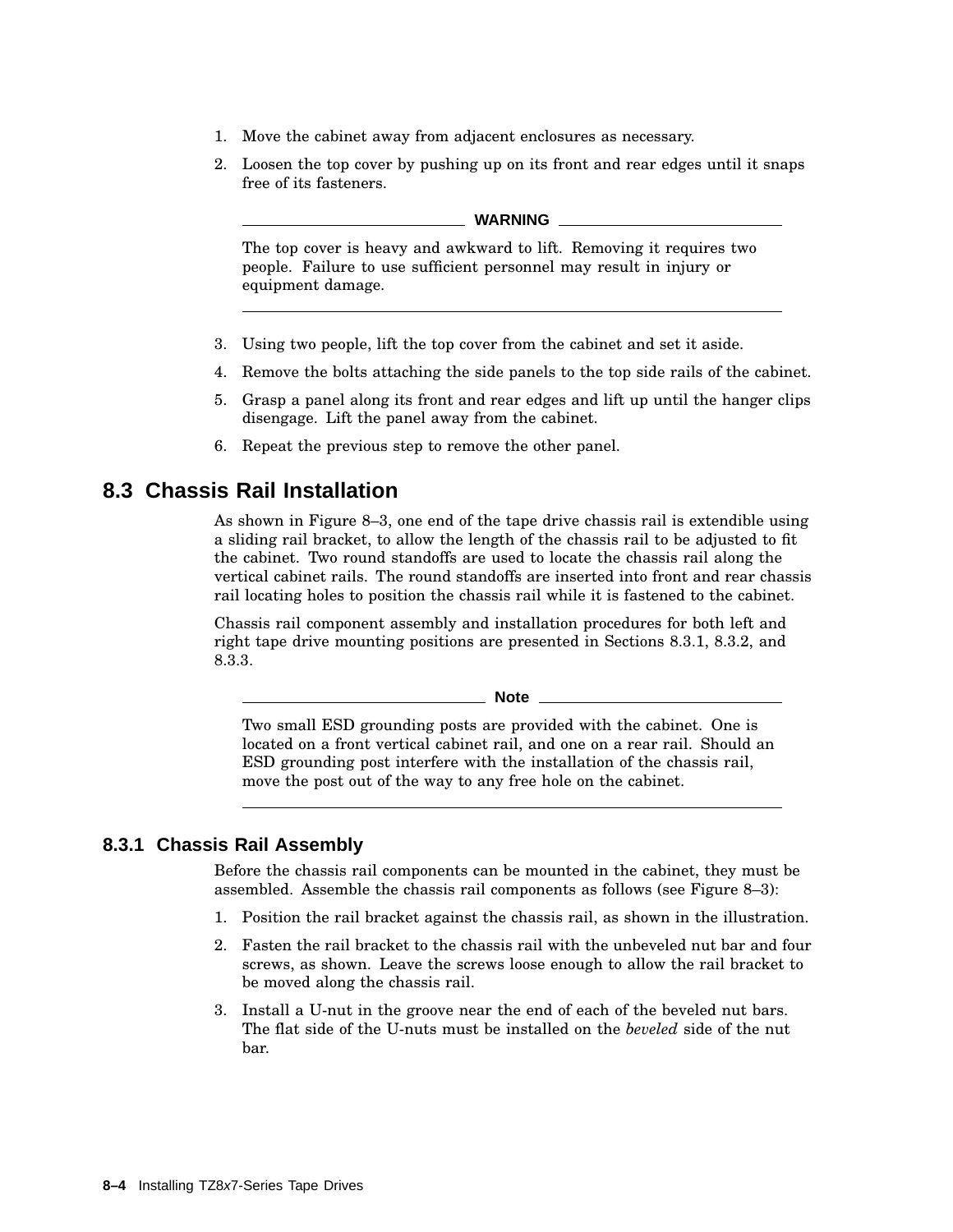



4. Install the beveled nut bars on the chassis rail and rail bracket, using the round standoffs to hold them in place. The beveled side of the nut bars must face the flanges on the chassis rail and rail bracket.

The chassis rail assembly is now ready to be installed in the cabinet.

## **8.3.2 Right Position Chassis Rail Assembly Installation**

Install the chassis rail assembly in the right position within the cabinet as follows (see Figure 8–4):

**WARNING**

Cabinet rail edges may be sharp and can slice or abrade skin or cable insulation.

- 1. Turn the cabinet power off as described in Section 8.1.
- 2. Determine the correct tape drive mounting locations and corresponding cabinet rail mounting holes for the chassis rail assembly. Refer to Chapter 5 or 6 for this information. The tape mounting hole specified for each position is the chassis rail locating hole shown in Figure 8–4.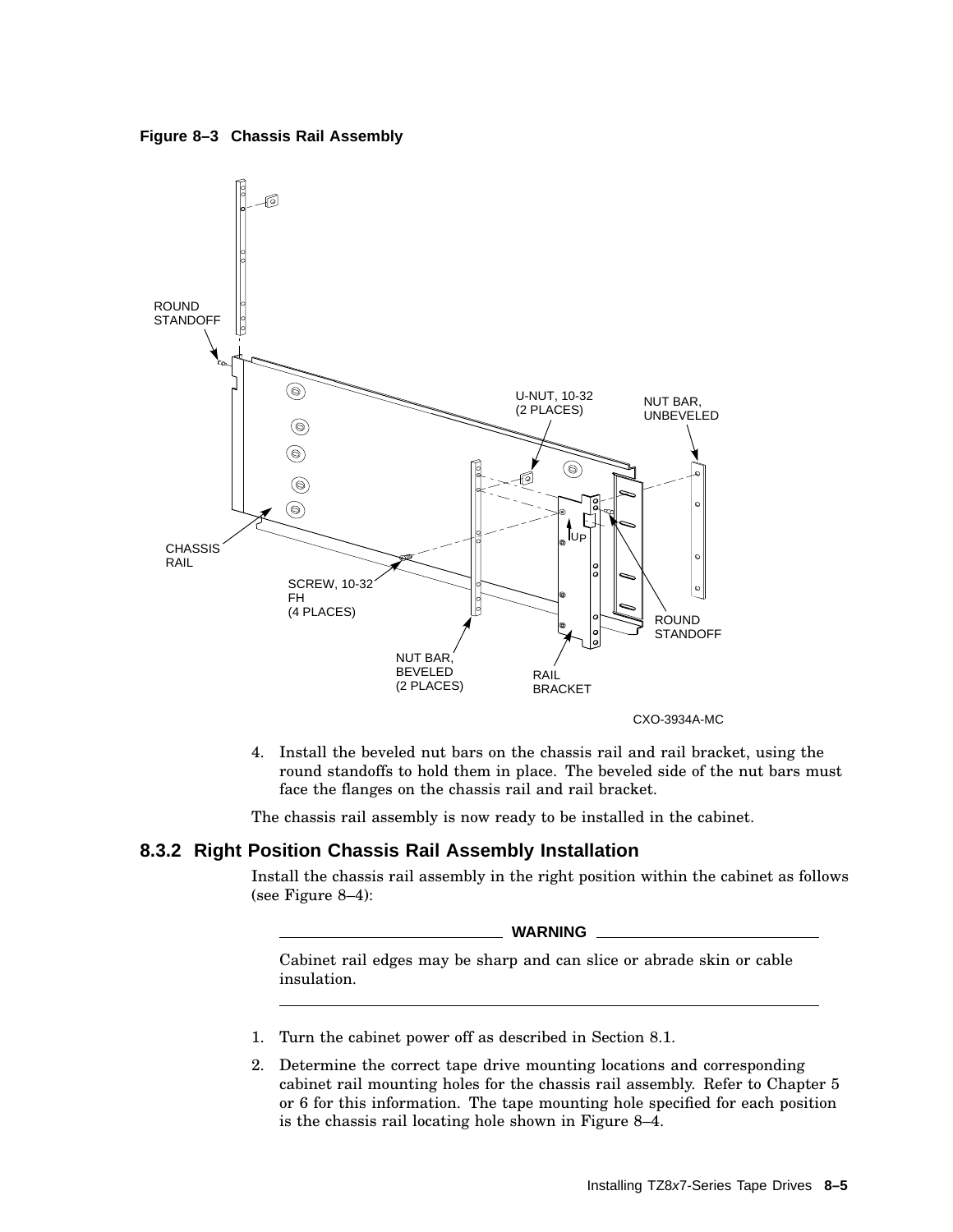



Use care in supporting the chassis rail assembly. It is heavy and awkward to position within the cabinet. If possible, use two people to support and position the chassis rail assembly. The chassis rail assembly may cause injury and equipment damage if dropped during installation.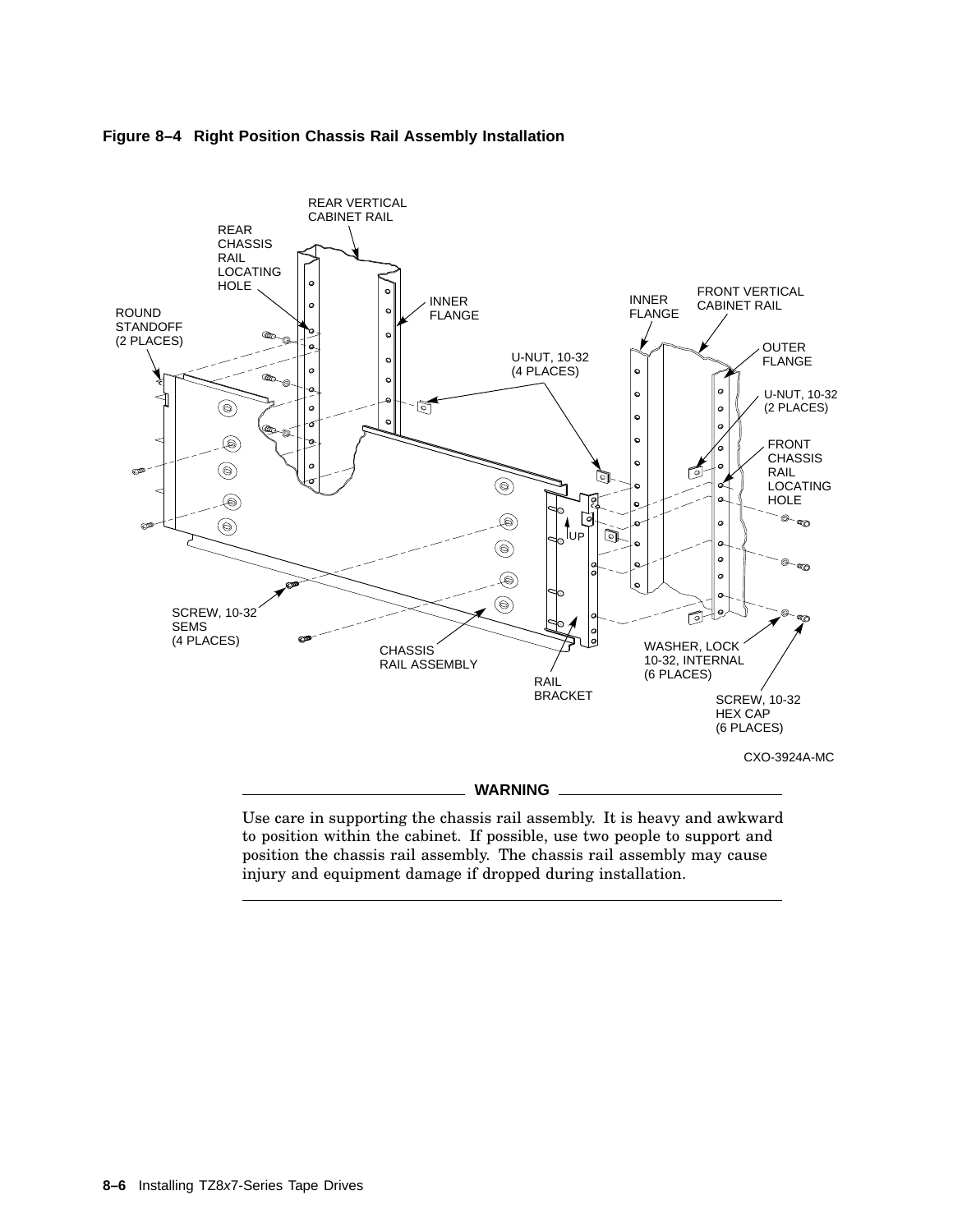**Note**

To ensure proper alignment of the chassis rail assembly, use care to position the round standoffs in the correct front and rear chassis rail locating holes.

- 3. From the front of the cabinet, position the chassis rail assembly at the correct mounting holes, as shown. Ensure that the rail bracket is positioned toward the front of the cabinet, and that the arrow on the rail bracket points up.
- 4. Insert the rear round standoff into the rear chassis rail locating hole.
- 5. Support the chassis rail against the rear vertical cabinet rail and maintain the rear round standoff in its locating hole. Extend the rail bracket to insert the front round standoff into its correct front chassis rail locating hole.
- 6. Using the shelf bracket as a template, mark the four U-nut mounting holes on the inner flanges of both the front and rear vertical cabinet rails. Make sure to use the correct set of holes in the chassis rail.
- 7. Temporarily remove the chassis rail assembly and install four U-nuts along the inner flanges of the front and rear vertical cabinet rails at the holes marked in step 6.
- 8. Reposition the chassis rail assembly as directed in steps 3 through 5.
- 9. Fasten the chassis rail to the inner flanges of the front and rear vertical cabinet rails with four screws, as shown.
- 10. Fasten the rail bracket to the front vertical cabinet rail with its beveled nut bar and three screws, as shown.
- 11. Fasten the chassis rail to the rear vertical cabinet rail with its beveled nut bar and three screws, as shown.
- 12. Tighten the screws fastening the rail bracket to the chassis rail.
- 13. Install two U-nuts along the outer flange of the front vertical cabinet rail. Install one U-nut at the hole just above the front chassis rail locating hole and the other at the eighth hole below the locating hole.

## **8.3.3 Left Position Chassis Rail Assembly Installation**

**Note**

Install the chassis rail assembly in the left mounting position only if a tape drive is also installed in the right position. The front cabinet door tape bezel openings are designed to allow a single tape drive to be installed only in the right position.

Install the chassis rail assembly in the left position within the cabinet as follows (see Figure 8–5):

#### **WARNING**

Cabinet rail edges may be sharp and can slice or abrade skin or cable insulation.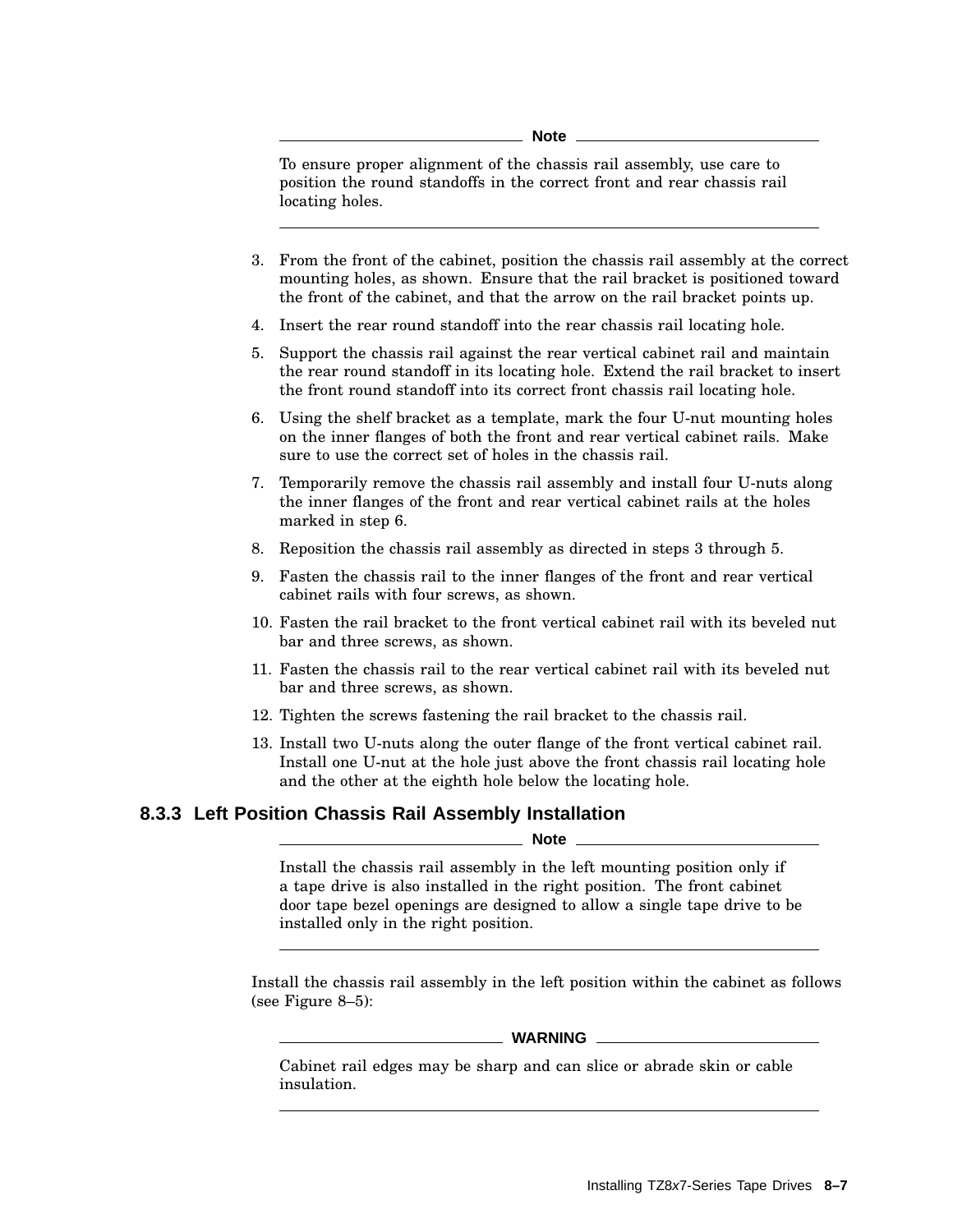- 1. Turn the cabinet power off as described in Section 8.1.
- 2. Determine the correct tape drive mounting locations and corresponding cabinet rail mounting holes for the chassis rail assembly. Refer to Chapter 5 or 6 for this information. The tape mounting hole specified for each position is the chassis rail locating hole shown in Figure 8–5.

**Figure 8–5 Left Position Chassis Rail Assembly Installation**



Use care in supporting the chassis rail assembly. It is heavy and awkward to position within the cabinet. If possible, use two persons to support and position the chassis rail assembly. The chassis rail assembly may cause injury and equipment damage if dropped during installation.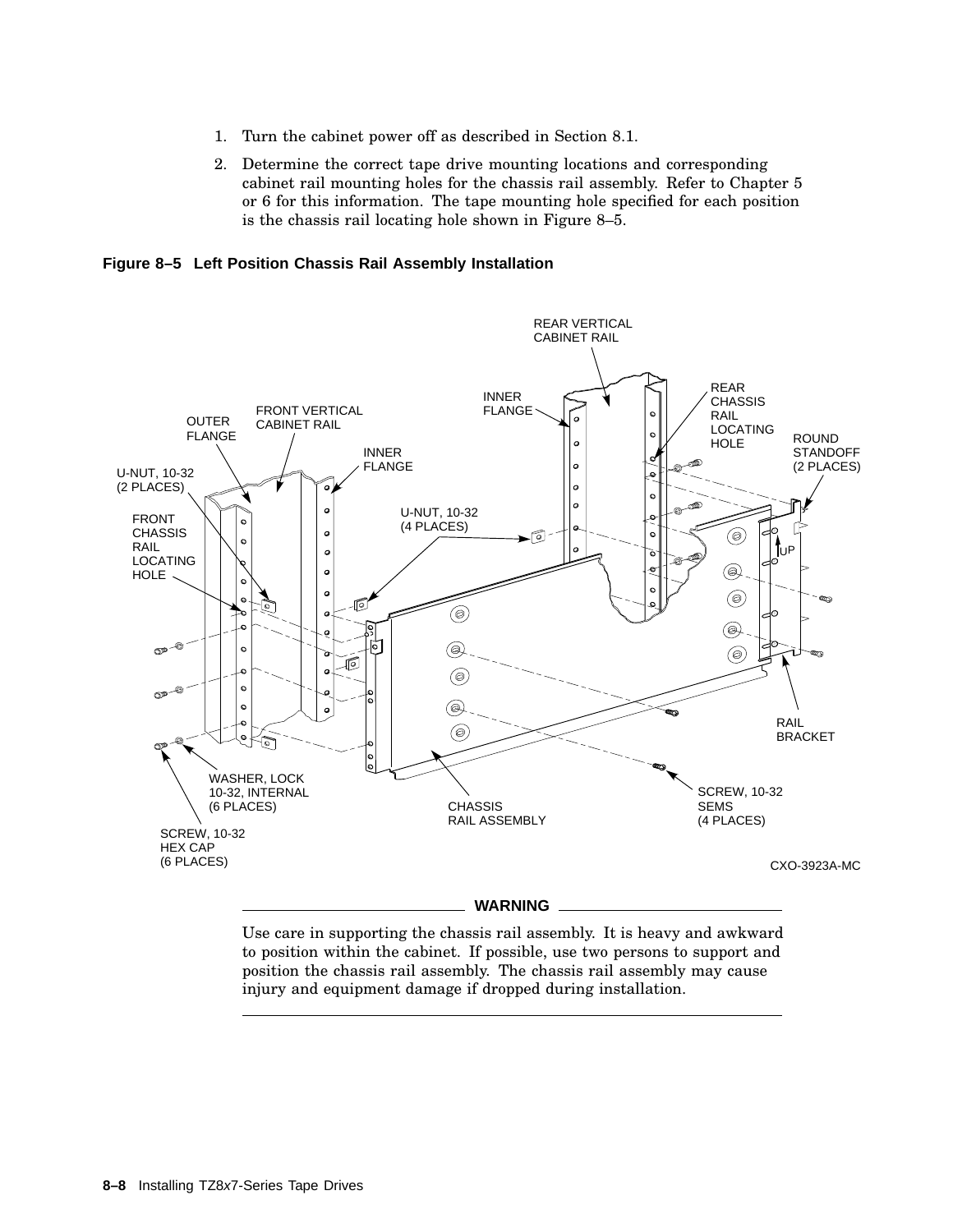**Note**

To ensure proper alignment of the chassis rail assembly, use care to position the round standoffs in the correct front and rear chassis rail locating holes.

- 3. From the rear of the cabinet, position the chassis rail assembly at the correct mounting holes, as shown. Ensure that the rail bracket is positioned toward the rear of the cabinet, and that the arrow on the rail bracket points up.
- 4. Insert the front round standoff into the front chassis rail locating hole.
- 5. Support the chassis rail assembly against the front vertical cabinet rail and maintain the front round standoff in its locating hole. Extend the rail bracket to insert the rear round standoff into its correct rear chassis rail locating hole.
- 6. Using the chassis rail as a template, mark the four U-nut mounting holes on the inner flanges of both the front and rear vertical cabinet rails. Make sure to use the correct set of holes in the chassis rail.
- 7. Temporarily remove the chassis rail assembly and install four U-nuts along the inner flanges of the front and rear vertical cabinet rails at the holes marked in step 6.
- 8. Reposition the chassis rail assembly as directed in steps 3 through 5.
- 9. Fasten the chassis rail assembly to the inner flanges of the front and rear vertical cabinet rails with four screws, as shown.
- 10. Fasten the rail bracket to the rear vertical cabinet rail with its beveled nut bar and three screws, as shown.
- 11. Fasten the chassis rail to the front vertical cabinet rail with its beveled nut bar and three screws, as shown.
- 12. Tighten the screws fastening the rail bracket to the chassis rail.
- 13. Install two U-nuts along the outer flange of the front vertical cabinet rail. Install one U-nut at the hole just above the front chassis rail locating hole and the other at the eighth hole below the locating hole.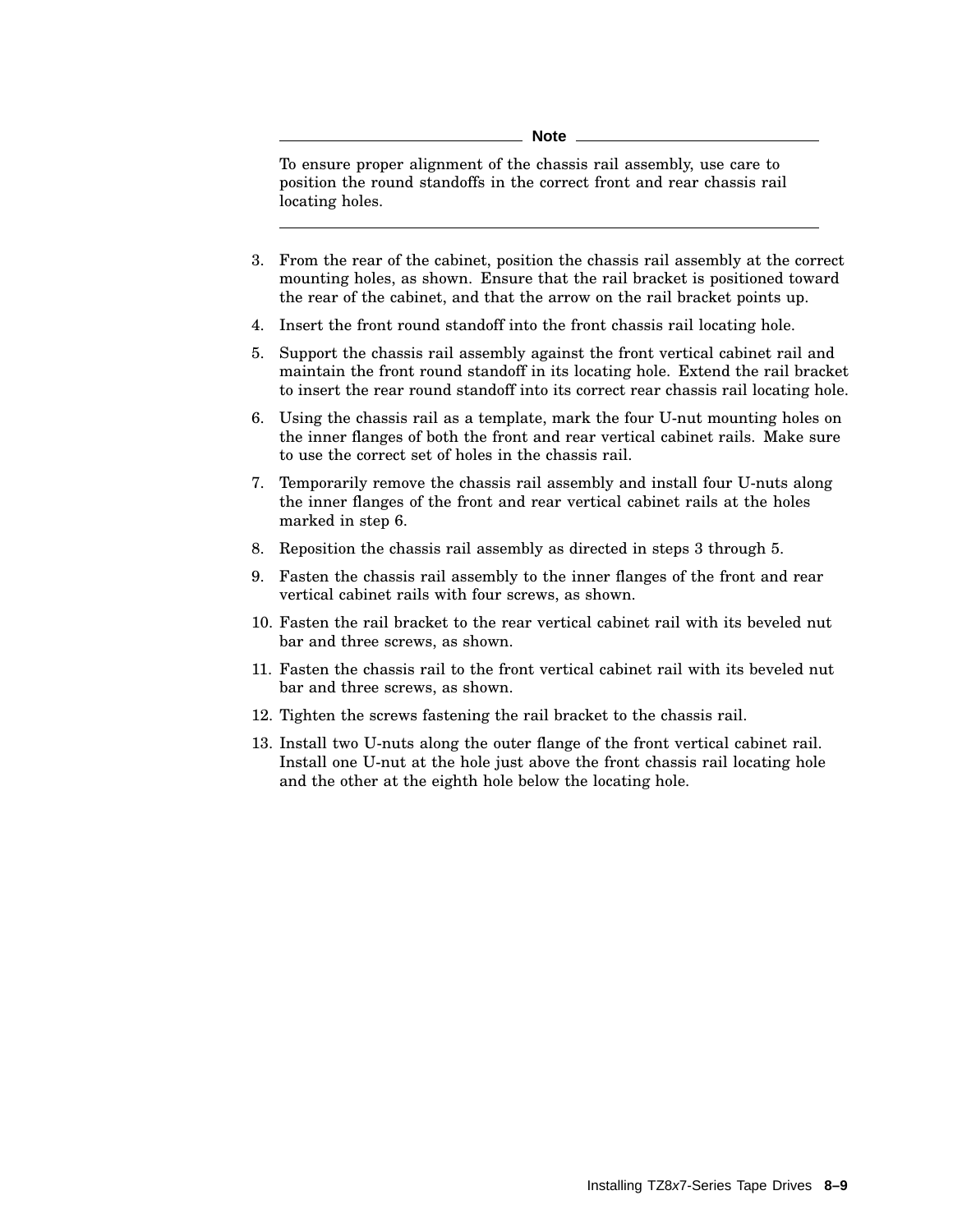## **8.4 Mounting the TZ8x7-Series Tape Drive Enclosure**

Once the chassis rail is installed in the cabinet, the tape drive enclosure can be mounted on it. Mount the TZ8*x*7-series tape drive to the chassis rail as follows:

**Note**

The lock down brackets are mirror images of each other, and they are identified as the -01 and -02 versions. They must be installed with the orientation shown in the illustration.

1. Install the the two lock down brackets on the side of the tape drive enclosure near the front end, as shown in either Figure 8–6 or 8–7. Figure 8–6 shows the installation for the right mounting position, and Figure 8–7 shows the installation for the left mounting position.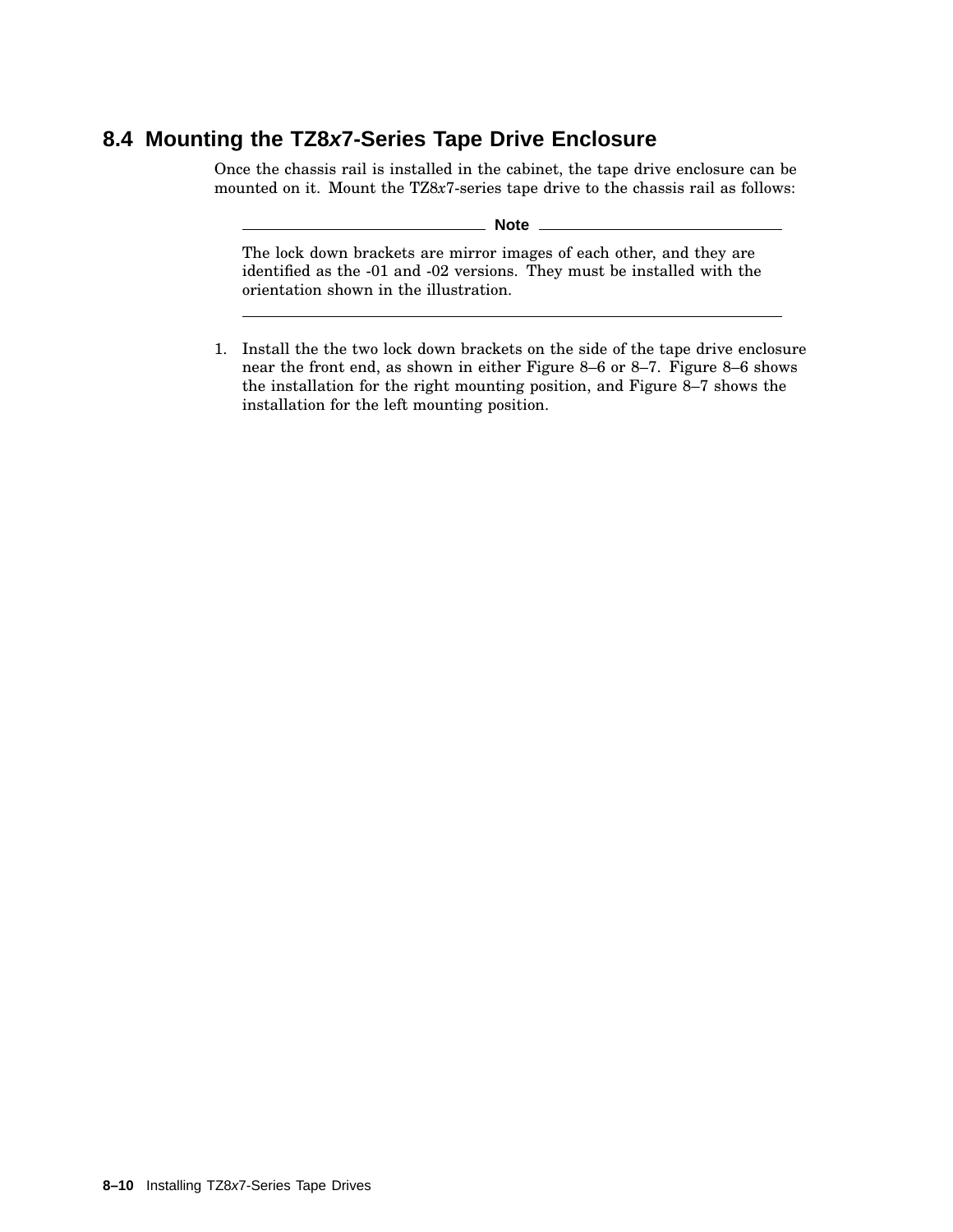



NOTE: TAPE DRIVE INTERNAL COMPONENTS NOT SHOWN FOR CLARITY.

CXO-3918A-MC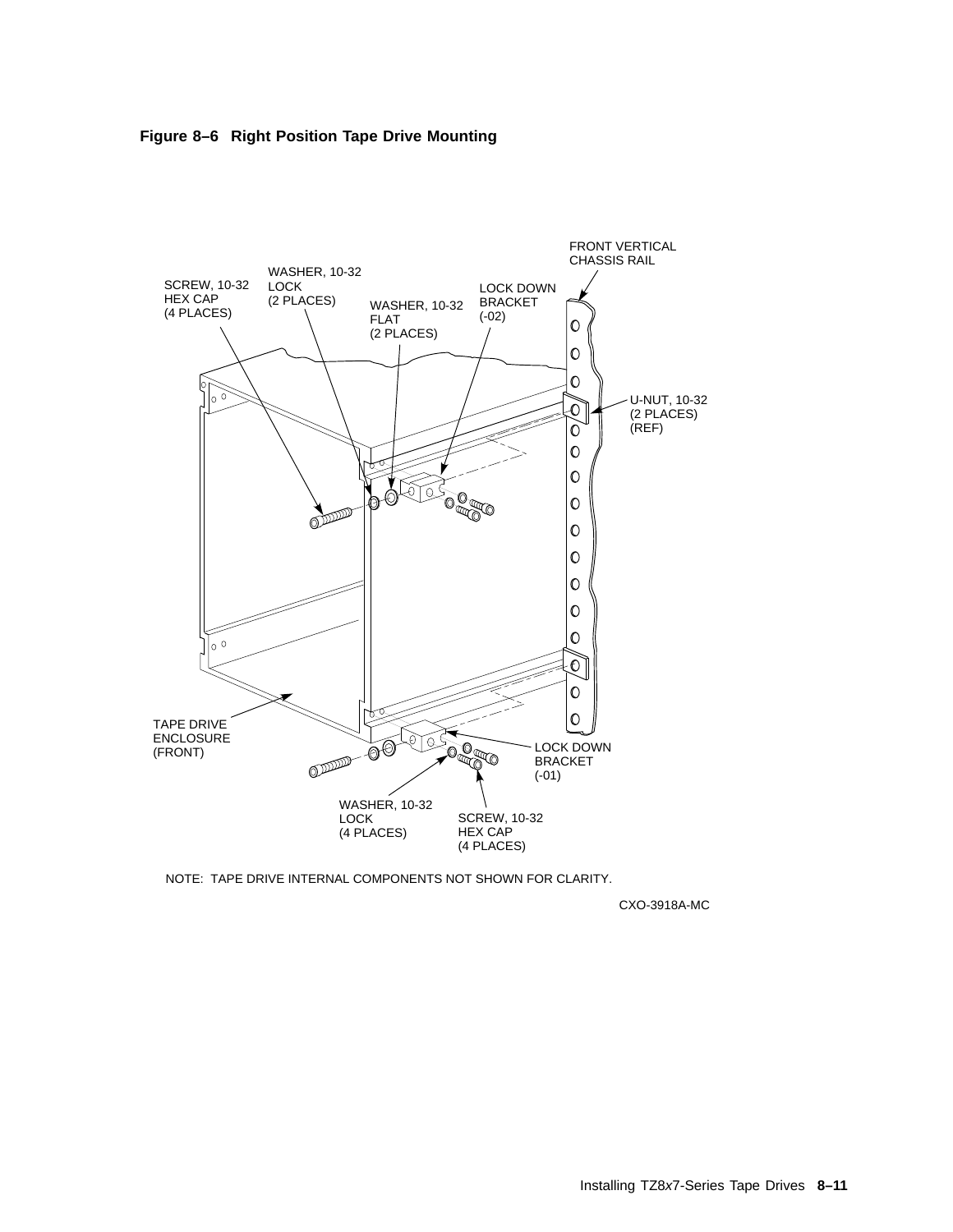

**Figure 8–7 Left Position Tape Drive Mounting**

NOTE: TAPE DRIVE INTERNAL COMPONENTS NOT SHOWN FOR CLARITY.

CXO-3919A-MC

#### **WARNING**

Use two persons to lift the TZ8*x*7-series tape drive. The unit is heavy and awkward to lift. Failure to use two persons to lift the tape drive may result in injury or damage to equipment.

2. From the front of the cabinet and using two persons, position the tape drive such that the machined grooves in the side of the tape drive enclosure mate with the upper and lower edges of the chassis rail.

#### **CAUTION**

Use care when sliding the tape drive into the cabinet. Do not allow the tape drive enclosure to pull or pinch cables that may be routed through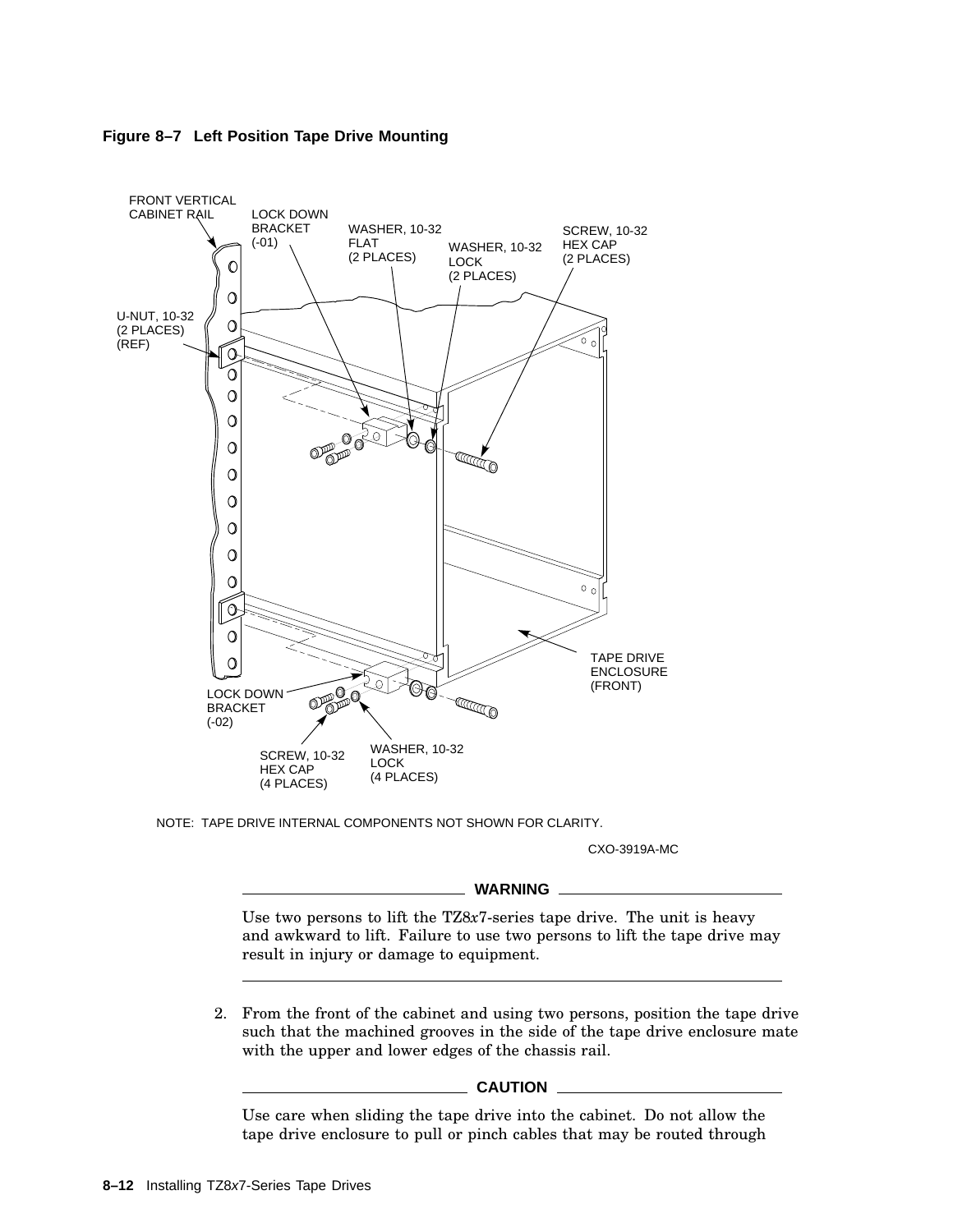the cabinet interior. Failure to use care when mounting the tape drive may result in equipment damage.

- 3. Slide the tape drive onto the chassis rail until the lockdown brackets contact the U-nuts on the front vertical cabinet rail.
- 4. Fasten the lock down brackets to the front vertical chassis rail with two hex cap screws, as shown in Figure 8–6 or 8–7.

**Note**

Preconfigured cabinets containing TZ8*x*7 tape drives are sent from the factory with red shipping brackets installed on the rear of the tape drives for stability. The shipping brackets may be left in place or removed at the user's discretion. The brackets are not needed, nor are they supplied, with tape drives ordered to be installed on site.

## **8.5 Supplying AC Power**

AC power for the TZ8*x*7-series tape drive is obtained from CDU A. One of the cabinet's preinstalled shelf power cords is used to supply power to the tape drive.

To use one of the preinstalled cabinet power cords, simply locate an unused cord next to the tape drive's rear-panel power receptacle and plug it into the receptacle. Switch the power switch on the rear panel of the tape drive to the (ON) position to allow the CDU to control the unit's power.

## **8.6 SCSI–2 Signal Cabling**

Refer to the *Storage Solutions TZ8x7-Series Tape Drive SCSI Bus Configuration and Installation Guide* for details on the selection of SCSI–2 cables and their connection to the TZ8*x*7-series tape drive.

## **8.7 Installing the Cabinet Door Tape Bezel Kit**

To allow operator access to the TZ8*x*7 tape drive, the front cabinet door tape bezel kit must be installed. To install the tape bezel kit, see the *Instructions for Installation of the Tape Bezel Kit on SF400 Series Cabinets* provided with the kit. The SF400 installation instructions also apply to SW500-series cabinets.

If the tape bezel kit is already installed, you need only remove its filler panel to accommodate a tape drive in the left mounting position.

## **8.8 Reinstalling Exterior Cabinet Panels**

Once the cabinet rack space is configured as desired, the exterior cabinet panels may be reinstalled. Refer to Figure 8–2 and reinstall the exterior cabinet panels as follows:

1. Position a side panel against the cabinet with the lip above the upper hanger clips just over the upper edge of the side of the cabinet.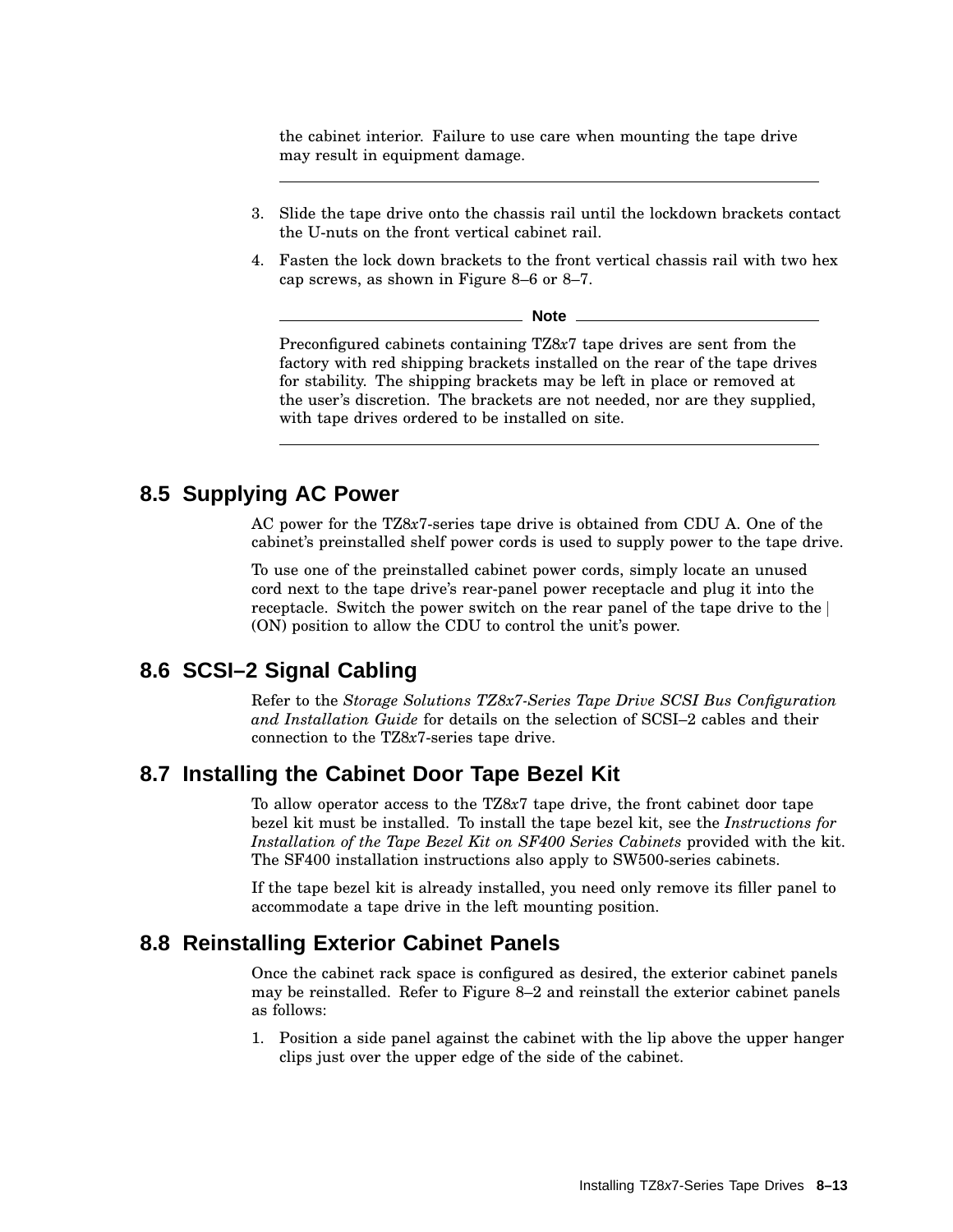

CXO-3932A-MC

- 2. Ensure that the entire surface of the side panel rests firmly against the side of the cabinet.
- 3. Allow the panel to slide downward, catching the three hanger clips as it moves.
- 4. Install the side panel bolts into the side panel through the holes in the top side rails of the cabinet.
- 5. Repeat steps 1 through 4 to install the other side panel.
- 6. Locate the four inset nylon snap fasteners on the top cabinet rails.

**WARNING**

The top cover is heavy and awkward to lift. Installing it requires two people. Failure to use sufficient personnel may result in injury or equipment damage.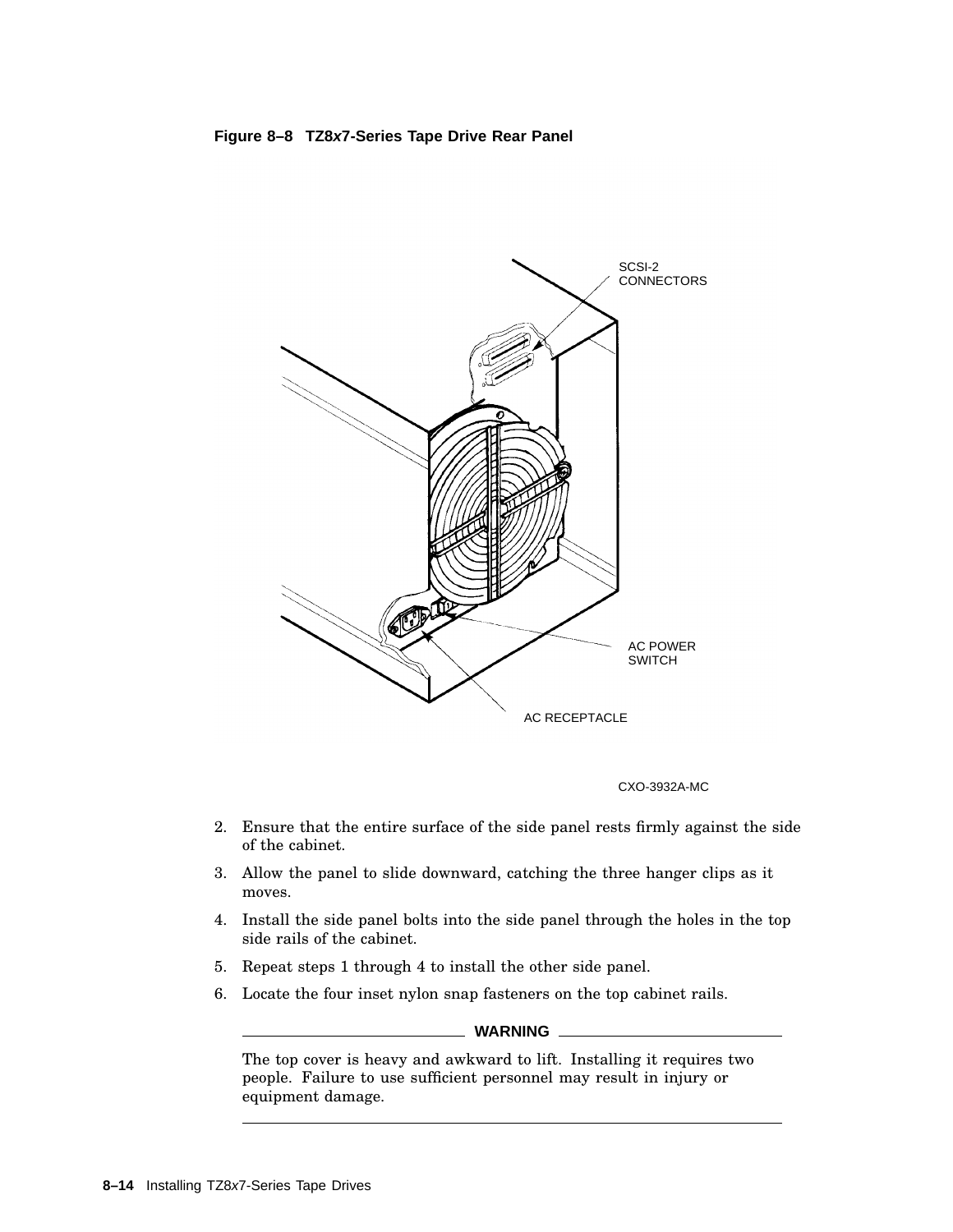- 7. Position the top cover over the cabinet. Position the cover as shown in Figure 8–2 such that the end of the panel with the shorter overhang is oriented toward the front of the cabinet.
- 8. Align the pins on the underside of the top cover with the inset nylon fasteners on the top cabinet rails.

**WARNING**

Be careful not to catch your fingers between the cabinet and the top panel when snapping the panel to the cabinet.

- 9. Lower the cover onto the cabinet and press it down, ensuring that the pins snap into the top panel fasteners.
- 10. If the cabinet was moved to access the side panels, place it in its original position.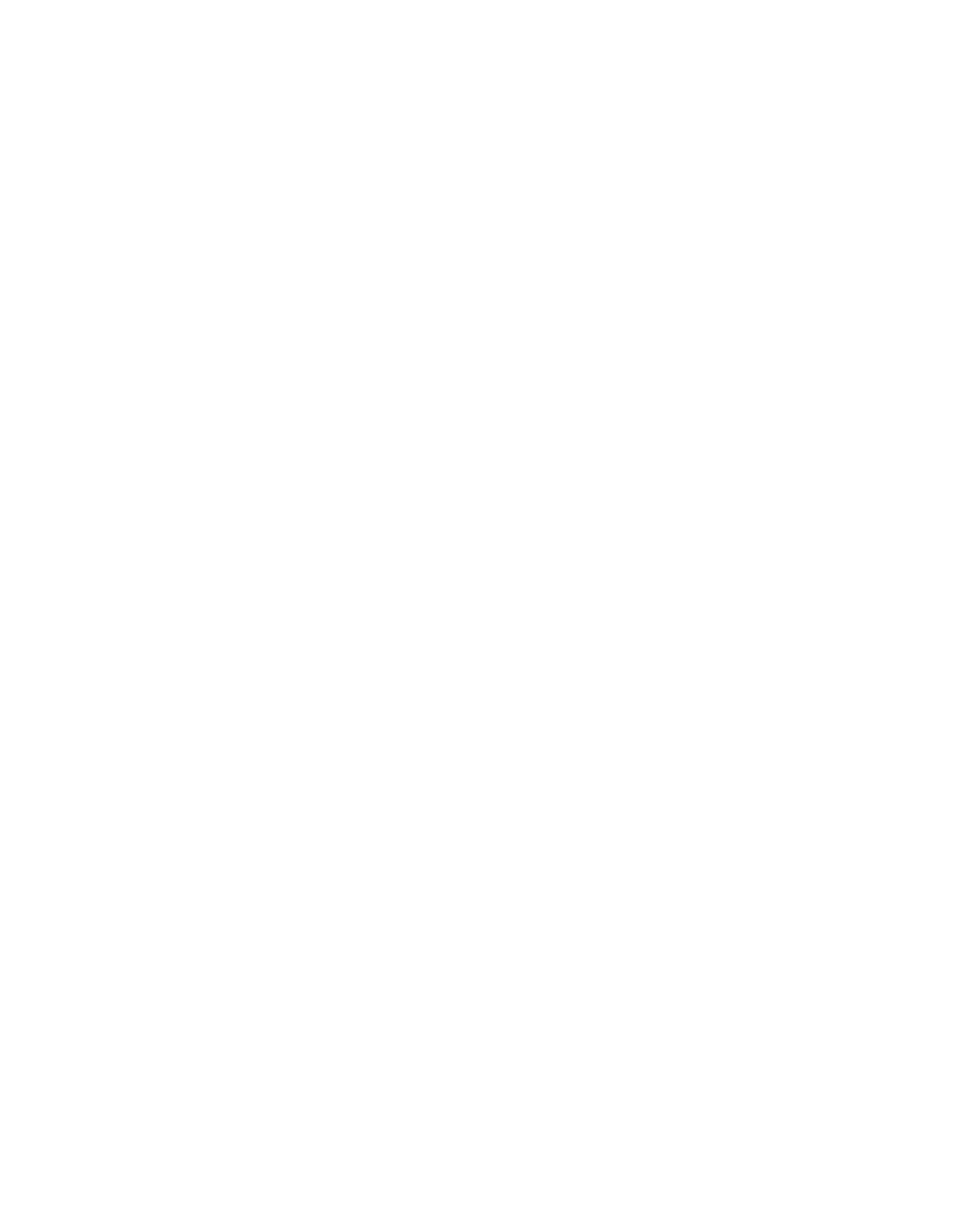# **Power Configuration**

This chapter discusses the configuration of primary power within SW500-series cabinets. Descriptions of the cabinet's power configuration options can be found in Section 2.3.

## **9.1 General Considerations**

**WARNING**

While working in the cabinet interior, ac power must be removed from the cabinet components. Failure to do so may result in personal injury as a result of electric shock.

Prior to performing any of the procedures in this chapter, remove ac power from the cabinet components. If the cabinet is installed and operating, spin down all disk drives and halt all tape drives in the cabinet. Switch the circuit breaker on the front panel of the cabinet's CDUs to the  $\bigcirc$  (OFF) position.

## **9.2 Cable Distribution Units**

The 887–E CDU is used with SW500-series cabinets and is designed for both 230 volt, 50 Hz and 120 volt, 60 Hz applications. The unit provides ac power to the cabinet's components via 12 Molex output connectors on its rear panel. Two International Electrotechnical Commission (IEC) output connectors are also provided for utility purposes.

**WARNING**

If the leakage current of the cabinet is above 3.5 mA after installation, Digital recommends that power cables with industrial type B, IEC 950 connectors be installed. Failure to reduce the leakage current can result in equipment performance degradation and personal injury due to electric shock.

Table 9–1 lists the power cables used with the 887–E CDU.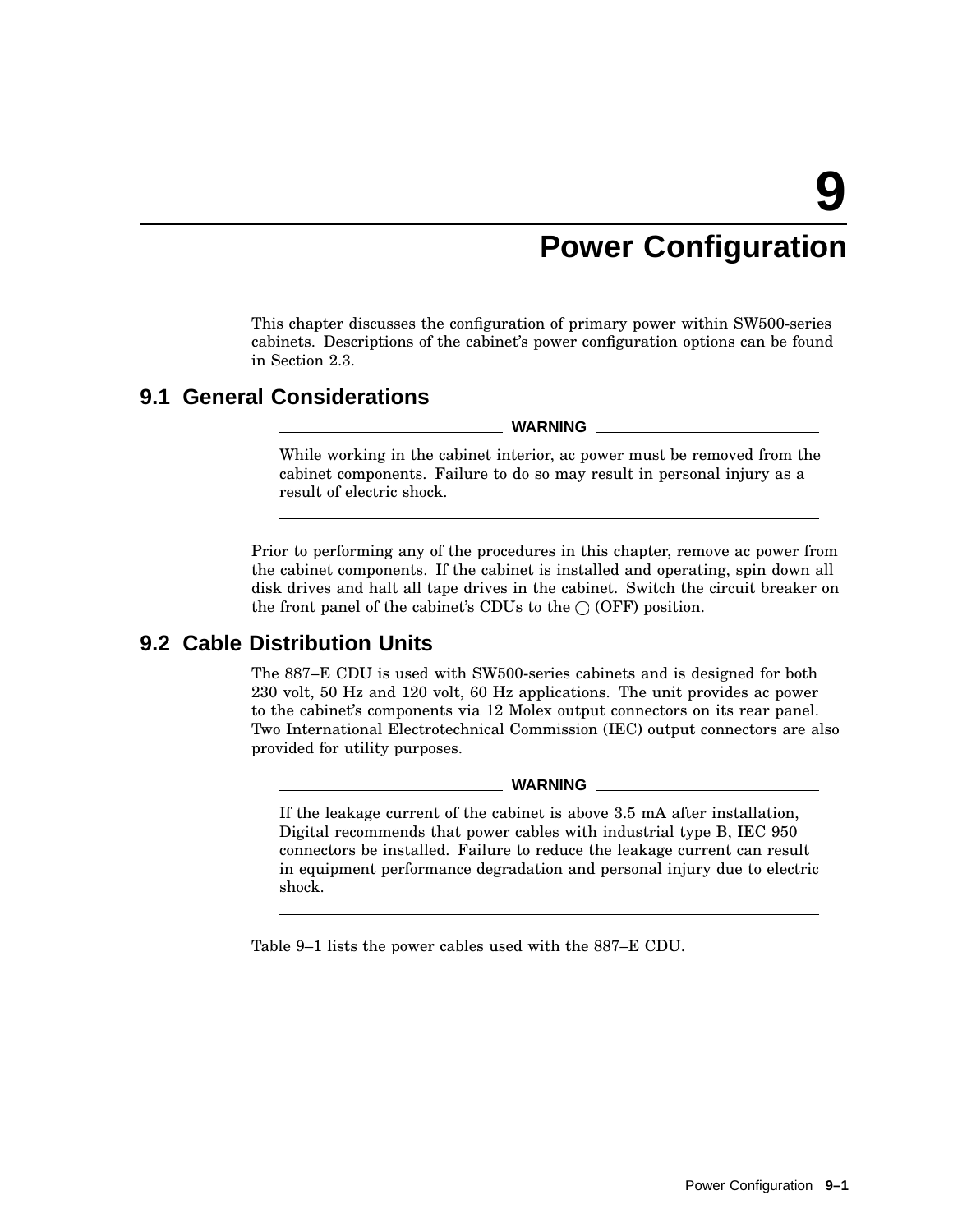| Cable Part No. <sup>†</sup> | <b>Country Usage</b> | Comments <sup>+</sup>                                |
|-----------------------------|----------------------|------------------------------------------------------|
| 17–01255–01                 | Europe, Japan        | IEC 309 plug and<br>cordage $(220/240 \text{ volt})$ |
| 17–00083–57                 | United States        | NEMA 5-20P twist-lock<br>plug $(120 \text{ volt})$   |

**Table 9–1 CDU Power Cable Variations**

†The SW500–AD cabinet version for Europe and Japan is shipped with the either the 17–01255–01 or 17–00083–57 power cable, depending upon customer requirements. The SW500–AC cabinet version for the United States is shipped with only the 17–00083–57 power cable. If a different cable is required, the customer must order it prior to installation.

‡All power cables are supplied with a female plug compatible with the IEC input connector on the front panel of the CDU.

## **9.3 Utility Power Cord**

Each SW500 cabinet is furnished with one additional power cord for the purpose of powering monitors, printers, or other devices. The power cord is connected to the rear panel of the CDU and may be found coiled up in the base of the cabinet.

## **9.4 Single CDU Configurations**

Using one CDU, cabinet power can be configured with both single and dual power supplies in each shelf. Refer to Sections 2.3.1 and 2.3.2 for further information on these configurations.

## **9.4.1 Single Cabinet Power Configuration**

Unless options are specified, SW500-series cabinets are shipped with a single CDU and single-shelf power supplies. For ease of upgrade, the cabinet is supplied with 10 black and 10 gray preinstalled ac power cords. One black and one gray power cord is routed to each usable front and rear shelf position. These cords are used to supply ac power to shelves as they are added to the cabinet. The black cord at each newly added shelf's mounting position needs only to be plugged into the shelf's power supply to complete the shelf's installation.

## **9.4.2 Dual-Shelf Power Configuration**

In the dual-shelf power configuration, a second ac power supply is necessary for each shelf (refer to Figure 2–5). Configure each shelf for dual ac power supplies as follows:

- 1. Power the cabinet down as described in Section 9.1.
- 2. Plug in a second ac power supply (B) next to the existing ac power supply (A) in each shelf.
- 3. Plug the gray ac power cord at each shelf position into the connector on the newly added ac power supply.
- 4. Using the procedures appropriate to your system, turn on the cabinet and initialize it.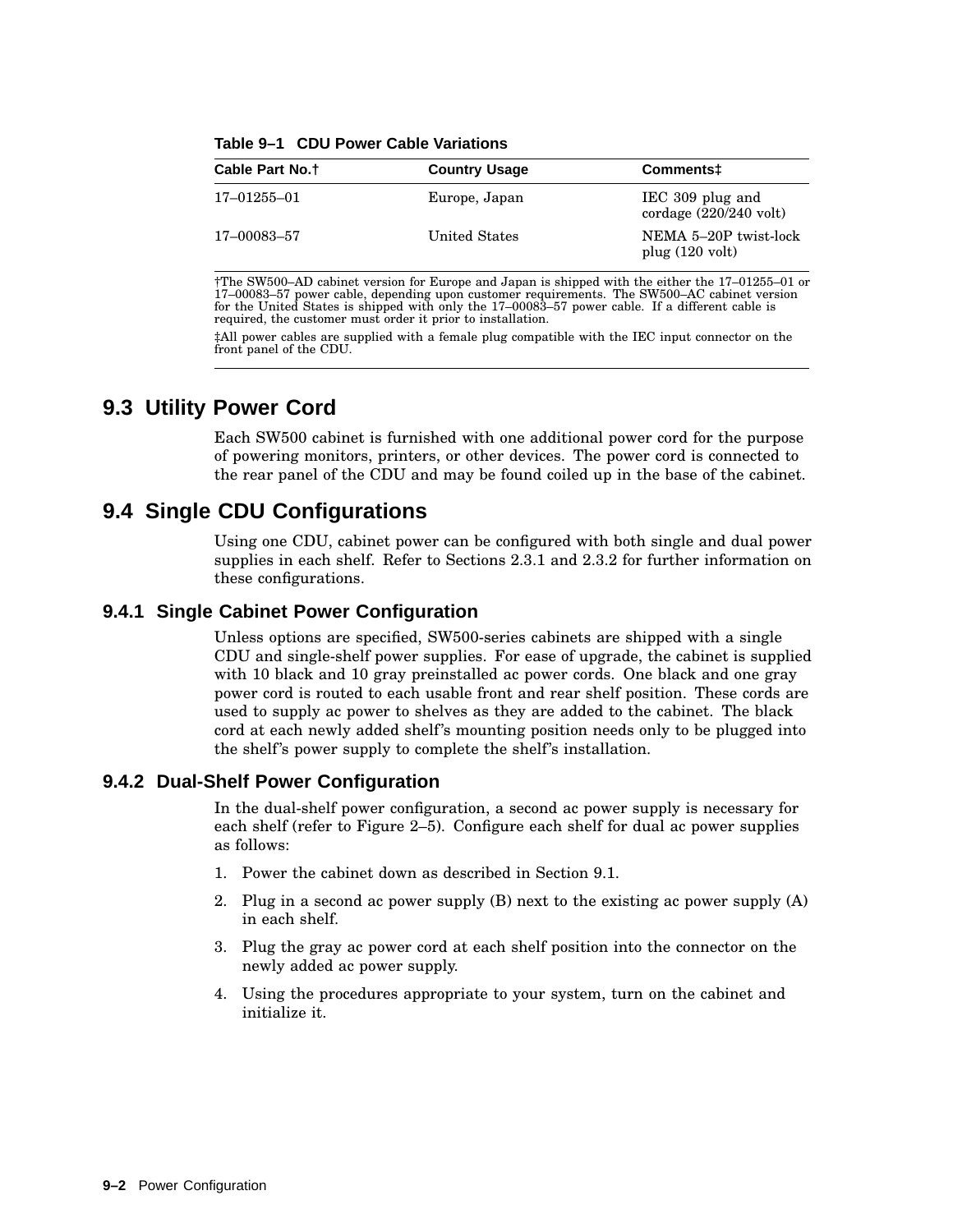## **9.5 Dual-Cabinet Power Configuration**

The dual-cabinet power configuration requires two CDUs for power distribution. The second CDU (CDU B) is installed immediately above CDU A in the rear of the cabinet. Install the dual power option kit as follows:

1. Check the contents of the dual power option kit against the parts list shown in Table 9–2 to verify that all the parts are present.

| Kit option numbers<br>SW5xP-AC (120V, 60 Hz), SW5xP-AD (230V, 50 Hz) |                                              | Quantity |     |
|----------------------------------------------------------------------|----------------------------------------------|----------|-----|
| <b>Digital Part Number</b>                                           | <b>Description</b>                           | -AC      | -AD |
| EK-SW5CU-IG                                                          | CDU and dual power option installation guide | 1        | 1   |
| 90-00063-39                                                          | Screw, 10–32 Phillips, .500 inch             | 4        | 4   |
| 90-07786-00                                                          | U-nut, 10–32                                 | 4        | 4   |
| $30 - 32959 - 05$                                                    | Cable distribution unit, 120/230V, 60/50 Hz  | 1        | 1   |
| 17-00083-57                                                          | Power cable, NEMA 5-20 twist-lock plug       | 1        |     |
| $17 - 01255 - 01$                                                    | Power cable, IEC 309 plug                    |          | 1   |
| $90 - 07085 - 00$                                                    | Cable clamp, .500 inch                       |          |     |
| 90-07089-00                                                          | Cable clamp, .750 inch                       | 2        | 2   |
| 36-38274-01                                                          | Label, caution and cable ID                  | 2        | 2   |

**Table 9–2 SW500 Cabinet Dual Power Option Kit Parts List**

- 2. See Figure 9–1 to familiarize yourself with the location and identification of each of the CDUs to be configured for the dual power option.
- 3. Spin down all disk drives and halt all tape drives in the cabinet.
- 4. Open the rear cabinet door to expose CDU A.
- 5. Switch the circuit breaker on the front panel of CDU A to the  $\bigcirc$  (OFF) position.
- 6. Disconnect CDU A's primary power cable from the power source.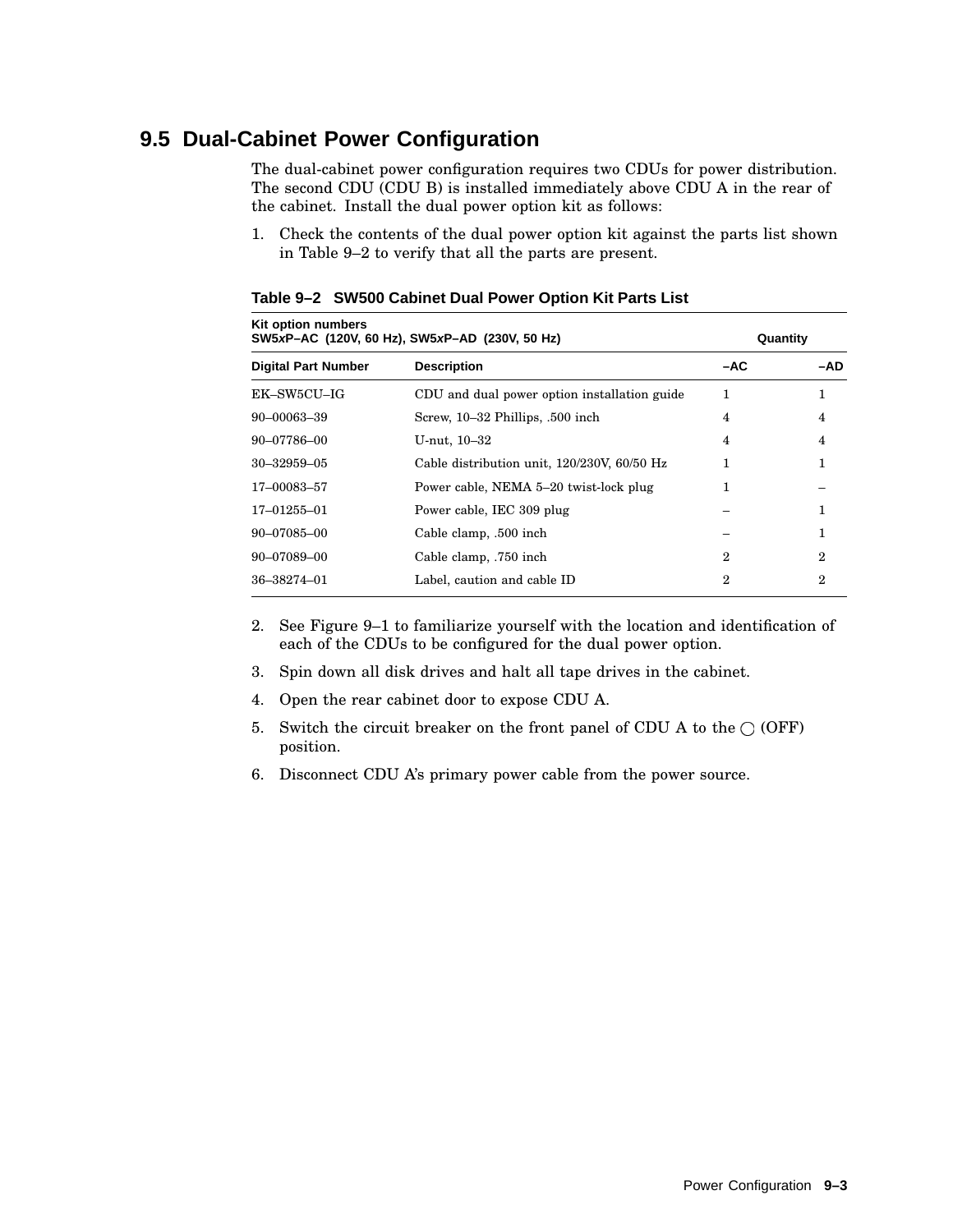



CXO-3904A-MC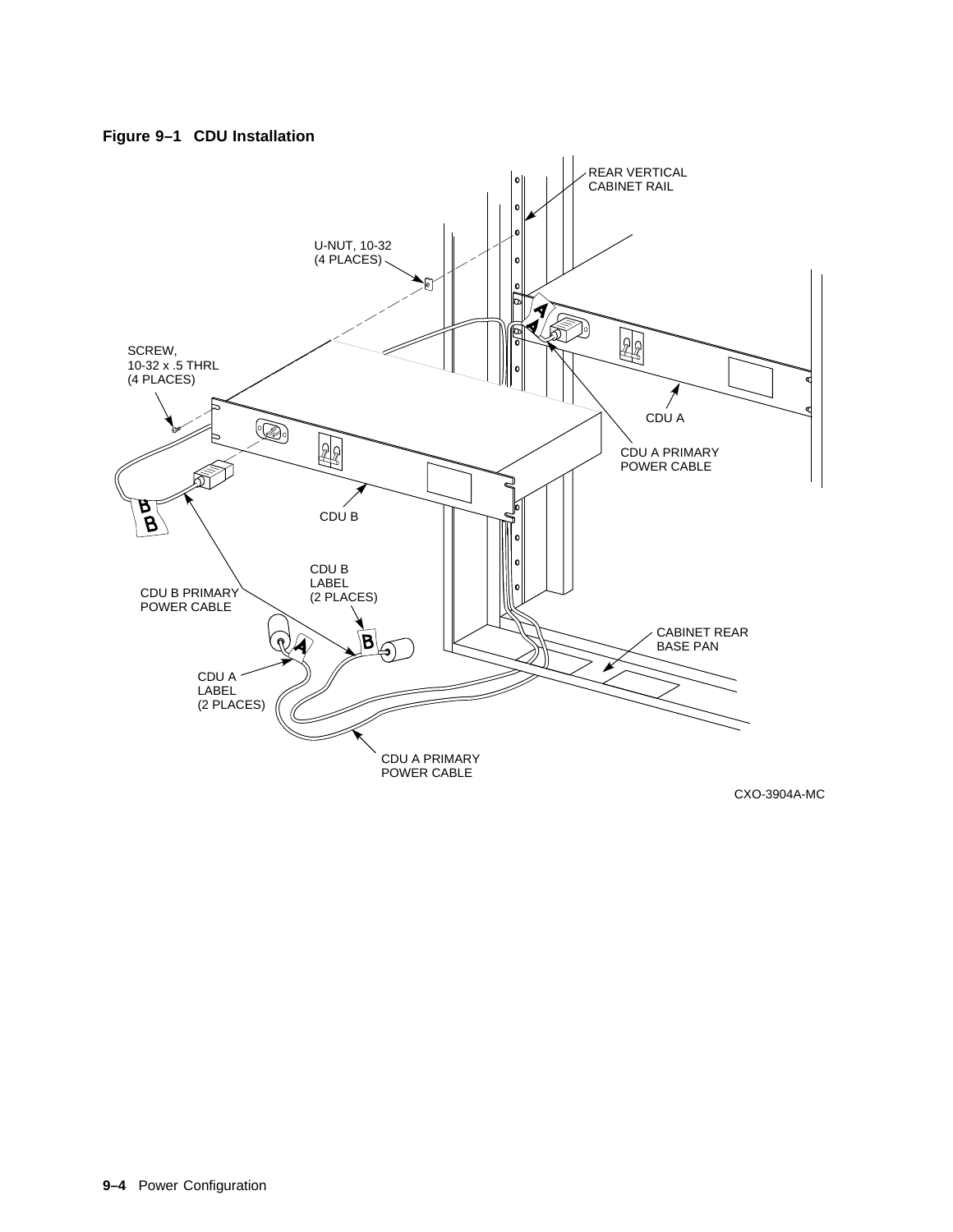In some cases, it may be desirable to allow the host computer system to operate while the dual power option kit is being installed. In this instance, the cabinet may be isolated from power by disconnecting the host computer interface cables. Refer to the documentation for your host computer configuration for the steps necessary to disconnect the cables.

- 7. Isolate the cabinet electrically by powering down the host computer.
- 8. To install CDU B, you must have free access to the interior area of the cabinet. If necessary, gain access to the cabinet interior by separating the cabinet from adjacent ones and removing its side panels. Refer to Chapter 7 for details on exterior cabinet panels.

#### **WARNING**

Cabinet rail edges may be sharp and can slice or abrade skin and cable insulation.

- 9. Remove CDU B from its packing material.
- 10. Locate the 10 preinstalled gray power cords coiled in the interior of the cabinet. Bring the free end of each of the cords to the opening above CDU A.
- 11. Position CDU B at the opening above CDU A, as shown in Figure 9–1.
- 12. Plug the CDU plug of each gray cord into the rear panel of CDU B. The cords may be plugged in in any order.
- 13. Slide CDU B into position against the vertical cabinet rails.
- 14. Using the hardware provided in the kit, mount CDU B to the cabinet chassis rails, as shown in Figure 9–1.

#### **WARNING**

To prevent injury from electric shock, it is important that safety labels be properly applied. Confusion can result from the fact that the cabinet uses two primary power sources with the dual power option. Install the cable and cabinet labeling carefully in accordance with the instructions in steps 15 through 25.

- 15. Cut off one letter "A" from one of the yellow "A" labels in the kit. Remove the cut label from its backing paper and place it on the front panel of CDU A just to the left of the power receptacle.
- 16. Wrap the remainder of the cut "A" label around the primary power cable for CDU A as close to the CDU (female) end as possible, as shown in Figure 9–1.
- 17. Remove another of the yellow "A" labels in the kit from its backing paper and wrap it around the other (male) end of the primary power cable of CDU A, as shown in Figure 9–1.
- 18. Cut off one letter "B" from one of the yellow "B" labels in the kit. Remove the cut label from its backing paper and place it on the front panel of CDU B just to the left of the power receptacle.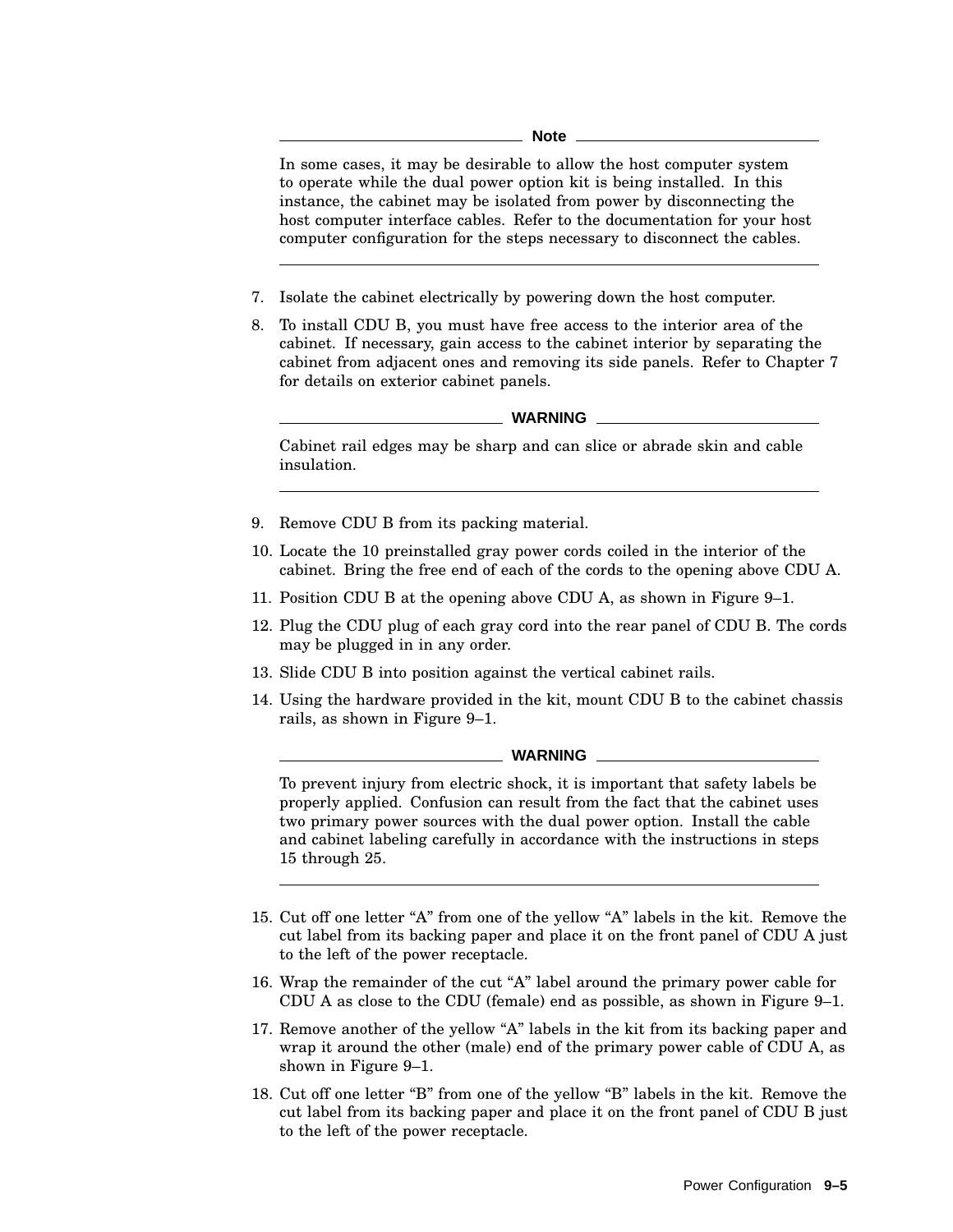- 19. Locate the primary power cable for CDU B in the kit.
- 20. Wrap the remainder of the cut ''B'' label around the primary power cable for CDU B as close to the CDU (female) end as possible, as shown in Figure 9–1.
- 21. Remove another of the yellow ''B'' labels in the kit from its backing paper and wrap it around the other end of the primary power cable of CDU B, as shown in Figure 9–1.
- 22. Install the primary power cable for CDU B into the cabinet, as shown in Figure 9–1. Follow the same routing and use the same cable ties or clamps as the existing primary power cable.
- 23. Plug the CDU B primary power cable into the receptacle on the front panel of CDU B, as shown in Figure 9–1.
- 24. Remove one of the two yellow "CAUTION" labels from its backing paper and place it on the left side of the rear air separation panel.
- 25. Remove the second yellow "CAUTION" label from its backing paper and place it on the left side of the front air separation panel.
- 26. Make sure that the redundant dc power supply required for the dual power option is installed in each shelf. (The redundant dc power supply is the right-hand one.)
- 27. Plug the gray power cord preinstalled next to each shelf position into the redundant dc power supply in each shelf.
- 28. If the cabinet's host computer interface cables were disconnected in step 7, reconnect the cables.
- 29. Replace the cabinet side panels and reposition the cabinet next to adjacent ones as appropriate.
- 30. Reconnect the primary power cable from CDU A to its source.
- 31. Connect the primary power cable from CDU B to the auxiliary power source.
- 32. Switch the circuit breakers on both CDUs to the  $(ON)$  position.
- 33. Close and secure the cabinet doors.
- 34. Restart all disk and tape drives and check them for proper function.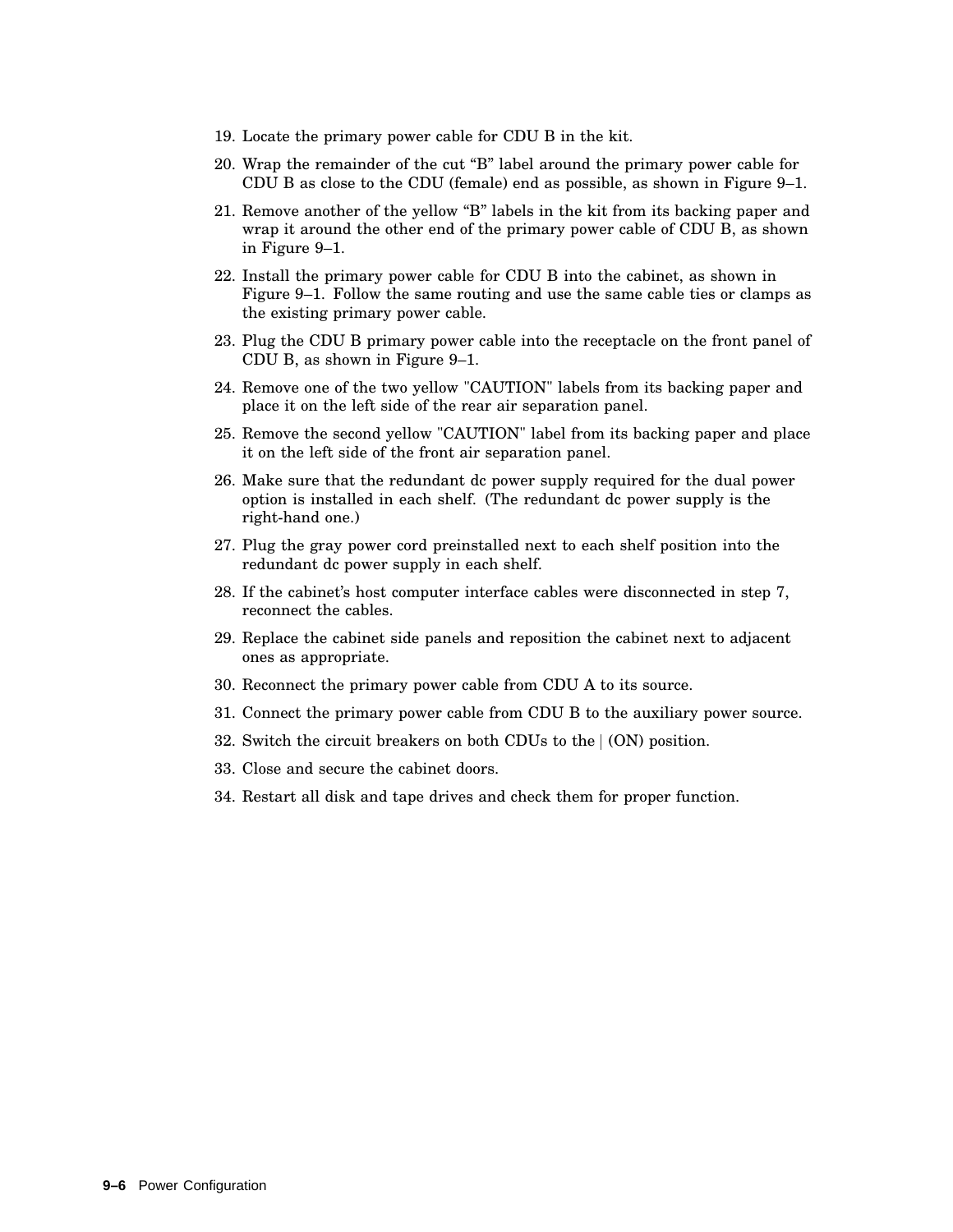# **StorageWorks Glossary**

#### **ac distribution**

The method of distributing ac power in a cabinet.

#### **ac power supply**

A power supply designed to produce dc power from an ac input.

#### **adapter**

A device that converts the protocol and hardware interface of one bus type into that of another without changing the functionality of the bus. *See* **signal converter**.

#### **American National Standards Institute**

*See* **ANSI**.

## **ANSI**

American National Standards Institute. An organization that develops and publishes electronic and mechanical standards.

#### **array controller**

A hardware/software device that facilitates communications between a host and one or more devices organized in an array. HS-family controllers are examples of array controllers.

#### **BA350–Mx controller shelf**

The StorageWorks controller shelf used for HS-family controller modules, cache modules, and shelf power units.

## **BA350–Sx SBB shelf**

A StorageWorks shelf used for only power units and SBBs.

## **bad block**

A disk drive data block containing a physical defect.

## **bad block replacement**

*See* **BBR**.

#### **battery backup unit**

*See* **BBU**.

#### **BBR**

Bad block replacement. The substitution of defect-free disk blocks for those found to have defects.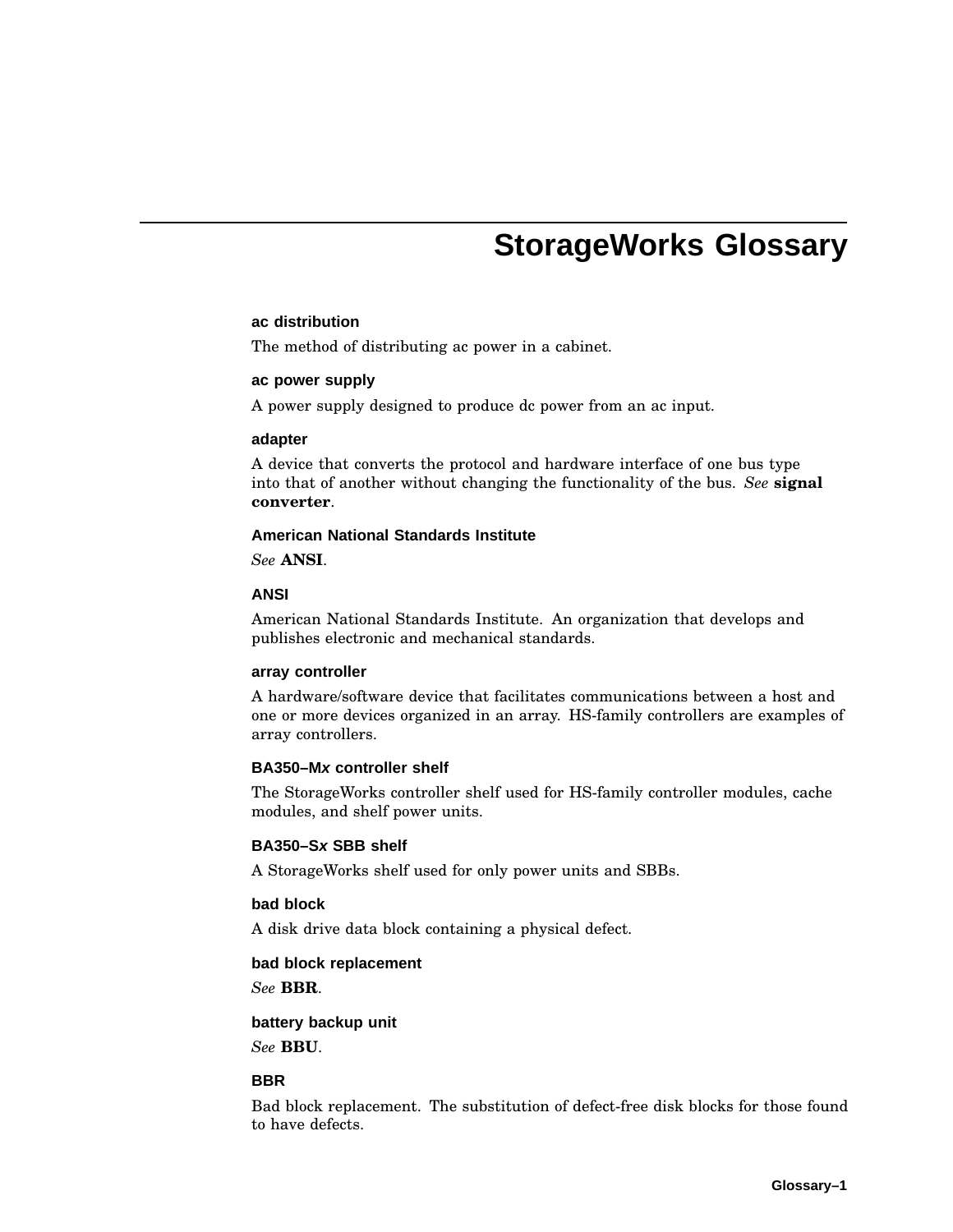## **BBU**

Battery backup unit. Extends power availability after the loss of primary ac power or a power supply to protect against the corruption or loss of data.

### **block**

A stream of data transferred as a unit. (Used interchangeably with the term **sector** for disk drives.)

#### **blower**

An airflow device mounted in a StorageWorks shelf.

### **cable distribution unit**

*See* **CDU**.

### **carrier**

A standard, StorageWorks shelf-compatible, plastic shell into which a device can be installed. Sometimes called SBB carrier.

## **CDU**

Cable distribution unit. The power entry device for StorageWorks cabinets. The unit provides the connections necessary to distribute ac power to cabinet shelves and fans.

### **channel**

The RAID Array 110 subsystem term for a SCSI bus.

## **CI bus**

Computer Interconnect bus. Uses two serial paths, each with a transfer rate of 70 Mb/s (8.75 MB/s).

## **CLI**

Command line interpreter. Operator command line interface for the HS-family controller firmware.

#### **cold swap**

A method of device replacement that requires that power be removed from all shelves in a cabinet. This method is used when conditions preclude the use of the warm swap or hot swap methods.

#### **command line interpreter**

*See* **CLI**.

## **controller**

A hardware/software device that facilitates communications between a host and one or more devices. A controller translates bus protocols and hardware interfaces and adds functionality to the host/device communications.

#### **controller shelf**

A StorageWorks shelf designed to contain controller and cache memory modules.

## **DAT**

Digital Audio Tape. A format for recording digital data on a cartridge tape.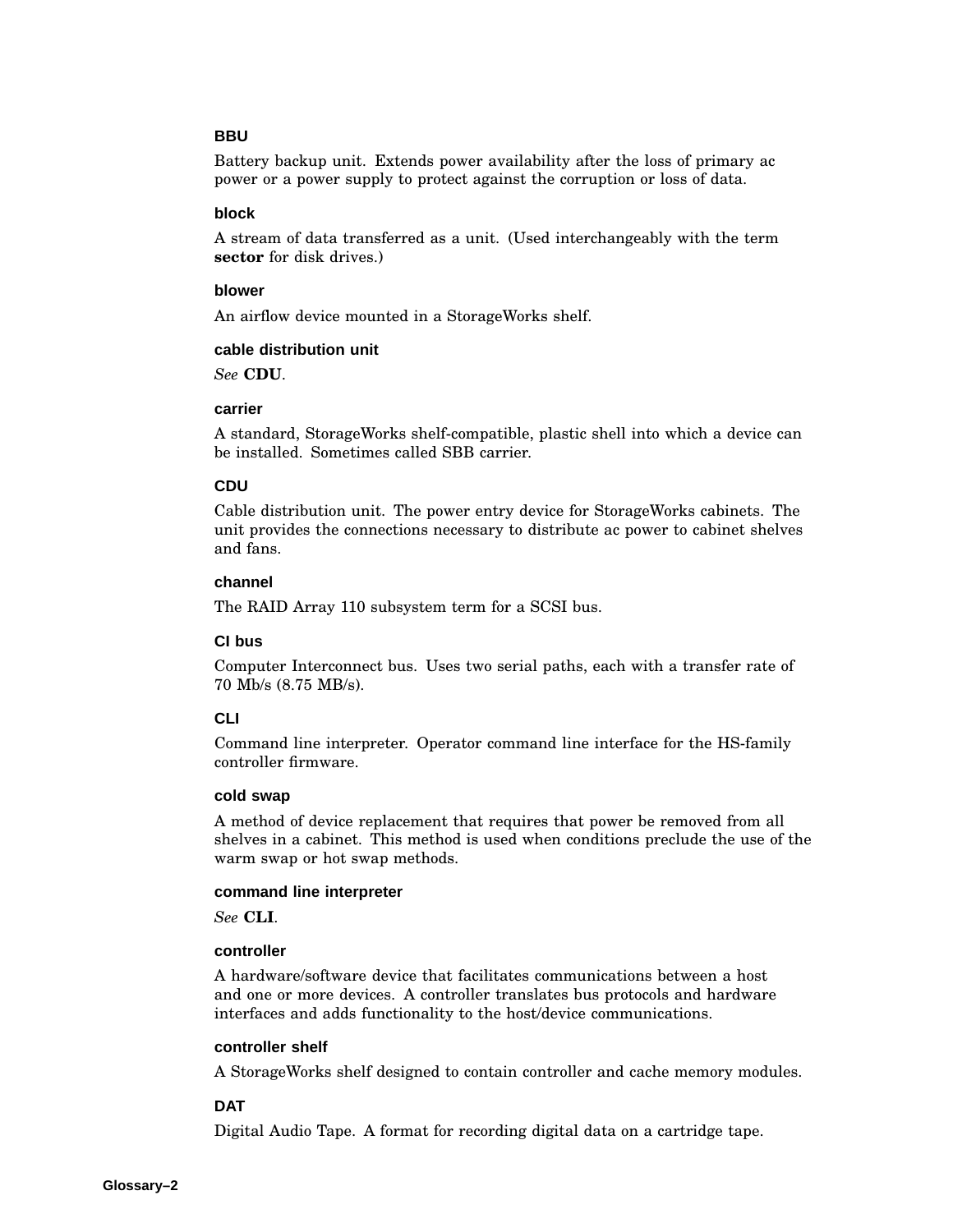#### **data center cabinet**

A generic reference to the large cabinets, such as the SW800 series, in which StorageWorks components can be mounted.

#### **deskside expansion unit**

A pedestal enclosure designed to house one or two StorageWorks shelves in a vertical position.

### **Diagnostics and Utilities Protocol**

*See* **DUP**.

### **digital audio tape**

*See* **DAT**.

**DIGITAL Storage Architecture**

*See* **DSA**.

#### **DIGITAL Storage System Interconnect**

*See* **DSSI**.

### **DILX**

Disk inline exerciser. Diagnostic firmware used to test the data transfer capabilities of disk drives in a way that simulates a high level of user activity.

#### **Disk Inline Exerciser**

*See* **DILX**.

## **DSA**

DIGITAL Stoage Architecture. A set of specifications and interfaces describing standards for designing mass storage products. DSA defines the functions performed by host computers, controllers, and drives. It also specifies how they interact to accomplish mass storage management.

### **DSSI**

Digital Storage System Interconnect. A Digital-specific data bus with an 8-bit data transfer rate of 4 to 5 MB/s.

### **dual cabinet power configuration**

A cabinet ac power configuration in which two ac sources and two ac power supplies are used to provide redundant dc power to each of the cabinet's SBB shelves.

## **dual shelf power configuration**

A cabinet ac power configuration in which one ac source and two ac power supplies are used to provide redundant dc power to each of the cabinet's SBB shelves.

#### **dual universal asynchronous receiver transmitter**

*See* **DUART**.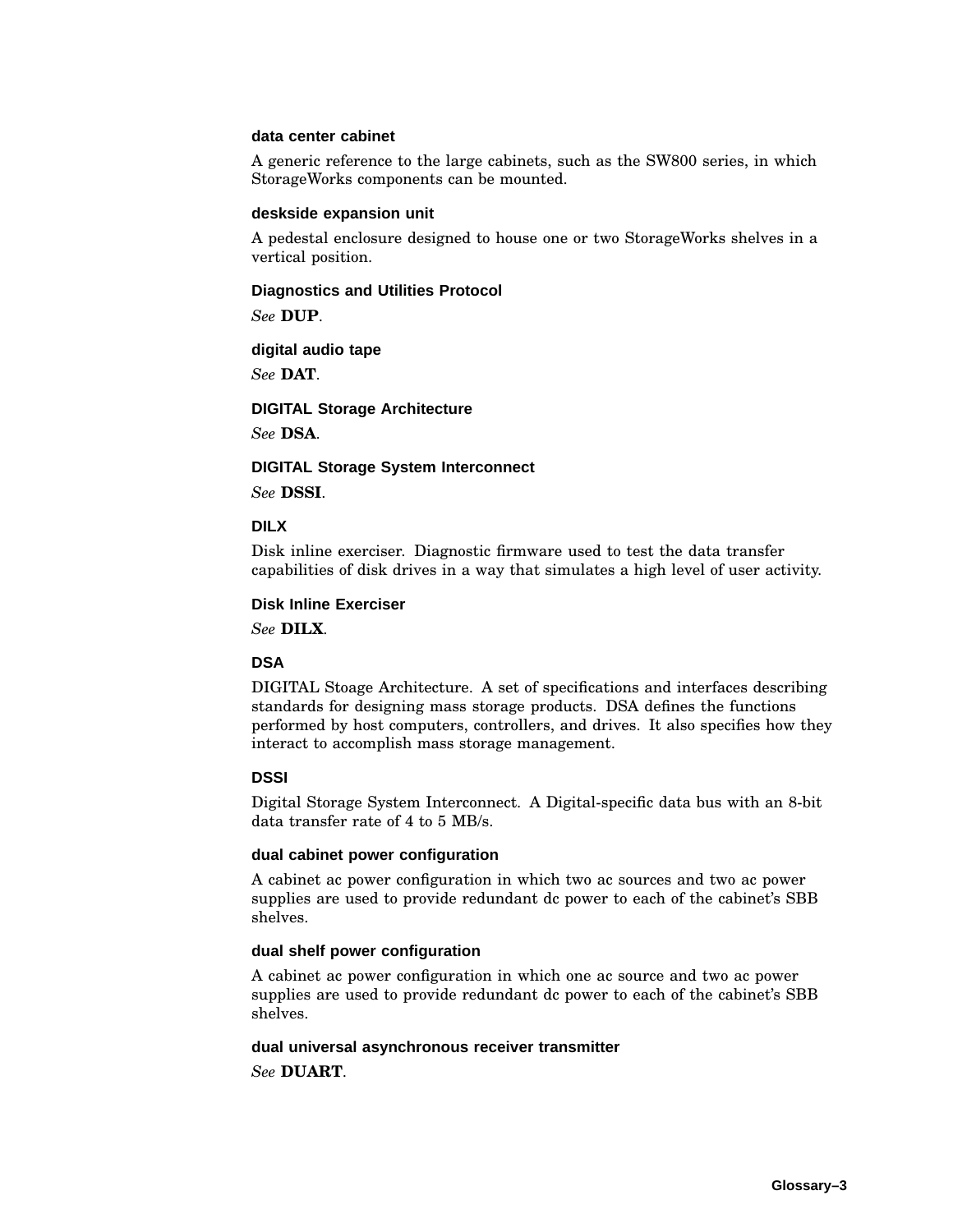### **dual-redundant configuration**

A controller configuration consisting of a primary and backup controller in one controller shelf . If the primary controller fails, the backup controller assumes control over the failing controller's devices.

## **DUART**

Dual Universal Asynchronous Receiver Transmitter. An integrated circuit containing two serial, asynchronous transceiver circuits.

## **DUP**

Diagnostic and Utility Protocol. Host application software that allows a host operator terminal to connect to the controller's command line interpreter. *See also* **virtual terminal**.

#### **ECC**

Error correction code. One or more cyclic redundancy check (CRC) words that allow detection of a mismatch between transmitted and received data in a communications system, or between stored and retrieved data in a storage system. The ECC allows for location and correction of an error in the received/retrieved data. All ECCs have limited correction power.

## **EDC**

Error detection code. One or more checksum words that allow detection of a mismatch between transmitted and received data in a communications system, or between stored and retrieved data in a storage system. The EDC has no data correction capability.

#### **electromagnetic interference**

*See* **EMI**.

### **electrostatic discharge**

*See* **ESD**.

#### **EMI**

Electromagnetic interference. The impairment of a signal by an electromagnetic disturbance.

#### **error correction code**

*See* **ECC**.

#### **error detection code**

*See* **EDC**.

#### **ESD**

Electrostatic discharge. The discharge of a potentially harmful static electric voltage as a result of improper grounding.

### **failover**

Failover is the process that takes place when one controller in a dual-redundant configuration fails, and the other controller takes over the direction of the storage subsystem. The other controller continues to direct the storage subsystem until the failed controller becomes operational or is replaced.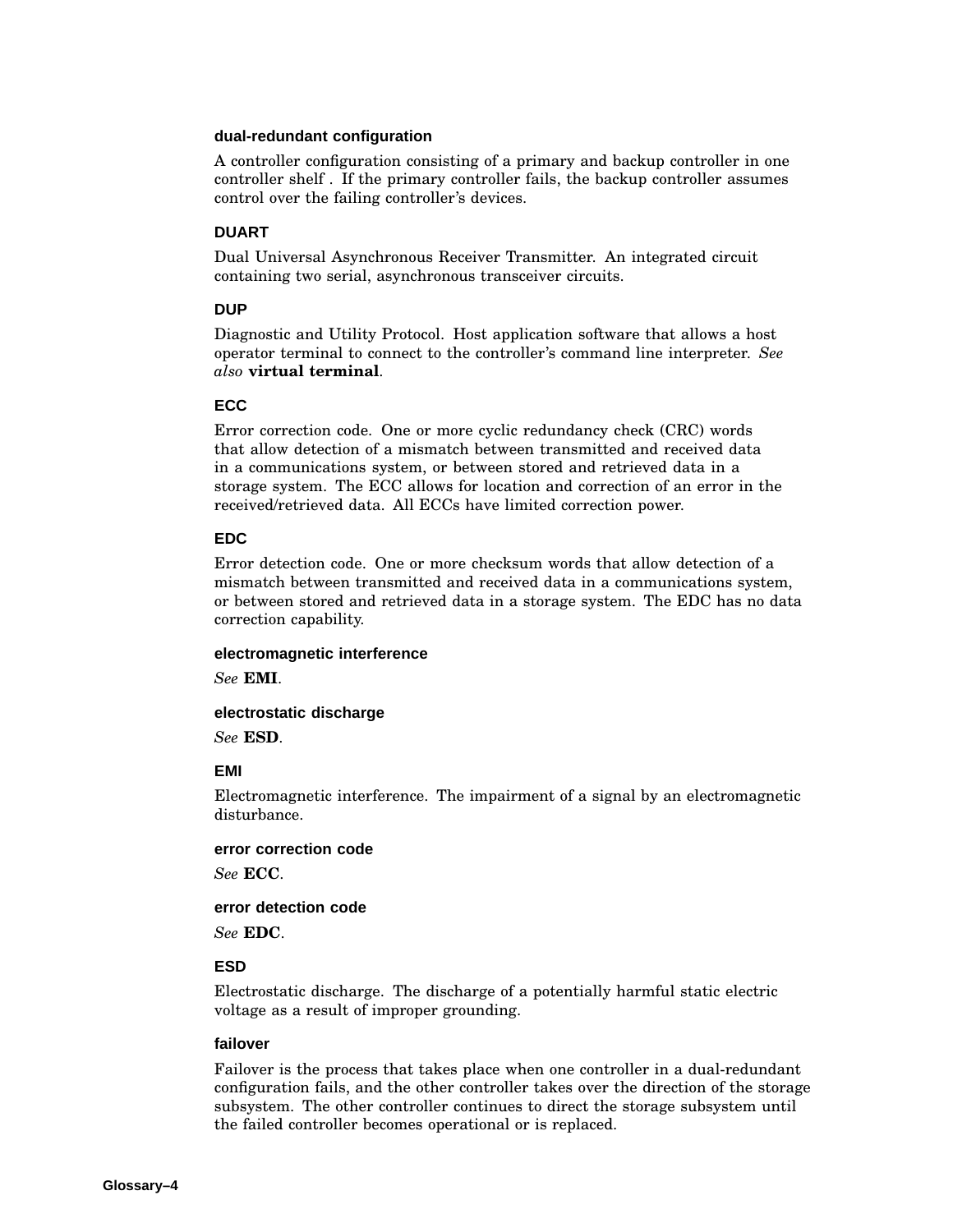## **fan**

An airflow device mounted in a StorageWorks cabinet.

## **fast, differential SCSI**

*See* **FD SCSI**.

## **fast, wide, differential SCSI**

*See* **FWD SCSI**.

### **FD SCSI**

Fast, differential SCSI. The differential SCSI bus with an 8-bit data transfer rate of 10 MB/s.

*See also* **FWD SCSI** and **SCSI**.

### **field replaceable unit**

*See* **FRU**.

#### **filler panel**

A sheet metal or plastic panel used to cover unused mounting areas in StorageWorks cabinets and shelves.

#### **FRU**

field replaceable unit. A hardware component that can be replaced in the field.

#### **full-height device**

A single device that occupies an entire 5.25 inch SBB carrier. StorageWorks full-height devices have an order number suffix of "-VA."

#### **FWD SCSI**

Fast, wide, differential SCSI. The differential SCSI bus with a 16-bit data transfer rate of up to 20 MB/s.

*See also* **FD SCSI** and **SCSI**.

### **half-height device**

A device that occupies half of a 5.25 inch SBB carrier. Two half-height devices can be mounted in a 5.25 inch SBB carrier. The first half-height device is normally mounted in the lower part of the carrier. The second device is normally mounted in the upper part of the carrier.

#### **HBVS**

Host-Based Volume Shadowing. Also known as Phase 2 Volume Shadowing.

### **Hierarchical Storage Controller**

*See* **HSC**.

## **Hierarchical Storage Operating Firmware**

*See* **HSOF**.

### **HIS**

Host Interconnect Services. The firmware that communicates with the host in HS-family controllers.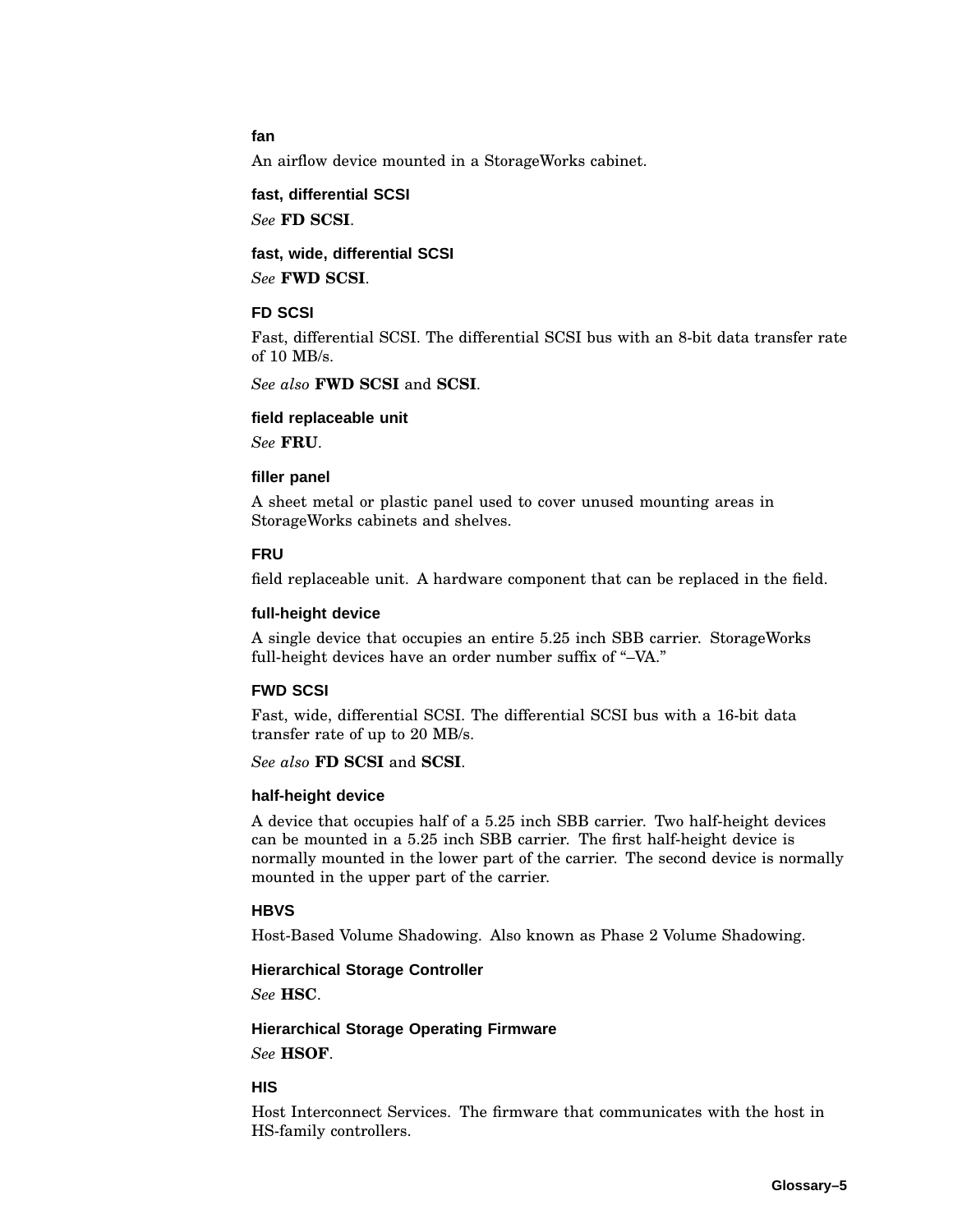## **host**

The primary or controlling computer to which a storage subsystem is attached.

## **Host Interconnect Services**

*See* **HIS**.

## **Host-Based Volume Shadowing**

*See* **HBVS**.

### **hot swap**

A method of device replacement whereby the complete system remains on line and active during device removal and reinstallation. The device being removed or reinstalled is the only device that cannot perform operations during this process.

## **HSC**

Hierarchical Storage Controller. An intelligent mass storage server used on the CI bus. Capable of supporting a total of eight disk and/or tape data channels, the HSC is part of the System Interconnect Architecture and Digital Storage Architecture. By performing as an I/O manager, the HSC can be classified as an I/O server, removing the burden of I/O management from the CPU.

## **HSOF**

Hierarchical Storage Operating Firmware. HS-family controller firmware is contained on a removable ROM card.

## **KILL line**

The controller-to-controller disable signal used in a dual-redundant configuration.

#### **least recently used**

*See* **LRU**.

## **logical units**

A group of devices addressable as a virtual unit.

## **LRU**

Least recently used. The block replacement algorithm for the read cache.

## **maintenance terminal**

The operator terminal used to identify an HS-family controller, to enable its host paths, to define its subsystem configuration, and to check its status. The HS-family maintenance terminal interface is designed to accept any terminal conforming to EIA–423. The maintenance terminal is only required to configure a storage subsystem and is not required for normal operations.

#### **nonredundant**

A configuration in which there is no backup hardware in place for the hardware that is present.

#### **nonvolatile**

*See* **NV**.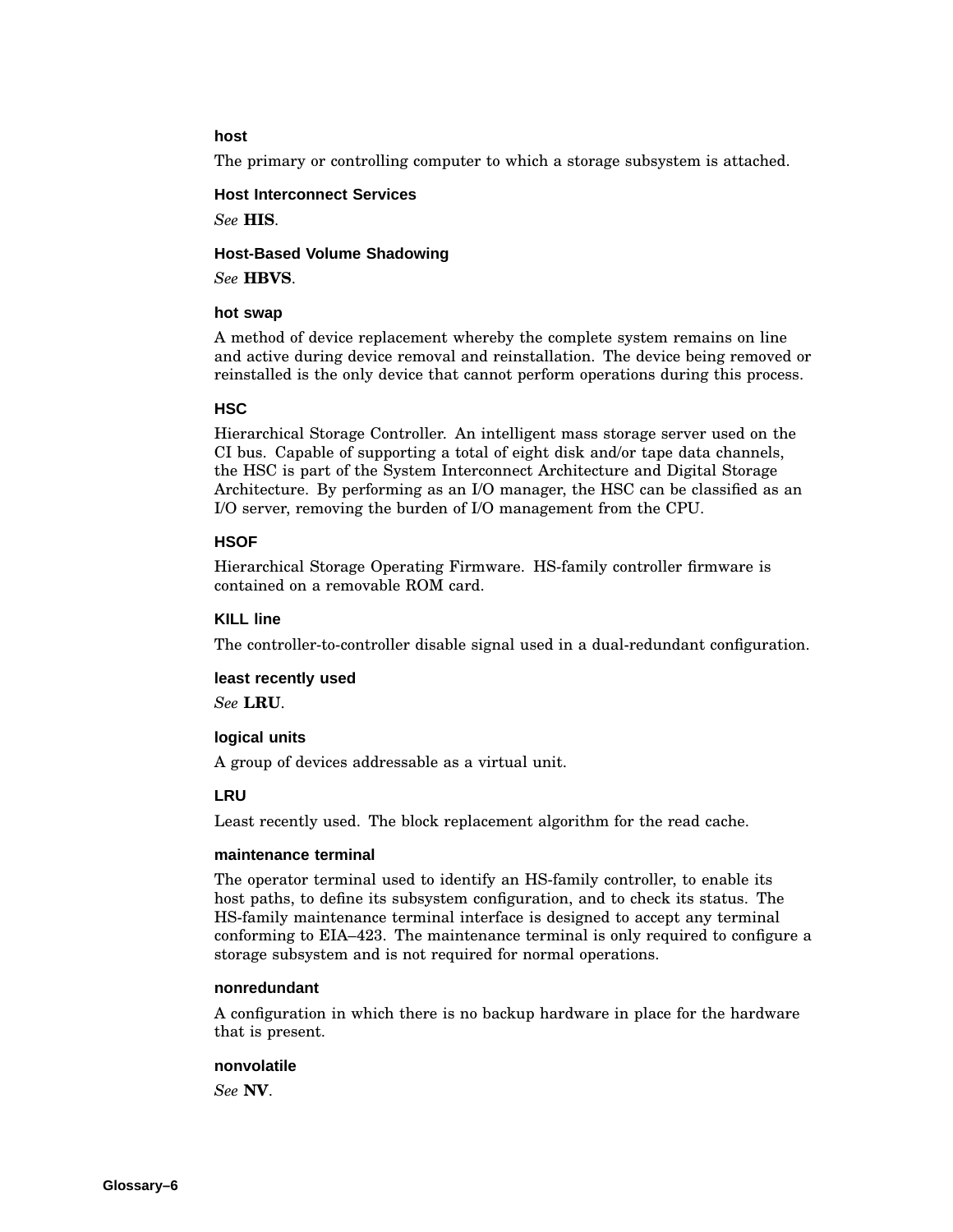## **NV**

Nonvolatile. A term used to describe memory, the contents of which survive loss of power.

## **OCP**

Operator control panel. The control/indicator panel associated with a device. The OCP is usually mounted on the device and is accessible to the operator.

#### **operator control panel**

*See* **OCP**.

### **port**

The hardware and software used to connect a host controller to a communication bus, such as a CI, SCSI, or SDI bus.

### **qualified device**

A device that has been fully tested in all appropriate StorageWorks hardware and software configurations, and is in complete compliance with Digital and country-specific standards,for example, FCC and TÜV.

### **quiesce**

To make a bus inactive or dormant. The operator must quiesce SCSI bus operations, for example, during a device warm swap.

## **radio frequency interference**

*See* **RFI**.

## **RAID**

Redundant array of independent disks. A set of storage techniques devised to increase the performance and availability of a storage subsystem.

## **read cache**

A block of high-speed memory used by a controller to buffer data being read from storage devices by a host. A read cache increases the controller's effective device access speed by satisfying host read requests from its local cache memory when possible, instead of from external storage devices. The controller maintains in the cache copies of data recently requested by the host, and may fetch blocks of data ahead in anticipation that the controller will access the next sequential blocks. In a normal read cache, host write requests are handled as usual, without involving the caching mechanism. *See also* **write through cache**.

#### **Redundant Array of Independent Disks**

*See* **RAID**.

## **RFI**

Radio frequency interference. The impairment of a signal by an unwanted radio signal or radio disturbance.

## **SBB**

StorageWorks building block. A device housed in a standard StorageWorks SBB carrier. An SBB has a standard physical and electrical interface that is compatible with those of StorageWorks shelves and enclosures.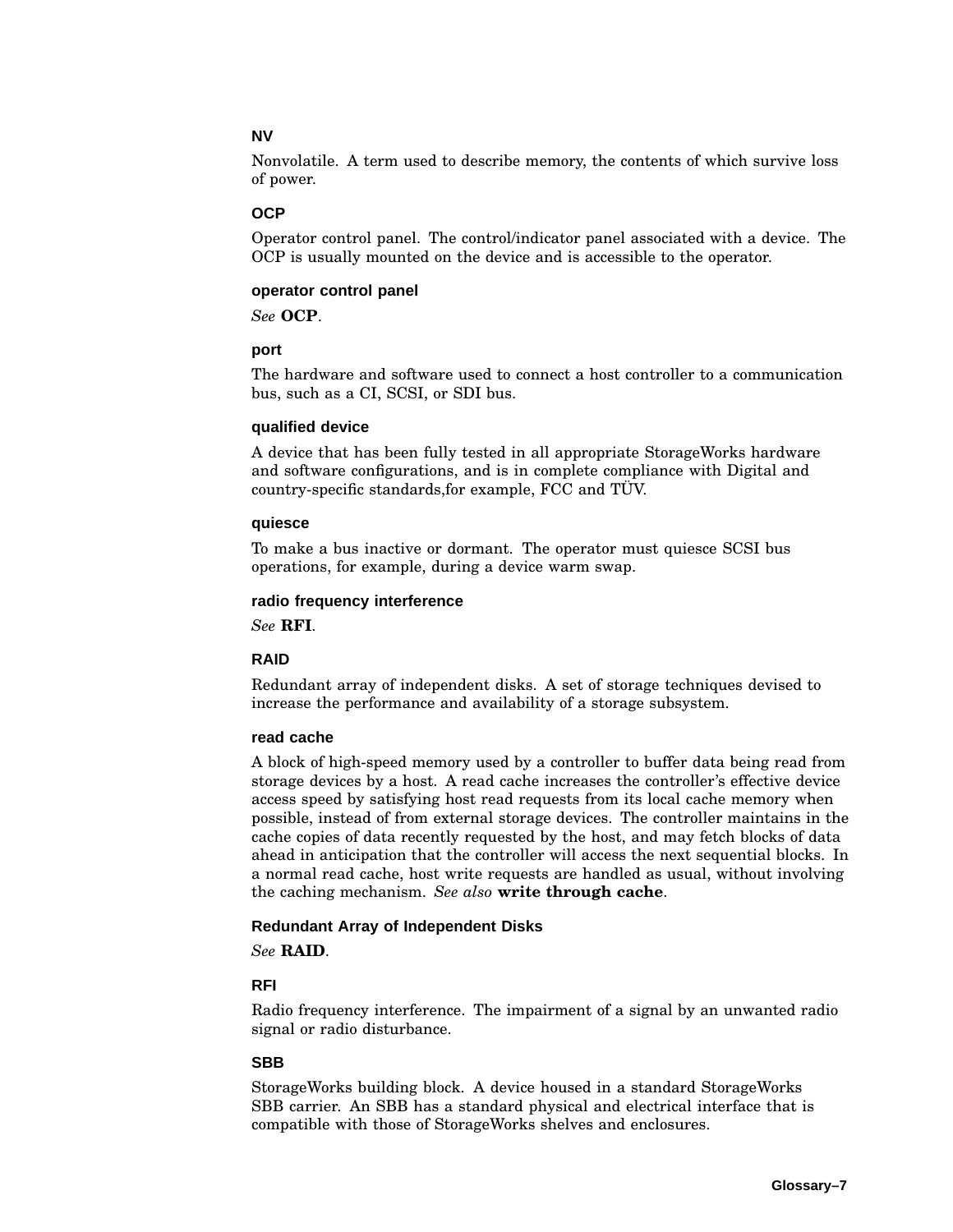## **SBB shelf**

StorageWorks building block shelf. A StorageWorks shelf, such as the BA350–S*x*, designed to house plug-in SBB modules.

## **SCS**

System Communication Services. A delivery protocol for packets of information (commands or data) to or from the host.

## **SCSI**

Small Computer System Interface. An ANSI interface defining the physical and electrical parameters of a parallel I/O bus used to connect hosts to a maximum of seven devices. The StorageWorks device interface is implemented according to the SCSI–2 standard, allowing the synchronous transfer of 8-bit data at rates of up to 10 MB/s.

### **shelf brackets**

Sheet metal components designed to attach and position StorageWorks shelves in their associated enclosures.

### **signal converter**

A device that converts the protocol and hardware interface of one bus type into that of another without changing the functionality of the bus. *See* **adapter**.

### **single cabinet power configuration**

A cabinet ac power configuration in which only one ac source and one ac power supply is used to supply dc power to the cabinet's SBB shelves.

## **skirt**

A trim panel designed to mount around the base of the cabinet.

## **Small Computer System Interface**

*See* **SCSI**.

## **storage sets**

A grouping of disk drives that make up a new distinct container.

## **StorageWorks**

Digital's family of modular data storage products that allows customers to design and configure their own storage subsystems. Components include power, packaging, cabling, devices, controllers, and software. Customers can integrate devices and array controllers in StorageWorks enclosures to form storage subsystems.

## **StorageWorks building block**

*See* **SBB**.

#### **stripesets**

In a RAID configuration, a virtual disk drive with its physical data spread across multiple physical disks. Stripeset configurations do not include a data recovery mechanism.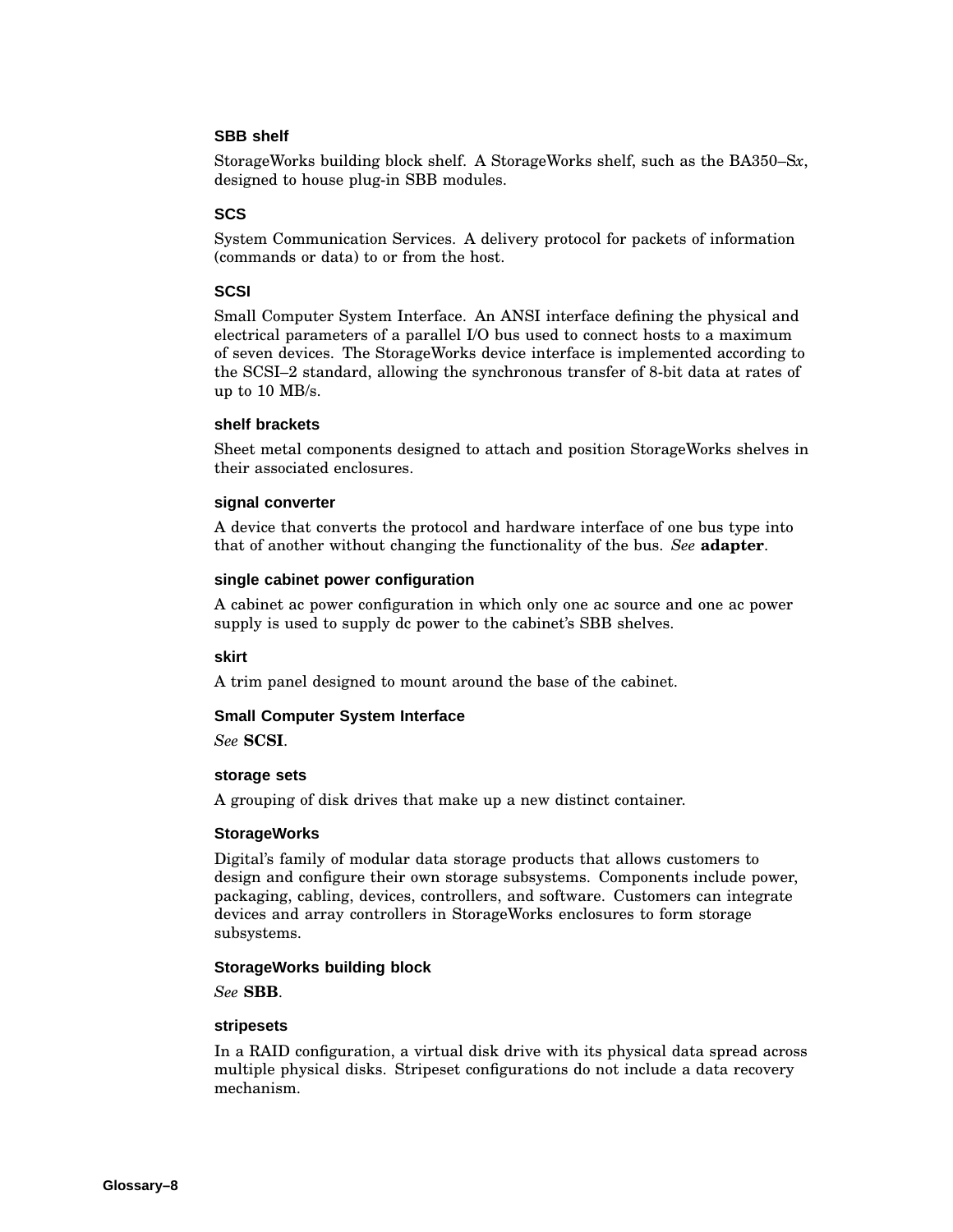### **supported device**

A device tested as functionally compatible with an approved StorageWorks hardware and software configuration.

#### **System Communications Services**

*See* **SCS**.

### **Tape Inline Exerciser**

*See* **TILX**.

#### **TILX**

Tape Inline Exerciser. Diagnostic firmware used to test the data transfer capabilities of tape drives in a way that simulates a high level of user activity.

#### **VAXcluster System Console**

*See* **VCS**.

#### **VCS**

VAXcluster System Console. This terminal allows access to hosts (by networks). Another method of accessing the controller. *See also* **DUP**.

#### **virtual terminal**

A software path from an operator terminal on the host to the controller's CLI interface. The path can be established via the host port on the controller (using DUP) or via the maintenance port through an intermediary host (VCS). A virtual terminal is also sometimes called a host console.

#### **warm swap**

A controller function that allows devices to be added, removed, or replaced while the subsystem remains operational. All activity on the device's SCSI bus must normally be halted for the duration of the warm swap operation.

#### **write through cache**

A technique for handling host write requests in read caches. When the host requests a write operation, the cache writes data directly to the external storage device and updates the cache memory to ensure that the memory does not contain obsolete data. This technique increases the chances that future host read requests can be filled from the cache. The host sees the write operation as complete only after the external storage device has been updated. *See also* **read cache**.

#### **write-back cache**

A cache configuration that increases the performance of host write requests. When the host requests a write operation, the cache writes the host's data first to the cache memory, completing the host's request quickly. It performs the slower operation of flushing the data to the external storage device at a later time. The host sees the write operation as complete when the data has reached the cache.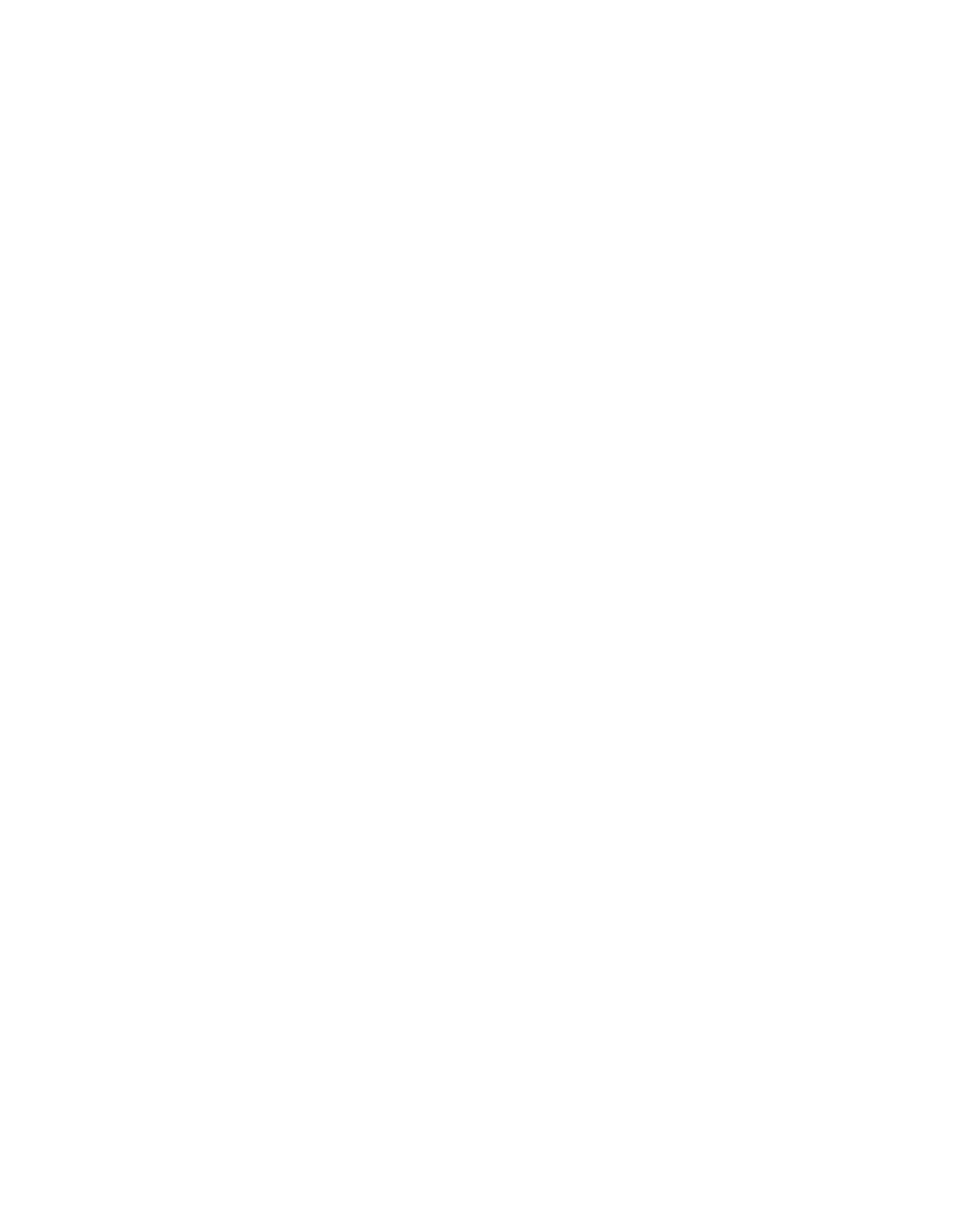# **Index**

## **A**

Accessing cabinet rack space, 7–3 Air separation panels, 2–9, 7–1 in SW500 controller/storage cabinets, 6–4 in SW500 storage-only cabinets, 5–3 installation, 7–13

## **B**

Brackets screw-mounted shelf, 7–2 tab-mounted shelf, 7–2

## **C**

Cabinet cooling, 2–9 inspecting, 4–9 leveling, 4–6, 4–8 placement of, 4–7 powering, 4–10 ramp unloading procedures, 4–4 site preparation, 3–1 unloading, 4–4 unpacking, 4–1 Cabinet access, 7–3 Cabinet components, 2–4 cabinet, 2–4 CDUs, 2–4 controller shelves, 2–4 SBB shelves, 2–4 SBBs, 2–4 shelf brackets, 2–4 TZ8*x*7-series tape drives, 2–6 Cabinet preparation and shutdown, 7–3 Cable distribution units power cables used, 9–1 type used, 9–1 Cable routing, general in SW500 controller/storage cabinets, 6–9 in SW500 storage-only cabinets, 5–4 CI bulkhead, 6–5, 6–7 Cooling, cabinet, 2–9

## **D**

Description, of SW500 cabinet, 2–1

## **E**

Environmental stabilization, 4–1 ESD grounding posts, 7–9 Exterior panels reinstalling, 7–15, 8–13 removing, 7–3

## **F**

Filler panels, 2–9 in SW500 controller/storage cabinets, 6–4 in SW500 storage-only cabinets, 5–3

## **G**

Grounding posts, 7–9 Grounding, equipment, 3–2

## **H**

Host SCSI–2 signal cable routing in SW500 controller/storage cabinets, 6–7, 6–8 Host-to-controller CI cable routing in SW500 controller/storage cabinets, 6–5, 6–7 How to use this manual, 1–1

## **I**

Inspection of cabinet installation, 4–9 of ramps, 4–4 of shipped equipment, 4–1 Installing base trim kit, 4–8 StorageWorks shelves, 7–1 TZ8*x*7-series tape drives, 8–1 Internal CI cable routing, 6–5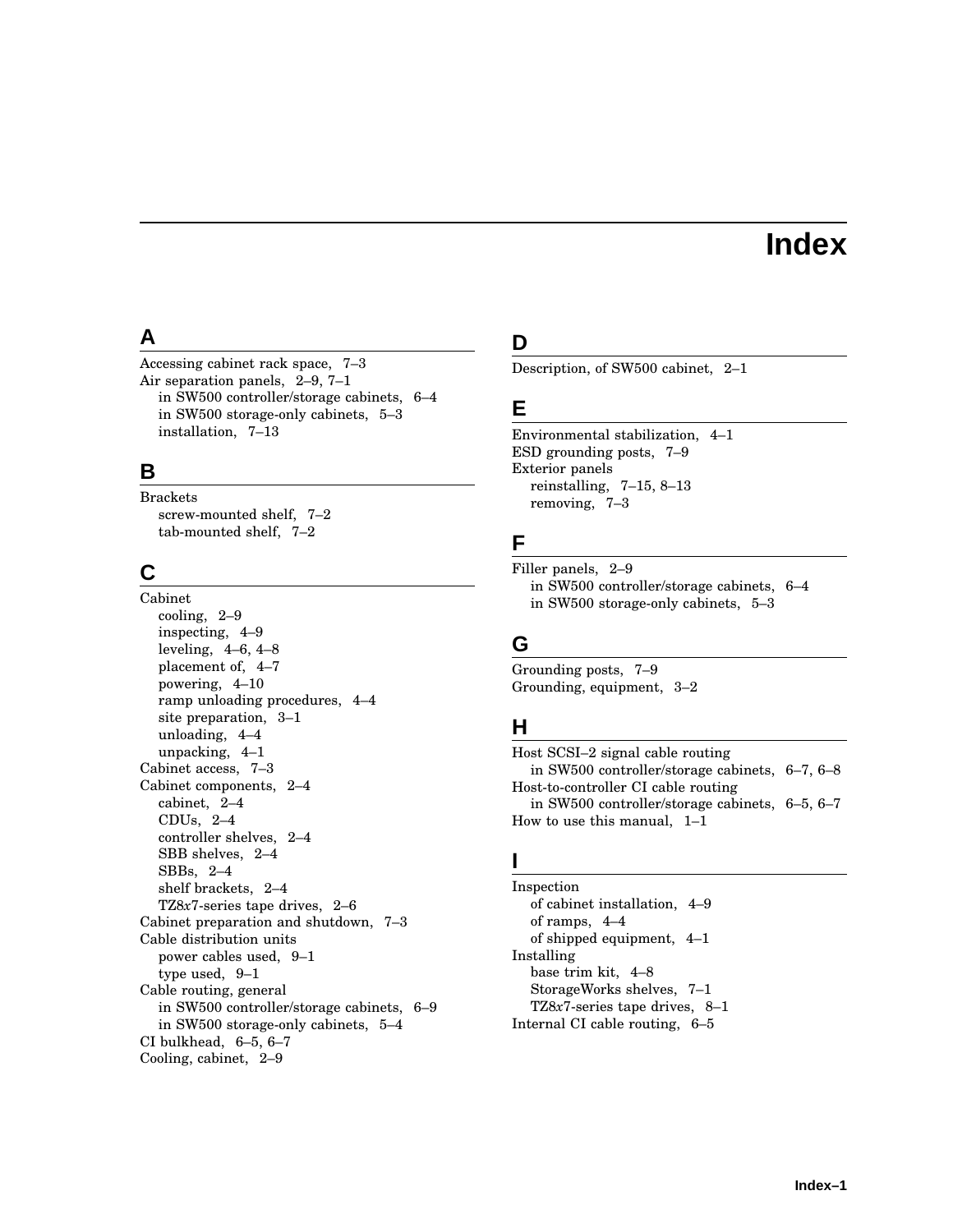## **L**

Leveling, cabinet, 4–8

## **O**

Overview, 2–1

## **P**

Placement, of cabinet, 4–7 Power configuration of SW500 controller/storage cabinets, 6–5 of SW500 storage-only cabinets, 5–4 Power configurations, 2–7, 9–1 dual shelf power configuration, 2–8 dual-cabinet power configuration, 2–9, 9–3 dual-shelf power configuration, 9–2 single cabinet power configuration, 9–2 single-cabinet power configuration, 2–7 Power receptacles, site, 3–1 Power system survey, 3–3 Powering up, cabinet, 4–10

## **R**

Ramps inspection, 4–4 unloading, 4–4 Removal, cabinet from pallet, 4–4 Removing exterior cabinet panels, 7–3 top cover, 7–3

## **S**

Screw-mounted shelf brackets, 7–2 SCSI–2 cable lengths in SW500 controller/storage cabinets, 6–9 SCSI–2 cable routing in SW500 controller/storage cabinets, 6–9 in SW500 storage-only cabinets, 5–4 Shelf bracket kits description, 7–1 parts list, 7–2 screw-mounted, 7–1 screw-mounted configurations, 7–2 tab-mounted, 7–1 tab-mounted configurations, 7–3 Shelf bracket types, 7–2 Shelf locations in SW500 controller/storage cabinets, 6–2, 6–3 in SW500 storage-only cabinets, 5–1, 5–2 Shelf SCSI–2 cable selection and connection in SW500 controller/storage cabinets, 6–9 in SW500 storage-only cabinets, 5–4

Shelves, StorageWorks installation of, 7–1, 7–5 Shutdown of devices and power, 7–3 Side panels reinstalling, 7–15, 8–13 removal, 8–2 removing, 7–3, 8–2 Signal cable routing in SW500 controller/storage cabinets, 6–5 in SW500 storage-only cabinets, 5–4 Site preparation, 3–1 Specifications environmental stabilization, 4–1 SW500 cabinet, 2–1 Stabilization, thermal, 4–1 SW500 controller/storage cabinets cable routing, general, in, 6–9 configuration of, 6–1 host CI signal cable routing in, 6–5 host SCSI–2 signal cable routing in, 6–7, 6–8 host-to-controller CI cable routing in, 6–7 power configuration of, 6–5 SCSI–2 cable lengths in, 6–9 SCSI–2 cable routing in, 6–9 shelf locations in, 6–2, 6–3 TZ8*x*7-series tape drive locations in, 6–3 SW500 storage-only cabinets cable routing, general, in, 5–4 configuration of, 5–1 power configuration of, 5–4 SCSI–2 cable routing in, 5–4 shelf locations in, 5–1, 5–2 signal cable routing in, 5–4 TZ8*x*7-series tape drive locations in, 5–2

## **T**

Tab-mounted shelf brackets, 7–2 Thermal stabilization, 4–2 Top cover removing, 7–3 Trim kit, installing, 4–8 TZ8*x*7-series tape drives chassis rail, 8–1 chassis rail installation, 8–4 installation of, 8–1 locations in SW500 controller/storage cabinets, 6–3 locations in SW500 storage-only cabinets, 5–2 power cord installation, 8–13 SCSI–2 signal cabling, 8–13 tape bezel, 8–1 tape bezel kit installation, 8–13 tape drive enclosure mounting, 8–10